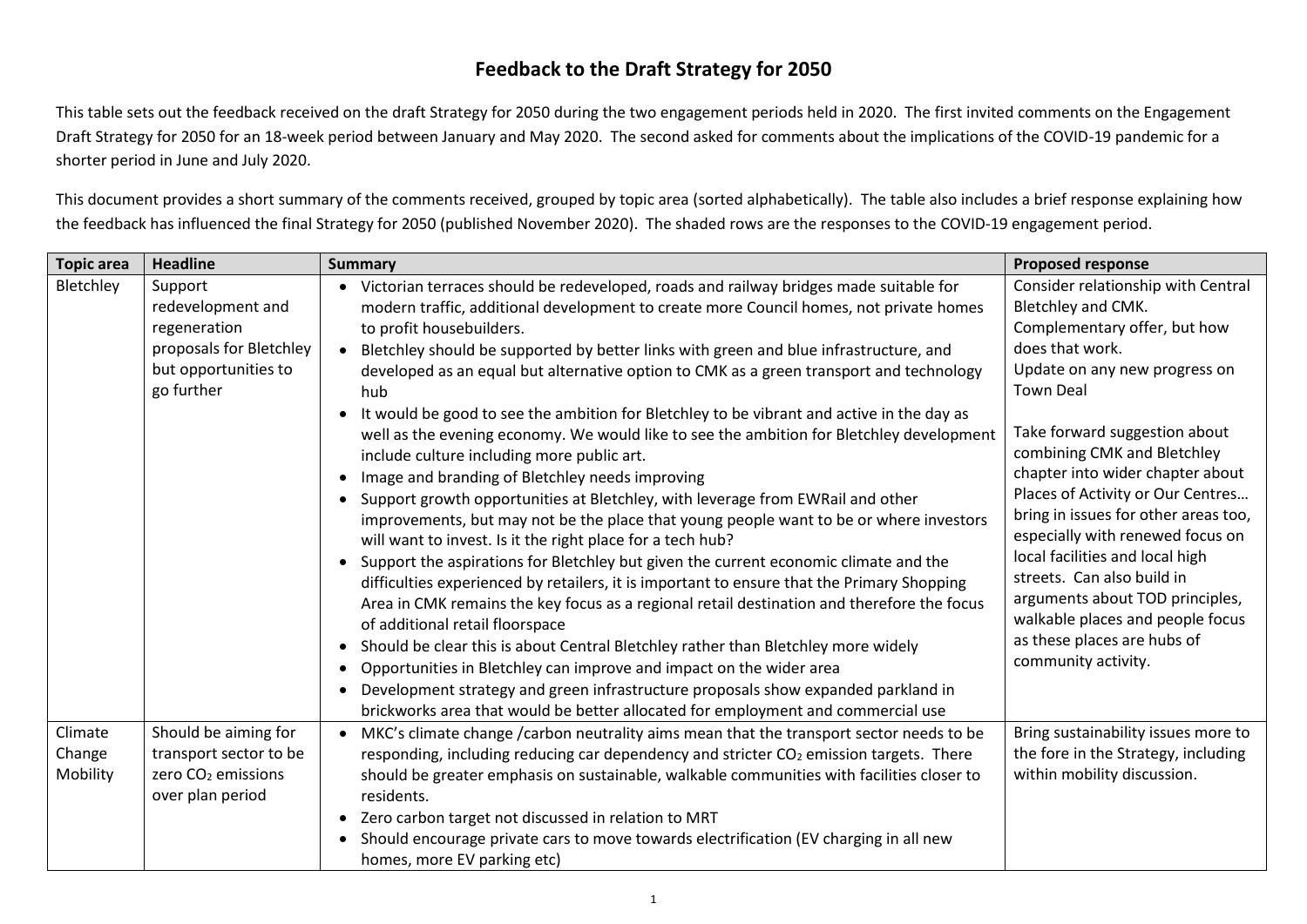| <b>Topic area</b> | <b>Headline</b>                                                                                                                     | <b>Summary</b>                                                                                                                                                                                                                                                                                                                                                                                                                                                                                                                                                                                                                                                                                                                                                                                                                                                                                                                                                                                                                                                                                                                                                                                                                                                                                                                                                                                                                                                                                                                                                                                                                                                                                                                                                                                                                                                                                                                                                                                                                                                                                                                                                                                                                                                                                                                                                                                                                                                                                                                                                     | <b>Proposed response</b>                                                                                                                                                                                                                                                                                                                                                                                                                                                                                                                                                                                                                             |
|-------------------|-------------------------------------------------------------------------------------------------------------------------------------|--------------------------------------------------------------------------------------------------------------------------------------------------------------------------------------------------------------------------------------------------------------------------------------------------------------------------------------------------------------------------------------------------------------------------------------------------------------------------------------------------------------------------------------------------------------------------------------------------------------------------------------------------------------------------------------------------------------------------------------------------------------------------------------------------------------------------------------------------------------------------------------------------------------------------------------------------------------------------------------------------------------------------------------------------------------------------------------------------------------------------------------------------------------------------------------------------------------------------------------------------------------------------------------------------------------------------------------------------------------------------------------------------------------------------------------------------------------------------------------------------------------------------------------------------------------------------------------------------------------------------------------------------------------------------------------------------------------------------------------------------------------------------------------------------------------------------------------------------------------------------------------------------------------------------------------------------------------------------------------------------------------------------------------------------------------------------------------------------------------------------------------------------------------------------------------------------------------------------------------------------------------------------------------------------------------------------------------------------------------------------------------------------------------------------------------------------------------------------------------------------------------------------------------------------------------------|------------------------------------------------------------------------------------------------------------------------------------------------------------------------------------------------------------------------------------------------------------------------------------------------------------------------------------------------------------------------------------------------------------------------------------------------------------------------------------------------------------------------------------------------------------------------------------------------------------------------------------------------------|
|                   |                                                                                                                                     | • As a consequence of the COVID-19 lockdown, should take the opportunity to review $CO2$<br>reductions, reduced noise pollution and cleaner air and the impact this has had on health<br>(asthma and other respiratory problems)                                                                                                                                                                                                                                                                                                                                                                                                                                                                                                                                                                                                                                                                                                                                                                                                                                                                                                                                                                                                                                                                                                                                                                                                                                                                                                                                                                                                                                                                                                                                                                                                                                                                                                                                                                                                                                                                                                                                                                                                                                                                                                                                                                                                                                                                                                                                   |                                                                                                                                                                                                                                                                                                                                                                                                                                                                                                                                                                                                                                                      |
| Climate<br>change | Climate change and<br>sustainability<br>aspirations are not<br>sufficiently embedded<br>through the Strategy<br>or ambitious enough | • MKC's aspirations to be carbon neutral/negative and be greenest and most sustainable city<br>are not adequately embedded through the Strategy. Growth Study (evidence document)<br>doesn't give enough emphasis to sustainability issues<br>• All new homes should be zero carbon/carbon negative; Passivhaus standard insisted upon<br>wherever possible; stronger commitment given to community energy schemes; greater<br>water efficiency; increased tree planting in appropriate locations.<br>• More emphasis could be added on the use of water including moving toward water<br>neutrality by 2050<br>• Lack of tangible goals and targets around carbon consumption, for example, so how would<br>we measure success?<br>• Should be a bigger commitment to sustainable construction<br>• An Energy Strategy needs to be developed to ensure energy consumption is reduced and<br>confined to renewable sources.<br>• There is no sign of a commitment to significantly increase the densification of future<br>development; where is the minimum percentage figure for future development to 2050 on<br>previously developed land? Where are the sites designated for green energy production??<br>• Need better collaboration between partners and stakeholders to make green aspirations<br>deliverable<br>• Strategy should be based on an annual reduction of 10% in carbon emissions as there is no<br>evidence of being serious about achieving carbon neutral by 2030. MKC is failing to focus<br>on those areas that are within its control or influence, and instead is pledging ambitious<br>targets on behalf of the whole city with no clear strategy for meeting pledges, which<br>depend on other organisations<br>• The right ambitions should be to have a completely zero-carbon city - and to work out how<br>much growth that can sustain. Population growth should be a consequence of sustainable<br>growth not the purpose of it<br>• Support aim, but need more detail on how it will be achieved<br>• The Council is showing collective irresponsibility in its denial of climate change and in its<br>'business as usual' plans for growth<br>• There must be a commitment to a detailed action plan that addresses Climate Change and<br>sustainability and one that demonstrates our resilience and ability to readily adapt to<br>change<br>• Cost of decarbonisation not considered, including impact on low income families<br>• Little mention of the need to adapt to climate change and ensure that future growth and | Engagement process has<br>emphasised support for going<br>further on sustainability issues so<br>work to emphasise this in the<br>Strategy.<br>Include<br>Focus on brownfield sites and<br>re-use/redevelopment of<br>existing buildings<br>Role of community energy<br>schemes<br>Passivhaus and sustainable<br>$\bullet$<br>construction standards<br>How is the Council going to set<br>and meet targets<br>Reducing water consumption<br>$\bullet$<br>Discuss the balance between<br>demands of growth and<br>sustainability/climate<br>emergency<br>Health impacts of<br>$\bullet$<br>decarbonisation of transport<br>and sustainability agenda |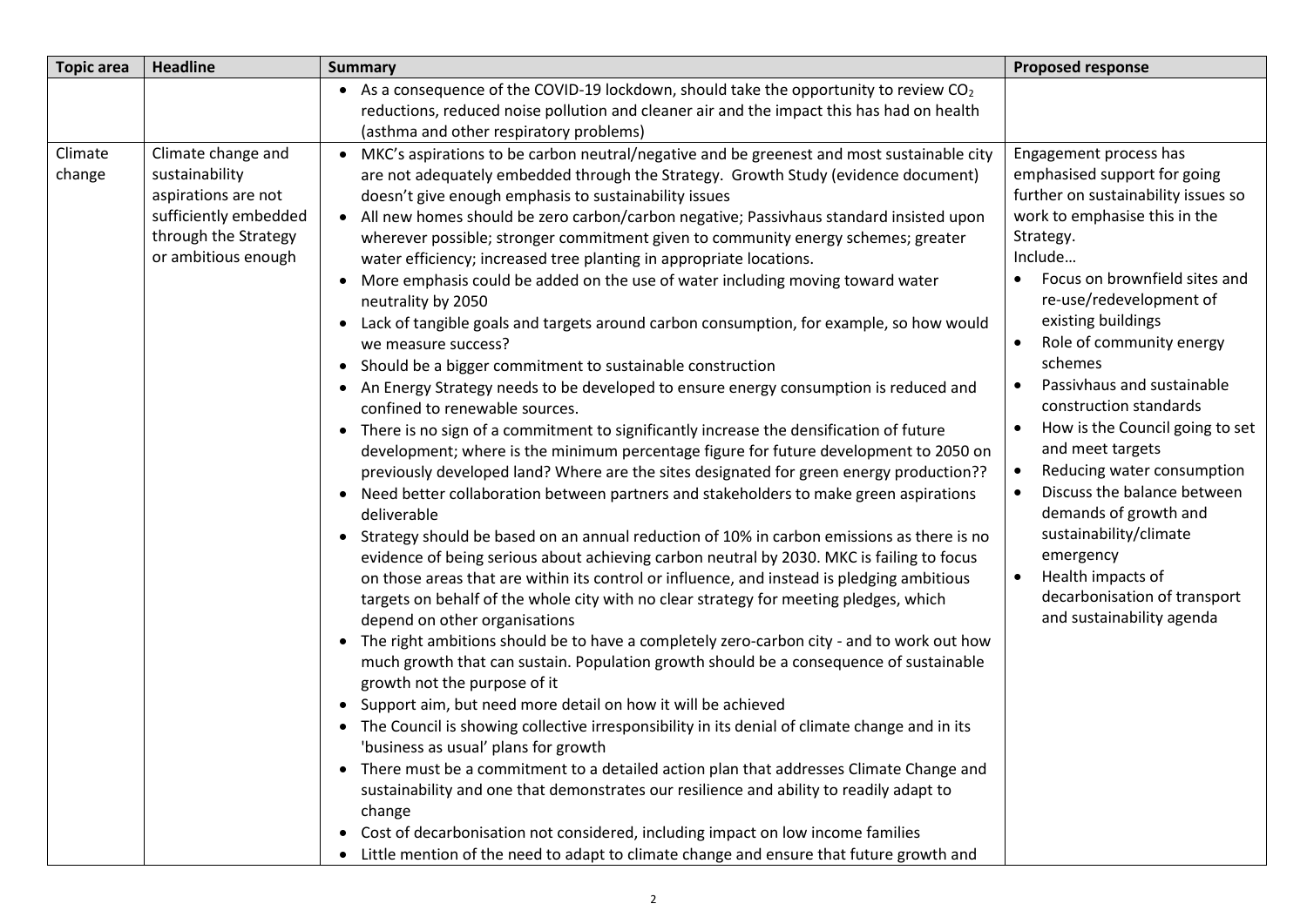| <b>Topic area</b>            | <b>Headline</b>                                                                                                                                    | <b>Summary</b>                                                                                                                                                                                                                                                                                                                                                                                                                                                                                                                                                                                                                                                                                                                                                                                                                                                                                                                                                                                                                                                                                                                                                                                                                                                                                                                                                                                 | <b>Proposed response</b>                                                                                                                                                                                                                     |
|------------------------------|----------------------------------------------------------------------------------------------------------------------------------------------------|------------------------------------------------------------------------------------------------------------------------------------------------------------------------------------------------------------------------------------------------------------------------------------------------------------------------------------------------------------------------------------------------------------------------------------------------------------------------------------------------------------------------------------------------------------------------------------------------------------------------------------------------------------------------------------------------------------------------------------------------------------------------------------------------------------------------------------------------------------------------------------------------------------------------------------------------------------------------------------------------------------------------------------------------------------------------------------------------------------------------------------------------------------------------------------------------------------------------------------------------------------------------------------------------------------------------------------------------------------------------------------------------|----------------------------------------------------------------------------------------------------------------------------------------------------------------------------------------------------------------------------------------------|
|                              |                                                                                                                                                    | development is put on the right adaptation trajectory. This will necessarily involve taking a<br>'no regrets' approach, adopting the right policies and investing upfront in measures,<br>technologies and infrastructure intended to minimise future impacts.                                                                                                                                                                                                                                                                                                                                                                                                                                                                                                                                                                                                                                                                                                                                                                                                                                                                                                                                                                                                                                                                                                                                 |                                                                                                                                                                                                                                              |
| Climate<br>Change<br>Design  | Role of building<br>regulations in<br>sustainable<br>construction should be<br>recognised                                                          | • Government approach is to use building regulations to control sustainable construction<br>requirements<br>Government's Future Homes Standards will make it unnecessary to seek higher<br>requirements in local plans                                                                                                                                                                                                                                                                                                                                                                                                                                                                                                                                                                                                                                                                                                                                                                                                                                                                                                                                                                                                                                                                                                                                                                         | Include mention of government<br>standards/approach to managing<br>sustainable construction; but we<br>want to go further than the base<br>requirements                                                                                      |
| Climate<br>change<br>Culture | Re-use of existing<br>buildings supports<br>carbon savings and<br>retains heritage assets                                                          | • Retain older but structurally sound infrastructure and buildings brings carbon savings and<br>can benefit our heritage USP and architectural character<br>• Redevelopment of areas is inherently not a green activity, and there is a push towards<br>reusing existing buildings. This trend does not appear to be noted.                                                                                                                                                                                                                                                                                                                                                                                                                                                                                                                                                                                                                                                                                                                                                                                                                                                                                                                                                                                                                                                                    | Re-use of buildings for<br>sustainability and heritage; include<br>in discussion about sustainability                                                                                                                                        |
| Climate<br>Change            | Government approach<br>to energy will not<br>deliver carbon<br>neutrality; local policy<br>should go further                                       | • Green recovery proposals - it would also be timely for MK Council to consider how it will<br>look to embed and retrofit energy efficient measures into housing stock and new<br>developments.<br>• It is highly likely that the impact of COVID-19 will lead to a prolonged and deep recession.<br>The way out of that recession should be a Green New Deal<br>More important than ever to pursue carbon neutrality<br>Community feedback shows that people want to be able to live more sustainably but that<br>systemic changes are needed to allow that; transport noted as a key issue, and that policies<br>don't back up the need to address climate change (e.g. expressway or car-centric housing<br>developments)<br>• This crisis has shown we are underprepared for the environmental crisis we are facing<br>• The country has no strategic energy policy and approaches to decarbonisation do not go far<br>enough. Should have local policies that require all new homes to be carbon neutral<br>Need vast quantities of electric vehicle charging in the city centre<br>$\bullet$<br>More domestic water use during lockdown emphasises the need to do more to promote<br>water efficiency and re-use to reduce potable water use<br>Opportunities to use vertical planting on the outside of buildings which will help support<br>the sustainability and improve air quality | Role of green recovery and<br>opportunity for green jobs as part<br>of recession recovery                                                                                                                                                    |
| <b>CMK</b>                   | Develop a<br>comprehensive plan<br>for CMK that considers<br>design, investment,<br>(re)development<br>opportunities, parking<br>and mobility, and | • Providing park and ride could free up city centre parking areas for development, as well as<br>reducing pollution and congestion.<br>• Should develop a coherent plan for the city centre that respects the design qualities and<br>uses the car parking areas behind buildings rather than fronting the boulevards as<br>development locations.<br>Plan should consider how city centre public spaces can be used to support inclusive and<br>$\bullet$<br>diverse cultural opportunities                                                                                                                                                                                                                                                                                                                                                                                                                                                                                                                                                                                                                                                                                                                                                                                                                                                                                                   | Include information about<br>forthcoming CMK framework<br>which will address these issues;<br>provide a coherent plan for the<br>city centre that respects the design<br>qualities and the opportunities<br>that creates, but that addresses |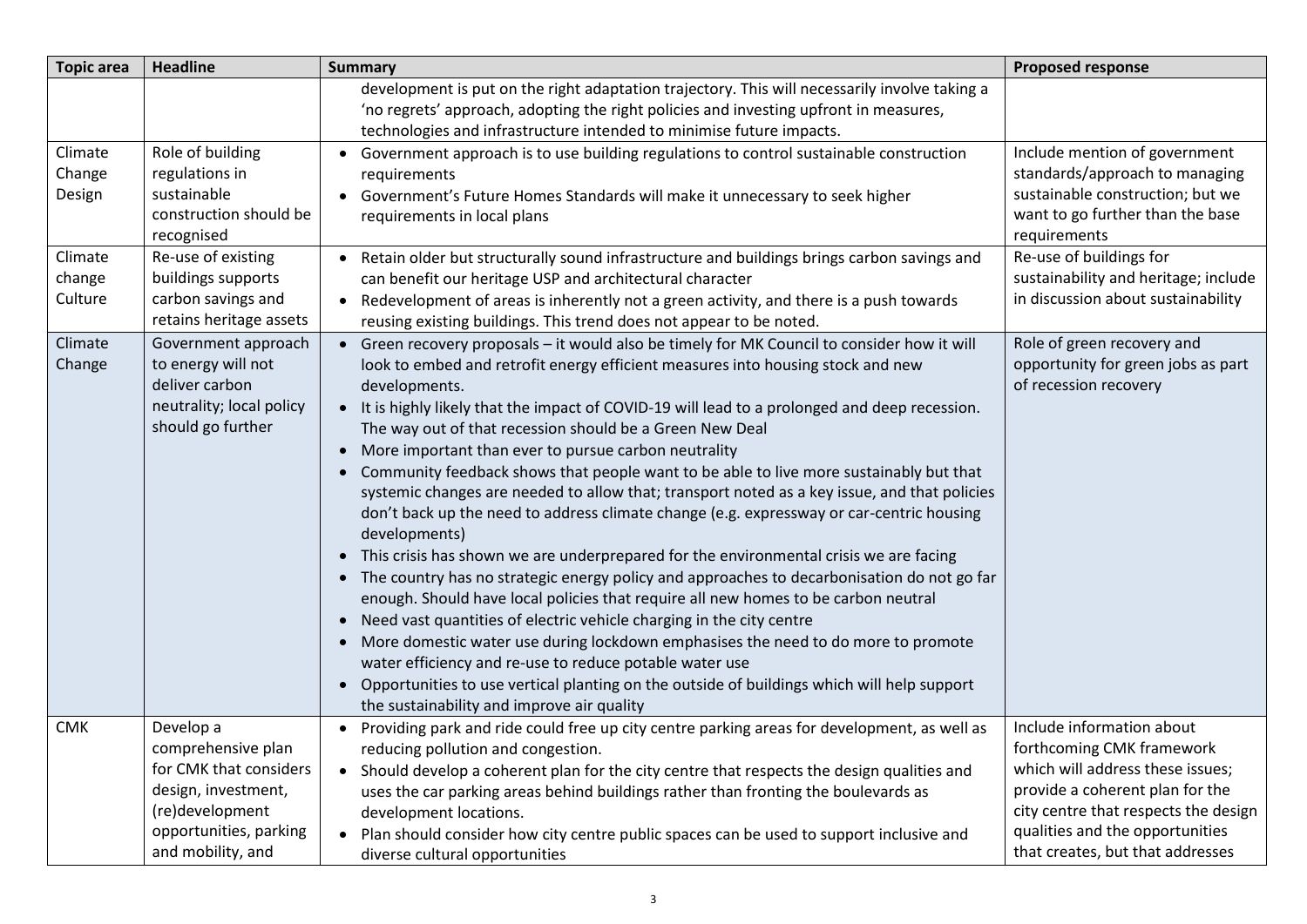| <b>Topic area</b> | <b>Headline</b>                                              | <b>Summary</b>                                                                                                                                                                                                                                                                                                                                                                                                                                                                                                                                                                                                                                                                                                                                                                                                                                                                                                                                                                                                                                                                                                                                                                                                                                                                                                                                                                                                                                                                                                                                                                                                                                                                                                                                                                                                                                                                                                                                                                                                                                                                                                                                                                                                                                                                                                                                                                                                                                                                                                                                                                                                                                                                                                                                                                                     | <b>Proposed response</b>                                                                                                                                                                                                                                                                                                                                                                                                                                                                                                                                                                                                                                                                                                                                                                                                                                                                                                                                           |
|-------------------|--------------------------------------------------------------|----------------------------------------------------------------------------------------------------------------------------------------------------------------------------------------------------------------------------------------------------------------------------------------------------------------------------------------------------------------------------------------------------------------------------------------------------------------------------------------------------------------------------------------------------------------------------------------------------------------------------------------------------------------------------------------------------------------------------------------------------------------------------------------------------------------------------------------------------------------------------------------------------------------------------------------------------------------------------------------------------------------------------------------------------------------------------------------------------------------------------------------------------------------------------------------------------------------------------------------------------------------------------------------------------------------------------------------------------------------------------------------------------------------------------------------------------------------------------------------------------------------------------------------------------------------------------------------------------------------------------------------------------------------------------------------------------------------------------------------------------------------------------------------------------------------------------------------------------------------------------------------------------------------------------------------------------------------------------------------------------------------------------------------------------------------------------------------------------------------------------------------------------------------------------------------------------------------------------------------------------------------------------------------------------------------------------------------------------------------------------------------------------------------------------------------------------------------------------------------------------------------------------------------------------------------------------------------------------------------------------------------------------------------------------------------------------------------------------------------------------------------------------------------------------|--------------------------------------------------------------------------------------------------------------------------------------------------------------------------------------------------------------------------------------------------------------------------------------------------------------------------------------------------------------------------------------------------------------------------------------------------------------------------------------------------------------------------------------------------------------------------------------------------------------------------------------------------------------------------------------------------------------------------------------------------------------------------------------------------------------------------------------------------------------------------------------------------------------------------------------------------------------------|
|                   | takes into account the<br>original city centre<br>principles | . Blocks of small bedsit style units could be built to house students and homeless people.<br>Offices above the station could be made into flats for homeless people<br>CMK appears to be bland and lacking interest in its design and architecture<br>$\bullet$<br>There is so much exciting new architecture radically reforming city centres and making<br>cities walkable and bikeable. Design cannot be done well by committee, so please invite<br>some radical new companies to define a unifying design for MK and future growth.<br>Flexibility needed in the make-up of the grid and streets, especially given the width of the<br>$\bullet$<br>boulevards, to assist in linking undeveloped or redundant sites<br>• To encourage walking and cycling for instance throughout Central Milton Keynes, car<br>parking standards should be revised to require a reduction in on-site car parking as a<br>starting point for facilitating this shift.<br>Strategy should emphasise importance of Primary Shopping Area as location of growth,<br>$\bullet$<br>more jobs and high density mixed use resi-led development to add buzz and vitality.<br>Consideration should be given to how Station Square and Midsummer Boulevard East can<br>$\bullet$<br>be improved to become more flexible and pedestrianized to add vibrancy through a variety<br>of events and purposes.<br>• Land in the city centre is a valuable commodity. We are not clear that there is a strategy for<br>keeping the balance between competing demands: dwellings, offices, retail, leisure,<br>culture, green space, transport, etc<br>• Mustn't be just about commercial developers; need to reflect importance of home-grown<br>initiatives (e.g. gallery, Stadium:MK).<br>• Higher density development is already catered for by widely-supported planning policies.<br>• People like the city centre; building on the public realm isn't going to solve the problem of<br>workers leaving at 5pm and creating a deadzone<br>Reduced footfall in CMK since parking charges introduced<br>$\bullet$<br>CMK was designed to be primarily low rise and with wide boulevards. The encroachment<br>$\bullet$<br>and failure to follow the building line with the hub development should be a warning. We<br>don't want CMK to look like every other city centre<br>Strategy should explain that taller, mixed-use buildings fronting the boulevards and gates<br>$\bullet$<br>are encouraged as this will continue to respect the classic infrastructure and MK's hugely<br>impressive New Town heritage.<br>CMK zoning approach in the Strategy is inappropriate, doesn't reflect the geography or<br>need for mixed use development. Green frame needs to be referenced and its role in<br>health and wellbeing | the existing and coming challenges<br>including role of CMK post-<br>COVID widening leisure and<br>cultural uses to encourage people<br>to visit and spend time, encourage<br>workers back to the city centre.<br>Recognise that footfall may be<br>reduced for some time with more<br>workers working from home,<br>impact on wider city centre<br>economy (e.g. coffee shops) and<br>likely reduced demand for parking.<br>Continued decline in retail and<br>how we respond. Issues about<br>conversion to residential (and<br>other uses?) article 4 direction to<br>remove permitted development<br>rights. More on cultural role for<br>CMK. Need for outside spaces to<br>gather and events; flexibility in<br>how those spaces are configured.<br>Existing cultural facilities that add<br>to the vitality of the city centre but<br>that there needs to be more.<br>Ways to attract independent<br>sector - post-COVID maybe we<br>have more opportunity. |
|                   |                                                              | • Zoning may be too restrictive. It may work if it is stressed that district has a predominant                                                                                                                                                                                                                                                                                                                                                                                                                                                                                                                                                                                                                                                                                                                                                                                                                                                                                                                                                                                                                                                                                                                                                                                                                                                                                                                                                                                                                                                                                                                                                                                                                                                                                                                                                                                                                                                                                                                                                                                                                                                                                                                                                                                                                                                                                                                                                                                                                                                                                                                                                                                                                                                                                                     |                                                                                                                                                                                                                                                                                                                                                                                                                                                                                                                                                                                                                                                                                                                                                                                                                                                                                                                                                                    |
|                   |                                                              | lead element (eg innovation) but within which other mixed uses can also occur                                                                                                                                                                                                                                                                                                                                                                                                                                                                                                                                                                                                                                                                                                                                                                                                                                                                                                                                                                                                                                                                                                                                                                                                                                                                                                                                                                                                                                                                                                                                                                                                                                                                                                                                                                                                                                                                                                                                                                                                                                                                                                                                                                                                                                                                                                                                                                                                                                                                                                                                                                                                                                                                                                                      |                                                                                                                                                                                                                                                                                                                                                                                                                                                                                                                                                                                                                                                                                                                                                                                                                                                                                                                                                                    |
|                   |                                                              | • Some buildings are left vacant and unused and should be brought back into use                                                                                                                                                                                                                                                                                                                                                                                                                                                                                                                                                                                                                                                                                                                                                                                                                                                                                                                                                                                                                                                                                                                                                                                                                                                                                                                                                                                                                                                                                                                                                                                                                                                                                                                                                                                                                                                                                                                                                                                                                                                                                                                                                                                                                                                                                                                                                                                                                                                                                                                                                                                                                                                                                                                    |                                                                                                                                                                                                                                                                                                                                                                                                                                                                                                                                                                                                                                                                                                                                                                                                                                                                                                                                                                    |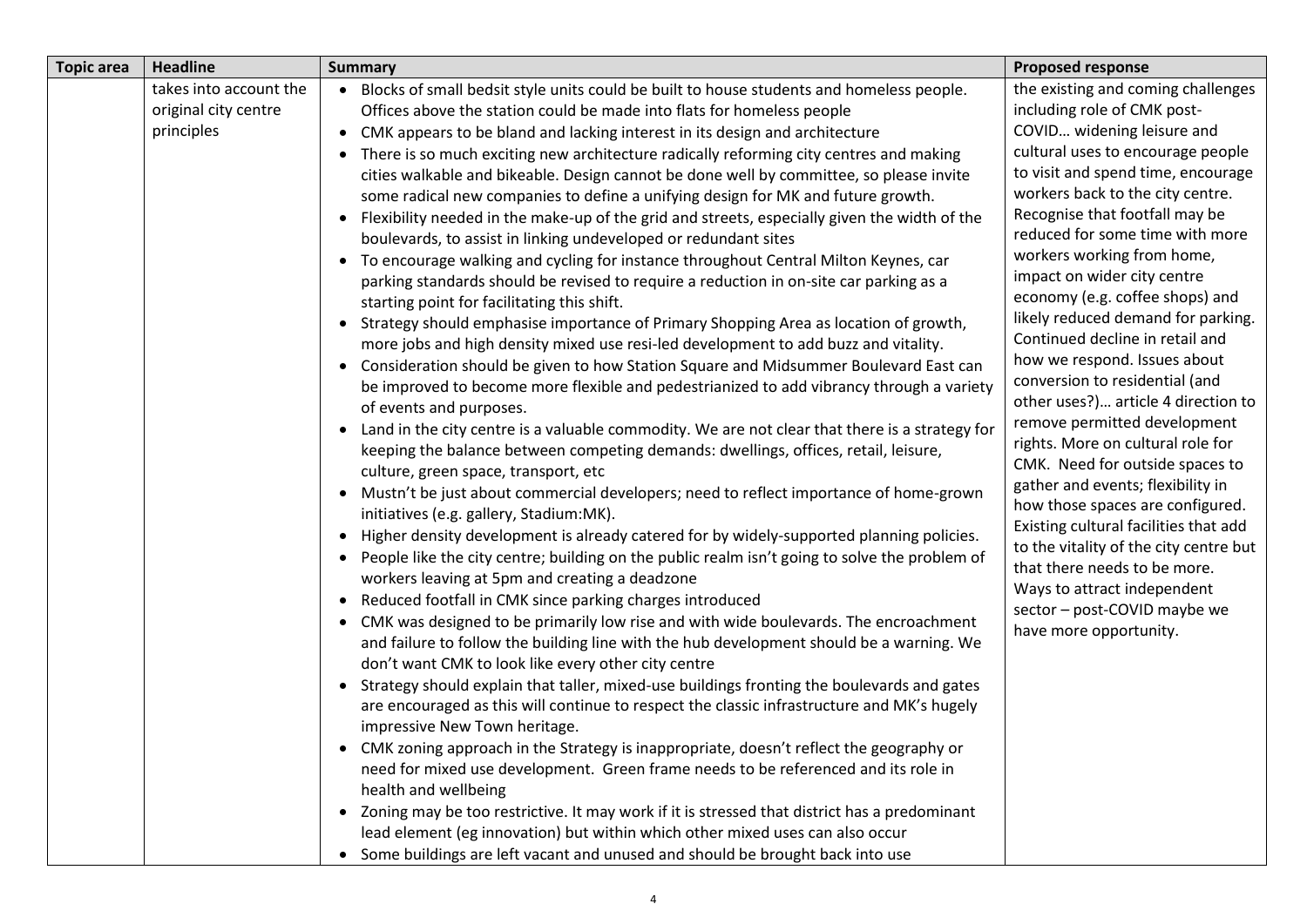| <b>Topic area</b>     | <b>Headline</b>                                                                                            | <b>Summary</b>                                                                                                                                                                                                                                                                                                                                                                                                                                                                                                                                                                                                                                                                                                                                                                                                                                                                                                                                                                                                                                                                                                                                                                                                                                                                                                                                                                                              | <b>Proposed response</b>                                                                                                                                                                                                                                                                                                                                  |
|-----------------------|------------------------------------------------------------------------------------------------------------|-------------------------------------------------------------------------------------------------------------------------------------------------------------------------------------------------------------------------------------------------------------------------------------------------------------------------------------------------------------------------------------------------------------------------------------------------------------------------------------------------------------------------------------------------------------------------------------------------------------------------------------------------------------------------------------------------------------------------------------------------------------------------------------------------------------------------------------------------------------------------------------------------------------------------------------------------------------------------------------------------------------------------------------------------------------------------------------------------------------------------------------------------------------------------------------------------------------------------------------------------------------------------------------------------------------------------------------------------------------------------------------------------------------|-----------------------------------------------------------------------------------------------------------------------------------------------------------------------------------------------------------------------------------------------------------------------------------------------------------------------------------------------------------|
|                       |                                                                                                            | • Support principles of redevelopment and regeneration in CMK.<br>Existing capacity within CMK provides opportunity for housing growth<br>• Support the recognition and role Central Milton Keynes can play in increasing the number<br>of residents and employment opportunities.                                                                                                                                                                                                                                                                                                                                                                                                                                                                                                                                                                                                                                                                                                                                                                                                                                                                                                                                                                                                                                                                                                                          |                                                                                                                                                                                                                                                                                                                                                           |
| <b>CMK</b><br>Culture | Need to reflect the<br>role of the culture<br>sector to CMK and in<br>other locations                      | • We need an increased presence of the culture sector, as well as independent retailers and<br>restaurants in CMK. The contribution of the cultural/independent/education and charitable<br>sector should be valued as part of a stimulating, vibrant city centre. Should talk about<br>culture alongside leisure etc - implies something more active and participative<br>• Cultural and heritage assets and activities across the whole area are also important as<br>destinations and as contributions to quality of life and communities<br>• The Cultural heart of MK has developed in the last few years, but still does not have<br>enough thought through design to create a place for people to congregate or want to stay<br>because car parking and grids have priority.<br>Role of culture in attracting people to live in CMK and other areas; a strong local arts and<br>cultural offer can play a role in attracting and retaining workers<br>• Should consider flexibility for holding outside events in CMK; infrastructure / furniture /<br>permanent art needs to be minimised or easily removable to afford open spaces with flat<br>access for temporary installations / festival infrastructure etc. with easy access to power<br>and water if possible<br>Improve references to International Festival, Theatre and Gallery, but also what is missing<br>$\bullet$<br>from provision | As above - add more emphasis to<br>cultural role in CMK.<br>Needs more focus on culture and<br>role in economy, quality of life,<br>diversity, investment potential etc<br>throughout                                                                                                                                                                     |
| Communiti<br>es       | Impact is likely to<br>exacerbate inequality                                                               | • Rising unemployment will see certain communities of people hardest hit financially and will<br>exacerbate income inequality. We must even out opportunities and ensure MK is a place<br>for everyone to live well, and ensure people are truly involved in designing solution to their<br>issues. Properly funded community development work, VCSE sector organisations<br>embedded in their communities and volunteering and VCSE infrastructure will be at the<br>heart of driving resilient communities                                                                                                                                                                                                                                                                                                                                                                                                                                                                                                                                                                                                                                                                                                                                                                                                                                                                                                | Need to bring in more about<br>people and addressing inequality<br>throughout; recognise unequal<br>impact of COVID as part of that.                                                                                                                                                                                                                      |
| Communiti<br>es       | Importance of<br>community spirit and<br>local support<br>networks. People's<br>priorities have<br>changed | • The importance of health, community connections / relationships / support and green<br>spaces and the environment has been recognised as more important than ever. It has<br>highlighted inequality and increased the feeling of collective responsibility to address and<br>eradicate this in our City<br>• There is a definite need for a Community response unit that pulls together all of the<br>charities and stakeholders to improve the efficiency of any community response and to<br>ensure that the vulnerable members of the society are not left out or forgotten or confused<br>by too many "helplines"<br>• Preserve some of the mechanisms that were used locally to help those who need it during<br>lockdown. Review them for effectiveness and preserve the best.                                                                                                                                                                                                                                                                                                                                                                                                                                                                                                                                                                                                                      | In new 'Our Centres' chapter, add<br>more about role of local facilities<br>in building and maintaining<br>community spirit and local support<br>networks. Local centres and high<br>streets as places where these<br>networks can have a focus.<br>Recognise how people's lives have<br>changed through COVID and it<br>gives us the opportunity to help |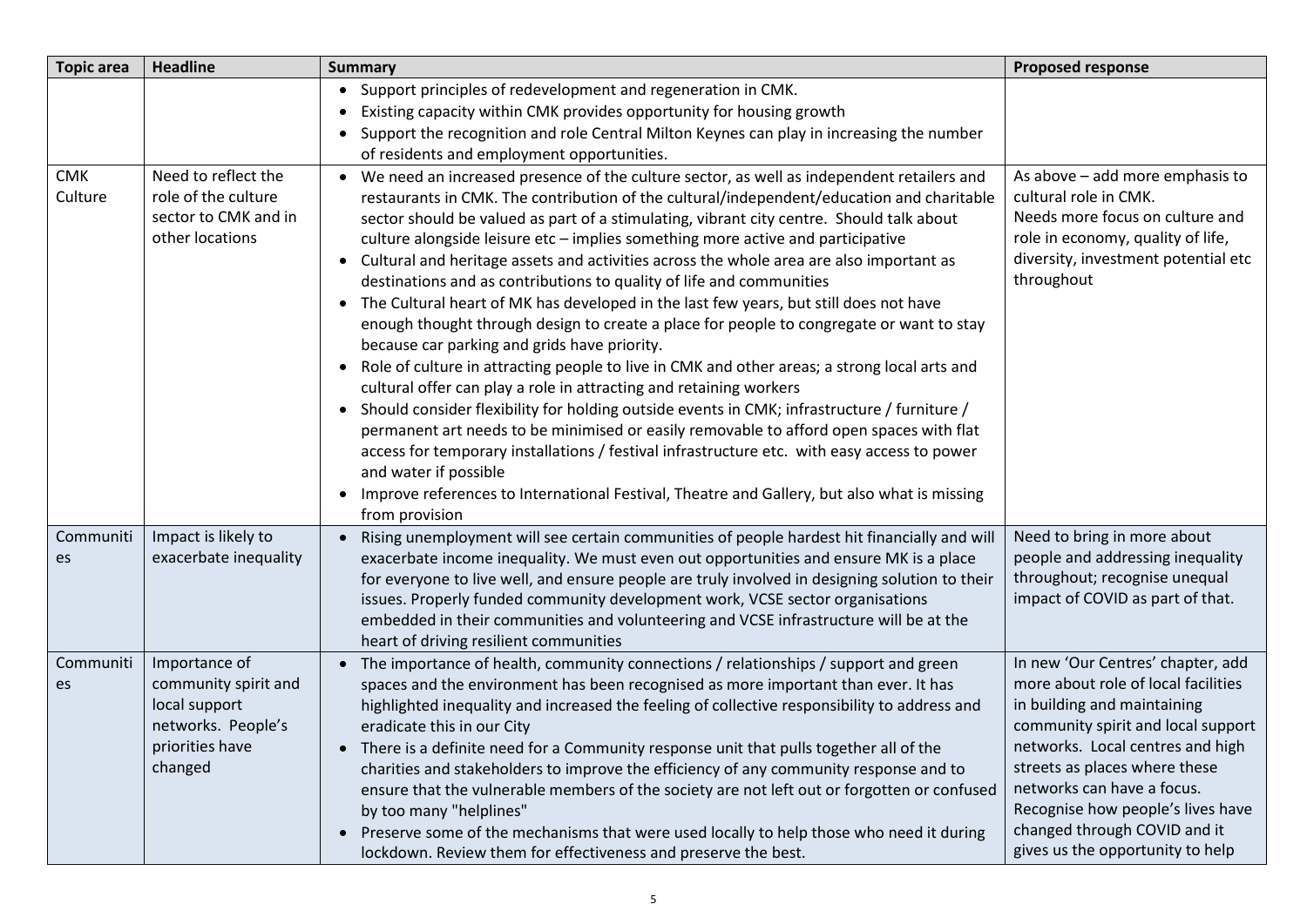| <b>Topic area</b> | <b>Headline</b>                                                                                                                                                                          | <b>Summary</b>                                                                                                                                                                                                                                                                                                                                                                                                                                                                                                                                                                                                                                                                                                                                                                                                                                                                                                                                                                                                                                                                                                                                                                                                                                                                                                                                                                                                                                                                                           | <b>Proposed response</b>                                                                                                                                                                                                                                                                                                                                                                                                                                                                                                                                                                                                                                    |
|-------------------|------------------------------------------------------------------------------------------------------------------------------------------------------------------------------------------|----------------------------------------------------------------------------------------------------------------------------------------------------------------------------------------------------------------------------------------------------------------------------------------------------------------------------------------------------------------------------------------------------------------------------------------------------------------------------------------------------------------------------------------------------------------------------------------------------------------------------------------------------------------------------------------------------------------------------------------------------------------------------------------------------------------------------------------------------------------------------------------------------------------------------------------------------------------------------------------------------------------------------------------------------------------------------------------------------------------------------------------------------------------------------------------------------------------------------------------------------------------------------------------------------------------------------------------------------------------------------------------------------------------------------------------------------------------------------------------------------------|-------------------------------------------------------------------------------------------------------------------------------------------------------------------------------------------------------------------------------------------------------------------------------------------------------------------------------------------------------------------------------------------------------------------------------------------------------------------------------------------------------------------------------------------------------------------------------------------------------------------------------------------------------------|
|                   |                                                                                                                                                                                          | • Some of the effects of COVID have been good for communities; I hope that this kind of<br>grassroots community action will continue, though I am not sure what the council can do to<br>support it. I think that closer links across the city between retirement homes and infants'<br>schools is an excellent idea post-COVID (though perhaps not immediately). Is this an<br>initiative that the council can support?<br>Need to have strong community centres and groups in all areas; example of Brooklands<br>$\bullet$<br>Centre in Newport Pagnell<br>Growing support for jobs and sectors that we rely on (health, logistics, supermarket<br>$\bullet$<br>workers)<br>• I think we are more aware of our neighbours now and those who are more vulnerable; we<br>now support each other where we can.<br>Missed the feeling of community with the library being closed. How will isolation be<br>$\bullet$<br>addressed?<br>People are re-evaluating what is important to them, being more collaborative with our<br>$\bullet$<br>friends and neighbours to becoming growers, makers, organisers  bringing about change<br>for the better in our locality<br>• We need less reliance on a global economy and more on local: sources, suppliers, shops,<br>self- help, communities, caring, etc.<br>For some, working from home and greater flexibility has improved quality of life and<br>$\bullet$<br>people don't want to lose this; likely to see even more flexibility in working patterns | build stronger communities                                                                                                                                                                                                                                                                                                                                                                                                                                                                                                                                                                                                                                  |
| Cross<br>boundary | Growth should be<br>within the Milton<br>Keynes boundary; lack<br>of justification for<br>cross-boundary<br>development. Cross-<br>boundary<br>development unlikely<br>to be deliverable | • There is sufficient space within the MK boundary to meet growth requirements and MKC<br>should not be looking to neighbouring areas<br>• Cross-boundary growth likely to be undeliverable so should focus within MK Boundary;<br>delivery of growth across boundaries is not viable.<br>Level of growth proposed in neighbouring areas amounts to 50% of the total target to<br>2050, not 30% as suggested in presentations<br>• Growth in neighbouring areas should not count towards the MK housing targets<br>There is no mandate for cross boundary group<br>• The Growth Strategy proposes growth into a neighbouring authority without extensive and<br>exhaustive research into the options for growth within Milton Keynes own administrative<br>area. This cannot be considered reasonable or best practice.<br>• Strategy doesn't maximise the potential of infrastructure and development opportunities<br>within the Borough.<br>MK was designated with a large rural area for future growth.<br>$\bullet$<br>Residents in villages have chosen to live in such places rather than a big town or city.<br>Growth at Winslow at this scale would irreparably change the town and environment, and<br>$\bullet$<br>its demographics, which has already planned its share of growth through the                                                                                                                                                                                               | Pull back from what the Strategy<br>says about cross-boundary growth.<br>Still make reference to the fact<br>that there will be growth in these<br>neighbouring areas and that it will<br>be managed through their own<br>local plan processes, but be less<br>explicit about how and where that<br>might happen.<br>Overall growth target will just be<br>for MK borough, but recognise<br>that the greater MK, ie. the area<br>where people might come here to<br>work, spend time, shop, go to<br>school, use services etc will also<br>increase in population; this area is<br>a growing, successful place and in<br>a good geographical location, with |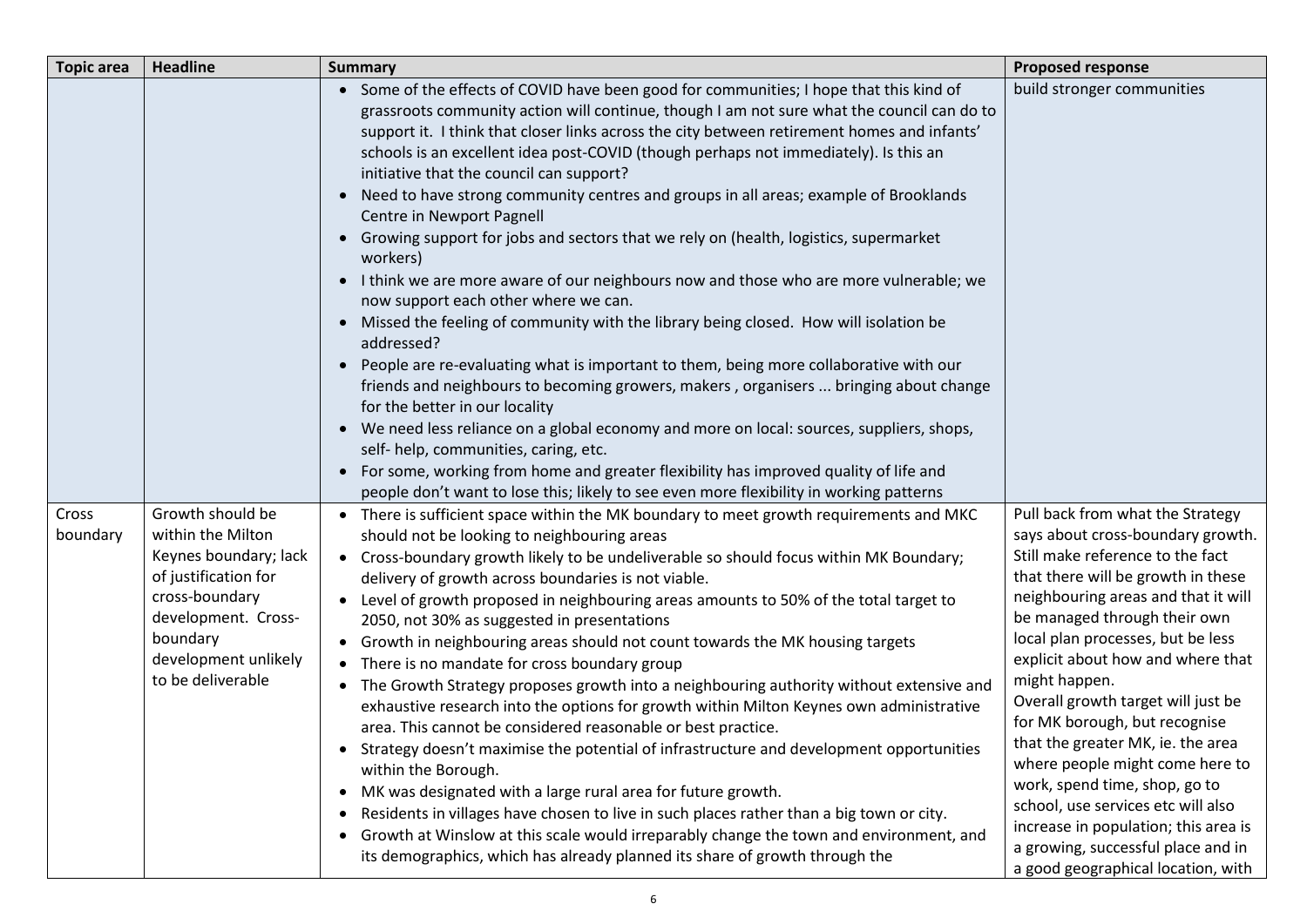| <b>Topic area</b>                             | <b>Headline</b>                                                                                                                                                                          | <b>Summary</b>                                                                                                                                                                                                                                                                                                                                                                                                                                                                                                                                                                                                                                                                                                                                                                                                                                                                                                                                                                                                                                             | <b>Proposed response</b>                                                                                                                                                                                                                                                                                           |
|-----------------------------------------------|------------------------------------------------------------------------------------------------------------------------------------------------------------------------------------------|------------------------------------------------------------------------------------------------------------------------------------------------------------------------------------------------------------------------------------------------------------------------------------------------------------------------------------------------------------------------------------------------------------------------------------------------------------------------------------------------------------------------------------------------------------------------------------------------------------------------------------------------------------------------------------------------------------------------------------------------------------------------------------------------------------------------------------------------------------------------------------------------------------------------------------------------------------------------------------------------------------------------------------------------------------|--------------------------------------------------------------------------------------------------------------------------------------------------------------------------------------------------------------------------------------------------------------------------------------------------------------------|
|                                               |                                                                                                                                                                                          | Neighbourhood Plan<br>• Cranfield village has already seen massive expansion putting severe pressure on schools<br>and medical facilities<br>• The M1 should be considered the boundary of Milton Keynes<br>Development east of the M1 within MK boundary should be pursued ahead of new satellite<br>communities in neighbouring areas.<br>• Site north of MK within the borough would not impose growth on adjoining authorities or<br>rely on them to secure allocation or delivery. Growth at north MK would be beyond the<br>floodplain, use the landscape as an opportunity, and delivering MRT to a sustainable<br>community. Site for around 20,000 new homes.<br>• Growth north of MK would unlock new infrastructure including a new link road to ease EW<br>road connections and reduce pressure on existing and ongoing growth directions around<br>МK<br>• This is a land grab for land outside MK borough; should be thinking about tower blocks in<br>the city centre and using the space inside the borough. Where is growth going to end? | great transport connections, and<br>even more attractive as a location<br>for people to live and work in a<br>post-COVID world. Those housing<br>numbers in neighbouring areas<br>don't count towards our target<br>(and never did). We would still<br>want to work with neighbouring<br>areas on growth plans etc |
| Cross<br>boundary                             | Ambitious scale of<br>growth cannot be<br>accommodated within<br>the tightly drawn<br>boundary                                                                                           | Recognise boundary constraint to accommodating the scale of growth being promoted,<br>and if it is to be achieved, some development will need to take place in neighbouring areas,<br>which must be done with detailed agreement with those areas                                                                                                                                                                                                                                                                                                                                                                                                                                                                                                                                                                                                                                                                                                                                                                                                          | Support working with<br>neighbouring authorities,<br>especially where our ambitions<br>align so we can work together to<br>develop opportunities                                                                                                                                                                   |
| Cross<br>boundary<br>Developme<br>nt Strategy | Approach to working<br>with neighbouring<br>areas is not clear, has<br>been inadequate, does<br>not align with<br>Neighbourhood Plans<br>or Local Plans or meet<br>the Duty to Cooperate | • Lack of joined-up thought to planning with neighbouring authorities including local parish<br>councils, or alignment with Neighbourhood Plans.<br>• Strategy doesn't take into account growth pressures already felt from new development in<br>Buckingham.<br>• Insufficient regard has been had to the duty to cooperate.<br>• Approach has undermined cross-boundary relationships<br>• Need better collaborative working, including with town and parish councils<br>• There is no mandate for cross boundary growth<br>• No account taken of visions held by local communities; Strategy does not take account of<br>local neighbourhood plans (including within MK borough)<br>• Growth in Winslow and other places outside of the Borough must be brought forward<br>through much better and closer cross boundary working.<br>The Strategy is in effect a regional strategy which was made illegal by the Localism Act 2011<br>$\bullet$                                                                                                         | Recognise the role of local plans<br>and neighbourhood plans in<br>managing local development<br>proposals and will work closely<br>with neighbours through the local<br>plan process including as part of<br>the duty to cooperate                                                                                |
| Cross<br>boundary                             | Support a boundary<br>blind, strategic<br>approach but it needs<br>political buy-in from                                                                                                 | Support boundary blind approach but needs political buy-in from partners. At the moment,<br>neighbours don't recognise the important role of MK.<br>Strategic approach helpful in Ox-Cam arc context.<br>Strong joint working needed especially on delivery of infrastructure across boundaries                                                                                                                                                                                                                                                                                                                                                                                                                                                                                                                                                                                                                                                                                                                                                            | Will engage fully with the OxCam<br>arc process and any wider strategic<br>plan developed for that geography<br>and with neighbouring authorities                                                                                                                                                                  |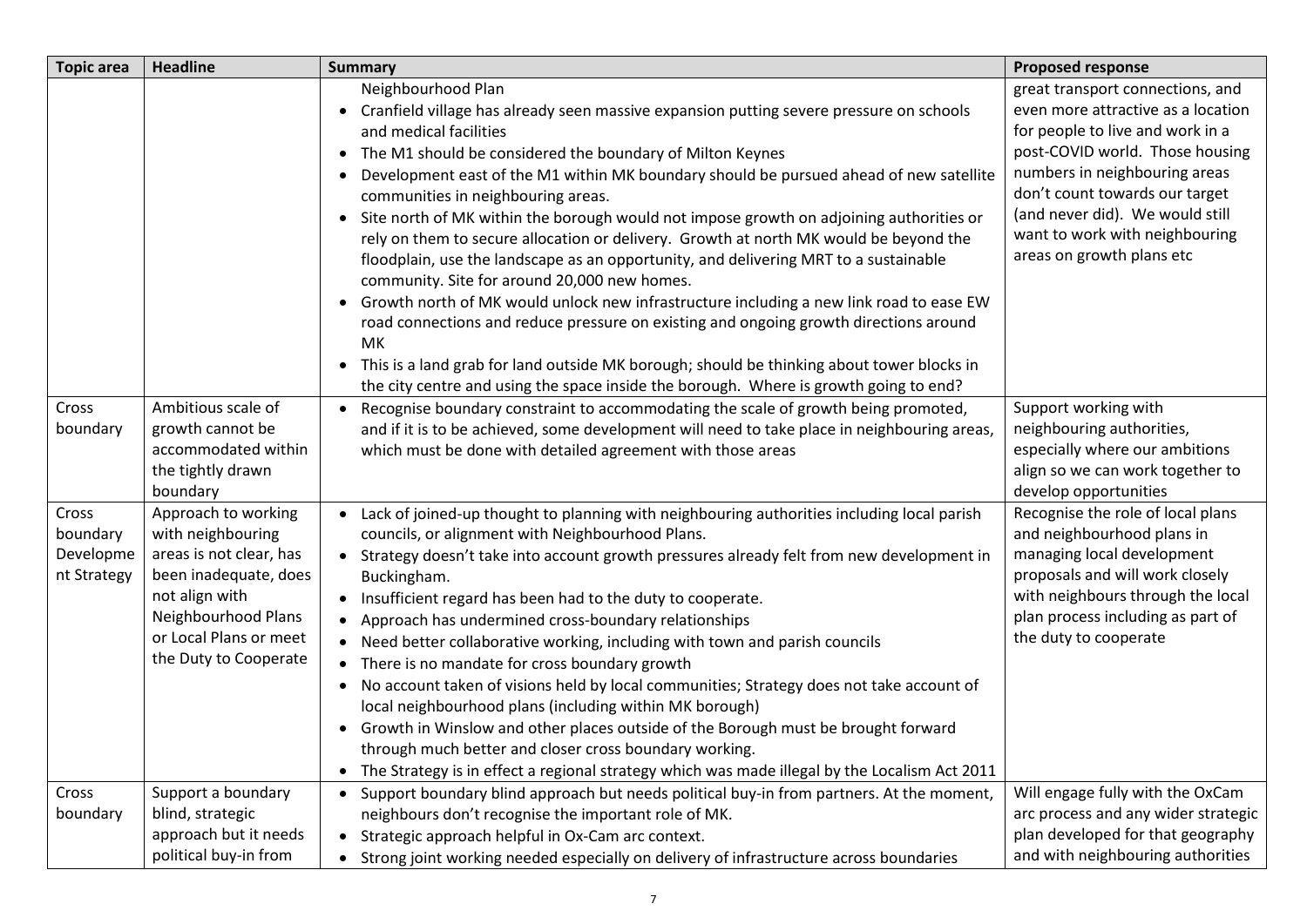| <b>Topic area</b> | <b>Headline</b>                                                                                                                                                                                                                                                                                                                                                                 | <b>Summary</b>                                                                                                                                                                                                                                                                                                                                                                                                                                                                                                                                                                                                                                                                                                                                                                                                                                                                                                                                                                                                                                                                                                                                                                                                                                                                                                                                                                                                                                                                                                                                                                                                                                                                                                                                                                                                                                                                                                            | <b>Proposed response</b>                                                                                                                                                                                                                                                                                                                                                                          |
|-------------------|---------------------------------------------------------------------------------------------------------------------------------------------------------------------------------------------------------------------------------------------------------------------------------------------------------------------------------------------------------------------------------|---------------------------------------------------------------------------------------------------------------------------------------------------------------------------------------------------------------------------------------------------------------------------------------------------------------------------------------------------------------------------------------------------------------------------------------------------------------------------------------------------------------------------------------------------------------------------------------------------------------------------------------------------------------------------------------------------------------------------------------------------------------------------------------------------------------------------------------------------------------------------------------------------------------------------------------------------------------------------------------------------------------------------------------------------------------------------------------------------------------------------------------------------------------------------------------------------------------------------------------------------------------------------------------------------------------------------------------------------------------------------------------------------------------------------------------------------------------------------------------------------------------------------------------------------------------------------------------------------------------------------------------------------------------------------------------------------------------------------------------------------------------------------------------------------------------------------------------------------------------------------------------------------------------------------|---------------------------------------------------------------------------------------------------------------------------------------------------------------------------------------------------------------------------------------------------------------------------------------------------------------------------------------------------------------------------------------------------|
|                   | partners                                                                                                                                                                                                                                                                                                                                                                        | Potential for joint local plans to be developed across boundaries<br>$\bullet$<br>MK should take a more proactive leadership role in coordinating growth across the area,<br>$\bullet$<br>working in partnership frameworks and through aligned local plans<br>Insufficient consideration has been given to the planning of the network of green and blue<br>infrastructure on this strategic level, especially in comparison to the attention given to<br>building development and transport infrastructure<br>Also need to secure greater buy-in from local MPs so they can be advocates for growth<br>$\bullet$<br>within MK<br>• How will MKC deal with the neighbouring areas' lack of appetite for growth?                                                                                                                                                                                                                                                                                                                                                                                                                                                                                                                                                                                                                                                                                                                                                                                                                                                                                                                                                                                                                                                                                                                                                                                                          | on our local plans through duty to<br>cooperate. Role for joint evidence<br>base on shared issues?                                                                                                                                                                                                                                                                                                |
| Cross<br>boundary | Any future joint<br>working or<br>development of<br>proposals across<br>boundaries needs to<br>be done on the basis<br>of a shared vision,<br>developed by all<br>partners, and with<br>better understanding<br>of governance<br>structures. Not logical<br>for each council to<br>plan alone, but there<br>has been insufficient<br>agreement in<br>developing the<br>approach | Future joint working needs to be done on the basis of a shared vision, not one that has<br>$\bullet$<br>been laid down by MK alone.<br>Need better collaboration with neighbours and give consideration to future governance<br>$\bullet$<br>arrangements e.g. Mayoral Combined Authority or city-region status<br>Potential for future joint plans, especially for edge of boundary growth; role in<br>$\bullet$<br>infrastructure funding and delivery<br>• Whilst this strategy is not intended to be a development plan document, it is disappointing<br>it seems to have been drawn up in more of a complete vacuum, without the active<br>engagement of all of the neighbouring and adjacent planning and highways authorities.<br>• A Statement of Common Ground with neighbouring authorities, Highways England and<br>health providers should have been prepared<br>• Should emphasise the opportunities to provide 'good growth' rather than 'more growth' as<br>a way to engage with neighbours, and importance of a long term spatial framework to give<br>context for local plan making<br>Coordinating growth and development across borders for everyone's benefit is sensible,<br>$\bullet$<br>rather than neighbouring councils ignoring what each other is doing. But MKC has not<br>adequately engaged with neighbouring authorities about projections and should not have<br>been presented to communities; strategy is too definite about numbers when levels of<br>future growth are far from certain, and doesn't recognise those uncertainties.<br>Insufficient engagement has happened with neighbours in developing the strategy.<br>$\bullet$<br>• Also need close cross-boundary coordination on biodiversity and green infrastructure<br>network planning<br>Central Bedfordshire will shortly be publishing their 2050 vision. Will that be<br>complementary? How will their work match up? | As above commitment to<br>working closely together on local<br>plans in accordance with the duty<br>to cooperate. Consider<br>opportunities for shared evidence<br>base and closer engagement<br>throughout the local plan process.<br>May be opportunities to consider<br>joint arrangements where it is<br>supported by all parties and<br>provides benefits to all; can be<br>explored in time |
| Cross             | Insufficient regard                                                                                                                                                                                                                                                                                                                                                             | • Insufficient regard has been given to the Central Area and Buckinghamshire Growth Boards                                                                                                                                                                                                                                                                                                                                                                                                                                                                                                                                                                                                                                                                                                                                                                                                                                                                                                                                                                                                                                                                                                                                                                                                                                                                                                                                                                                                                                                                                                                                                                                                                                                                                                                                                                                                                                | Add reference to work happening                                                                                                                                                                                                                                                                                                                                                                   |
| boundary          | given to role of<br>Growth Boards and                                                                                                                                                                                                                                                                                                                                           | and their role in setting the vision and ambition for growth and investment over the wider<br>area.                                                                                                                                                                                                                                                                                                                                                                                                                                                                                                                                                                                                                                                                                                                                                                                                                                                                                                                                                                                                                                                                                                                                                                                                                                                                                                                                                                                                                                                                                                                                                                                                                                                                                                                                                                                                                       | at wider geography including<br>Central Area Growth Board and<br>OxCam arc. Development of MK is                                                                                                                                                                                                                                                                                                  |
|                   | wider arc activity                                                                                                                                                                                                                                                                                                                                                              | Why is the MK Strategy for 2050 silent on work of the regional growth boards and the Arc<br>$\bullet$                                                                                                                                                                                                                                                                                                                                                                                                                                                                                                                                                                                                                                                                                                                                                                                                                                                                                                                                                                                                                                                                                                                                                                                                                                                                                                                                                                                                                                                                                                                                                                                                                                                                                                                                                                                                                     |                                                                                                                                                                                                                                                                                                                                                                                                   |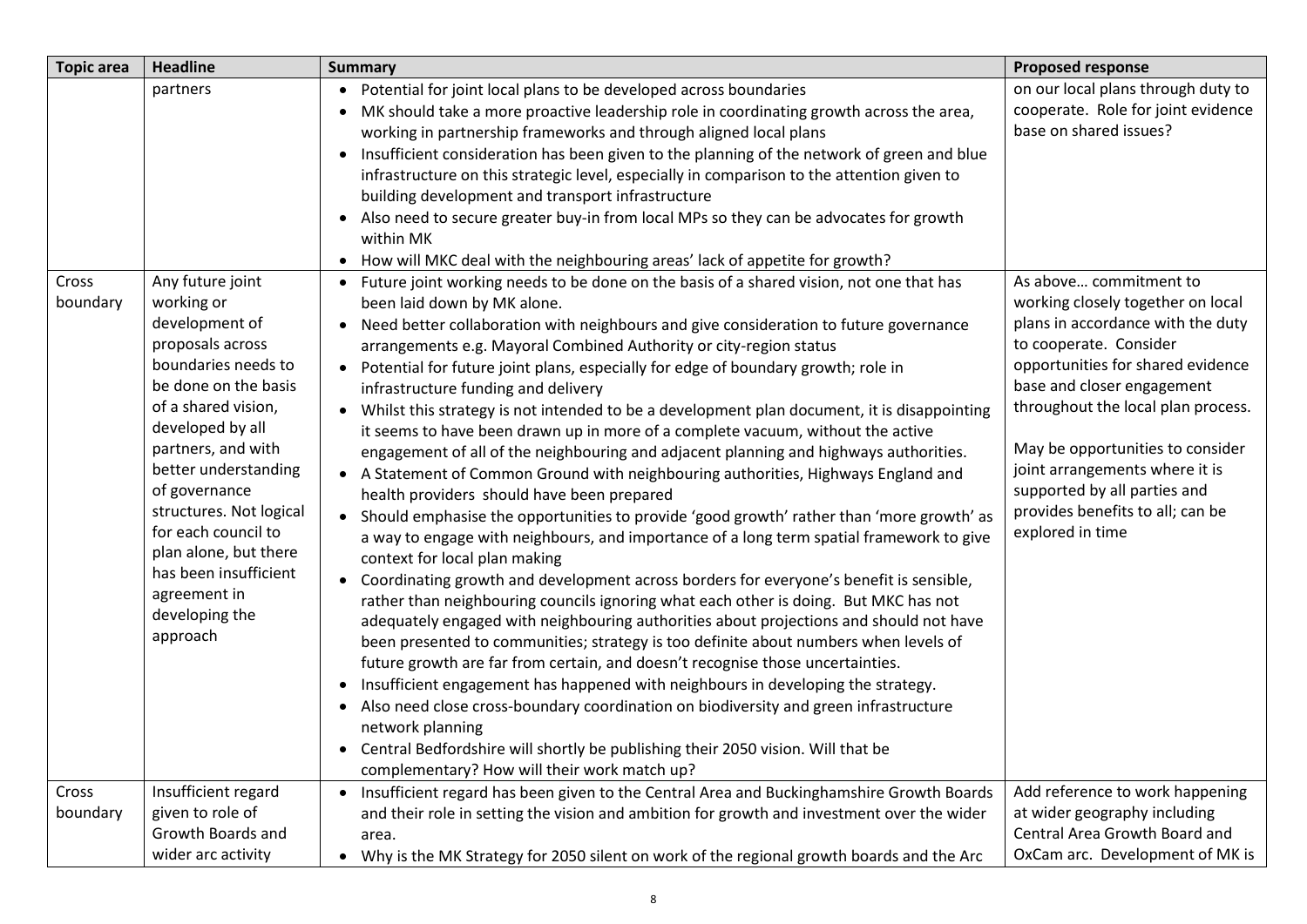| <b>Topic area</b>                                         | <b>Headline</b>                                                                              | <b>Summary</b>                                                                                                                                                                                                                                                                                                                                                                                                                                                                                                                                                                                                                                                                                                                                                                                                                                                                                                                                                                                                                                                                                                                                                                                                                                                                                                                                                                                                                                                                                                                                                                                                                                                                                         | <b>Proposed response</b>                                                                                                                                                                                                                                                                                                                |
|-----------------------------------------------------------|----------------------------------------------------------------------------------------------|--------------------------------------------------------------------------------------------------------------------------------------------------------------------------------------------------------------------------------------------------------------------------------------------------------------------------------------------------------------------------------------------------------------------------------------------------------------------------------------------------------------------------------------------------------------------------------------------------------------------------------------------------------------------------------------------------------------------------------------------------------------------------------------------------------------------------------------------------------------------------------------------------------------------------------------------------------------------------------------------------------------------------------------------------------------------------------------------------------------------------------------------------------------------------------------------------------------------------------------------------------------------------------------------------------------------------------------------------------------------------------------------------------------------------------------------------------------------------------------------------------------------------------------------------------------------------------------------------------------------------------------------------------------------------------------------------------|-----------------------------------------------------------------------------------------------------------------------------------------------------------------------------------------------------------------------------------------------------------------------------------------------------------------------------------------|
|                                                           |                                                                                              | Governance that the Council is party too?<br>Appears to have been little consideration of how growth of MK fits in the wider arc vision<br>• Wider regional context needs to be set in a top-down way, in order that various sub-<br>regional and then Local Plans all fit together.<br>• Focus on EW links risks MK becoming a dormitory for commuters to businesses at either<br>end of the corridor, making homes even less affordable here and contributing to<br>congestion<br>• If the idea of a larger urban area that consists of several towns and cities is being pursued<br>then this needs to be addressed on a regional basis and the implications understood. There<br>is a risk of considering the idea of Metropolitan Milton Keynes in isolation to the growth<br>within the Oxford Cambridge Arc region.<br>The Government will produce their own, more reliable housing growth figure for the Arc<br>and housing locations. The Council's 2050 draft strategy should only use official<br>Government housing targets for developing strategic growth studies. The draft strategy<br>should be delayed until the Government house growth figures for the Arc are available and<br>the 2050 housing growth strategy redeveloped to match Government requirements within<br>Milton Keynes accountable borders<br>• The Strategy could usefully refer to the OxCam Local Natural Capital Plan and the<br>opportunities likely to arise from it<br>Support principle of taking a long term approach, but would be helpful if the plan period<br>was consistent with other local plans across the geography<br>Strategy could talk about the role of MK in contributing to the arc vision | part of that wider context but<br>don't want to wait until all of<br>those authorities have come to a<br>decision; we will continue to<br>engage in that process but we will<br>still need to move forward in the<br>meantime local plan preparation<br>won't be able to wait and we want<br>to do the Strategy ahead of that.          |
| Cross-<br>boundary<br>Developme<br>nt Strategy<br>Culture | Growth adjacent to<br>MKC boundary should<br>be transferred to MKC.<br>Importance of culture | Housing or employment growth in areas immediately adjoining MKC's boundary should be<br>transferred to MKC's control so that council tax is paid where residents will use schools and<br>other services.<br>• Would like to see that planning control over this enlarged metropolitan area is vested in<br>Milton Keynes Council.<br>• More people using MK but living in neighbouring areas and paying council tax to their<br>Council will under-power and under-fund MKC<br>If wholesale boundary changes are politically unacceptable in achieving Metro MK then<br>another MKDC should be established by the government with the powers to 'build out' the<br>Phase 2 of MK.<br>Boundary Reviews of Parishes within the borough will be required and MKC should support<br>such an approach. Larger town and parish councils can take on greater local governance<br>roles<br>Strategy should maximise opportunities to ensure that MK does offer opportunities for all                                                                                                                                                                                                                                                                                                                                                                                                                                                                                                                                                                                                                                                                                                                           | No intention for a boundary<br>review to be pursued, however<br>would like to work with<br>neighbours if they had the<br>appetite to consider a wider<br>delivery mechanism. Need to<br>work together on any cross/edge<br>of boundary sites about the<br>planning and delivery of those<br>sites<br>Include more in the strategy about |
| Principles                                                | not reflected in the                                                                         | within the cultural sector to reflect diversity of communities, including much more localised                                                                                                                                                                                                                                                                                                                                                                                                                                                                                                                                                                                                                                                                                                                                                                                                                                                                                                                                                                                                                                                                                                                                                                                                                                                                                                                                                                                                                                                                                                                                                                                                          | the importance of culture for                                                                                                                                                                                                                                                                                                           |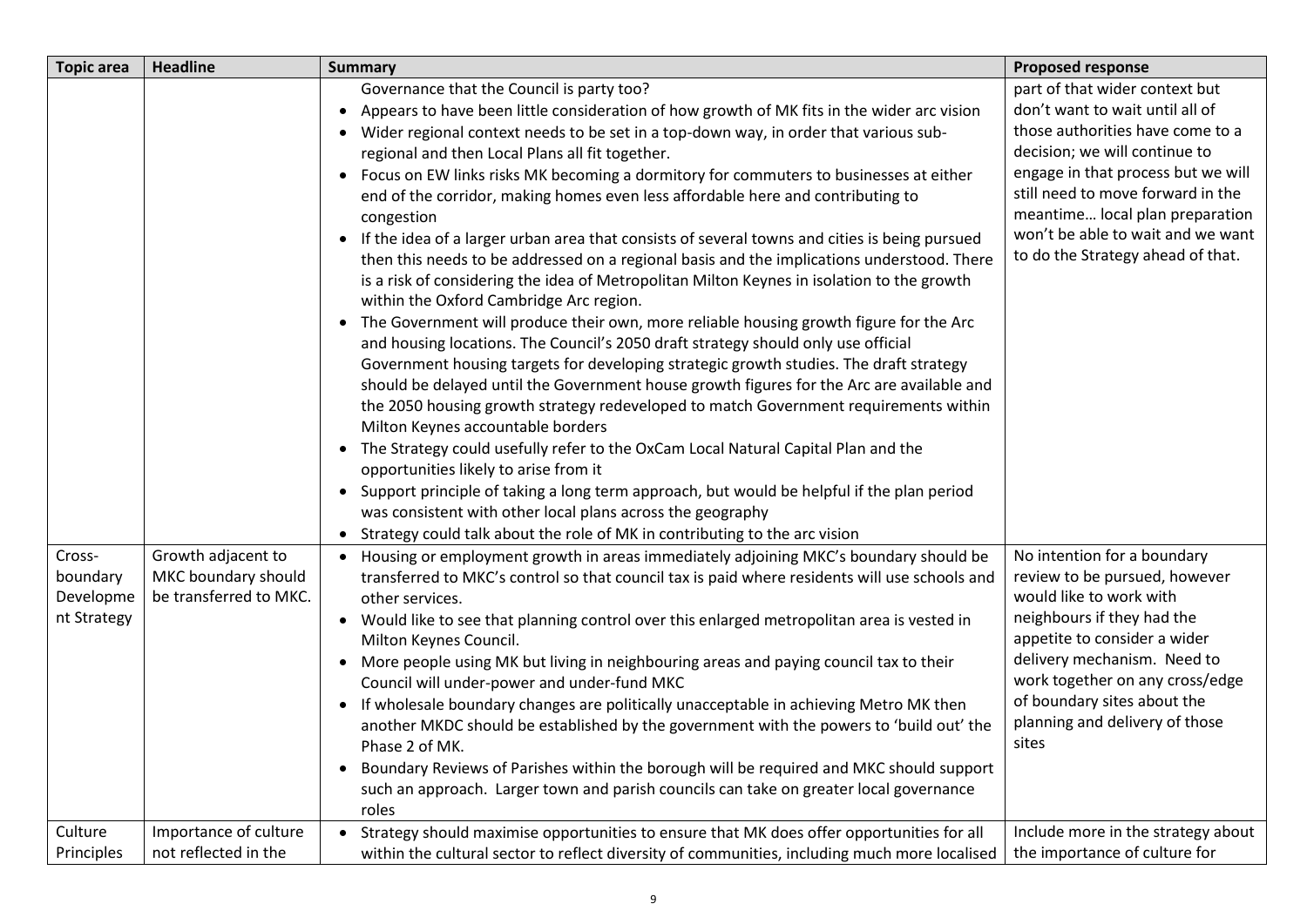| <b>Topic area</b> | <b>Headline</b>        | <b>Summary</b>                                                                                  | <b>Proposed response</b>             |
|-------------------|------------------------|-------------------------------------------------------------------------------------------------|--------------------------------------|
|                   | Strategy; should be    | provision.                                                                                      | health, well-being and social        |
|                   | given greater          | • Strategy should reflect importance of culture for health, well-being and social cohesion,     | cohesion, and as a way of            |
|                   | emphasis throughout    | and as a way of attracting investment and economic success.                                     | attracting investment and            |
|                   | and in Ambitions       | • Should reflect the investment and opportunities that should be pursued to develop and         | economic success.                    |
|                   |                        | sustain a strong and growing range of cultural organisations, events, venues and spaces         | Reference culture as part of the     |
|                   |                        | • Since at least half of Metropolitan MK is already here, the existing centres of cultural and  | ambitions and add reference to Big   |
|                   |                        | heritage activity need to be referenced. Basing some hubs on existing town centres could        | Project 6 on culture.                |
|                   |                        | link well with the envisioned transport network and enable people both to access CMK and        | More on culture around               |
|                   |                        | the other distinctive offers.                                                                   | placemaking, including the role      |
|                   |                        | • Including culture at the top of the strategy will support organisations in current and future | that existing facilities play in the |
|                   |                        | funding bids. Without direct reference to culture within the big six (projects or ambitions),   | city                                 |
|                   |                        | investment opportunities to strengthen the sporting and cultural sectors will be severely       |                                      |
|                   |                        | weakened. It also fails to recognise the strength of current assets like Stadium MK, MK         |                                      |
|                   |                        | Gallery, Bletchley Park, MK Theatre and The Stables as nationally and internationally           |                                      |
|                   |                        | renowned facilities. Should include this to build a case for continued investment in the        |                                      |
|                   |                        | cultural sector that contributes significant economic benefits as well as improving social      |                                      |
|                   |                        | cohesion, safety, health and well-being                                                         |                                      |
|                   |                        | • Similar to the section on Green and Blue infrastructure, a section on culture is needed, to   |                                      |
|                   |                        | state benefits, achievements, challenges, requirements and ambition                             |                                      |
|                   |                        | • "Supporting and developing the unique arts and cultural activities of Milton Keynes" should   |                                      |
|                   |                        | be added to the big ambitions                                                                   |                                      |
|                   |                        | • An additional big ambition sentence needs to be included that reinforces and celebrates       |                                      |
|                   |                        | the primary role of the creative arts and culture, and the role that they play in creating a    |                                      |
|                   |                        | diverse but inclusive society within our city. This wording must support this role and the      |                                      |
|                   |                        | measures to enhance and enrich the city's cultural diversity.                                   |                                      |
|                   |                        | • The Strategy focusses too much on commercial opportunities within the leisure and             |                                      |
|                   |                        | cultural sector rather than ways for people to make as well as consume culture.                 |                                      |
|                   |                        | • Public art should be included as part of the qualities that make MK special                   |                                      |
|                   |                        | • Commission's report reflected the importance of culture but this is not carried into the      |                                      |
|                   |                        | Strategy; should be mention of the MK Creative and Cultural Strategy                            |                                      |
|                   |                        | • The process of public art commissioning actively engages and involves the community and       |                                      |
|                   |                        | encourages ownership and connection. Public art projects bring people together and helps        |                                      |
|                   |                        | to add to local distinctiveness. Should be reflected in placemaking principles                  |                                      |
| Delivery          | Level of growth is not | • Scale of growth comparable to that delivered by MKDC over fifty year period, but to be        | Pull back from reference to          |
|                   | supported or           | delivered over a shorter period and without their powers; seems neither credible nor            | metropolitan Milton Keynes and       |
|                   | evidenced. Not         | desirable.                                                                                      | 500k population by 2050.             |
|                   | credible to plan for   | • 400k across the metro MK area is far more acceptable, and would still deliver growth above    | Add more flexibility about           |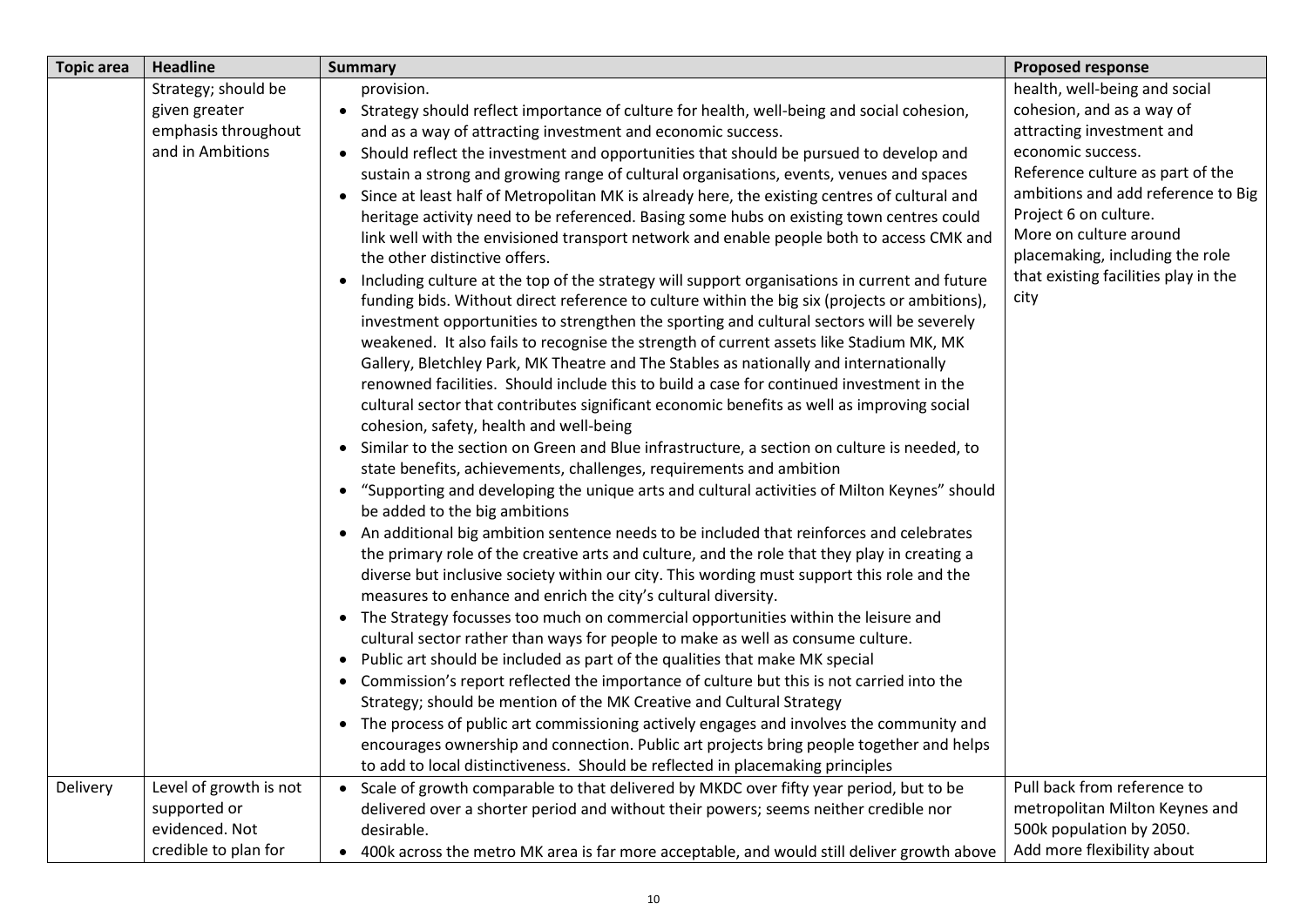| <b>Topic area</b> | <b>Headline</b>                                                                       | <b>Summary</b>                                                                                                                                                                                                                                                                                                                                                                                                                                                                                                                                                                                                                                                                                                                                                                                                                                                                                                                                                                                                                                                                                                                                                                                                                                                                                                                                                                                                                                                                                                                                                                                                                                                                                                                                                                                                                                                                                                                                                                                                                                                                                                                                                                                                                                                                                                                                                                                                                                                                                                                                                                                    | <b>Proposed response</b>                                                                                                                                                                                                                                                                                                                                                                                                                                                                                                                                                                                                                                                                                                                             |
|-------------------|---------------------------------------------------------------------------------------|---------------------------------------------------------------------------------------------------------------------------------------------------------------------------------------------------------------------------------------------------------------------------------------------------------------------------------------------------------------------------------------------------------------------------------------------------------------------------------------------------------------------------------------------------------------------------------------------------------------------------------------------------------------------------------------------------------------------------------------------------------------------------------------------------------------------------------------------------------------------------------------------------------------------------------------------------------------------------------------------------------------------------------------------------------------------------------------------------------------------------------------------------------------------------------------------------------------------------------------------------------------------------------------------------------------------------------------------------------------------------------------------------------------------------------------------------------------------------------------------------------------------------------------------------------------------------------------------------------------------------------------------------------------------------------------------------------------------------------------------------------------------------------------------------------------------------------------------------------------------------------------------------------------------------------------------------------------------------------------------------------------------------------------------------------------------------------------------------------------------------------------------------------------------------------------------------------------------------------------------------------------------------------------------------------------------------------------------------------------------------------------------------------------------------------------------------------------------------------------------------------------------------------------------------------------------------------------------------|------------------------------------------------------------------------------------------------------------------------------------------------------------------------------------------------------------------------------------------------------------------------------------------------------------------------------------------------------------------------------------------------------------------------------------------------------------------------------------------------------------------------------------------------------------------------------------------------------------------------------------------------------------------------------------------------------------------------------------------------------|
|                   | growth at this scale.<br>Growth to a<br>population of 400k is<br>far more acceptable. | the business as usual level suggested by the ORS work. Proposing higher levels of growth<br>puts the power with the development industry with the risk of inappropriate development.<br>• Population forecasting points to 400k as per the commission's proposal<br>Insufficient evidence for growth to 500k, no consideration of different options considered<br>500k looks like an arbitrary figure which is more about hitting targets than achieving the<br>$\bullet$<br>economic, social and environmental benefits that should flow from well-planned strategic<br>growth.<br>• There isn't public support for population of 500k. Should do less, better.<br>• There should be a referendum on the scale of growth as there is not local support for<br>ongoing growth.<br>Do not support growing the city to be any larger than it is.<br>• Committing to growth beyond current projections undermines the 5 Year Housing Land<br>Supply position.<br>Unclear what level of growth within MK borough is proposed, or the urban/rural split<br>$\bullet$<br>• Questionable whether the targets for population and employment in "Milton Keynes" are<br>precisely appropriate, let alone achievable<br>• Approach in the Strategy will perpetuate two-speed city issues<br>• The Strategy does little to explain why continued growth beyond 2030 would make 'a great<br>city greater'. It does not question the continuing market pressure on Milton Keynes to<br>continue to grow. SE England is reaching limits should be encouraging jobs and prosperity<br>in declining areas of the UK.<br>• No justification for this level of growth here; could be elsewhere in the arc<br>• Level of growth in UK is led by immigration and we should be pushing back on that locally<br>• Growth ambition raises the question whether national or local housing needs should be the<br>main driver and determinant of growth? and how closely should this provision correlate<br>with the local economic need?<br>• The development of Milton Keynes should be limited to accommodate any natural increase<br>in the current population that is projected from its current demographic structure.<br>Mark 3 new towns had the benefit of scale, including having a regional shopping area and<br>$\bullet$<br>we retain the diversity of retail etc. What are the benefits of doubling in scale? So far looks<br>like greater congestion, time taken to get a proper MRT network don't see the messages<br>about the benefits and advantages of being a bigger place being talked about. Meeting | timescales could be 2045/2060<br>for example, and recognise that<br>there is likely to be several<br>economic cycles in the period to<br>then which will mean delivery<br>won't be as we predict, but useful<br>to set a scale of ambition to work<br>towards to show what we are<br>trying to achieve.<br>Population of the Borough more<br>likely to be around 400k by 2050<br>more in line with the Commission<br>recommendation in reality<br>though this is still similar to the<br>500k we had previously been<br>discussing when taking into<br>account that wider area because<br>of the existing population and<br>growth in those neighbouring<br>areas. Include reference to natural<br>growth as part of the need for<br>housing growth. |
| Delivery          | Growth target or<br>quality of<br>development is not<br>achievable without a          | spaces, music venues etc should be reflected<br>• Growth target is beyond what has been achieved outside of the Development Corporation<br>and under current mechanisms will not be possible, e.g. limited ability to borrow money<br>from Treasury, difficulty in securing agreement from neighbouring authorities, lack of<br>funding for MRT which is central to the Strategy, delays in major regional transport                                                                                                                                                                                                                                                                                                                                                                                                                                                                                                                                                                                                                                                                                                                                                                                                                                                                                                                                                                                                                                                                                                                                                                                                                                                                                                                                                                                                                                                                                                                                                                                                                                                                                                                                                                                                                                                                                                                                                                                                                                                                                                                                                                              | Make it clear that we are looking<br>at a more appropriate delivery<br>model for growth as we recognise<br>the value that the development                                                                                                                                                                                                                                                                                                                                                                                                                                                                                                                                                                                                            |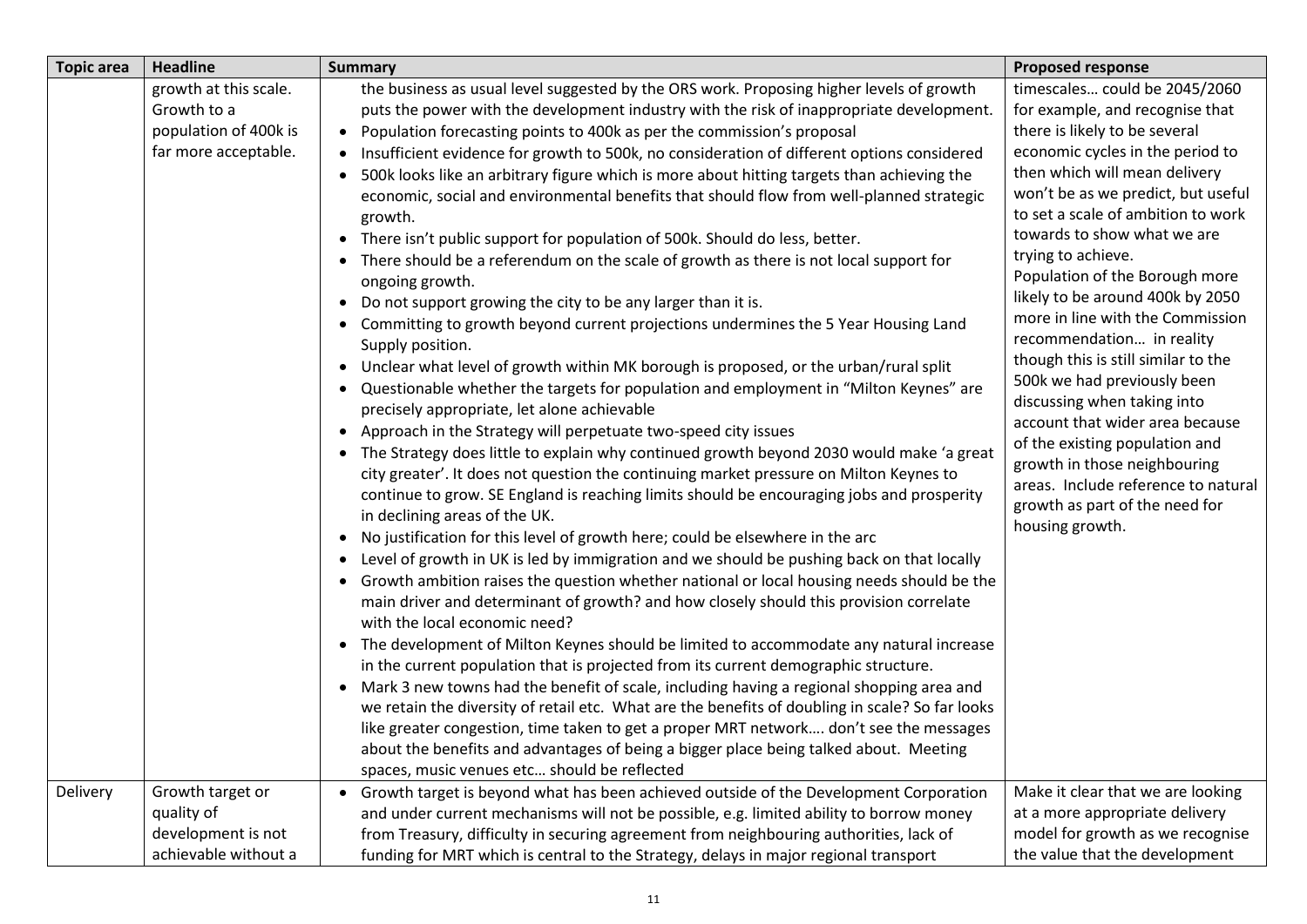| <b>Topic area</b> | <b>Headline</b>                                                                                                                | <b>Summary</b>                                                                                                                                                                                                                                                                                                                                                                                                                                                                                                                                                                                                                                                                                                                                                                                                                                                                                                                                                                                                                                                                                                                                                                                                                                                                                    | <b>Proposed response</b>                                                                                                                                                                                                                                                                                                                                                                                                                                                                                                                                                                                                               |
|-------------------|--------------------------------------------------------------------------------------------------------------------------------|---------------------------------------------------------------------------------------------------------------------------------------------------------------------------------------------------------------------------------------------------------------------------------------------------------------------------------------------------------------------------------------------------------------------------------------------------------------------------------------------------------------------------------------------------------------------------------------------------------------------------------------------------------------------------------------------------------------------------------------------------------------------------------------------------------------------------------------------------------------------------------------------------------------------------------------------------------------------------------------------------------------------------------------------------------------------------------------------------------------------------------------------------------------------------------------------------------------------------------------------------------------------------------------------------|----------------------------------------------------------------------------------------------------------------------------------------------------------------------------------------------------------------------------------------------------------------------------------------------------------------------------------------------------------------------------------------------------------------------------------------------------------------------------------------------------------------------------------------------------------------------------------------------------------------------------------------|
|                   | new delivery<br>mechanism. Support<br>consideration of new<br>mechanism                                                        | infrastructure.<br>• Support the uplift in housing numbers but targets proposed are undeliverable under the<br>current planning regime. The Tariff helped in the past.<br>• No explanation of the delivery team that would be needed<br>New body needs to be set up quickly before opportunities are lost<br>A development corporation that works across boundaries would help to give confidence to<br>the development industry and encourage their innovation<br>The remit of the Development Corporation would be to prepare a plan without regard to<br>local authority boundaries; to supplant local plans where appropriate; to work closely with<br>a regional transport authority; to use some of its resources to buy out developers of land<br>which runs counter to the objectives of the plan<br>The formation of a NTDC could accelerate growth and therefore is supported, however<br>$\bullet$<br>further information upon how and when this would be applied for is necessary.<br>Consideration of the impact of the formation of other nearby development corporations<br>should be had<br>• Development Corporation approach would stop personal /parochial infighting around grid<br>roads and set our clear guidelines<br>What does 'democratic control of development' mean? | corporation provided in the early<br>days of MK. However, that model<br>had a high degree of central<br>control by government rather than<br>being locally-led, which is why we<br>need to decide what is most<br>appropriate now. Commitment to<br>good growth that has benefits for<br>all who live here, so having a body<br>that can focus on that task would<br>help deliver that. Working with<br>Homes England and MHCLG about<br>how we take that forward, and<br>recognise that will need close<br>engagement with the<br>development industry as it may<br>result in a change to the current<br>process. Will be carried out |
| Delivery          | Do not support a new<br>delivery vehicle,<br>including with powers<br>outside MK boundary                                      | $\bullet$<br>Growth through the Nationally Significant Infrastructure Project regime could be<br>considered<br>• Reject the need for a new delivery model (esp as part of delivery of a growth area to the<br>north of MK)<br>• If delivery and planning powers are to be through a new development corporation, against                                                                                                                                                                                                                                                                                                                                                                                                                                                                                                                                                                                                                                                                                                                                                                                                                                                                                                                                                                          | alongside the preparation of the<br>local plan<br>Would work with neighbouring<br>authorities about the options but<br>isn't something that would be<br>forced on them                                                                                                                                                                                                                                                                                                                                                                                                                                                                 |
| Delivery          | New models should be<br>explored with<br>development industry                                                                  | the idea that it should have powers outside of the MK administrative area<br>• New delivery models needs to be considered in partnership with the development industry,<br>and consideration of impact on viability a concern. CIL or S106 should be the first option.<br>• Should focus on aligning local plans across local authorities and consider other public-<br>private partnerships rather than a development corporation.<br>• LPAs are critical of housing delivery rates but aren't the ones taking on the risk                                                                                                                                                                                                                                                                                                                                                                                                                                                                                                                                                                                                                                                                                                                                                                       | Will work with development<br>industry as part of process to<br>consider options                                                                                                                                                                                                                                                                                                                                                                                                                                                                                                                                                       |
| Delivery          | Role of Parks Trust<br>supported. A new<br>Civic Trust should be<br>formed for long-term<br>stewardship of the<br>public realm | • A new Civic Trust should be formed, similar to the Parks Trust with an endowment to pay<br>for maintenance of public spaces<br>Establishment and endowment of Parks Trust has been crucial and must continue<br>• Should include the ownership of most of the new green and blue infrastructure by the<br>Parks Trust, a responsibility in exchange for which a financial package would be agreed<br>Transfer to Parks Trust needs to be legally binding<br>$\bullet$<br>Strategy must address what kinds of funding mechanisms would be appropriate to finance<br>$\bullet$<br>capital expenditure to establish new green spaces and the ongoing costs for their                                                                                                                                                                                                                                                                                                                                                                                                                                                                                                                                                                                                                               | Recognise strong role of the Parks<br>Trust and the benefits that has<br>created for MK and would like to<br>explore opportunities to create<br>similar bodies for culture and<br>public realm; would be part of our<br>work on delivery mechanisms                                                                                                                                                                                                                                                                                                                                                                                    |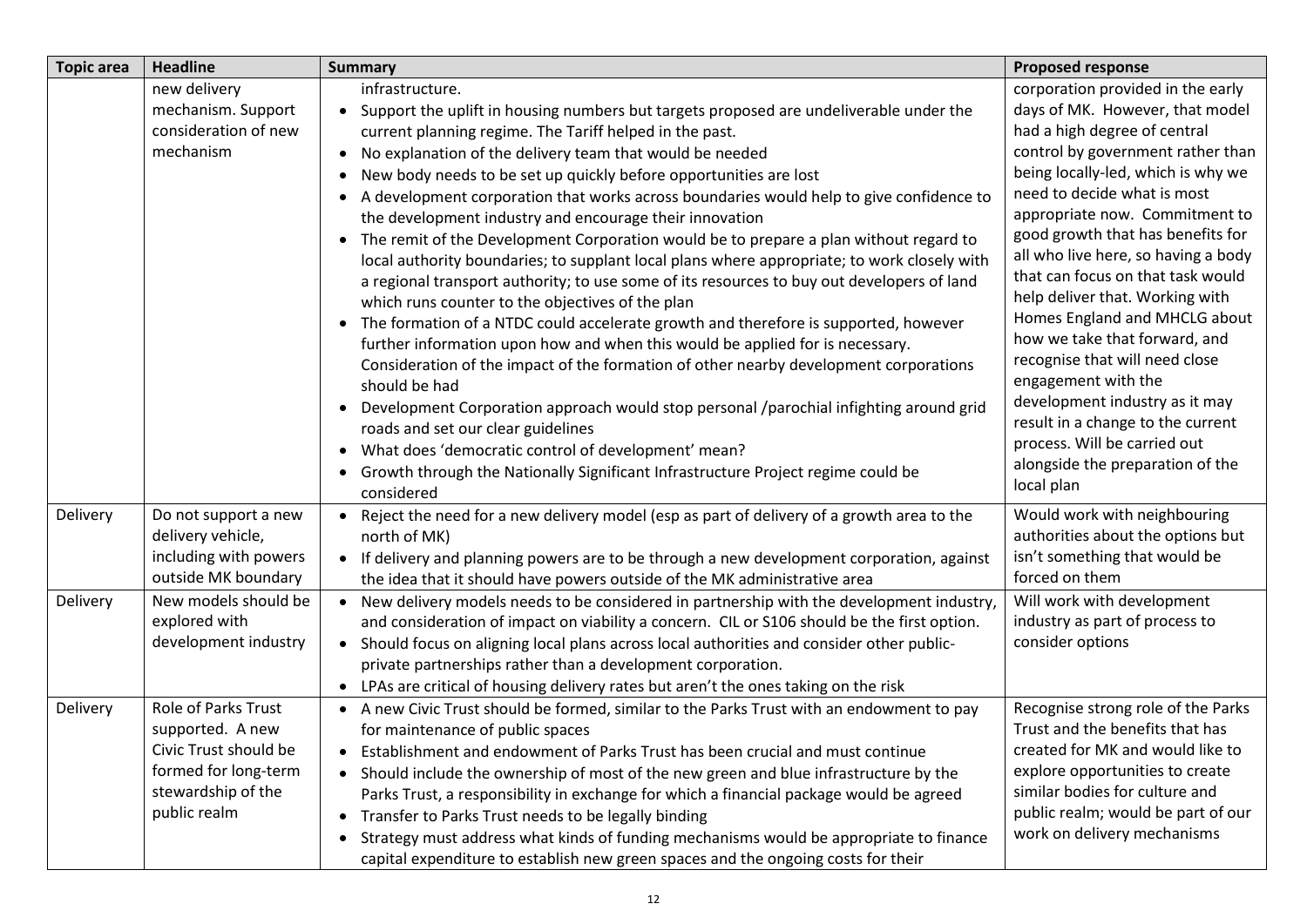| <b>Topic area</b>              | <b>Headline</b>                                                                                                                                                | <b>Summary</b>                                                                                                                                                                                                                                                                                                                                                                                                                                                                                                                                                                                                                                                                                                                                                                                                                                                                                                                                                                                                                                                                                                                                                                                                                                                                                                                         | <b>Proposed response</b>                                                                                                                                                                                                                                                                                                                                                                                                                                                                                                                                                                                                                                                                                                                                                         |
|--------------------------------|----------------------------------------------------------------------------------------------------------------------------------------------------------------|----------------------------------------------------------------------------------------------------------------------------------------------------------------------------------------------------------------------------------------------------------------------------------------------------------------------------------------------------------------------------------------------------------------------------------------------------------------------------------------------------------------------------------------------------------------------------------------------------------------------------------------------------------------------------------------------------------------------------------------------------------------------------------------------------------------------------------------------------------------------------------------------------------------------------------------------------------------------------------------------------------------------------------------------------------------------------------------------------------------------------------------------------------------------------------------------------------------------------------------------------------------------------------------------------------------------------------------|----------------------------------------------------------------------------------------------------------------------------------------------------------------------------------------------------------------------------------------------------------------------------------------------------------------------------------------------------------------------------------------------------------------------------------------------------------------------------------------------------------------------------------------------------------------------------------------------------------------------------------------------------------------------------------------------------------------------------------------------------------------------------------|
|                                |                                                                                                                                                                | maintenance and management<br>Means must be found to purchase land for future parklands and landscapes at close to<br>existing use value, to enable funding of their future management.                                                                                                                                                                                                                                                                                                                                                                                                                                                                                                                                                                                                                                                                                                                                                                                                                                                                                                                                                                                                                                                                                                                                                |                                                                                                                                                                                                                                                                                                                                                                                                                                                                                                                                                                                                                                                                                                                                                                                  |
| Delivery                       | Strategy should be<br>flexible                                                                                                                                 | For the proposals in the Strategy to stand the test of time, there should be flexibility in the<br>recommended spatial strategy to ensure development can come forward in the most<br>sustainable and appropriate locations throughout the period to 2050.<br>• Strategy should be retained as an overarching flexible master framework delivered by<br>other strategies and programmes<br>• Flexible approach to land use and densities, especially in CMK and the existing urban area,<br>will be needed to meet the various strategic objectives and targets<br>• End-date of the Strategy should be extended to reflect the UK's financial position post-<br>COVID-19 and the extra time that will be needed to achieve the ambitions<br>Post COVID-19, the ambitious aspiration of MK being zero carbon in the next 10 years is<br>$\bullet$<br>now unrealistic and should be extended to say 2040<br>• The impact of new border controls on economic migration may have a substantive impact<br>on housing demand pressure over the next 10 years and beyond.<br>The draft strategy assumes that the pressure to build new homes will remain constant for<br>$\bullet$<br>the next 30 years, defying all known logic. Housing markets are cyclical and future rates will<br>be impacted by current and future national policies. | Reiterate that the strategy needs<br>to be flexible to cope with<br>economic cycles; that the growth<br>ambitions may not be delivered by<br>2050 but it is useful to set a vision<br>of what we want to achieve.<br>COVID will have an impact over<br>short to medium term which we<br>need to be conscious of, but the<br>continued growth and change of<br>the city will carry on through those<br>cycles. This emphasises the role of<br>the strategy and importance of<br>setting a vision.<br>Cover role of Local Plan and other<br>strategies/plans in delivering the<br>Strategy which will be reviewed<br>and updated over time.<br>Housing targets in the Strategy are<br>just broad and deliberately not<br>precise to reflect that they will<br>fluctuate over time. |
| Delivery<br>Infrastruct<br>ure | Viability needs to be<br>factored in to<br>development<br>assumptions. Make it<br>clear the Council will<br>pursue Government<br>funding for<br>infrastructure | Support the placemaking and infrastructure aspirations but development viability needs to<br>be taken into account. Also cashflow issues of delivering MRT infrastructure up front, and<br>capturing additional land value whilst maintaining viability<br>Range of development contributions may make development unviable. Infrastructure costs<br>$\bullet$<br>created by the site should be covered by the developer, but they shouldn't be expected to<br>cover costs of lack of investment in wider infrastructure<br>• Should make it explicit that not all ambitions are affordable if developments are to be<br>viable<br>Need to demonstrate that the Strategy is viable and deliverable<br>Demonstrating delivery of strategic infrastructure - and the way in which it is to be funded<br>and/or cashflowed - will be key in local plan process<br>• Where growth will require non-standard infrastructure costs, e.g delivery of MRT, it should<br>be clear that the Council will pursue government funding to contribute to the cost                                                                                                                                                                                                                                                                                     | Talk about the further work to be<br>done about infrastructure and<br>delivery models which will build in<br>viability, including as part of the<br>local plan process. We recognise<br>that the scale of ambition will<br>need create funding and financing<br>mechanisms and by setting out our<br>ambition, it helps to open up<br>opportunities to discuss this with<br>government and other investors,<br>and be in a position to bid for<br>funding that might become                                                                                                                                                                                                                                                                                                      |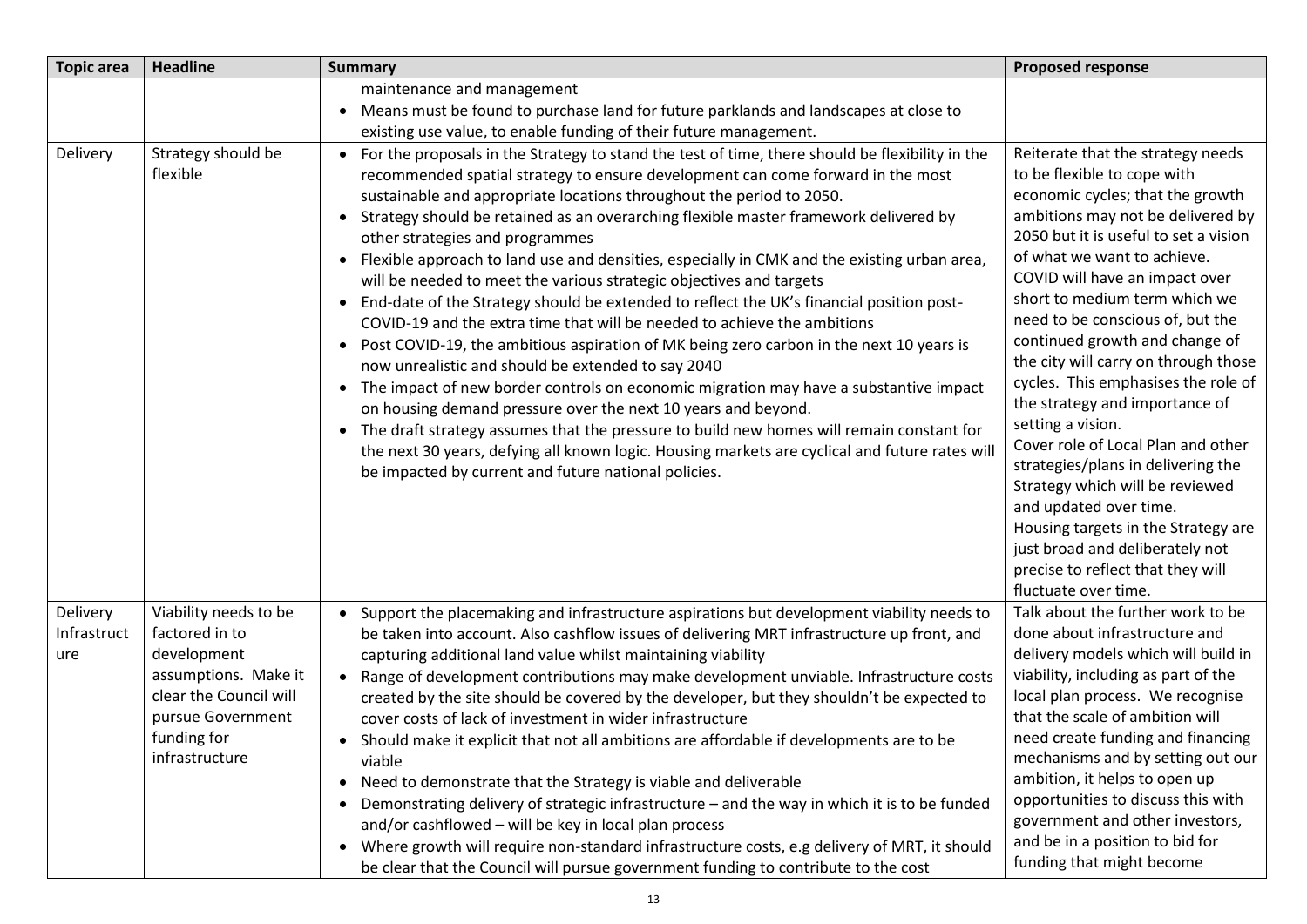| <b>Topic area</b>                    | <b>Headline</b>                                                                                                              | <b>Summary</b>                                                                                                                                                                                                                                                                                                                                                                                                                                                                                                                                                                                                                                                                                                                                                                                                                                                                                                                                                                                                                                                                                                                                                                                                                                                                                                                                                                                                                                                                                                                                                                                                                                                                                                                                                                                                                                                                                                                                                                                                                                                                                                                                                                                                                                                                                                                                                                                                                                                                                                              | <b>Proposed response</b>                                                                                                                                                                                                                                                                                                                                                                                                                                                                                                                                                                                                                                                                                                                                                                                                                                                                                                                                                                                                                                                                                                                                                  |
|--------------------------------------|------------------------------------------------------------------------------------------------------------------------------|-----------------------------------------------------------------------------------------------------------------------------------------------------------------------------------------------------------------------------------------------------------------------------------------------------------------------------------------------------------------------------------------------------------------------------------------------------------------------------------------------------------------------------------------------------------------------------------------------------------------------------------------------------------------------------------------------------------------------------------------------------------------------------------------------------------------------------------------------------------------------------------------------------------------------------------------------------------------------------------------------------------------------------------------------------------------------------------------------------------------------------------------------------------------------------------------------------------------------------------------------------------------------------------------------------------------------------------------------------------------------------------------------------------------------------------------------------------------------------------------------------------------------------------------------------------------------------------------------------------------------------------------------------------------------------------------------------------------------------------------------------------------------------------------------------------------------------------------------------------------------------------------------------------------------------------------------------------------------------------------------------------------------------------------------------------------------------------------------------------------------------------------------------------------------------------------------------------------------------------------------------------------------------------------------------------------------------------------------------------------------------------------------------------------------------------------------------------------------------------------------------------------------------|---------------------------------------------------------------------------------------------------------------------------------------------------------------------------------------------------------------------------------------------------------------------------------------------------------------------------------------------------------------------------------------------------------------------------------------------------------------------------------------------------------------------------------------------------------------------------------------------------------------------------------------------------------------------------------------------------------------------------------------------------------------------------------------------------------------------------------------------------------------------------------------------------------------------------------------------------------------------------------------------------------------------------------------------------------------------------------------------------------------------------------------------------------------------------|
|                                      |                                                                                                                              | Development can contribute towards infrastructure costs, but it is envisaged that other<br>$\bullet$<br>forms of funding will be required i.e. Government funding through the Housing<br>Infrastructure Fund or a Government Loan to help fund infrastructure projects initially to<br>get them started and which would be repaid over the course of delivering the<br>developments                                                                                                                                                                                                                                                                                                                                                                                                                                                                                                                                                                                                                                                                                                                                                                                                                                                                                                                                                                                                                                                                                                                                                                                                                                                                                                                                                                                                                                                                                                                                                                                                                                                                                                                                                                                                                                                                                                                                                                                                                                                                                                                                         | available.                                                                                                                                                                                                                                                                                                                                                                                                                                                                                                                                                                                                                                                                                                                                                                                                                                                                                                                                                                                                                                                                                                                                                                |
| Delivery<br>Developme<br>nt Strategy | Lack of targets or<br>detail, including<br>numbers of homes<br>intended in each<br>growth location or<br>type of development | • There is a lack of quantification in the strategy document, which obscures what is intended.<br>Although some detailed data may be found in the associated background papers, the main<br>document should be indicating the size of growth in different areas, housing density, etc<br>and include a financial overview. The strategy should give examples of the densities of<br>existing estates and the densities of the proposed new growth areas should be aligned with<br>some newer estates like Oakgrove and not CMK.<br>• Lack of information about proposed delivery rates; those shown in the Strategy are<br>unachievable by MKC<br>• Labour force shortage to deliver homes; it is already causing a problem for delivery rates.<br>Information on numbers of homes from densification and where they will be located<br>$\bullet$<br>should be included.<br>• Should deliver low density development to deal with COVID-19 impacts<br>The development strategy is not clear; where will this growth happen and why? What is<br>$\bullet$<br>the balance between expansion and densification.<br>There is no sign of a commitment to significantly increase the densification of future<br>$\bullet$<br>development - where are the figures detailing the dwellings per hectare that these spatial<br>growth options will deliver? Where are the sites designated for green energy production?<br>Where is the minimum percentage figure for future development to 2050 on previously<br>developed land etc etc?<br>• There is no map in the Strategy showing the location of the additional houses coming from<br>the local plans for Milton Keynes and the adjacent boroughs. We cannot see what we are<br>growing from nor where the dwellings and jobs are allocated for up to 500,000 people.<br>• Assumptions are made about the density of new dwellings in the remaining expansion<br>areas; what density of housing is assumed in these areas and the overall density including<br>the full range of non-residential uses such as offices that are needed to support any new<br>housing development.<br>• The principle of building schemes large enough to support public transport is supported as<br>part of the smart growth approach. More information is needed to confirm what the<br>densities will be and what will be the optimum size of development required support public<br>transport<br>• Will need to be consistent with national guidance on housing and affordable housing needs | Deliberately imprecise on housing<br>targets to reflect flexibility and<br>fluctuations in delivery over time,<br>and because the detail of how and<br>when sites will come forward is a<br>job for the local plan process<br>need to know more detail about<br>the sites, what would be proposed,<br>what phasing would be most<br>appropriate, what other works are<br>needed to deliver those sites etc; it<br>would be premature to provide<br>any detail which would not be<br>accurate at this stage.<br>Should emphasise that we would<br>want to prioritise brownfield<br>development for sustainability<br>purposes, but not provide a<br>specific split between green and<br>brownfield. MK as a new town has<br>a lower proportion of brownfield<br>development sites than some<br>places.<br>Comments include request for<br>more information about density of<br>development; may be useful to<br>show some examples of different<br>densities in MK and what could be<br>achieved, but detail would be for<br>local plan and on site by site basis<br>when producing development<br>frameworks that can respond to<br>the specific context for those sites. |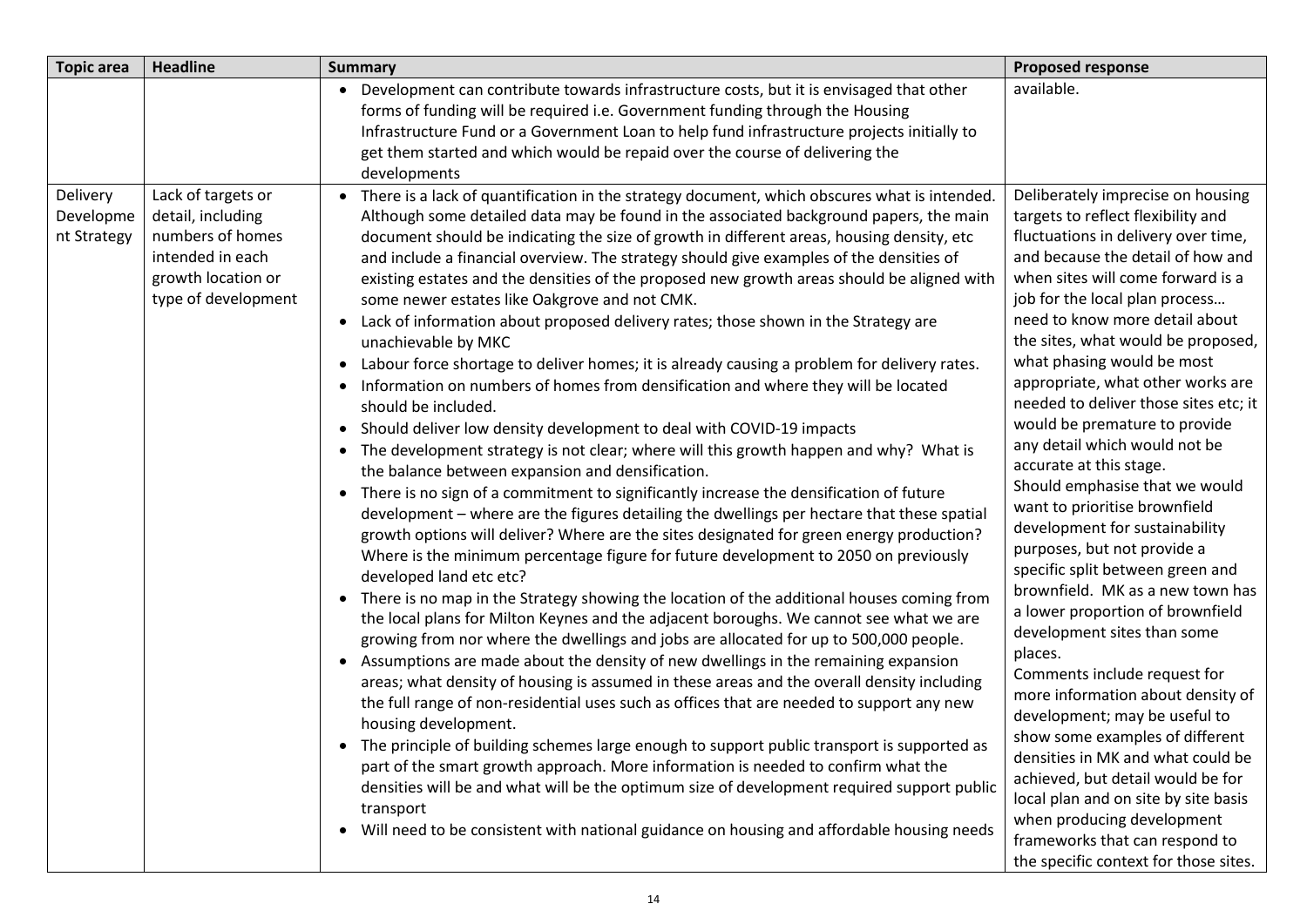| <b>Topic area</b>  | <b>Headline</b>                                                                                           | <b>Summary</b>                                                                                                                                                                                                                                                                                                                                                                                                                                                                                                                                                                                                                                                                                                                                                                                                                                                                                                                                                                                                                                                                                                                                             | <b>Proposed response</b>                                                                                                                                                                                                                                                                                                                                                                       |
|--------------------|-----------------------------------------------------------------------------------------------------------|------------------------------------------------------------------------------------------------------------------------------------------------------------------------------------------------------------------------------------------------------------------------------------------------------------------------------------------------------------------------------------------------------------------------------------------------------------------------------------------------------------------------------------------------------------------------------------------------------------------------------------------------------------------------------------------------------------------------------------------------------------------------------------------------------------------------------------------------------------------------------------------------------------------------------------------------------------------------------------------------------------------------------------------------------------------------------------------------------------------------------------------------------------|------------------------------------------------------------------------------------------------------------------------------------------------------------------------------------------------------------------------------------------------------------------------------------------------------------------------------------------------------------------------------------------------|
|                    |                                                                                                           |                                                                                                                                                                                                                                                                                                                                                                                                                                                                                                                                                                                                                                                                                                                                                                                                                                                                                                                                                                                                                                                                                                                                                            | Should make it clear that on all<br>major development sites that are<br>shown on the spatial strategy that<br>the 'blobs' are intended to include<br>open space, community, retail,<br>employment facilities etc they<br>aren't just homes. Focus should<br>be on good design and creating<br>places that give their residents a<br>good quality of life which is<br>achievable at any density |
| Design<br>Mobility | Design of communities<br>should be more<br>permeable for cyclists<br>and pedestrians and<br>more walkable | Design of some newer estates has seen more culs-de-sac off spine roads which can increase<br>$\bullet$<br>distances and travel times for pedestrians and cyclists, so estates should be designed to be<br>more permeable, including easy access to redways and grid roads/MRT stops. Speed limits<br>in estates should be reduced and some areas pedestrianised. Some car-free developments<br>should be designed, enforced by covenant. Electric-charging points required in new homes<br>and local centres.<br>• Design vision in document is still far too dominated by motor vehicles with priority given<br>over to cars etc, rather than pedestrians or cyclists.<br>• Town centres should be more pedestrian and cycle friendly<br>• We should be de-prioritising roads and ensuring that walking and cycling are in primary<br>place with cars' importance reduced.<br>• Encourage walking to school; will have significant impact on traffic<br>Direct, overlooked paths are important, but not all should be designed in this way to give<br>options for leisure walking and cycling that allow users to escape the feel of being in the<br>city | Emphasise importance of<br>designing new communities<br>around walking and cycling rather<br>than dominated by car; similarly<br>for existing places and town/local<br>centres. Can use example of<br>people walking and cycling much<br>more during COVID lockdown and<br>that from a health and<br>sustainability perspective, it is<br>important to maintain this                           |
| Design             | Do not perpetuate the<br>grid road structure<br>without considering<br>options                            | Do not continue to elevate the grid road network to be untouchable without recognising its<br>$\bullet$<br>severe limitations in creating communities in MK's history. In the 21st century with a<br>climate crisis continuing to build car-dependent, artificial squares that break up organic<br>developments is difficult to defend. We need more creative, more European traditions of<br>architecture and modern ideas that embrace zero-carbon options that do not rely on cars<br>to navigate.<br>• Reference to 'grid routes' unclear; a grid of routes with the special feature to MKC being<br>the grid? Grid road corridors themselves being special would undermine the ability to<br>deliver more compact urban forms around MRT stops within the existing urban area                                                                                                                                                                                                                                                                                                                                                                         | See below re Grid Roads                                                                                                                                                                                                                                                                                                                                                                        |
| Design             | <b>Universal Design</b><br>should be a                                                                    | • There are many positive statements about the importance of design taking into account<br>the needs of disabled people or older people with declining mobility, for example, but                                                                                                                                                                                                                                                                                                                                                                                                                                                                                                                                                                                                                                                                                                                                                                                                                                                                                                                                                                          | Add reference to universal design<br>in placemaking and importance of                                                                                                                                                                                                                                                                                                                          |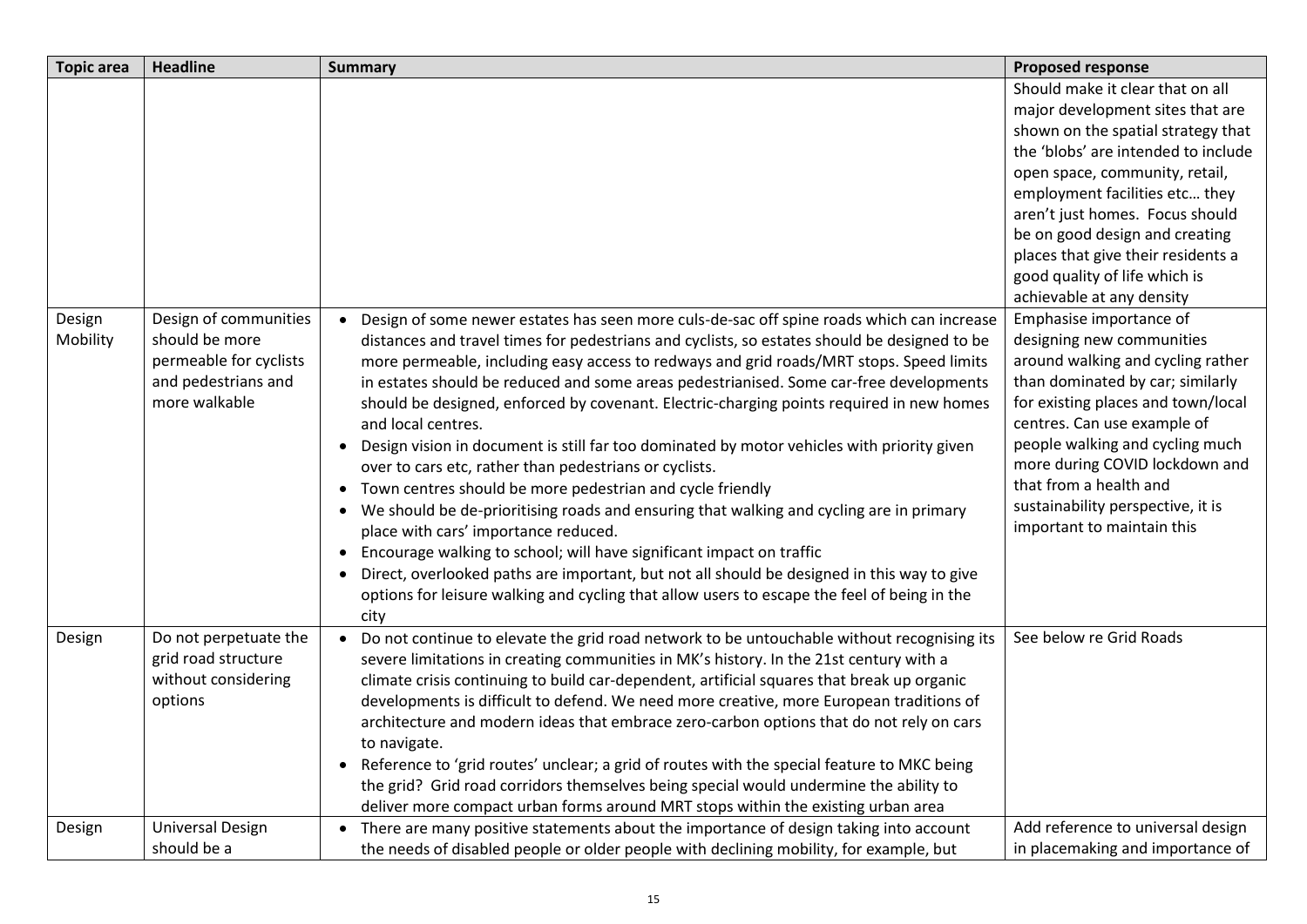| <b>Topic area</b>  | <b>Headline</b>                                                                                                                                                                     | <b>Summary</b>                                                                                                                                                                                                                                                                                                                                                                                                                                                                                                                                                                                                                                                                                                                                                                                                                                                                                                                                                                                                                                                                                                                                                                                                                                                                                                                                                                                                                                                                                                                                                                                                                                                                                                                                                                                                                                                                                                                                                                                                                                                                                                                                                                                                                     | <b>Proposed response</b>                                                                                                                                                                                                                                                                                                                                                                                                                                                                                                                                                                                                                                                                                                                                                                                                                                                                                                                       |
|--------------------|-------------------------------------------------------------------------------------------------------------------------------------------------------------------------------------|------------------------------------------------------------------------------------------------------------------------------------------------------------------------------------------------------------------------------------------------------------------------------------------------------------------------------------------------------------------------------------------------------------------------------------------------------------------------------------------------------------------------------------------------------------------------------------------------------------------------------------------------------------------------------------------------------------------------------------------------------------------------------------------------------------------------------------------------------------------------------------------------------------------------------------------------------------------------------------------------------------------------------------------------------------------------------------------------------------------------------------------------------------------------------------------------------------------------------------------------------------------------------------------------------------------------------------------------------------------------------------------------------------------------------------------------------------------------------------------------------------------------------------------------------------------------------------------------------------------------------------------------------------------------------------------------------------------------------------------------------------------------------------------------------------------------------------------------------------------------------------------------------------------------------------------------------------------------------------------------------------------------------------------------------------------------------------------------------------------------------------------------------------------------------------------------------------------------------------|------------------------------------------------------------------------------------------------------------------------------------------------------------------------------------------------------------------------------------------------------------------------------------------------------------------------------------------------------------------------------------------------------------------------------------------------------------------------------------------------------------------------------------------------------------------------------------------------------------------------------------------------------------------------------------------------------------------------------------------------------------------------------------------------------------------------------------------------------------------------------------------------------------------------------------------------|
|                    | requirement for all<br>development and<br>considered<br>throughout                                                                                                                  | should cover how new development will be designed to meet the requirements of as many<br>users as possible (Universal Design), which must be built in as a requirement from the very<br>start<br>Design also needs to take account of users with a wide range of mobility issues but may not<br>$\bullet$<br>qualify for a blue badge; bus services don't suit if users are unable to get to bus stops                                                                                                                                                                                                                                                                                                                                                                                                                                                                                                                                                                                                                                                                                                                                                                                                                                                                                                                                                                                                                                                                                                                                                                                                                                                                                                                                                                                                                                                                                                                                                                                                                                                                                                                                                                                                                             | genuine access for all within<br>mobility network; recognise that<br>walking and cycling not an option<br>for all users, for example                                                                                                                                                                                                                                                                                                                                                                                                                                                                                                                                                                                                                                                                                                                                                                                                           |
| Design<br>Mobility | Transit-oriented<br>development is not<br>deliverable                                                                                                                               | • TOD principles are not deliverable in MK. Development should follow classic MK design<br>principles. Oakgrove is an example of a higher density development within MK grid pattern,<br>not the failure of the Eastern Expansion Area<br>• Mistakes at the EEA and WEA highlight the benefits of the original urban design of MK<br>Grid network is highly 'transport oriented' - grid roads should be used for public transport<br>$\bullet$<br>rather than buses going through estates                                                                                                                                                                                                                                                                                                                                                                                                                                                                                                                                                                                                                                                                                                                                                                                                                                                                                                                                                                                                                                                                                                                                                                                                                                                                                                                                                                                                                                                                                                                                                                                                                                                                                                                                          | Add reference to learning lessons<br>from EEA and WEA? Those areas<br>aren't really TOD; still very car<br>dominated                                                                                                                                                                                                                                                                                                                                                                                                                                                                                                                                                                                                                                                                                                                                                                                                                           |
| Design             | Limited scope for<br>densification in the<br>city. Compact<br>communities mustn't<br>be just about<br>maximising<br>development space<br>and profits; consider<br>'gentle density'. | Original MK estates allowed access to local facilities without such high density, and with<br>$\bullet$<br>the benefit of plenty of green space. Local centres in newer estates are often hard to<br>access and unpleasant to use.<br>• We can learn from European design models where densely designed housing can still<br>incorporate gardens and green spaces and well-used communal areas and facilities<br>Opportunities for intensification within CMK and the wider urban area should be on the<br>$\bullet$<br>basis of gentle density<br>Do not support higher densities in development around existing settlements thus creating<br>$\bullet$<br>the undesirable outcome of higher-density dwellings around the more affluent villages.<br>There will be another pandemic one day so it pays to plan for it in totality with existing<br>$\bullet$<br>density parameters of circa 37 units /hectare<br>There must be a much clearer commitment to the values of a medium density city as there<br>$\bullet$<br>is a risk that the pursuit to increase the level of housing in the city including development<br>along the grid road corridors will undermine this very benefit<br>• There is limited scope for densification within the urban area is density is what people<br>want here; we shouldn't be building on green spaces or grid reserves<br>Densification of the urban area shouldn't be main focus as it will impact on the character of<br>$\bullet$<br>the city. CMK densities are not appropriate in suburban grid squares<br>Densification of existing estates should only be on brownfield sites and not on green spaces<br>$\bullet$<br>or grid road verges<br>We need to protect our green spaces; houses on brownfield sites supported<br>• The densification of Milton Keynes is undesirable and unachievable as it assumes the<br>redevelopment of existing grid squares to a higher density.<br>Residents require considerable reassurance that their quality of life will not be downgraded<br>$\bullet$<br>as a result of densification or indeed regeneration. Strategy should not assume that<br>additional dwellings will be provided through densification and regeneration. If they are, | TOD isn't about adding density<br>everywhere, or in places where it<br>would be detrimental to quality of<br>life. But through the local plan,<br>there will be work undertaken to<br>identify locations where some<br>selective and sensitive<br>intensification would be suitable<br>and provide benefits for existing<br>and future residents, where it<br>helps to provide and sustain<br>services, for example.<br>Development and its density and<br>design needs to be appropriate in<br>its context, and is inevitably more<br>sustainable to build at higher<br>density in an area with existing<br>facilities etc than develop at lower<br>density in new greenfield<br>communities so there is the<br>opportunity for a balance between<br>typologies of places. It isn't about<br>building on all of the city's open<br>spaces but reserve sites for<br>example provide great<br>opportunities for development<br>within the city. |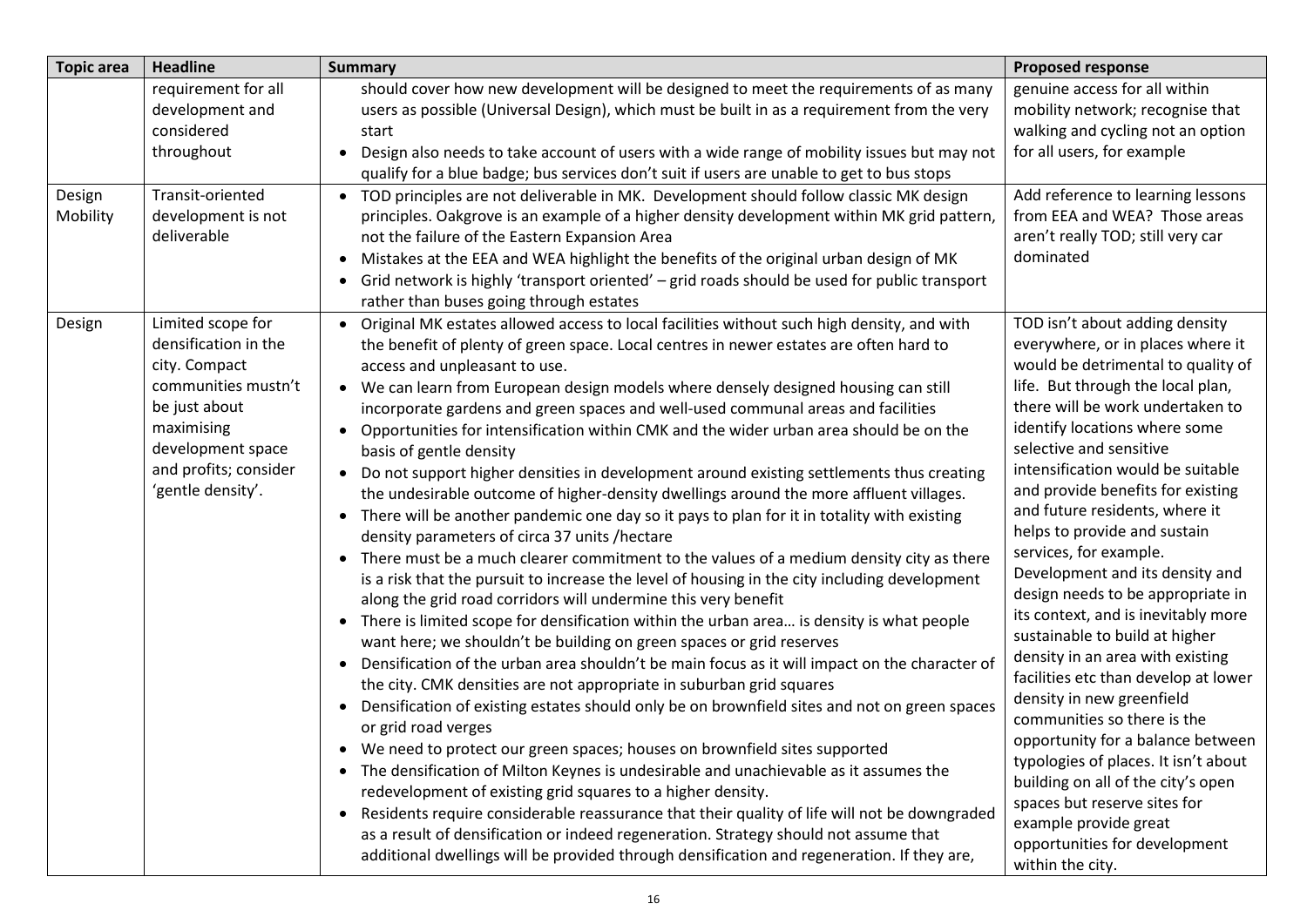| <b>Topic area</b> | <b>Headline</b>                                                                                                                                     | <b>Summary</b>                                                                                                                                                                                                                                                                                                                                                                                                                                                                                                                                                                                                                                                                                                                                                                                                                                                                                                                                                                                                                                                                                                                                                                                                                                                                                                                                                                                                                                                                                                                                                                                                                                                                                                             | <b>Proposed response</b>                                                                                                                                                                                                                                                                                                                                                                                                                                                                                                                       |
|-------------------|-----------------------------------------------------------------------------------------------------------------------------------------------------|----------------------------------------------------------------------------------------------------------------------------------------------------------------------------------------------------------------------------------------------------------------------------------------------------------------------------------------------------------------------------------------------------------------------------------------------------------------------------------------------------------------------------------------------------------------------------------------------------------------------------------------------------------------------------------------------------------------------------------------------------------------------------------------------------------------------------------------------------------------------------------------------------------------------------------------------------------------------------------------------------------------------------------------------------------------------------------------------------------------------------------------------------------------------------------------------------------------------------------------------------------------------------------------------------------------------------------------------------------------------------------------------------------------------------------------------------------------------------------------------------------------------------------------------------------------------------------------------------------------------------------------------------------------------------------------------------------------------------|------------------------------------------------------------------------------------------------------------------------------------------------------------------------------------------------------------------------------------------------------------------------------------------------------------------------------------------------------------------------------------------------------------------------------------------------------------------------------------------------------------------------------------------------|
|                   |                                                                                                                                                     | they should be considered as windfalls and not part of an agreed programme.<br>• Densification will reduce flexibility for future generations after 2050 by exhausting spatial<br>capacity<br>Difficult to see how the planned intensification of development could be done in ways that<br>$\bullet$<br>still retain the green and parkland character of Milton Keynes housing areas, grid-roads,<br>parklands and other main transport corridors, throughout the 'city'                                                                                                                                                                                                                                                                                                                                                                                                                                                                                                                                                                                                                                                                                                                                                                                                                                                                                                                                                                                                                                                                                                                                                                                                                                                  | Need to include discussion about<br>the role of density in pandemic<br>and the issue is about<br>overcrowding, not density in itself.                                                                                                                                                                                                                                                                                                                                                                                                          |
| Design            | Should emphasise<br>detail to be<br>determined through<br>development<br>frameworks                                                                 | • The Strategy should emphasise that the detail of any proposed development site should be<br>determined through the preparation of a development framework following further<br>evidence gathering.<br>Development frameworks should determine the detail of how to deliver transit oriented<br>$\bullet$<br>development and densities<br>Should also recognise that development frameworks for some existing growth proposals<br>$\bullet$<br>are already underway so need to ensure that those areas coming forward do not preclude<br>the wider vision being achieved                                                                                                                                                                                                                                                                                                                                                                                                                                                                                                                                                                                                                                                                                                                                                                                                                                                                                                                                                                                                                                                                                                                                                  | Add reference to development<br>frameworks and the local plan to<br>provide more detail on sites                                                                                                                                                                                                                                                                                                                                                                                                                                               |
| Design            | Place-making agenda<br>should promote better<br>design, identify and<br>retain MK's unique<br>nature and be<br>sensitive to existing<br>communities | • In both new and existing areas of MK, the place-making and healthy living agenda should<br>identify and retain the features that make MK unique (grid squares, roundabouts, redways,<br>integrated open space, landscaping, CMK classic infrastructure and layouts.<br>• Normalising MK would change the very things that have made it so successful<br>One of MK's strengths is retention of existing traditional settlements and this should be<br>mentioned, about preserving the integrity of existing towns and villages<br>• Future growth should follow original principles<br>Should reflect role of culture in original principles of MK (e.g. artists in residence, public<br>$art$ )<br>Should consider housing design competitions<br>$\bullet$<br>Role of public art in neighbourhoods should be reflected, including supporting wayfinding<br>$\bullet$<br>and creating landmarks.<br>We need to build in access to cultural amenities, as well as opportunities for grassroots<br>$\bullet$<br>culture, art and social action<br>• Role of new town heritage esp in CMK is not adequately addressed. Do not support a<br>strategy that ignores the carefully designed structure of MK and the design qualities of the<br>new town buildings<br>The development corporation's approach to growth helped to create the new town<br>heritage and character by each estate being a bit different. Newer developments could be<br>from anywhere. For future growth we should look to be creating future heritage.<br>• Place-making needs to take account of heritage; needs more substance in the Strategy.<br>Has been some insensitive treatment, for example the Sainsbury's development north of<br>Olney | Emphasise that growth isn't about<br>changing what has made MK<br>successful or making it like<br>everywhere else, but there are<br>some shared challenges with other<br>places and may be lessons to be<br>learnt from how other places have<br>dealt with those challenges.<br>Add more reference to valuing<br>unique characteristics and heritage<br>of MK and role in placemaking,<br>and opportunity to emphasise<br>quality in new development.<br>Consider garden city principles;<br>useful alternative to placemaking<br>principles? |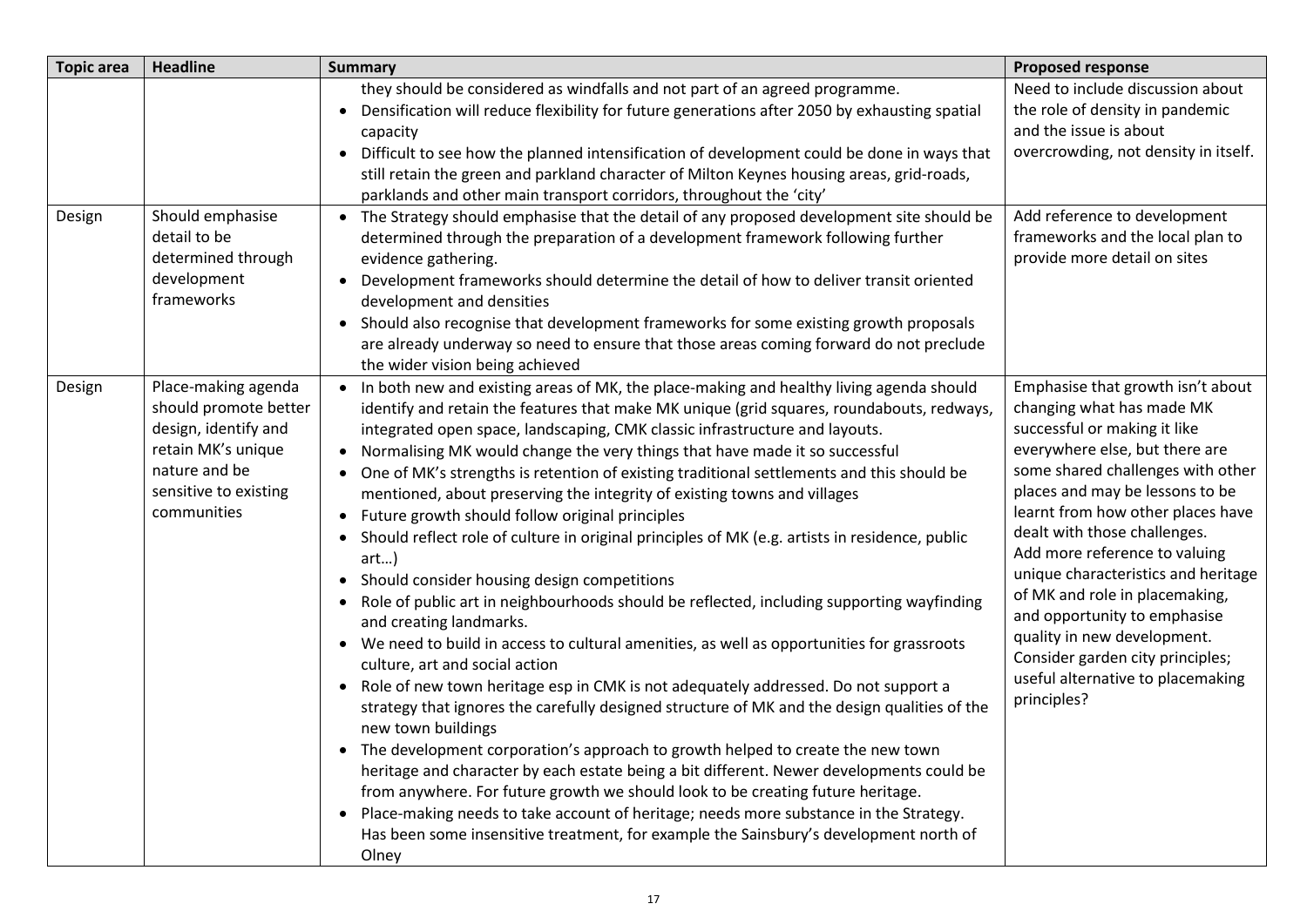| <b>Topic area</b>                    | <b>Headline</b>                                                                                                                                               | <b>Summary</b>                                                                                                                                                                                                                                                                                                                                                                                                                                                                                                                                                                                                                                                                                                                                                                                                                                                                                                                                                                                                                                                                                                                                                                                                                                                                              | <b>Proposed response</b>                                                                                                                                                                       |
|--------------------------------------|---------------------------------------------------------------------------------------------------------------------------------------------------------------|---------------------------------------------------------------------------------------------------------------------------------------------------------------------------------------------------------------------------------------------------------------------------------------------------------------------------------------------------------------------------------------------------------------------------------------------------------------------------------------------------------------------------------------------------------------------------------------------------------------------------------------------------------------------------------------------------------------------------------------------------------------------------------------------------------------------------------------------------------------------------------------------------------------------------------------------------------------------------------------------------------------------------------------------------------------------------------------------------------------------------------------------------------------------------------------------------------------------------------------------------------------------------------------------|------------------------------------------------------------------------------------------------------------------------------------------------------------------------------------------------|
|                                      |                                                                                                                                                               | • MK has some interesting and unique buildings; this urban landscape should continue with<br>more thought to how they age<br>• There is no focus on beauty, design or functionality. Milton Keynes has little consistency,<br>form or overall design other than concrete grid roads. The new strategy should have<br>beauty and design principles that focus on exciting architecture and creating a coherence in<br>buildings that is currently absent.<br>• Will be good to see more places with their own character again<br>MK schools should develop a curriculum with topics based on the context of Milton Keynes<br>to reinforce in students the knowledge of Milton Keynes and the sense of it as a place and,<br>thus, to develop commitment to the city<br>• Should consider the impact of new development on existing businesses following The<br>Stables/Abbey Homes application; ensuring existing businesses and facilities do not have<br>unreasonable restrictions placed on them as a result of development permitted after they<br>were established<br>Placemaking principles too 'plannerly'; replace with strategy objectives that relate better to<br>$\bullet$<br>the strategy aims, wider than just planning issues<br>• Should use the TCPA Garden City Principles |                                                                                                                                                                                                |
| Design                               | Recent developments<br>have not been<br>sensitive to existing<br>communities or<br>original principles                                                        | New development haven't been sensitive to original principles.<br>$\bullet$<br>MK has to offer design vision - not just expansion. Very few villages want to see an<br>expansion of MK-style housing. Generic 'boxes' crammed together with no communities,<br>no engagement with their village in styles that either 'mock' traditional local homes or just<br>clash with architectural styles<br>Developments around Wavendon and the road/cycle improvements have been acceptable<br>$\bullet$<br>Other recent developments have created unacceptable sprawl around Whaddon.                                                                                                                                                                                                                                                                                                                                                                                                                                                                                                                                                                                                                                                                                                             | Emphasise importance of being<br>sensitive to existing settlements;<br>add need to learn from experience                                                                                       |
| Developme<br>nt Strategy<br>Delivery | Planning status of<br>current sites should be<br>made clear; what is<br>already in Local Plans?<br>And why aren't<br>existing permissions<br>being delivered? | Should be made clear what growth in neighbouring areas is already in Local Plans and what<br>is speculative<br>• Some of the recommended development areas are already at various stages of planning<br>commitment, but the public may think they are all new ideas. Untangling what is really new<br>in the strategy would help.<br>• In 2018, there were nearly 16,400 homes with planning permission within the Borough,<br>significantly more than a 5-year housing land supply. Yet there has been no attempt to<br>urgently bring forward the phasing of the delivery of these homes. The failure to deliver<br>enough homes to meet jobs growth means a further failure to meet true housing need                                                                                                                                                                                                                                                                                                                                                                                                                                                                                                                                                                                    | Include map of existing allocations<br>to show what is already<br>committed. Make clear those<br>developments in neighbouring<br>areas aren't being 'claimed' by<br>MKC as our housing numbers |
| Developme<br>nt Strategy<br>Delivery | <b>Existing communities</b><br>should vote on<br>proposals                                                                                                    | If an existing estate is to have additional housing, then the whole estate should vote on<br>$\bullet$<br>proposals. "Red lines" which divide communities should not be allowed. Furthermore,<br>where proposals also impact any adjacent estate, that estate should also be included in the<br>vote.                                                                                                                                                                                                                                                                                                                                                                                                                                                                                                                                                                                                                                                                                                                                                                                                                                                                                                                                                                                       | Commitment to community<br>engagement through planning<br>process, but don't anticipate<br>referendum for all developments                                                                     |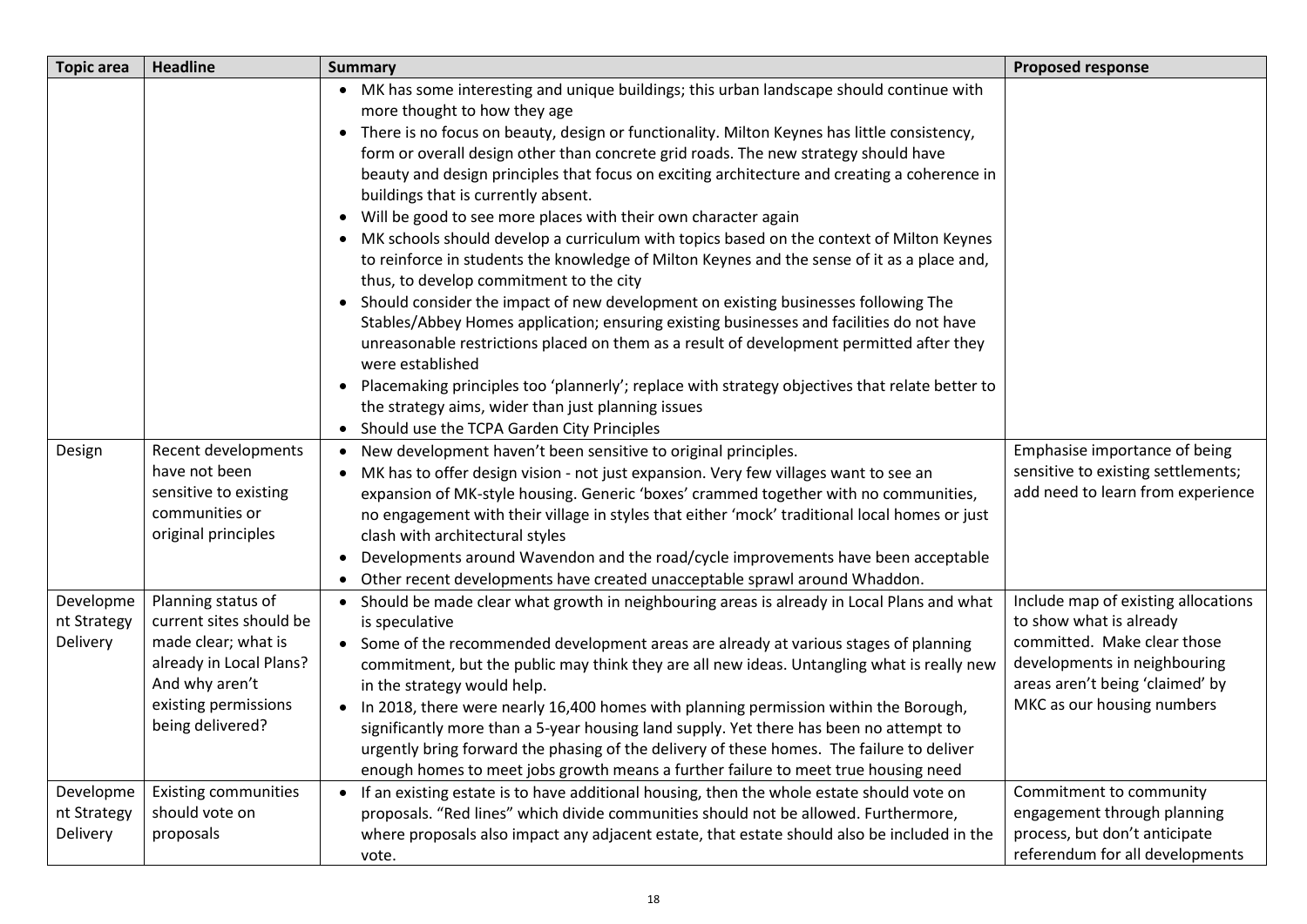| <b>Topic area</b>        | <b>Headline</b>                                                                                                        | <b>Summary</b>                                                                                                                                                                                                                                                                                                                                                                                                                                                                                                                                                                                                                                                                                                                                                                                                                                                                                                                                                                                                                      | <b>Proposed response</b>                                                                                                                                                                                                                                                                                                                                                                                                                                                                                                                                                                                                                                                                              |
|--------------------------|------------------------------------------------------------------------------------------------------------------------|-------------------------------------------------------------------------------------------------------------------------------------------------------------------------------------------------------------------------------------------------------------------------------------------------------------------------------------------------------------------------------------------------------------------------------------------------------------------------------------------------------------------------------------------------------------------------------------------------------------------------------------------------------------------------------------------------------------------------------------------------------------------------------------------------------------------------------------------------------------------------------------------------------------------------------------------------------------------------------------------------------------------------------------|-------------------------------------------------------------------------------------------------------------------------------------------------------------------------------------------------------------------------------------------------------------------------------------------------------------------------------------------------------------------------------------------------------------------------------------------------------------------------------------------------------------------------------------------------------------------------------------------------------------------------------------------------------------------------------------------------------|
| Developme<br>nt Strategy | Character of different<br>parts of the area<br>should be reflected,<br>not just all classed as<br>the city             | • Object to rural areas and villages being included as 'the city' when people have deliberately<br>chosen to live in such places<br>• Should recognise the composite identity of city centre, historic towns and villages, new<br>town areas, expansion areas and the clear division of designated area and [rural] borough.<br>Should also recognise the value of these towns and villages in providing culture and<br>heritage<br>Rural areas add to quality of life for residents<br>$\bullet$<br>Object to the use of the phrase Metropolitan MK as the settlements outside the city have<br>their own character and do not see themselves as part of MK<br>MK is a town, not a city, and should be referred to as such.<br>$\bullet$<br>Impact of city status? What would that give us?                                                                                                                                                                                                                                        | Use more sensitive wording so<br>that we don't include all of the<br>rural area or villages as 'the city'<br>and that these places all have their<br>own character which adds to the<br>overall attractiveness of Milton<br>Keynes. Add something up front<br>about MK not being a city but<br>having always been referred to as<br>the new city; and we have a "city<br>mentality"                                                                                                                                                                                                                                                                                                                   |
| Developme<br>nt strategy | Support development<br>of a variety of sites,<br>including smaller sites<br>in addition to larger<br>development sites | • Having a range of growth locations and types of sites, including smaller development areas<br>will make delivery more robust<br>• Important to have diversity of development sites<br>• The Strategy should seek to identify a range of different sizes of areas within the Milton<br>Keynes boundary, where it can be demonstrated that sites are available, deliverable and<br>would result in sustainable development. Without first undertaking a Call for Sites exercise<br>to accurately determine this, the Strategy should not rule out any areas for future growth<br>at this stage.<br>Provides opportunities for early delivery of sites that are not subject to wider infrastructure<br>$\bullet$<br>requirements or major masterplanning exercises<br>• Smaller sites encourage SME builders, helping to provide variety in designs and styles of<br>homes<br>Growth should be in places with good connectivity to the existing urban area, e.g. focussing<br>$\bullet$<br>on enhancements to existing growth areas. | Strategy only includes the major<br>growth locations but these will be<br>supplemented by other<br>developments that will add to the<br>overall development strategy for<br>the coming decades, including<br>proposals in communities that will<br>come through neighbourhood plan<br>process and the local plan. More<br>robust and deliverable to have a<br>range of sites, in terms of types,<br>sizes and locations, and spread<br>over time to allow phasing of<br>development and giving residents<br>different options which meet<br>different needs. Smaller<br>development sites also provides<br>options for small and medium<br>housebuilders to operate<br>alongside volume housebuilders |
| Developme<br>nt Strategy | Growth at scale<br>provides opportunities                                                                              | Growth at scale provides the opportunity to fund and deliver on a strategic scale,<br>$\bullet$<br>particularly when combined with alternative delivery mechanisms<br>• Growth focussed in fewer locations would provide better opportunities for meeting transit<br>and sustainability objectives                                                                                                                                                                                                                                                                                                                                                                                                                                                                                                                                                                                                                                                                                                                                  | Some growth will be in major<br>development areas, e.g. east of<br>the m1 and allows those sites to<br>be planned more<br>comprehensively; part of a wider<br>strategy that uses a range of site<br>types and sizes                                                                                                                                                                                                                                                                                                                                                                                                                                                                                   |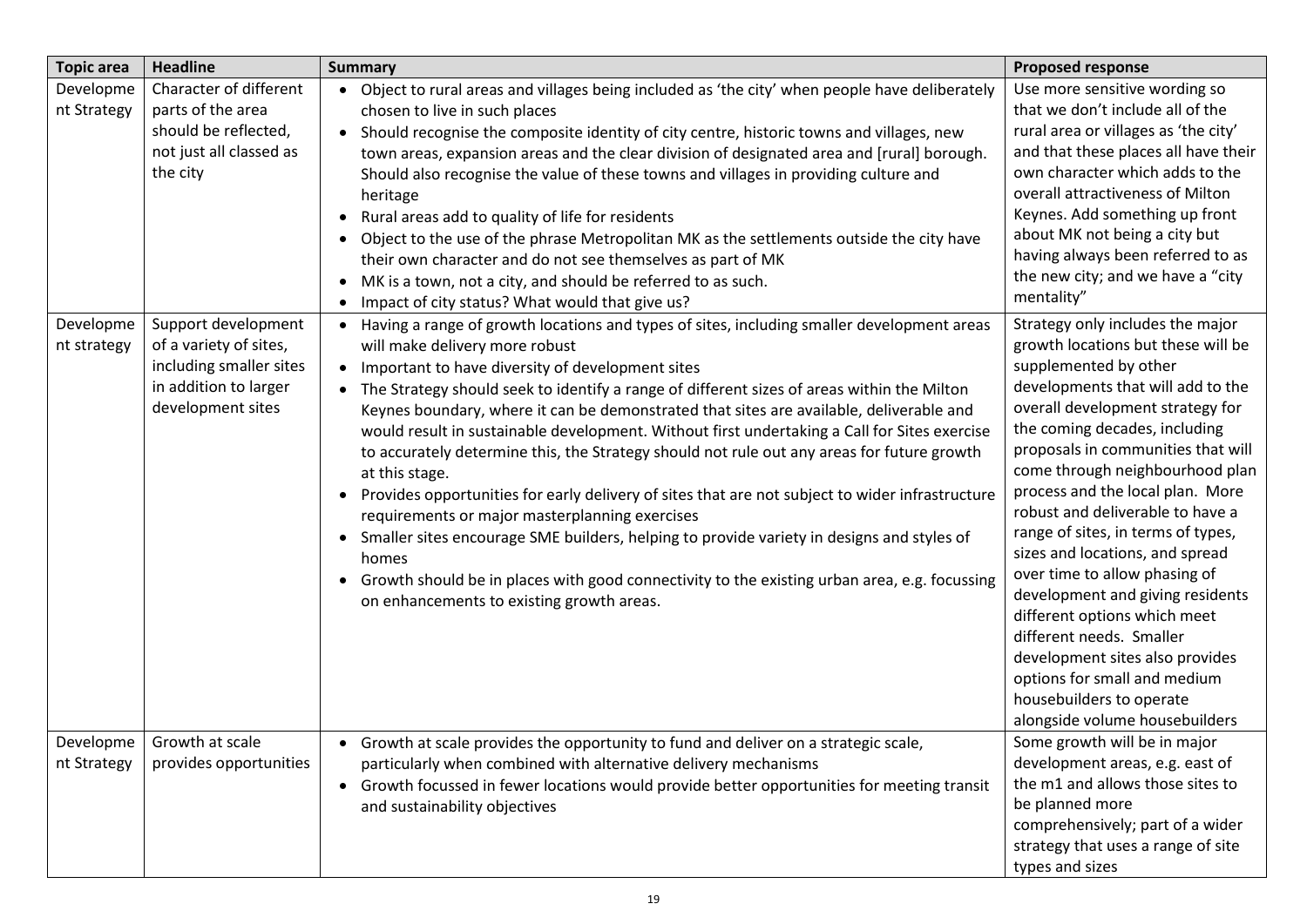| <b>Topic area</b>        | <b>Headline</b>                                                                                                                                                | <b>Summary</b>                                                                                                                                                                                                                                                                                                                                                                                                                                                                                                                                                                                                                                                                                                                                                                                                                                                                                                                                                                                                                                                                                                                                                                                                                                                                                                                                                                                                                                                                                                                                                                                                                                                 | <b>Proposed response</b>                                                                                                                                                                                                                                                                                                                                                                                                                                                                                                         |
|--------------------------|----------------------------------------------------------------------------------------------------------------------------------------------------------------|----------------------------------------------------------------------------------------------------------------------------------------------------------------------------------------------------------------------------------------------------------------------------------------------------------------------------------------------------------------------------------------------------------------------------------------------------------------------------------------------------------------------------------------------------------------------------------------------------------------------------------------------------------------------------------------------------------------------------------------------------------------------------------------------------------------------------------------------------------------------------------------------------------------------------------------------------------------------------------------------------------------------------------------------------------------------------------------------------------------------------------------------------------------------------------------------------------------------------------------------------------------------------------------------------------------------------------------------------------------------------------------------------------------------------------------------------------------------------------------------------------------------------------------------------------------------------------------------------------------------------------------------------------------|----------------------------------------------------------------------------------------------------------------------------------------------------------------------------------------------------------------------------------------------------------------------------------------------------------------------------------------------------------------------------------------------------------------------------------------------------------------------------------------------------------------------------------|
| Developme<br>nt Strategy | Focus on CMK and<br>new areas is at<br>expense of dealing<br>with issues in existing<br>communities. Other<br>places and<br>communities are<br>forgotten about | Focus on CMK and new areas at expense of dealing with issues in existing communities<br>$\bullet$<br>There is not enough consideration of the impact on existing communities and settlements.<br>$\bullet$<br>Currently, major sources of employment for low skilled workers are in warehousing and<br>$\bullet$<br>industrial estates, and these are well outside CMK, largely located on the periphery of the<br>urban area. It is probable that the majority of such jobs will always be outside the CMK<br>area, and so that area should not be the focus of the strategy.<br>Where is the commitment to the families who moved to a city of 200,000 people when<br>$\bullet$<br>they find themselves in a metropolis of 500,000                                                                                                                                                                                                                                                                                                                                                                                                                                                                                                                                                                                                                                                                                                                                                                                                                                                                                                                           | <b>Expanding CMK and Bletchley</b><br>chapter to include 'our centres'<br>will help to include more places<br>including how we support local<br>and town centres to support<br>communities. Need to provide<br>more clarity around how growth<br>can share benefits and<br>opportunities with existing<br>communities and residents<br>including investment in<br>infrastructure and services.<br>Comments received around<br>addressing existing problems<br>before tackling more growth; talk<br>about regeneration programme, |
| Developme<br>nt Strategy | Development strategy<br>should prioritise urban<br>development and<br>brownfield sites rather<br>than greenfield and<br>edge-blobbing                          | Should focus on previously developed land<br>$\bullet$<br>• Should make clear (p11) the importance of more compact / higher densities around MRT<br>stops within the existing city; be clear that sensitive and selective infill development within<br>the existing urban area should be focussed around the MRT stops.<br>Development within the urban area is supported in principle where it helps to deliver<br>$\bullet$<br>sustainability goals and is agreed by local communities. It should focus around<br>intensification of development at transport hubs, town centres and district centres, and<br>minimise the encroachment onto greenfield sites.<br>Development within existing estates should balance benefits of increased density with loss<br>$\bullet$<br>of green space that is well-used by residents<br>Support development within the urban area as focus for new homes, jobs, retail and leisure<br>and infrastructure<br>Growth in remote locations would miss the opportunity for regeneration and investment<br>$\bullet$<br>within the city<br>Not opposed to the selective intensification of appropriate sites, provided this is<br>undertaken having assessed the locations using a systematic approach, using<br>comprehensive evaluation criteria, to ensure higher value areas of local green space are<br>not lost and that a strategic approach is taken to ensure the green space network overall is<br>not being diminished.<br>• Should be more explicit about "Sensitive and selective development around primarily MRT<br>stops within or adjacent to existing communities" to make it very clear where this infill | As above focus on brownfield<br>development supported, where it<br>is sensitive to existing area and<br>supports services and<br>infrastructure investment.<br>Sustainability argument and<br>creating walkable places                                                                                                                                                                                                                                                                                                           |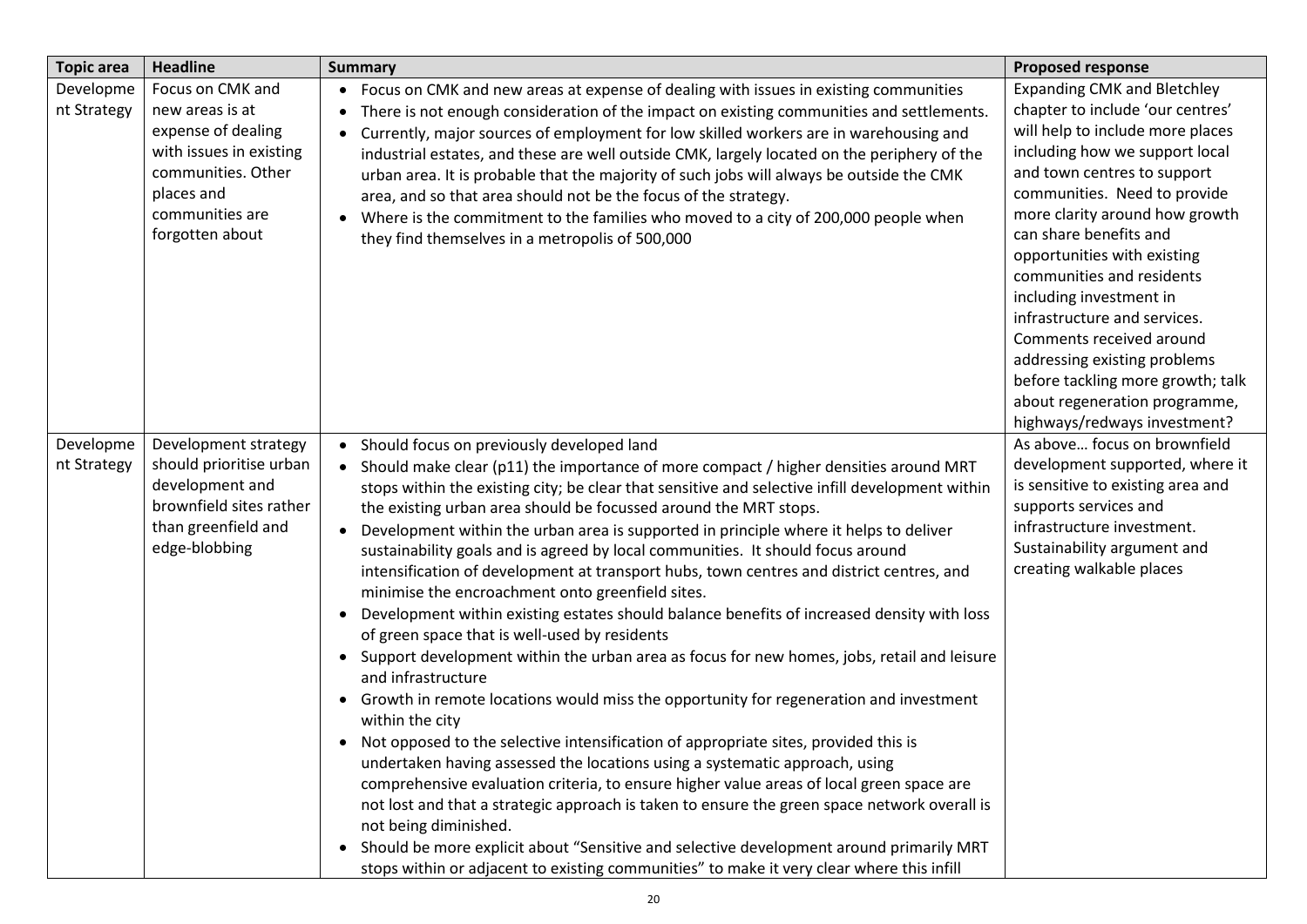| <b>Topic area</b>        | <b>Headline</b>                                                                                                                       | <b>Summary</b>                                                                                                                                                                                                                                                                                                                                                                                                                                                                                                                                                                                                                                                                                                                                                                                                                | <b>Proposed response</b>                                                                                                                                                                                                                                                                                                                                                                                                                                                                                                                                                                                                                                                      |
|--------------------------|---------------------------------------------------------------------------------------------------------------------------------------|-------------------------------------------------------------------------------------------------------------------------------------------------------------------------------------------------------------------------------------------------------------------------------------------------------------------------------------------------------------------------------------------------------------------------------------------------------------------------------------------------------------------------------------------------------------------------------------------------------------------------------------------------------------------------------------------------------------------------------------------------------------------------------------------------------------------------------|-------------------------------------------------------------------------------------------------------------------------------------------------------------------------------------------------------------------------------------------------------------------------------------------------------------------------------------------------------------------------------------------------------------------------------------------------------------------------------------------------------------------------------------------------------------------------------------------------------------------------------------------------------------------------------|
|                          |                                                                                                                                       | development is expected<br>• Essential that any new development includes the full range of provision to be found in the<br>new city e.g. community centres, schools, health services, and open space                                                                                                                                                                                                                                                                                                                                                                                                                                                                                                                                                                                                                          |                                                                                                                                                                                                                                                                                                                                                                                                                                                                                                                                                                                                                                                                               |
| Developme<br>nt strategy | Development on<br>greenfield sites, areas<br>of open countryside<br>and in small villages<br>would irreparably<br>damage those places | • Growth on areas of open countryside and in small, historic villages would ruin their<br>character and environmental qualities.<br>• Development on open countryside would ruin biodiversity and natural habitats<br>Development in these areas would severely impact on quality of life.<br>$\bullet$<br>• Green buffers and strategic gaps must be given long term secure protection; perhaps<br>transfer to Parks Trust or Parish Council for maintenance and safeguarding.<br>• The cavalier attitude adopted by MKC in proposing the development of vast swathes of<br>countryside and the failure to make any attempt to recognise the inevitable adverse effects<br>on the environment, food production, biodiversity, carbon emissions etc etc is inexcusable.<br>Development in rural areas would constitute sprawl | Make it clear new development<br>areas would be fully<br>masterplanned and include<br>significant areas of open space and<br>other uses alongside residential<br>development. And through that<br>process, would also provide<br>solutions to protect existing<br>settlements, through green buffers<br>or strategic gaps/reserves that<br>would maintain their amenity.<br>Would also be sensitive to<br>landscape character and need to<br>ensure there is a net gain in<br>biodiversity. The allocation of sites<br>would need to be considered<br>through the local plan process<br>which will need a robust evidence<br>base to take through the<br>examination process. |
| Developme<br>nt Strategy | Scale of growth is not<br>ambitious enough                                                                                            | Ambitions for growth of MK are too limited, will not maximise benefits<br>$\bullet$<br>Shouldn't use population target as a limit to growth<br>• Should include all possible development locations identified in the DLA study, not just<br>restrict to those in the draft Strategy<br>• Not ambitious enough if growth is only a modest increase in current levels of housebuilding                                                                                                                                                                                                                                                                                                                                                                                                                                          | Have to assume that growth will<br>continue beyond 2050; but<br>forecasting the scale and location<br>of that now would be premature.<br>We do have great ambitions, but<br>needs to be balanced with<br>deliverability and trying to meet<br>our sustainability agenda; the scale<br>of growth in the Strategy is the<br>next step in the continued growth<br>of greater MK                                                                                                                                                                                                                                                                                                  |
| Developme<br>nt Strategy | Should consider<br>extensions to villages<br>and other settlements<br>as growth locations                                             | • Insufficient coverage of the potential from villages as growth locations. Villages shouldn't<br>be considered as an alternative growth location but as an intrinsic part of the providing<br>sustainable communities that support existing services and facilities. Also provides options<br>within the borough that could be brought forward sooner and with less strategic                                                                                                                                                                                                                                                                                                                                                                                                                                                | As above, range of development<br>sites that will come forward<br>through the local plan and<br>neighbourhood plans, including                                                                                                                                                                                                                                                                                                                                                                                                                                                                                                                                                |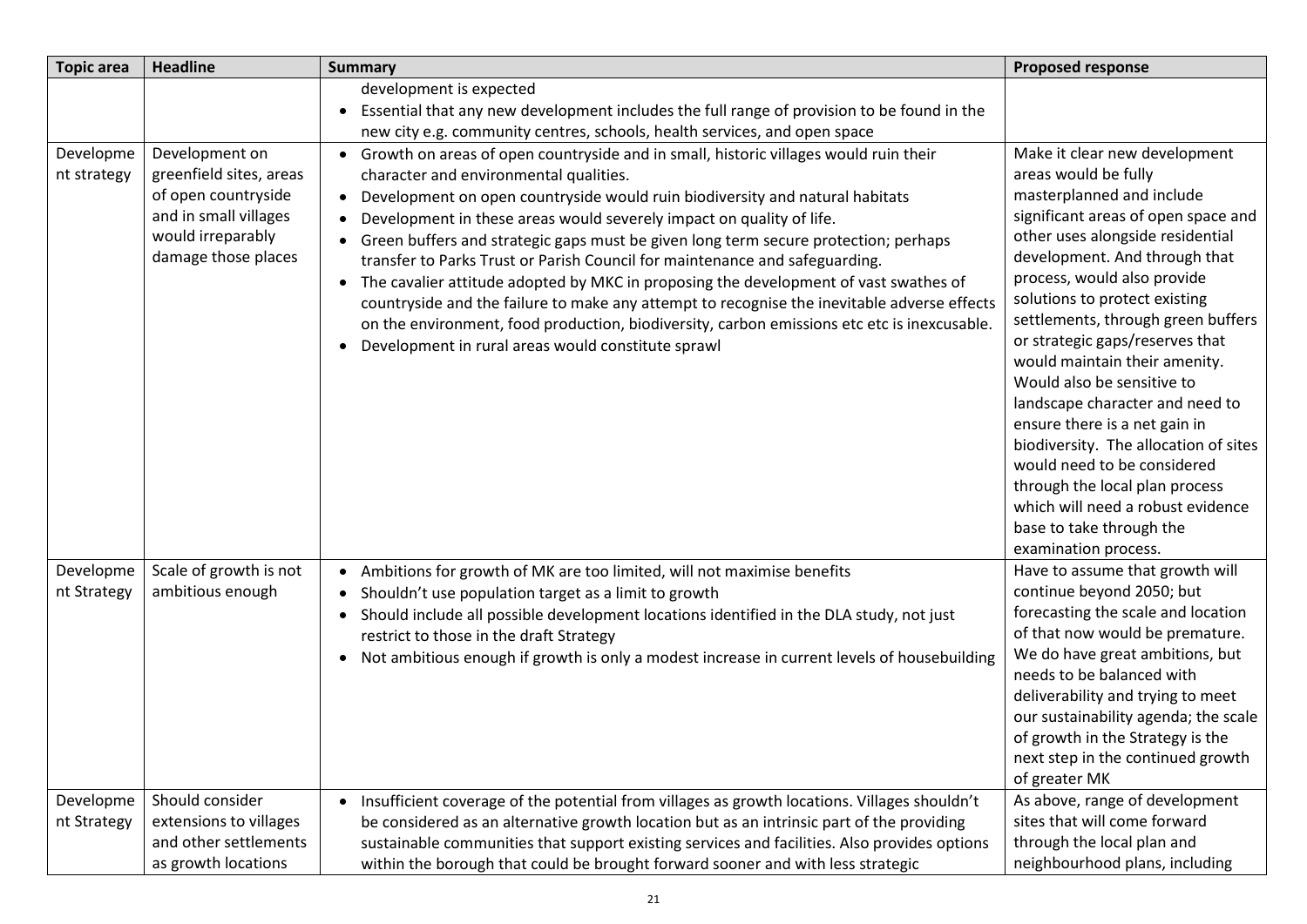| <b>Topic area</b>                            | <b>Headline</b>                                                                                                             | <b>Summary</b>                                                                                                                                                                                                                                                                                                                                                                                                                                                                                                                                                                                                                                                                                                                                                                                                                                                                                                                                                                                                                                                                              | <b>Proposed response</b>                                                                                                                                                                                                                                                                                                                                                                                                                                                                                                                                                                                                        |
|----------------------------------------------|-----------------------------------------------------------------------------------------------------------------------------|---------------------------------------------------------------------------------------------------------------------------------------------------------------------------------------------------------------------------------------------------------------------------------------------------------------------------------------------------------------------------------------------------------------------------------------------------------------------------------------------------------------------------------------------------------------------------------------------------------------------------------------------------------------------------------------------------------------------------------------------------------------------------------------------------------------------------------------------------------------------------------------------------------------------------------------------------------------------------------------------------------------------------------------------------------------------------------------------|---------------------------------------------------------------------------------------------------------------------------------------------------------------------------------------------------------------------------------------------------------------------------------------------------------------------------------------------------------------------------------------------------------------------------------------------------------------------------------------------------------------------------------------------------------------------------------------------------------------------------------|
|                                              |                                                                                                                             | infrastructure.<br>• Should consider non-strategic extensions to settlements as part of the development<br>strategy                                                                                                                                                                                                                                                                                                                                                                                                                                                                                                                                                                                                                                                                                                                                                                                                                                                                                                                                                                         | extensions to existing settlements<br>in the rural area. Have not<br>assessed those at this stage but<br>will be part of the mix of<br>development typologies                                                                                                                                                                                                                                                                                                                                                                                                                                                                   |
| Developme<br>nt Strategy                     | Reframe proposed<br>spatial strategy                                                                                        | Reference to Locations for Development implies green infrastructure does not form part of<br>the strategy and gives too much definition about locations which needs to be tested<br>through the local plan process. Reference to housing numbers also not helpful in this<br>chapter<br>• May be useful to reference Commission's conclusions about distribution of growth as<br>context<br>• Growth map needs to be clear that it is culmination of evidence which explains distribution<br>e.g. GI, employment, transport etc<br>• Should discuss why other options have been discounted eg separate settlement<br>Be clear that blobs show area within which new growth would be designed, not showing<br>the extend of built development. E.g make it clear that c.50% of areas would be unbuilt<br>Explain why there is a minimum sustainable size of new growth areas (i.e. c.5k people to<br>$\bullet$<br>sustain schools and services, and to build transit patronage)<br>Metro MK map is actually showing functional relationships and sphere of influence. Retitle<br>if retained | Make it clear that growth locations<br>are about more than just housing<br>development, and that green<br>infrastructure will take up around<br>half of any major allocation. Major<br>sites are at a scale that can<br>support key infrastructure (esp.<br>secondary school and patronage<br>for mass transit).<br>Remove metro MK map.<br>Refer to commission's<br>recommendations about the<br>distribution of growth and discuss<br>why a major new settlement, for<br>example, has been discounted.<br>Perhaps include reference to wider<br>arc work in this context which is<br>looking at new settlements across<br>arc |
| Developme<br>nt strategy<br>Site<br>specific | Growth should be in<br>places with good<br>connectivity                                                                     | E.g. expansion of the WEA at Calverton Valley Park, which isn't included as a growth option<br>in the assessment. Could deliver c.700 homes in a development knitted with the WEA<br>E.g. development at Eaton Leys for 1,200 new homes within Buckinghamshire, adjacent to<br>the area within MK that is currently under construction                                                                                                                                                                                                                                                                                                                                                                                                                                                                                                                                                                                                                                                                                                                                                      | Add reference to the importance<br>of connectivity as part of<br>development                                                                                                                                                                                                                                                                                                                                                                                                                                                                                                                                                    |
| Developme<br>nt Strategy<br>Site<br>Specific | Support use of Ouse<br>valley as a natural<br>boundary for MK                                                               | Support the approach of not going north of MK and using the Ouse Valley as a natural<br>boundary for growth of the city                                                                                                                                                                                                                                                                                                                                                                                                                                                                                                                                                                                                                                                                                                                                                                                                                                                                                                                                                                     | Noted                                                                                                                                                                                                                                                                                                                                                                                                                                                                                                                                                                                                                           |
| Economy                                      | Focus on the local<br>economy and<br>providing access to<br>good jobs as an<br>important route out of<br>poverty, but needs | • Access to good jobs is an important route out of poverty, but difficulties in access mean a<br>long-term strategic view and a joined-up plan and funding approach for providing support.<br>Focus on supporting the local economy to encourage residents to work locally rather than<br>$\bullet$<br>travelling to other cities will help to tackle inequality. Refer to Preston as good example.<br>Although retaining the young people that graduate from MK's new University is important,<br>it is essential that planned growth is inclusive - benefitting people with different training                                                                                                                                                                                                                                                                                                                                                                                                                                                                                            | Include reference to child poverty<br>Include reference to the<br>importance of a wide variety of<br>jobs and emphasise access to jobs<br>as a key part of inclusive growth<br>and addressing inequality.                                                                                                                                                                                                                                                                                                                                                                                                                       |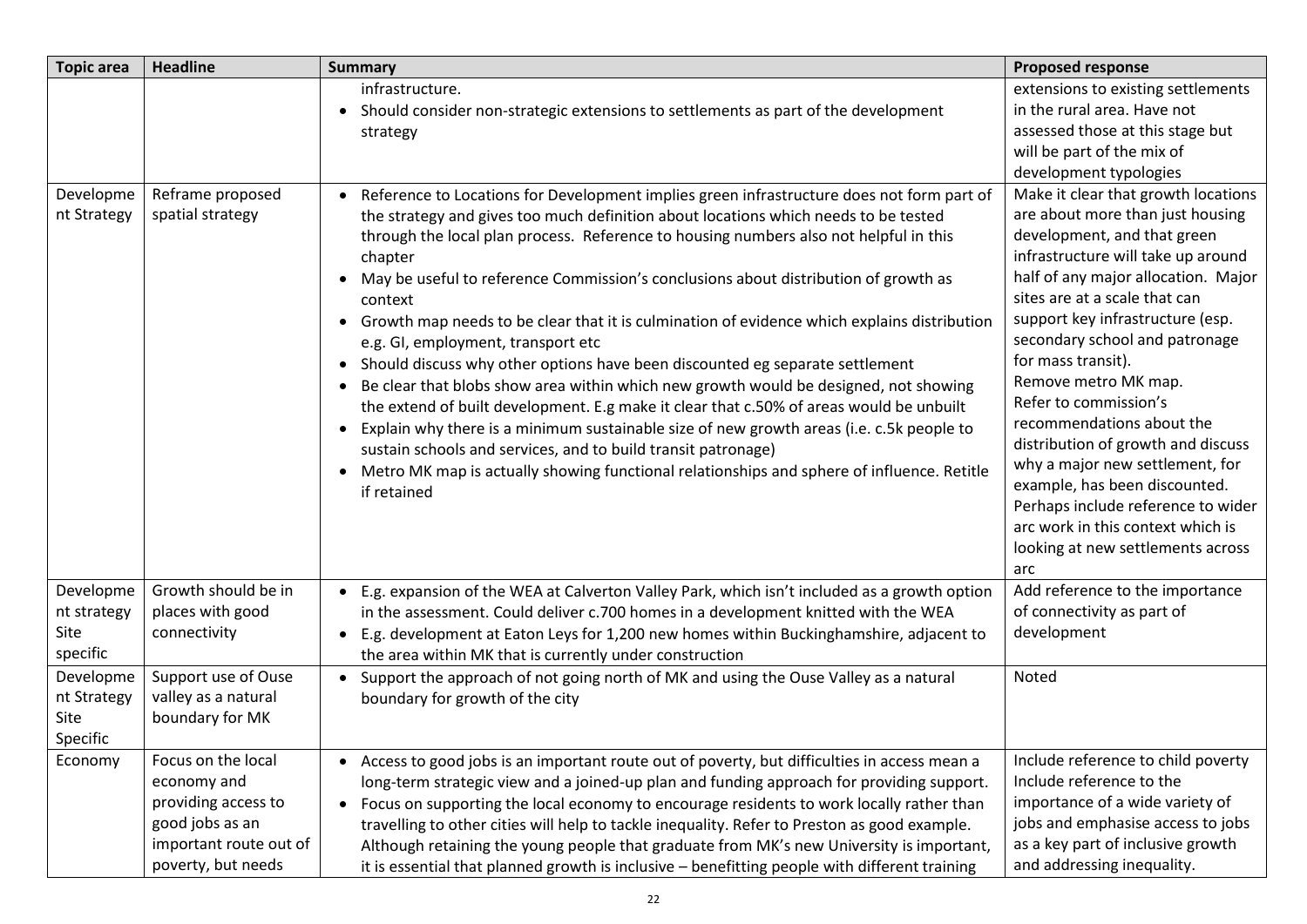| <b>Topic area</b>            | <b>Headline</b>                                                                              | <b>Summary</b>                                                                                                                                                                                                                                                                                                                                                                                                                                                                                                                                                                                                                                                                                                                                                                                                                                                                                                                                                                                                     | <b>Proposed response</b>                                                                                                                        |
|------------------------------|----------------------------------------------------------------------------------------------|--------------------------------------------------------------------------------------------------------------------------------------------------------------------------------------------------------------------------------------------------------------------------------------------------------------------------------------------------------------------------------------------------------------------------------------------------------------------------------------------------------------------------------------------------------------------------------------------------------------------------------------------------------------------------------------------------------------------------------------------------------------------------------------------------------------------------------------------------------------------------------------------------------------------------------------------------------------------------------------------------------------------|-------------------------------------------------------------------------------------------------------------------------------------------------|
|                              | strategic view                                                                               | and skill levels, including people that already live in MK.<br>Child poverty a serious concern in MK due to multiple issues. The solution will need to be<br>$\bullet$<br>cross-fertilisation of practical solutions<br>The strategy provides minimal vision for the less wealthy members of Milton Keynes, who<br>$\bullet$<br>often have insufficient qualifications to work in the knowledge based industries, and who<br>do not work in the CMK area.<br>Currently, major sources of employment for low skilled workers are in warehousing and<br>$\bullet$<br>industrial estates, and these are well outside CMK, largely located on the periphery of the<br>urban area. It is probable that the majority of such jobs will always be outside the CMK<br>area, and so that area should not be the focus of the strategy.<br>• Insufficient consideration of how to address child poverty.<br>Should cover the role of education establishments in closing gaps, raising aspiration and<br>enabling inclusion. |                                                                                                                                                 |
| Economy                      | City centre retail<br>already struggling and<br>employment demand<br>likely to be suppressed | Town centres were already struggling with the loss of some anchor chains; old drivers of<br>$\bullet$<br>town centre development cannot be relied upon. Office development also likely to be<br>under threat from increased home-working<br>• Retail changes and impact on the high street not considered                                                                                                                                                                                                                                                                                                                                                                                                                                                                                                                                                                                                                                                                                                          | See below about retail and town<br>centres                                                                                                      |
| Economy<br>Culture           | Strategic importance<br>of creative industry for<br>economic growth not<br>reflected         | • The Strategy doesn't really include anything about the creative industries and their<br>strategic importance in terms of economic growth and importance for delivering cultural<br>vibrancy. Focus on STEM jobs.<br>Role of night-time economy should be emphasised The UK's night time economy creates<br>$\bullet$<br>an average of £66 bn per year in revenue adding value to the various industries, including<br>retail, transport, catering and the creative industries<br>We are not maximising opportunities to bring together the high-tech sector with the<br>$\bullet$<br>creative industries which could help define MK's cultural USP. Should be about STEAM not<br><b>STEM</b>                                                                                                                                                                                                                                                                                                                     | Add more detail about creative<br>industries as part of economic<br>profile and importance to cultural<br>vibrancy                              |
| Economy<br>Climate<br>change | No mention of 'green<br>jobs' and the green<br>economy in the<br>Strategy                    | • There are references to the strength of the local economy and in particular the role of the<br>knowledge economy, but not to the contribution of the green economy. This might include<br>jobs in the development of energy efficiency technologies, green engineers, water footprint<br>managers, virtual health support workers, retail energy specialists, living roof and wall<br>gardeners, green call centre advisers, smart travel co-ordinators etc.                                                                                                                                                                                                                                                                                                                                                                                                                                                                                                                                                     | Also below re green jobs. Add<br>reference to role of green jobs and<br>green economy, part of<br>commitment to addressing climate<br>emergency |
| Economy                      | Need for an Inward<br><b>Investment Strategy</b><br>and Economic<br>Development team         | Economic Strategy will need to consider vulnerable (post-COVID-19) sectors and plan to<br>make the local economy more resilient and robust<br>• Delivering the economic vision will need to use our Invest Milton Keynes brand through an<br>Inward Investment Strategy that attracts and retains businesses and opens up new<br>opportunities<br>Economic Development team needed to provide informed and objective information about<br>$\bullet$                                                                                                                                                                                                                                                                                                                                                                                                                                                                                                                                                                | Include reference to work being<br>done on economic strategy and<br>COVID recovery<br>Strengthen mention of high-skill,<br>high-tech economy    |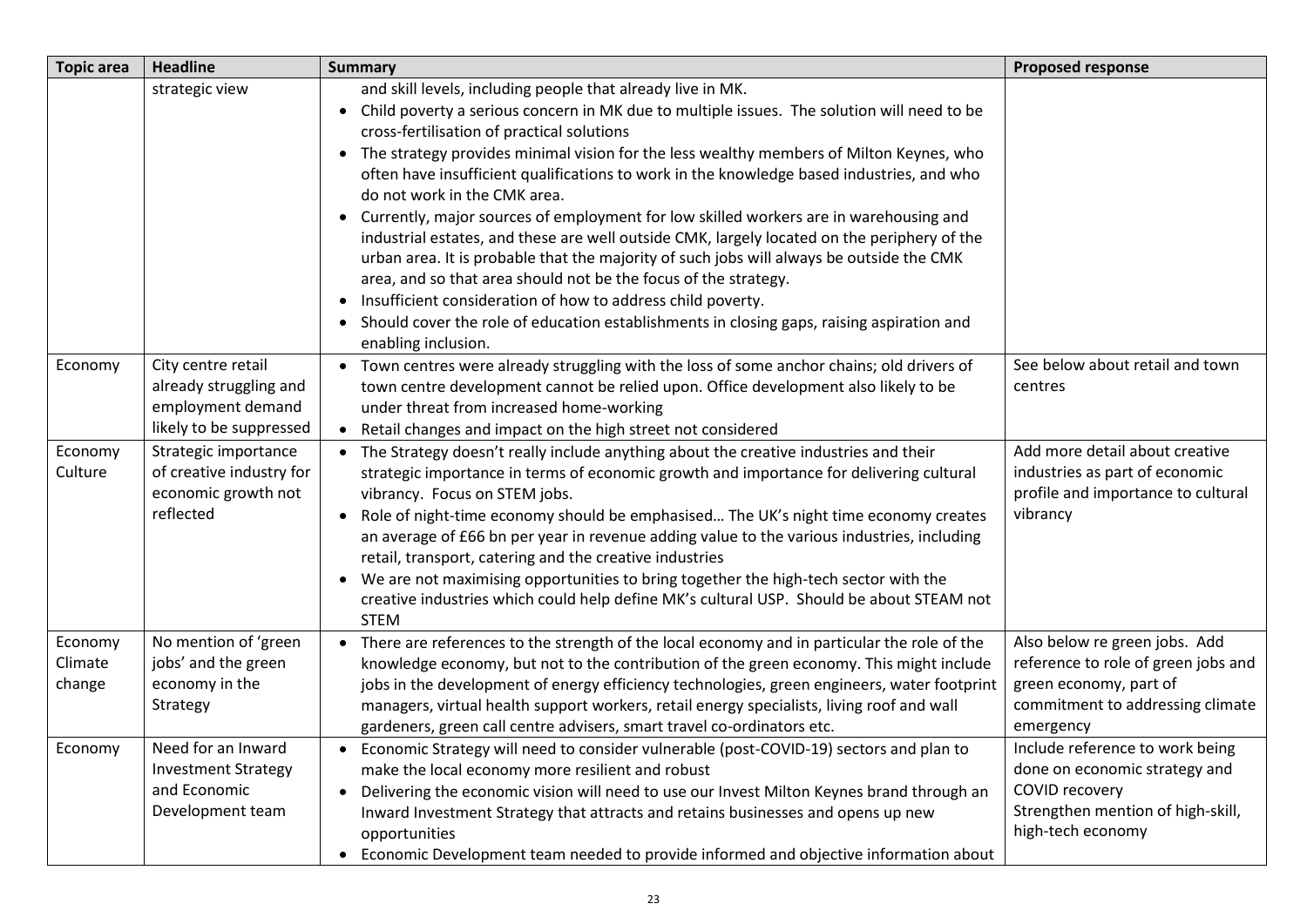| <b>Topic area</b>                | <b>Headline</b>                                                                                                                                      | <b>Summary</b>                                                                                                                                                                                                                                                                                                                                                                                                                                                                                                                                                                                                                                                                                                                                                                                                                                                                                  | <b>Proposed response</b>                                                                                    |
|----------------------------------|------------------------------------------------------------------------------------------------------------------------------------------------------|-------------------------------------------------------------------------------------------------------------------------------------------------------------------------------------------------------------------------------------------------------------------------------------------------------------------------------------------------------------------------------------------------------------------------------------------------------------------------------------------------------------------------------------------------------------------------------------------------------------------------------------------------------------------------------------------------------------------------------------------------------------------------------------------------------------------------------------------------------------------------------------------------|-------------------------------------------------------------------------------------------------------------|
|                                  |                                                                                                                                                      | local economy and readiness and resilience<br>Should regularly review employment allocations and if no longer needed or appropriate,<br>$\bullet$<br>should be re-allocated and new allocations found; will help to be flexible in the face of<br>competing demands<br>• More emphasis needs to be placed on creating an image of Milton Keynes as a high-skill<br>place, a place that embraces and tests new technology to solve current and future C21<br>problems. Milton Keynes already has some reputation in this area, and this needs to be<br>strengthened<br>• Given its location in the centre of the Oxford-Cambridge Arc, Milton Keynes has the<br>potential to become the hub of the Arc by growing its knowledge economy and<br>contributing towards the provision of infrastructure to support the wider Arc.                                                                    |                                                                                                             |
| Economy                          | Insufficient regard to<br>wider economic<br>strengths of the area                                                                                    | • Insufficient regard to wider economic strengths of the area and how attracting KIBS type<br>companies to MK from elsewhere could have a negative impact on the Buckinghamshire<br>economy. Should link better with wider economic base and Local Industrial Strategies<br>• Should emphasise the importance of north-south transport links where they intersect with<br>the E-W arc and the economic potential of these locations                                                                                                                                                                                                                                                                                                                                                                                                                                                             | Add reference to wider economic<br>context                                                                  |
| Economy                          | Logistics and<br>Knowledge Intensive<br>Sectors may need<br>different sorts of<br>spaces and skills                                                  | • Knowledge-intensive, innovative, high-tech sectors will need flexible space, including<br>industrial R&D space, clean rooms, testing areas, laboratories etc as well as office space, so<br>this must be factored into space requirements in CMK (and elsewhere)<br>Increasing automation in logistics is driving a move towards taller big sheds with mezzanine<br>$\bullet$<br>floors. While it will make jobs higher skilled in the sector (to be working with the<br>machinery) it is going to mean lower job density. Land allocated for smaller industrial sites<br>may help to create greater economic diversity and resilience.<br>• Assumptions about logistics and freight sector need testing against possible scenarios<br>• Site at Brinklow may be available in the future for re-development for alternative uses as a<br>result of the changing nature of retail distribution | Include reference to the need to<br>different sorts of industrial spaces<br>and changes in logistics sector |
| Economy<br>Principles<br>Housing | Jobs growth over<br>recent years has not<br>been matched by<br>housing growth and<br>Strategy continues to<br>propose targets that<br>are misaligned | • Jobs growth over recent years has far exceeded housing growth, leading to many workers<br>having to travel often considerable distances to MK for work. Those homes have had to be<br>delivered in other LPAs. MKC has not met its 'true housing need'. Strategy will perpetuate<br>this issue and continue this imbalance. It has also contributed to housing affordability<br>issues in MK. The 'additional jobs per new home factor' is very significant for the strategy<br>for Milton Keynes, with its amazing ability to generate additional jobs, but as it stands,<br>there is a significant mismatch between proposed housing and jobs figures.<br>• Urgent need for homes now to meet influx of workers. Shouldn't be encouraging<br>incommuters                                                                                                                                    | Include more about need to<br>balance jobs and housing growth                                               |
| Economy<br><b>CMK</b>            | Focus on CMK as<br>location for new jobs                                                                                                             | • Supportive of CMK as a location for new homes, commercial floorspace, public realm and<br>infrastructure, but the ambition of 360-460,00 sqm or 30-40k jobs may be over-ambitious                                                                                                                                                                                                                                                                                                                                                                                                                                                                                                                                                                                                                                                                                                             | Needs to be considered post-<br>COVID. CMK will still be focus for                                          |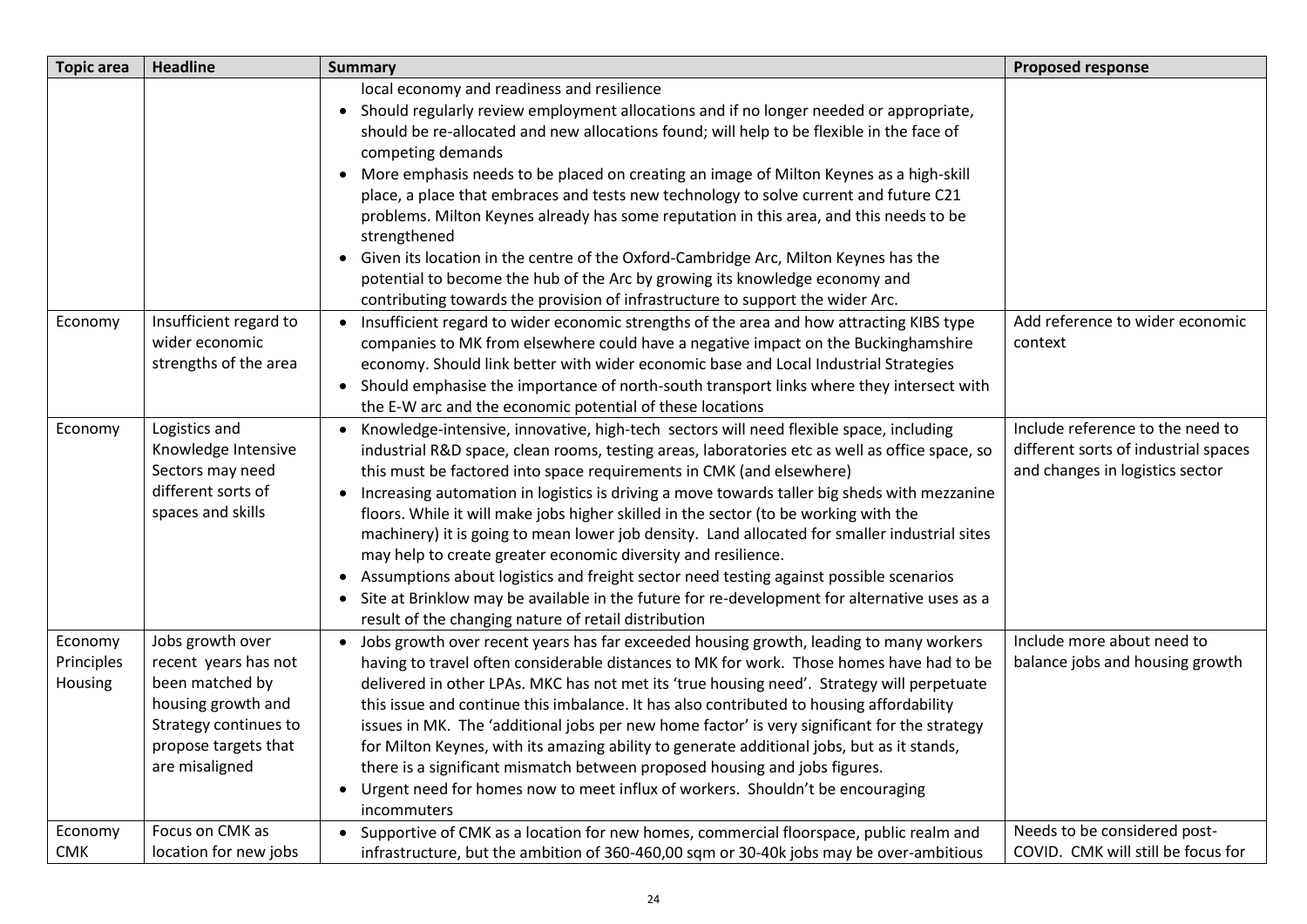| <b>Topic area</b>                   | <b>Headline</b>                                                                                                                                                                                             | <b>Summary</b>                                                                                                                                                                                                                                                                                                                                                                                                                                                                                                                                                                                                                                                                                                                                                                                                                                                                                                                                                                                                                                                                                                                                                                                                                                                                                                                                                                                                                                                       | <b>Proposed response</b>                                                                                                                                                                                                                                                                                                                                                                                                                                                                                                                                                  |
|-------------------------------------|-------------------------------------------------------------------------------------------------------------------------------------------------------------------------------------------------------------|----------------------------------------------------------------------------------------------------------------------------------------------------------------------------------------------------------------------------------------------------------------------------------------------------------------------------------------------------------------------------------------------------------------------------------------------------------------------------------------------------------------------------------------------------------------------------------------------------------------------------------------------------------------------------------------------------------------------------------------------------------------------------------------------------------------------------------------------------------------------------------------------------------------------------------------------------------------------------------------------------------------------------------------------------------------------------------------------------------------------------------------------------------------------------------------------------------------------------------------------------------------------------------------------------------------------------------------------------------------------------------------------------------------------------------------------------------------------|---------------------------------------------------------------------------------------------------------------------------------------------------------------------------------------------------------------------------------------------------------------------------------------------------------------------------------------------------------------------------------------------------------------------------------------------------------------------------------------------------------------------------------------------------------------------------|
|                                     | should be<br>reconsidered                                                                                                                                                                                   | when MKDP sites are mainly allocated for residential.<br>• Shouldn't have CMK as the focus for knowledge intensive jobs at the expense of potential<br>growth and investment elsewhere<br>• Job numbers - what type and where do they go? With MK:U, the city centre will basically be<br>full. What have we done on the details of that, even at a high level? Careful that we aren't<br>aiming for something we can't deliver.<br>Development of local distribution services needs to involve city centre stakeholders such as<br>$\bullet$<br>the BID to ensure their operational needs are accommodated<br>Having local employment opportunities within communities will be important, as well as<br>$\bullet$<br>having affordable housing that means that people in a wide range of jobs can live nearby<br>their place of work                                                                                                                                                                                                                                                                                                                                                                                                                                                                                                                                                                                                                                | many new jobs, but changes to<br>working patterns and more WFH<br>may mean the need for new<br>floorspace is dampened for some<br>time; although may see demand<br>from companies leaving London.<br>Emphasise that job numbers and<br>floorspace are proposed as a range<br>and further employment work will<br>be needed through the local plan<br>process.<br>May continue to see more WFH<br>and de-centralised working<br>many of these jobs are in CMK but<br>there will be many others created<br>in other parts of borough too as<br>we see more flexible working |
| Economy<br>Developme<br>nt Strategy | Focus on logistics may<br>not be appropriate                                                                                                                                                                | Emphasis in the strategy on expanding the logistics sector, but warehouses can be<br>incompatible with residential development<br>Logistics sector is land hungry. Should we focus on more intensive use of land for<br>$\bullet$<br>manufacturing and knowledge industries<br>Ensure industrial uses and residential areas are kept separate                                                                                                                                                                                                                                                                                                                                                                                                                                                                                                                                                                                                                                                                                                                                                                                                                                                                                                                                                                                                                                                                                                                        | New employment sites need to be<br>sensitive to existing communities<br>and uses and suitable sites found<br>for major logistics sites, close to<br>strategic road network                                                                                                                                                                                                                                                                                                                                                                                                |
| Economy                             | Need for UK-wide<br>strategic action, but<br>also need to consider<br>changes to local<br>economic structures<br>to build more<br>resilience and focus on<br>new priorities,<br>including green<br>recovery | Economic growth for the sake of economic growth is less appropriate than ever; economic<br>restart should be about closing inequality gap and enabling resilient, fulfilled and<br>connected communities to help people live happy, healthy lives.<br>Promoting development of a 'Green Economy' would be good but there must be a real<br>$\bullet$<br>concern that any gains made as a result of the lockdown will be completely lost in a rush to<br>regenerate the economy. This may be environmentally self defeating. The crisis could be<br>seen as an opportunity to adapt to reduced consumption and find a more sustainable way<br>of life. Less employment could provide people with more time to take on caring roles and<br>have more leisure time rather than increase unemployment.<br>It is highly likely that the impact of COVID-19 will lead to a prolonged and deep recession.<br>$\bullet$<br>The way out of that recession should be a Green New Deal<br>• The MK economy has relied significantly on employment in the retail sector which is now<br>badly affected and job losses will impact significantly on low income families and women.<br>This is an appropriate time to explore ways in which the centre of MK could be more than a<br>retail centre and for the council to identify new 'green jobs' that it could support.<br>We need less reliance on a global economy and more on local: sources, suppliers, shops,<br>$\bullet$ | Add information about importance<br>of local economy and supporting<br>independent sector which has<br>responded and adapted during<br>pandemic. Role of SMEs as part of<br>our economic base and that<br>diversity helping with our<br>resilience. Role of green jobs and<br>green economic recovery as part<br>of that mix                                                                                                                                                                                                                                              |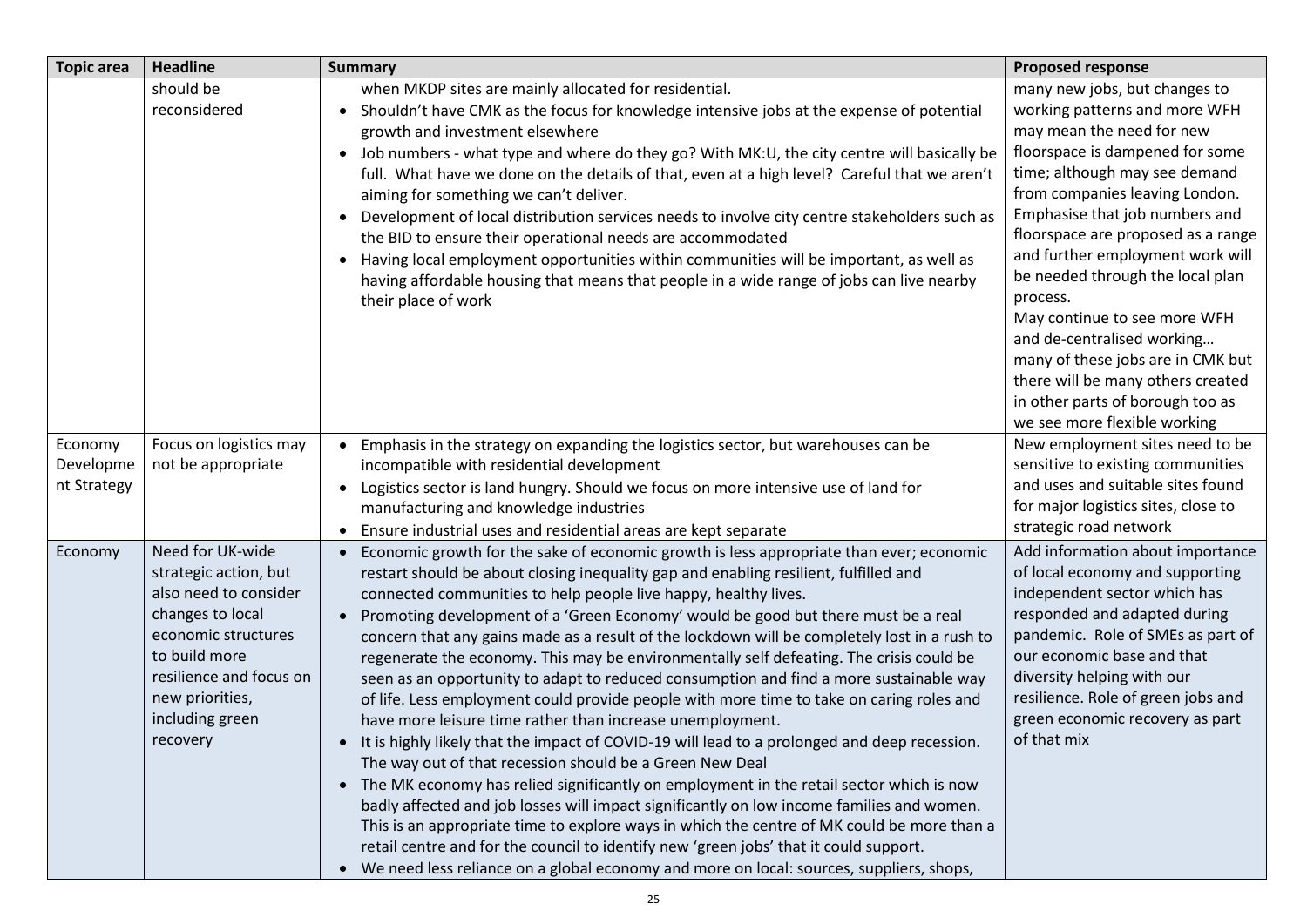| <b>Topic area</b> | <b>Headline</b>                          | <b>Summary</b>                                                                                                                                                                                                                                                                                                                                                                                                                                                                                                                                                                                                                                                                                                                                                                                                                                                                                                                                                                                                                                                                                                                                                                                                                                                                                                                                                                                                                                                                                                                                                                                                                                                                                                                                                                                                                                                                                                                                                                                                                                                                                                                                                                                                                                                                                                                                                                                                                                   | <b>Proposed response</b>                                         |
|-------------------|------------------------------------------|--------------------------------------------------------------------------------------------------------------------------------------------------------------------------------------------------------------------------------------------------------------------------------------------------------------------------------------------------------------------------------------------------------------------------------------------------------------------------------------------------------------------------------------------------------------------------------------------------------------------------------------------------------------------------------------------------------------------------------------------------------------------------------------------------------------------------------------------------------------------------------------------------------------------------------------------------------------------------------------------------------------------------------------------------------------------------------------------------------------------------------------------------------------------------------------------------------------------------------------------------------------------------------------------------------------------------------------------------------------------------------------------------------------------------------------------------------------------------------------------------------------------------------------------------------------------------------------------------------------------------------------------------------------------------------------------------------------------------------------------------------------------------------------------------------------------------------------------------------------------------------------------------------------------------------------------------------------------------------------------------------------------------------------------------------------------------------------------------------------------------------------------------------------------------------------------------------------------------------------------------------------------------------------------------------------------------------------------------------------------------------------------------------------------------------------------------|------------------------------------------------------------------|
|                   |                                          | self- help, communities, caring, etc.<br>• The economy needs a better balance between Local Production for Local Needs, and<br>resilient supply chains for products that are better produced elsewhere. The Council needs<br>to look at ways in which it can support local companies that produce goods and services for<br>the local community.<br>• Many SMEs with directors taking a low salary and then dividends (especially those not<br>having business premises able to get rates rebates) have not been supported like other<br>businesses and the self-employed.<br>• Should be local support for SME businesses as they are engines of innovation<br>• Local businesses have adapted and innovated during lockdown; more online and many<br>small companies learned that they don't necessarily need large or town centre premises to<br>do good business.<br>• The economy of Milton Keynes has been more resilient to economic cycles because it was<br>planned to be based on a variety of sectors with a wide range of small and medium sized<br>businesses, particularly in the emerging electronics and IT industries. Need to give<br>emphasis to smaller industrial and warehouse space for SME's and start ups in balance with<br>major warehousing<br>• 'Good' firms which are linked in the supply chain of impacts sectors such as travel and<br>aviation could be impacted hard, as many SMEs do not have excess capital in the bank and<br>will find work does not continue. Businesses will also need to start to restructure and<br>ensure efficiencies as they look to try to keep operating.<br>• Global supply chains failed during the crisis and local manufacturing changed to provide<br>goods that were unavailable. This will increase the need for 'fat' in supply chains so more<br>items will be stored. This will affect the warehousing needs of the country and MK is well<br>placed to benefit<br>• Recession means the country needs to consider impact of greater taxation and support for<br>those not able to work<br>• MKC will have a massive income reduction due to non-payment of rates (housing and<br>business)<br>• Seeing changes in what businesses want from lease agreements; shorter terms and<br>flexibility to scale up and down<br>• We need more jobs for older people as well to support the economy – a much more<br>flexible approach to coming out of work and to retirement |                                                                  |
| Education         | Should consider<br>alternative education | • Children are losing out on valuable education during the pandemic - especially those in<br>poorest families, and parents are not getting the support they need to engage in paid work                                                                                                                                                                                                                                                                                                                                                                                                                                                                                                                                                                                                                                                                                                                                                                                                                                                                                                                                                                                                                                                                                                                                                                                                                                                                                                                                                                                                                                                                                                                                                                                                                                                                                                                                                                                                                                                                                                                                                                                                                                                                                                                                                                                                                                                          | Support for wider educational<br>models?                         |
|                   | models                                   | and develop careers.<br>• We need more educational activities in the many green spaces around MK; forest school                                                                                                                                                                                                                                                                                                                                                                                                                                                                                                                                                                                                                                                                                                                                                                                                                                                                                                                                                                                                                                                                                                                                                                                                                                                                                                                                                                                                                                                                                                                                                                                                                                                                                                                                                                                                                                                                                                                                                                                                                                                                                                                                                                                                                                                                                                                                  | Recognise disproportional impact<br>of COVID on poorest families |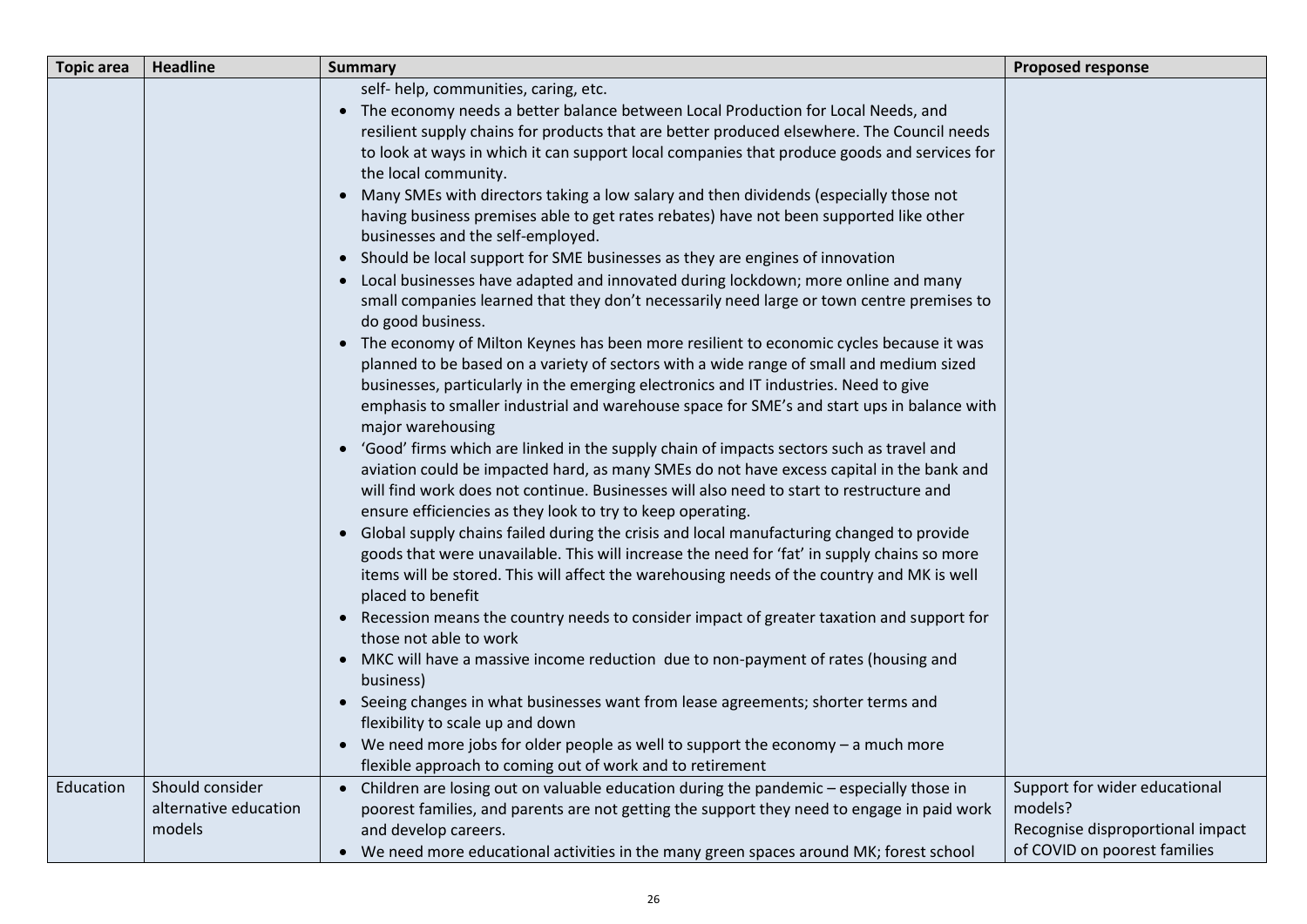| <b>Topic area</b>                       | <b>Headline</b>                                                                                                                                                                                                                                                                                                | <b>Summary</b>                                                                                                                                                                                                                                                                                                                                                                                                                                                                                                                                                                                                                                                                                                                                                                                                                                                                                                                                                                                                                                                                                                                                                                                                                                                                                                                                                                                                                                                                                                                                                                                                                                                                                                          | <b>Proposed response</b>                                                                                                                                                                                                                                                                                                                                                                                                                                                                                                                                                                                                                         |
|-----------------------------------------|----------------------------------------------------------------------------------------------------------------------------------------------------------------------------------------------------------------------------------------------------------------------------------------------------------------|-------------------------------------------------------------------------------------------------------------------------------------------------------------------------------------------------------------------------------------------------------------------------------------------------------------------------------------------------------------------------------------------------------------------------------------------------------------------------------------------------------------------------------------------------------------------------------------------------------------------------------------------------------------------------------------------------------------------------------------------------------------------------------------------------------------------------------------------------------------------------------------------------------------------------------------------------------------------------------------------------------------------------------------------------------------------------------------------------------------------------------------------------------------------------------------------------------------------------------------------------------------------------------------------------------------------------------------------------------------------------------------------------------------------------------------------------------------------------------------------------------------------------------------------------------------------------------------------------------------------------------------------------------------------------------------------------------------------------|--------------------------------------------------------------------------------------------------------------------------------------------------------------------------------------------------------------------------------------------------------------------------------------------------------------------------------------------------------------------------------------------------------------------------------------------------------------------------------------------------------------------------------------------------------------------------------------------------------------------------------------------------|
|                                         |                                                                                                                                                                                                                                                                                                                | movement could provide a model<br>• MK's new university and its built environment may need a review to reflect changes in<br>teaching and changes in CMK. This effect may play into the hands of the Open University<br>who have provided remote learning for 50 years.                                                                                                                                                                                                                                                                                                                                                                                                                                                                                                                                                                                                                                                                                                                                                                                                                                                                                                                                                                                                                                                                                                                                                                                                                                                                                                                                                                                                                                                 |                                                                                                                                                                                                                                                                                                                                                                                                                                                                                                                                                                                                                                                  |
| Engageme<br>nt                          | Need to consider<br>other methods for<br>true engagement.<br>Solutions need to be<br>driven by citizens and<br>stakeholder specialists                                                                                                                                                                         | • Future engagement will work better if it is not confined to online consultation, often<br>dependent on the Council's clunky and unfriendly website. Successful engagement<br>generally results from the consideration and comparison of concrete options, rather than<br>the discussion of general, often abstract questions<br>• Citizens should be fully involved in the development of solutions<br>• Vital that Milton Keynes Council consults, listens and actually takes notice of citizens'<br>feedback. Under these circumstances, the citizens are the experts in how to deal with this<br>crisis and Milton Keynes Council must not think it has all the answers.<br>• Sectoral stakeholders and specialists will have to be drawn into the process to share their<br>expertise and help devise realistic models and options for discussion. Impact and<br>consequences for health, education, care, culture and other sectors need to be explored in<br>detail from both strategic and operational perspectives                                                                                                                                                                                                                                                                                                                                                                                                                                                                                                                                                                                                                                                                                            | Recognise importance of<br>engagement of citizens and<br>sectors in developing solutions                                                                                                                                                                                                                                                                                                                                                                                                                                                                                                                                                         |
| Green and<br>blue<br>infrastruct<br>ure | Green infrastructure<br>issues should be<br>integrated throughout<br>the whole strategy,<br>and be more<br>ambitious.<br>Environmental gains<br>for the city should be<br>included just as they<br>are for transport, skills<br>etc, with a<br>comprehensive<br>landscape and green<br>infrastructure strategy | The Strategy fails to place sufficient weight on the importance of these attributes on the<br>$\bullet$<br>future growth of the city, nor balance them with the other focus areas, namely transport<br>infrastructure, affordable housing and the economy.<br>Commitments about 'green & blue' open spaces in the 'Strategy for MK 2050' are too<br>$\bullet$<br>vague. More focused objectives are needed to earn confidence in what the Strategy aims<br>to make happen.<br>• The 'Strategy for MK 2050' lacks the substantial basis it needs for strategic planning of<br>parklands and 'Green Infrastructure'. A full research report is needed, comparable to what<br>has been produced about public transport and growth options; should draw in specialist<br>biodiversity and environmental knowledge held in local and national organisations.<br>• To help to deliver the aim of being a global green city, this should be included in the Six Big<br>Ambitions. G&BI section should be redrafted. Standalone chapter needed<br>• The Economy for All section should include reference to the role of natural environment<br>and green character in attracting people to the city.<br>Mapping should be updated to include a wider variety of GI types and overall Strategy<br>$\bullet$<br>diagram should include a more ambitious vision for green and blue infrastructure.<br>• Gl opportunities in and around CMK and a potential V7 linear park alongside an MRT<br>corridor should be included.<br>• The commitment to maintaining and extending Milton Keynes' lakes and open spaces is<br>welcomed however this can only be appropriately enabled and delivered by associated<br>housing development. | Include standalone chapter on<br>green infrastructure issues to<br>strengthen role within the Strategy<br>and include better references<br>throughout.<br>More information needed on<br>National Park City and/or other<br>work already happening or<br>planned<br>More about biodiversity and net<br>gain<br>Stronger reference to green city in<br>the ambitions<br>Role of our natural/green<br>environment in economy and<br>attracting jobs and workers to the<br>city<br>Role of GI within development<br>areas and make it clear that it<br>must be an intrinsic part of<br>delivery of those places<br>Recognise opportunity that GI and |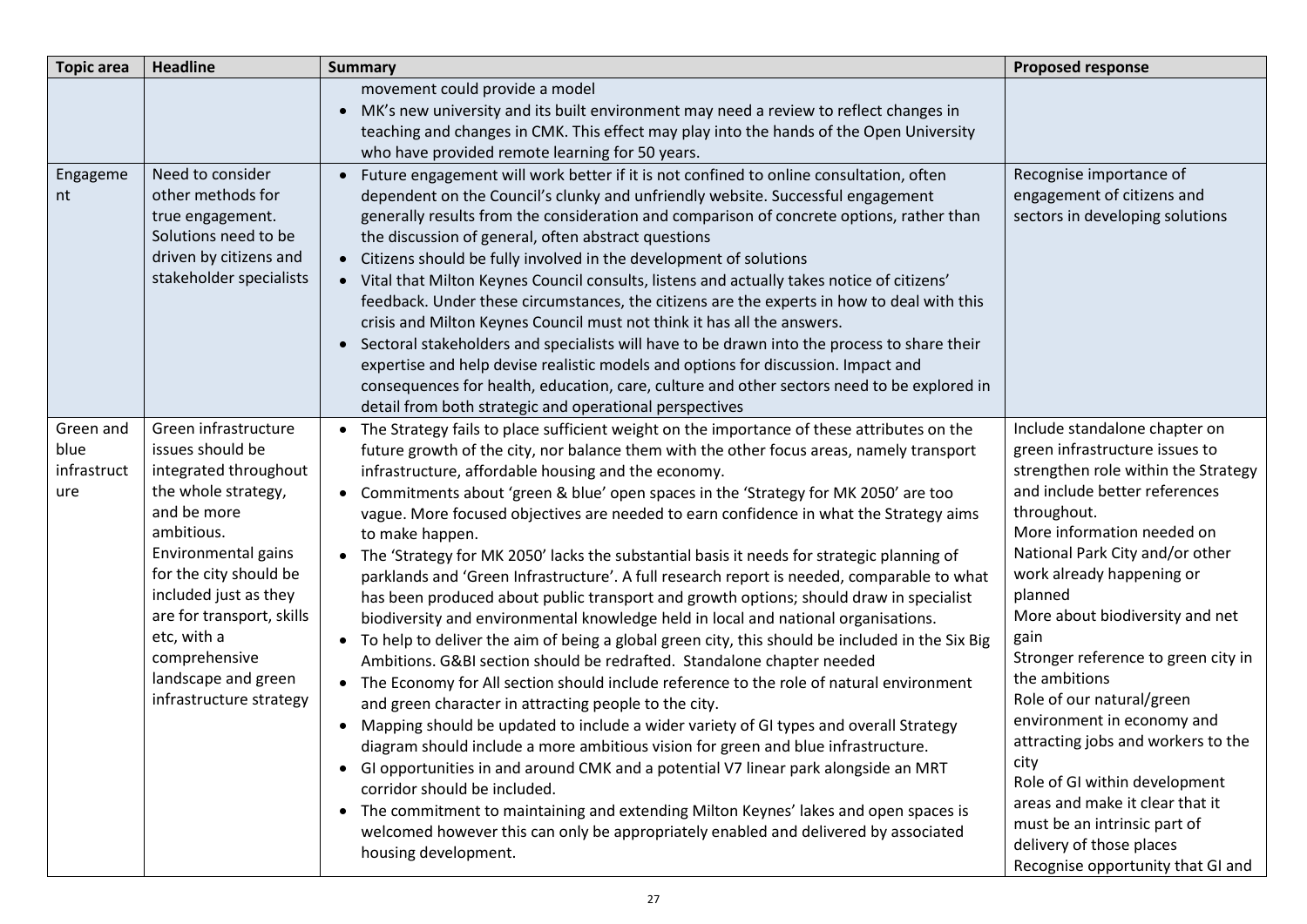| <b>Topic area</b> | <b>Headline</b> | <b>Summary</b>                                                                                                                                                                                                                                                                                                                                                                                                                                                                                                                                                                                                                                                                                                                                                                                                                                  | <b>Proposed response</b>                                                                                                                                               |
|-------------------|-----------------|-------------------------------------------------------------------------------------------------------------------------------------------------------------------------------------------------------------------------------------------------------------------------------------------------------------------------------------------------------------------------------------------------------------------------------------------------------------------------------------------------------------------------------------------------------------------------------------------------------------------------------------------------------------------------------------------------------------------------------------------------------------------------------------------------------------------------------------------------|------------------------------------------------------------------------------------------------------------------------------------------------------------------------|
|                   |                 | • More detail needed on protecting and promoting biodiversity, including a commitment to<br>net gain. Should declare a biodiversity crisis and work with partners to create a suitable<br>response with appropriate resources, including acquiring land for habitat creation and re-<br>wilding<br>Factors such as biodiversity net gain and the planning and establishment of nature recovery<br>networks should be referenced as opportunities and approaches to be harnessed to drive<br>and support the agenda of green infrastructure further within the city and its environs.<br>Should meet the principle of more, bigger, better, more joined up.<br>Habitats need to be connected on a landscape scale to arrest declines in biodiversity and<br>enable people to engage closely with areas richer in wildlife. More is required than | landscape creates to provide<br>character to new developments<br>Principle of more, bigger, better,<br>more joined up<br>GI network shown in strategy is<br>indicative |
|                   |                 | protection of SSSIs, Protected Species, designated Local Wildlife Sites and nature reserves.<br>They need to be linked together by suitable habitats.<br>• Does not address the Government's 25 Year Environment Plan to leave the environment in<br>a better place than it was inherited, nor the requirement in the National Planning Policy<br>Framework for all development to achieve a net gain in Biodiversity.<br>• Existing G&BI does not provide good natural ecosystems and biodiversity because of its<br>nature, and linear park networks and paths through them are too formal and bound by grid<br>roads and business parks. This pattern mustn't continue.<br>• Natural landscapes framing MK have not been valued                                                                                                              |                                                                                                                                                                        |
|                   |                 | • Support the strategic approach in defining areas for potential green infrastructure to<br>provide a framework for development but not clear how the spatial arrangement has been<br>derived; further work needed to maximise the opportunities of planning in this way.<br>• An initiative (for example a major new city park or woodland) should be included to match<br>the aspirations being shown for improvements to transport, education, culture etc. Should<br>be part of a wider landscape strategy for green infrastructure that helps local people get<br>behind what is being aspired to, showing how the existing character and qualities are being<br>extended into new areas. This should include how GI is funded and managed.<br>• No explanation of what it means to be a National Park City or how that would be achieved. |                                                                                                                                                                        |
|                   |                 | • Increasing woodland should not be at the expense of other types of habitats<br>• Should be considering biophilic growth that puts nature and wildlife conservation at its<br>heart<br>Must also consider how surface water management is integrated as part of this.<br>Insufficient attention given to green and blue infrastructure issues in comparison to MRT.<br>Links between the proposed MRT network and green infrastructure have not been made<br>and opportunities to tie in these elements have been missed. The planning for the Mass<br>Rapid Transport routes beyond the urban boundary appears to be considered in the<br>Strategy as separate from green infrastructure objectives.                                                                                                                                          |                                                                                                                                                                        |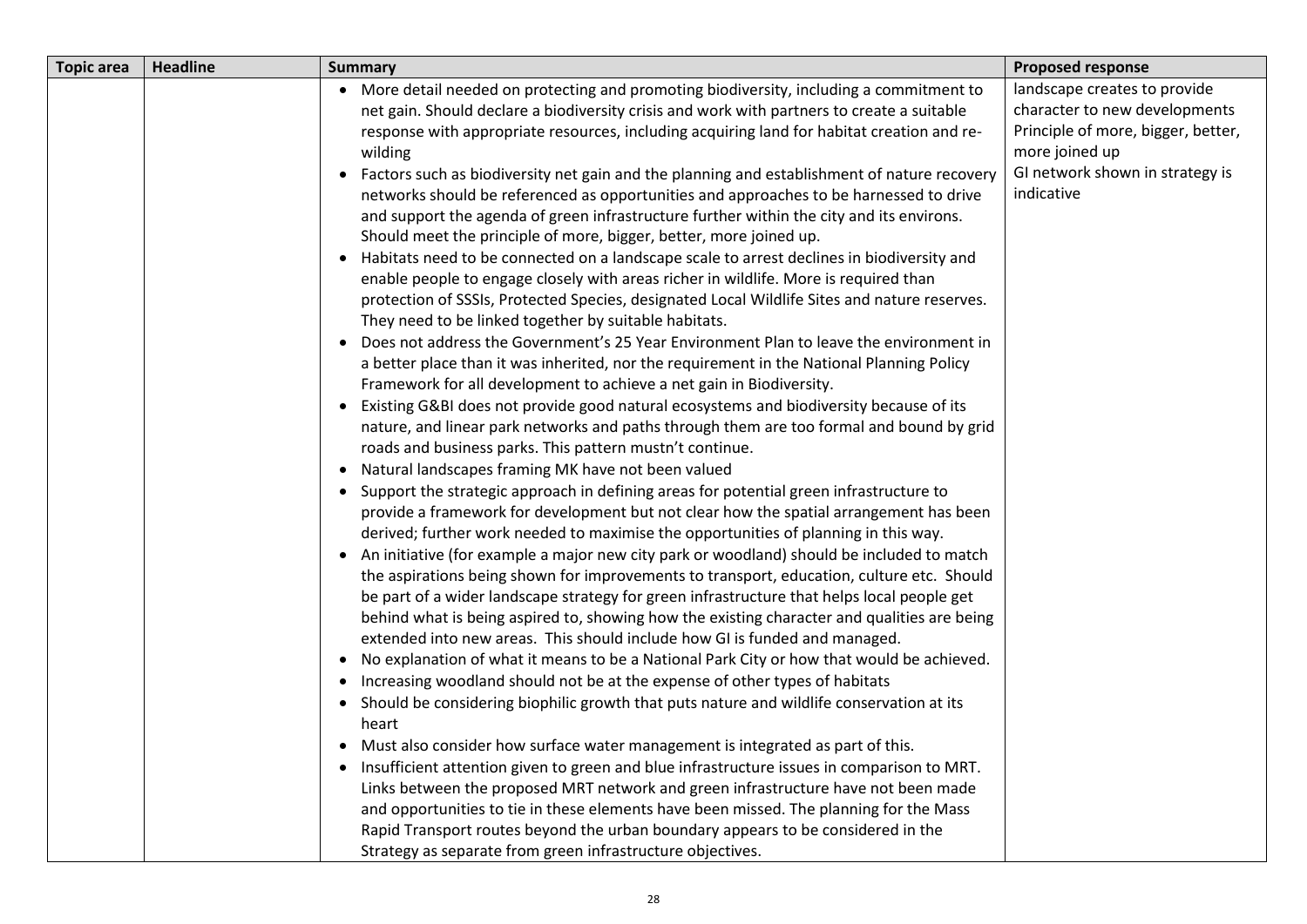| <b>Topic area</b>                       | <b>Headline</b>                                                                                                                                                   | <b>Summary</b>                                                                                                                                                                                                                                                                                                                                                                                                                                                                                                                                                                                                                                                                                                                                                                                                                                                                                                                                                                                                                                                                                                                                                                                                                                                                                                                                                                                                                                                        | <b>Proposed response</b>                                                                                                                                                                                                                                                                                                                                                          |
|-----------------------------------------|-------------------------------------------------------------------------------------------------------------------------------------------------------------------|-----------------------------------------------------------------------------------------------------------------------------------------------------------------------------------------------------------------------------------------------------------------------------------------------------------------------------------------------------------------------------------------------------------------------------------------------------------------------------------------------------------------------------------------------------------------------------------------------------------------------------------------------------------------------------------------------------------------------------------------------------------------------------------------------------------------------------------------------------------------------------------------------------------------------------------------------------------------------------------------------------------------------------------------------------------------------------------------------------------------------------------------------------------------------------------------------------------------------------------------------------------------------------------------------------------------------------------------------------------------------------------------------------------------------------------------------------------------------|-----------------------------------------------------------------------------------------------------------------------------------------------------------------------------------------------------------------------------------------------------------------------------------------------------------------------------------------------------------------------------------|
|                                         |                                                                                                                                                                   | • The emphasis is very much on transport infrastructure. A consideration of water services<br>infrastructure at the strategic level is essential, including an analysis of the capacity of<br>existing water infrastructure and future requirements.<br>• The planning and delivery of GI should be seen as a parallel priority to the MRT discussions<br>with MHCLG; seeking wider engagement and buy-in from Arc-wide bodies (eg Env Agency,<br>Anglian Water), meeting wider GI objectives and achieving climate change resilience<br>through strategic SUDS as the MKDC plans).                                                                                                                                                                                                                                                                                                                                                                                                                                                                                                                                                                                                                                                                                                                                                                                                                                                                                   |                                                                                                                                                                                                                                                                                                                                                                                   |
| Green and<br>blue<br>infrastruct<br>ure | Canal should be<br>referenced alongside<br>rivers and lakes, and<br>role in place-making,<br>economy and<br>wellbeing, and<br>support given for<br>canal projects | • The Strategy should mention the role of the canal alongside the rivers and lakes in MK as it<br>also plays a multi-functional GI role. Similarly, the towpath should be mentioned alongside<br>paths and redways. Its role in placemaking and the public realm should be included in the<br>quality principles, its role in the economy (e.g. tourism, catalyst for development, creating<br>SME jobs) and its role in encouraging social and environmental wellbeing<br>• The Bedford-MK waterway project should be supported in the Strategy, including its role in<br>providing flood management capacity, and that it can be a catalyst for development.<br>• The Buckingham Arm Canal proposed restoration should also be included and impact on<br>delivery of MRT around Calverton/Passenham considered                                                                                                                                                                                                                                                                                                                                                                                                                                                                                                                                                                                                                                                      | Add reference to canal alongside<br>other watercourses/bodies and<br>role in quality of life and<br>placemaking. Add reference to<br>Bedford-MK waterway and<br>Buckingham Arm Canal as local<br>projects                                                                                                                                                                         |
| Green and<br>Blue<br>Infrastruct<br>ure | Avoid development on<br>existing green spaces.<br>New green space<br>needs to be provided<br>to the same quality<br>and quantity                                  | • Claiming green space for development is a blight upon spaces for our children to grow.<br>• The plans will be responsible for the destruction of thousands of trees, ecosystems, wild<br>life habitats and the extinction of even more wild life.<br>• MK has excellent green space and importance is well-documented (wellbeing, wildlife etc)<br>so future development must provide the same ratio and high quality. Open countryside for<br>large wildlife and agriculture also important<br>• The parklands, landscapes and open spaces within housing and along grid-roads remain<br>fundamental to the attraction of Milton Keynes and should be extended into all 'growth<br>option areas'.<br>• Intensification must be based on adequate provision of blue/green infrastructure provision<br>and a commitment to ensure that the environment isn't simply an add-on.<br>• Green character should also include trees and planting within estates which has been a<br>defining feature of MK; it isn't enough to rely on local parks. Example street scene should<br>have more greenery included.<br>• The commitment to the green framework of the city should be re-affirmed<br>• There has been inadequate consideration of the national designation status and<br>Government-sponsored vision for the Forest of Marston Vale in the preparation of this MK<br>Strategy to 2050<br>Campbell Park has space for hundreds of additional trees to be planted | Priority will be brownfield<br>development but some areas of<br>existing open space may be<br>developed where it is appropriate<br>and sensitive to existing<br>communities.<br>New green space on the basis of<br>more, bigger, better, more joined<br>up<br>Importance of green space and<br>trees as part of placemaking and<br>making attractive places for<br>people to live |
| Green and<br>blue                       | Insufficient<br>consideration given to                                                                                                                            | Insufficient consideration is given to water issues, including water resilience, infrastructure,<br>$\bullet$<br>flood management and strategic level water issues. The strategy is dominated by                                                                                                                                                                                                                                                                                                                                                                                                                                                                                                                                                                                                                                                                                                                                                                                                                                                                                                                                                                                                                                                                                                                                                                                                                                                                      | Add reference to water resilience,<br>infrastructure, flooding and                                                                                                                                                                                                                                                                                                                |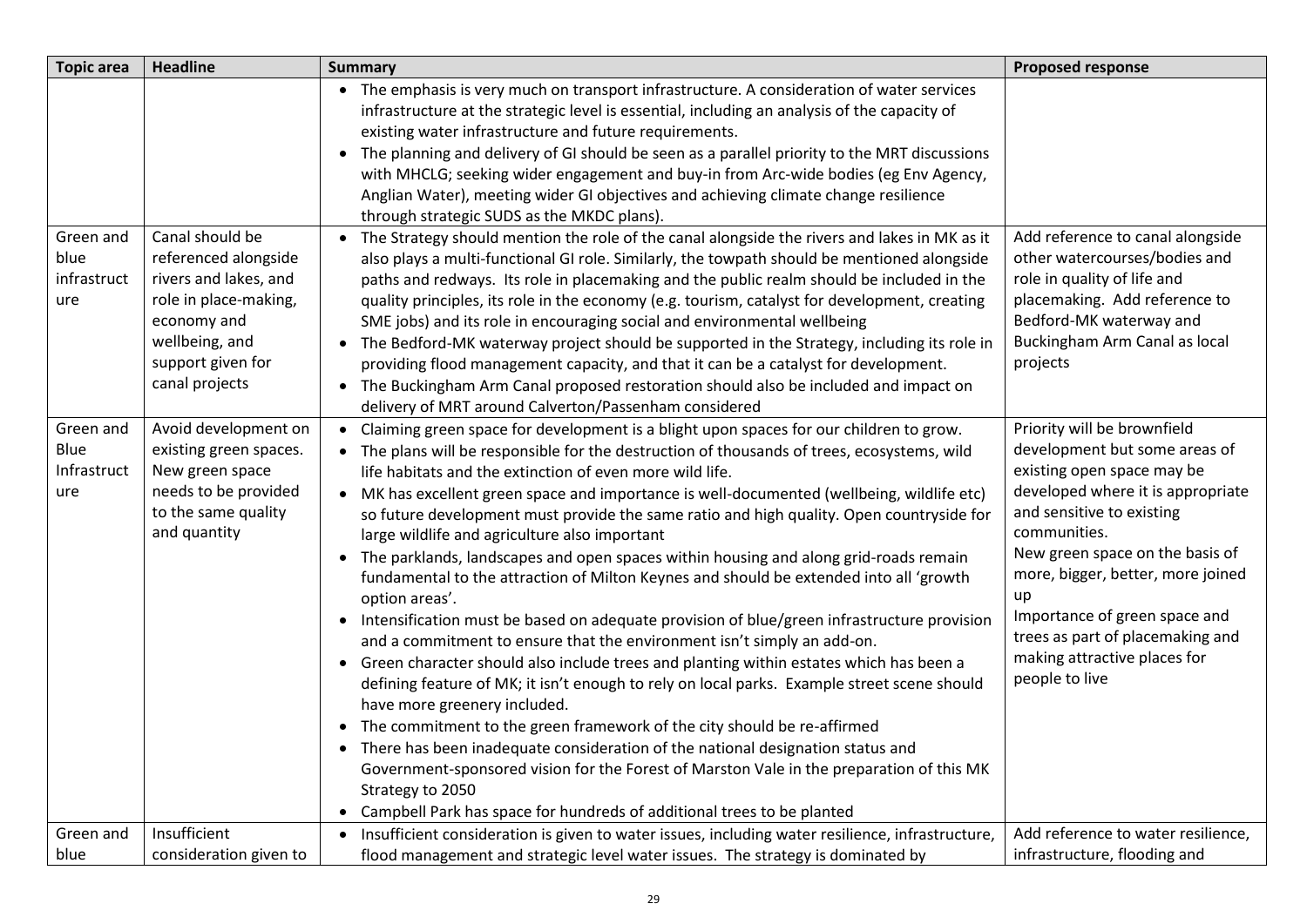| <b>Topic area</b>                       | <b>Headline</b>                                                 | <b>Summary</b>                                                                                                                                                                                                                                                                                                                                                                                                                                                                                                                                                                                                                                                                                                                                                                                                                                                                                                                                                                                                                                                                                                                                                                                                                                                                                                                                                                                                                                                                                                                                                                                                                                                                                                                                                                                                                                                                                                                                                                                                                                                                                                                                                                                                                                                                                                                                   | <b>Proposed response</b>                                                                                                                                                                                                                                                          |
|-----------------------------------------|-----------------------------------------------------------------|--------------------------------------------------------------------------------------------------------------------------------------------------------------------------------------------------------------------------------------------------------------------------------------------------------------------------------------------------------------------------------------------------------------------------------------------------------------------------------------------------------------------------------------------------------------------------------------------------------------------------------------------------------------------------------------------------------------------------------------------------------------------------------------------------------------------------------------------------------------------------------------------------------------------------------------------------------------------------------------------------------------------------------------------------------------------------------------------------------------------------------------------------------------------------------------------------------------------------------------------------------------------------------------------------------------------------------------------------------------------------------------------------------------------------------------------------------------------------------------------------------------------------------------------------------------------------------------------------------------------------------------------------------------------------------------------------------------------------------------------------------------------------------------------------------------------------------------------------------------------------------------------------------------------------------------------------------------------------------------------------------------------------------------------------------------------------------------------------------------------------------------------------------------------------------------------------------------------------------------------------------------------------------------------------------------------------------------------------|-----------------------------------------------------------------------------------------------------------------------------------------------------------------------------------------------------------------------------------------------------------------------------------|
| infrastruct<br>ure                      | water issues                                                    | consideration of MRT over other types of strategic infrastructure.<br>Building on the MKDC legacy, and delivering ambitious future growth involves<br>understanding and managing the existing network effectively, and delivering the next<br>generation of water management infrastructure. Needs a strategic, holistic approach to all<br>aspects of water management.<br>• Should promote the development of 'water smart communities'<br>• A holistic and integrated approach to water management should form part of the Strategy<br>and future Local Plan, to consider how innovation in water use and quality can be<br>implemented in new development proposals.<br>• Unclear if the SUDs shown in Figure 4 are the full extent of what is proposed. The wider<br>infrastructure, including for water, should be considered in new development areas, not<br>just transport links<br>• "Future Water: The Government's water strategy for England" sets out the Government's<br>plans for water in the future and Water Resources East (WRE) are working with water users<br>to identify and develop multi-sector collaborative solutions<br>• Need to balance between city-wide strategic flood and drainage systems and the more<br>local provision that is required through Plan:MK; important to have that strategic level view<br>of network that the development corporation was able to achieve<br>• Strategy adequately addresses strategic flood risk. However further emphasises needs to<br>be placed on localised surface water flooding risk as more properties are impacted by<br>climate change. An integrated approach to cross border partnership working will be vital<br>when dealing with flood risk. The paragraph stating that the existing system is nearing its<br>designed capacity limit is unconfirmed. The LLFA have initiated a Lake Capacity Study for<br>Milton Keynes. Until this study has been completed, it would not be appropriate to make<br>any assumptions regarding the capacity of the existing drainage system of Milton Keynes.<br>• The strategic planning of flood management and sustainable drainage systems (SUDS)<br>should be closely integrated with planning of new parklands.<br>• Majority of the watercourses within the borough fail to meet current water quality<br>standards | strategic water issues; promote<br>water smart communities and<br>need to reduce water<br>consumption as part of<br>sustainability<br>Importance of joint working on<br>flood risk<br>Link between flood management<br>and drainage with green<br>infrastructure planning         |
| Green and<br>Blue<br>Infrastruct<br>ure | Benefit of open spaces<br>for outdoor recreation<br>in lockdown | Has demonstrated how important the ongoing planning and provision of larger scale<br>$\bullet$<br>destination parkland is; connectivity of destination parks as part of the wider linear<br>parkland network has proved invaluable so residents can walk and cycle using the open<br>space network must be preserved and extended, with effective public transport, ample<br>parking and facilities<br>• More emphasis and priority given to bringing access to open spaces, water, woodlands and<br>parks into the heart of how we plan cities and places so that more people can benefit from<br>them.                                                                                                                                                                                                                                                                                                                                                                                                                                                                                                                                                                                                                                                                                                                                                                                                                                                                                                                                                                                                                                                                                                                                                                                                                                                                                                                                                                                                                                                                                                                                                                                                                                                                                                                                         | Recognise the important role our<br>open space network has played<br>during pandemic and how much<br>people have valued nearby open<br>space in which to exercise and<br>spend time, role in promoting<br>physical and mental wellbeing,<br>quality of life, attractive character |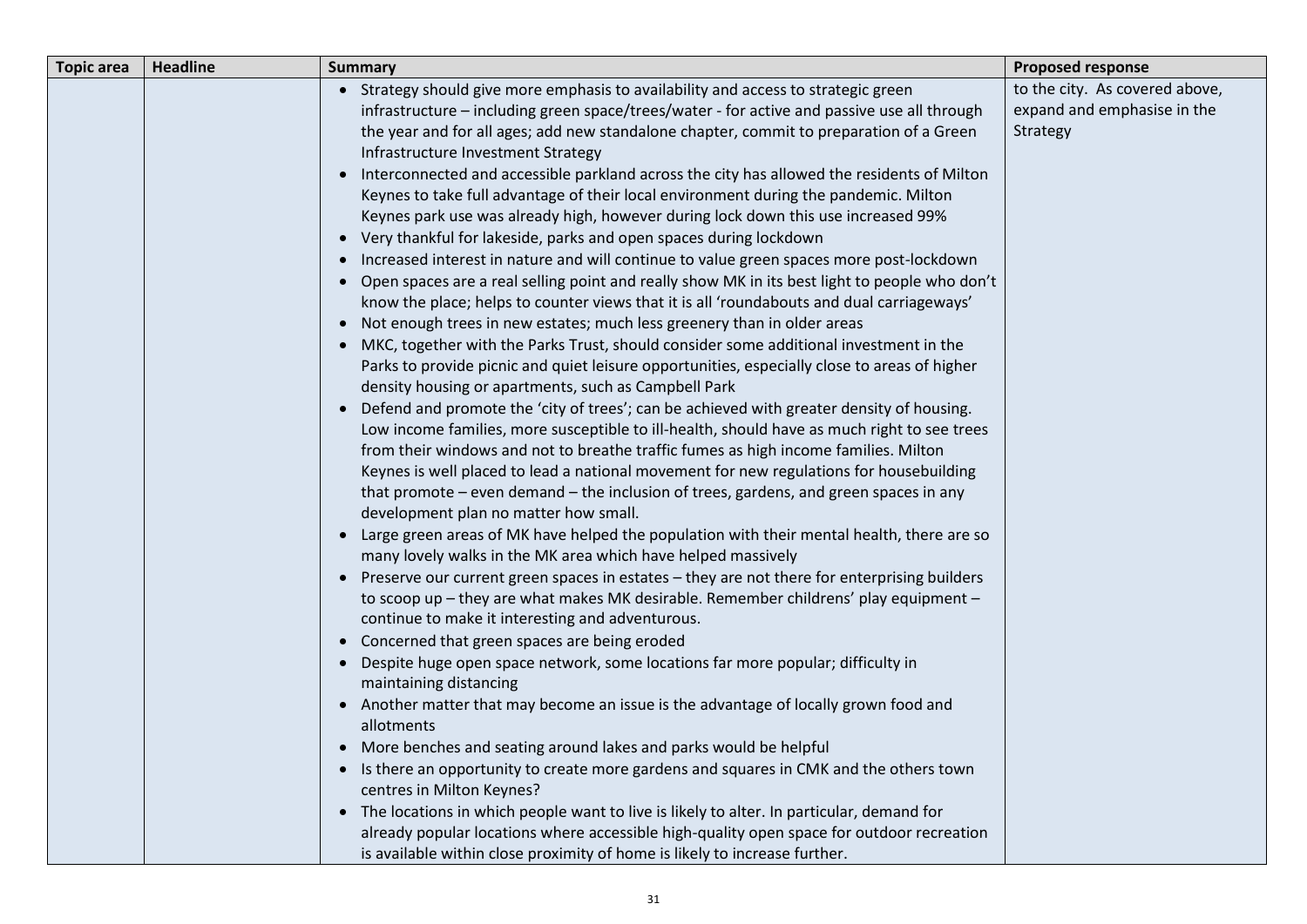| <b>Topic area</b> | <b>Headline</b>                                                                                                                      | <b>Summary</b>                                                                                                                                                                                                                                                                                                                                                                                                                                                                                                                                                                                                                                                                                                                                                                                                                                                                                                                                                                                                                                                                                                                                                                                                                  | <b>Proposed response</b>                                                                                                                                                                                                                                                        |
|-------------------|--------------------------------------------------------------------------------------------------------------------------------------|---------------------------------------------------------------------------------------------------------------------------------------------------------------------------------------------------------------------------------------------------------------------------------------------------------------------------------------------------------------------------------------------------------------------------------------------------------------------------------------------------------------------------------------------------------------------------------------------------------------------------------------------------------------------------------------------------------------------------------------------------------------------------------------------------------------------------------------------------------------------------------------------------------------------------------------------------------------------------------------------------------------------------------------------------------------------------------------------------------------------------------------------------------------------------------------------------------------------------------|---------------------------------------------------------------------------------------------------------------------------------------------------------------------------------------------------------------------------------------------------------------------------------|
|                   |                                                                                                                                      | • SuDS provide opportunities to create visually attractive landscapes corridors in<br>developments allowing people to connect with water, which can significantly improve<br>wellbeing. COVID-19 has highlighted the importance of such spaces being made available<br>and close to where people live<br>Litter has become a major problem<br>More thought should be given to the closing of waste sites as during their closure there<br>was a significant increase in fly tipping                                                                                                                                                                                                                                                                                                                                                                                                                                                                                                                                                                                                                                                                                                                                             |                                                                                                                                                                                                                                                                                 |
| Housing           | Cost of housing is now<br>out of reach for many,<br>so need to understand<br>alternative models of<br>affordable housing<br>delivery | • Affordability of even public housing is now unaffordable to many without housing benefits.<br>Understanding what models are being considered and how to secure genuinely affordable<br>housing for a wider group of people would be beneficial to all partners involved.<br>• Need housing which is "affordable" in relationship to the national minimum wage, not in<br>relationship to local house prices<br>Doesn't address how to deal with the affordability crisis and ensuring the right mix of<br>homes<br>Council housing should be increased to 50% as more will be needed.<br>• A target for truly affordable homes should be included<br>Simply building more housing will not necessarily increase the amount of affordable<br>$\bullet$<br>housing, (particularly if it is only c30% of a development) or solve any housing problems,<br>because there are other drivers at work. Risk that developers argue viability concerns to<br>reduce affordable housing provision<br>• Affordable housing delivery shouldn't be used as a means to justify building on green<br>spaces in existing communities or reducing sustainable construction standards<br>• Need to include opportunities for community building | Include more detail about work<br>already underway and planned<br>around council housing and<br>addressing affordability; recognise<br>that this is one of the biggest<br>challenges facing the city, and may<br>get worse with more people<br>moving out of London post-COVID. |
| Housing           | Housebuilders and<br><b>Housing Association</b><br>roles in affordable<br>housing provision not<br>made clear                        | • Housebuilders role in affordable housing provision not made clear - focus is on council's<br>role.<br>• There is a role for housing associations in providing a range of tenures and meeting<br>different price points.<br>• 'Affordable housing' is based on a Housing Association (HA) model but HAs are allowed to<br>sell their 'affordable' homes after 5 years on the open market. We need a new model<br>ensuring that 'affordable housing' is secured for the long-term, which needs a different<br>mechanism, not housing associations (possibly council houses).                                                                                                                                                                                                                                                                                                                                                                                                                                                                                                                                                                                                                                                    | Include reference to important<br>role of housing associations in<br>providing affordable housing and a<br>range of tenures                                                                                                                                                     |
| Housing           | Housing delivery is<br>slow and maintains<br>prices for<br>housebuilders                                                             | Even with a large number of planning permissions, housing delivery is slow to maintain<br>sales prices for the builder. Volume housebuilders also avoid meeting high levels of<br>sustainability to maintain prices. Delivery isn't helping to address homelessness or<br>affordability crisis<br>There is an optimal level of house build that developers will seek to maintain regardless of<br>$\bullet$<br>the wishful thinking in Milton Keynes strategy                                                                                                                                                                                                                                                                                                                                                                                                                                                                                                                                                                                                                                                                                                                                                                   | Role of an alternative delivery<br>model in gaining more control<br>over house building rates to speed<br>up delivery. Range of sites and<br>sizes to expand options                                                                                                            |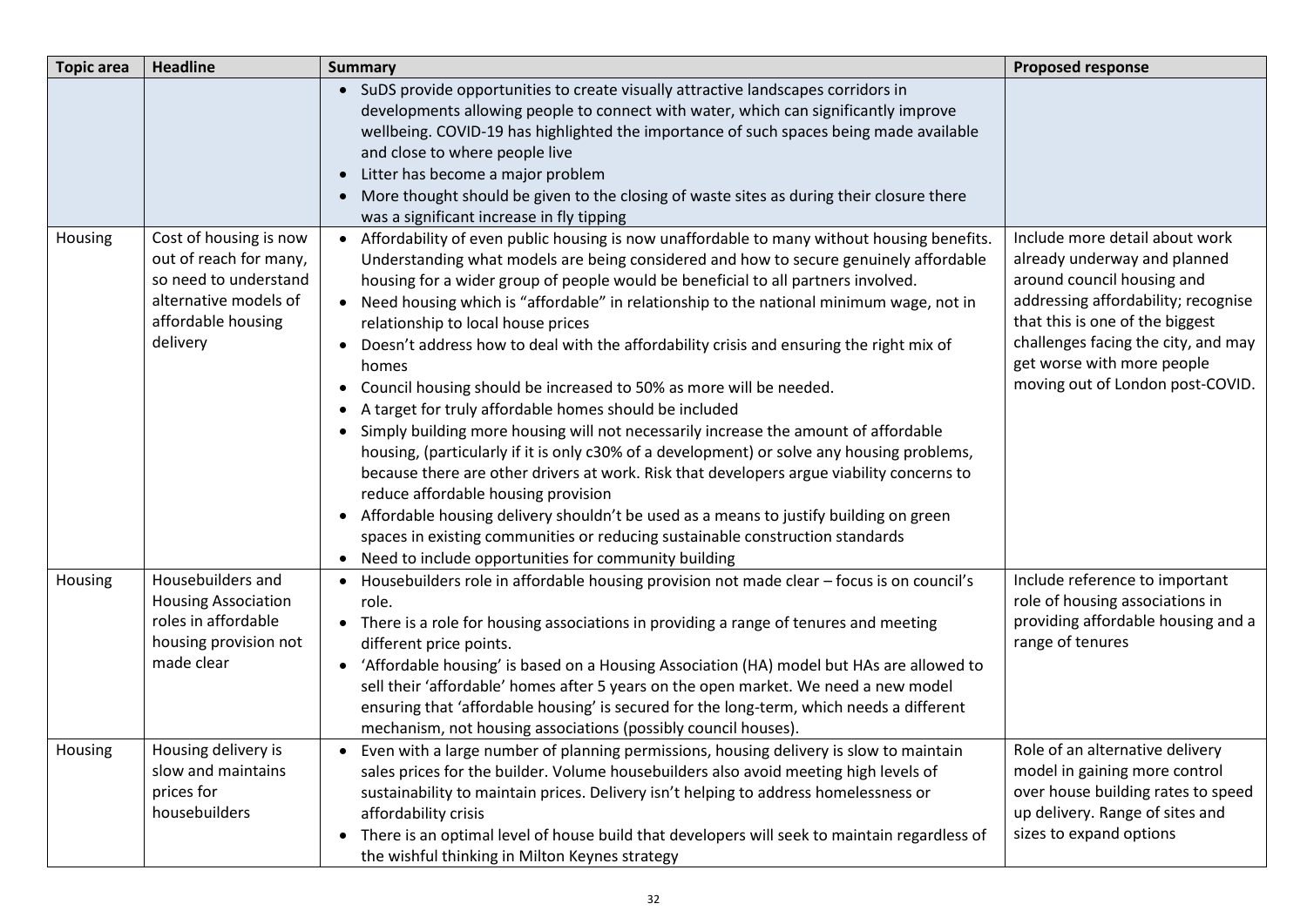| <b>Topic area</b> | <b>Headline</b>                                                                              | <b>Summary</b>                                                                                                                                                                                                                                                                                                                                                                                                                                                                                                                                                                                                                                                                                                                                                                                                                                                                                                                                                                                                                                                                                                                                                                                                                                                                                                                      | <b>Proposed response</b>                                                                                                                                                                                                                                                                                                                                                                                                           |
|-------------------|----------------------------------------------------------------------------------------------|-------------------------------------------------------------------------------------------------------------------------------------------------------------------------------------------------------------------------------------------------------------------------------------------------------------------------------------------------------------------------------------------------------------------------------------------------------------------------------------------------------------------------------------------------------------------------------------------------------------------------------------------------------------------------------------------------------------------------------------------------------------------------------------------------------------------------------------------------------------------------------------------------------------------------------------------------------------------------------------------------------------------------------------------------------------------------------------------------------------------------------------------------------------------------------------------------------------------------------------------------------------------------------------------------------------------------------------|------------------------------------------------------------------------------------------------------------------------------------------------------------------------------------------------------------------------------------------------------------------------------------------------------------------------------------------------------------------------------------------------------------------------------------|
| Housing           | Unclear whether the<br>focus is on homes for<br>all or for young people<br>in particular     | • Should establish requirements for older people's housing, then monitor against that target<br>and make interventions when needed.<br>• More bungalows should be built, but should be reserved for those that need them<br>Ambition on housing affordability has a focus on young people, but the rest of the strategy<br>$\bullet$<br>aims to be more inclusive<br>• Need homes for young and old alike                                                                                                                                                                                                                                                                                                                                                                                                                                                                                                                                                                                                                                                                                                                                                                                                                                                                                                                           | Emphasise need to provide a wide<br>range of house types, sizes and<br>tenures as need to provide homes<br>for all                                                                                                                                                                                                                                                                                                                 |
| Housing           | Impact on housing<br>market; already<br>unachievable targets<br>should be revised            | Public investment into affordable housing for rent, and investment into a green recovery,<br>$\bullet$<br>will be tightly constrained, with economic growth predicted to be negative and<br>subsequently much slower in the medium term. None of these factors support the<br>increased level of economic activity and house building rates which would be needed to<br>achieve the MK 2050 target of 500,000 population<br>Uncertainty in labour market will have impact on housing market, and therefore<br>$\bullet$<br>housebuilding. Housebuilding target to reach 500k population was already unrealistic so<br>should be reduced<br>Government and councils will, quite rightly, want to maintain the rate of housing and<br>$\bullet$<br>commercial development to ensure we mitigate the housing crisis and support the<br>economy. However, fearful of top down, short term decision making that leaves<br>permanent blight on Milton Keynes. All decisions must be in line with PlanMK and<br>Neighbourhood Plans; time should be allowed for both to be updated to reflect the new<br>situation<br>Resist some of the national drivers to over-develop this area<br>$\bullet$<br>Housing targets not achievable without widening supply to include more SMEs and<br>$\bullet$<br>allocating more sites in the near term | Have reviewed housing target<br>following engagement to just<br>cover the borough and a c.400k<br>target, more in line with existing<br>levels of growth but maintain<br>importance of considering<br>alternative delivery models so<br>development is at the quality and<br>pace we want to see. Widening<br>supply to include SMEs                                                                                               |
| Housing           | Opportunities to<br>address housing need<br>and affordability,<br>including<br>roughsleepers | • It has taken COVID 19 to prompt government action to get rough sleepers off the street<br>and into temporary accommodation, but these solutions will not last and will require long<br>term accommodation and funding to be found. None has yet been proposed at either<br>national or local level.<br>• If large office blocks closed as people worked from home, then these could converted to<br>flats to be used for homeless or those waiting for council housing<br>• It has been wonderful to see that all the people normally in tents around CMK have been<br>accommodated and one hopes helped to start turning their lives around. We don't want<br>another batch of people ending up sleeping rough because they've lost their job and then<br>home<br>• We have to have more truly affordable housing in MK.<br>• The need for affordable housing is greater than ever, even as the recovery starts and<br>people get back into work, for many any savings they had will have been spent on<br>essentials and just getting by and are less likely to be able to provide a deposit on buying a                                                                                                                                                                                                                        | Changes to city centre activity may<br>open up more buildings for change<br>of use to residential but need to<br>ensure that these are of a good<br>quality; article 4 direction will give<br>us more control over that.<br>Recognise the major issue of<br>homelessness and roughsleeping<br>but acknowledge that the issues<br>are complex. However, doing<br>more to address affordability.<br>New units for homeless families? |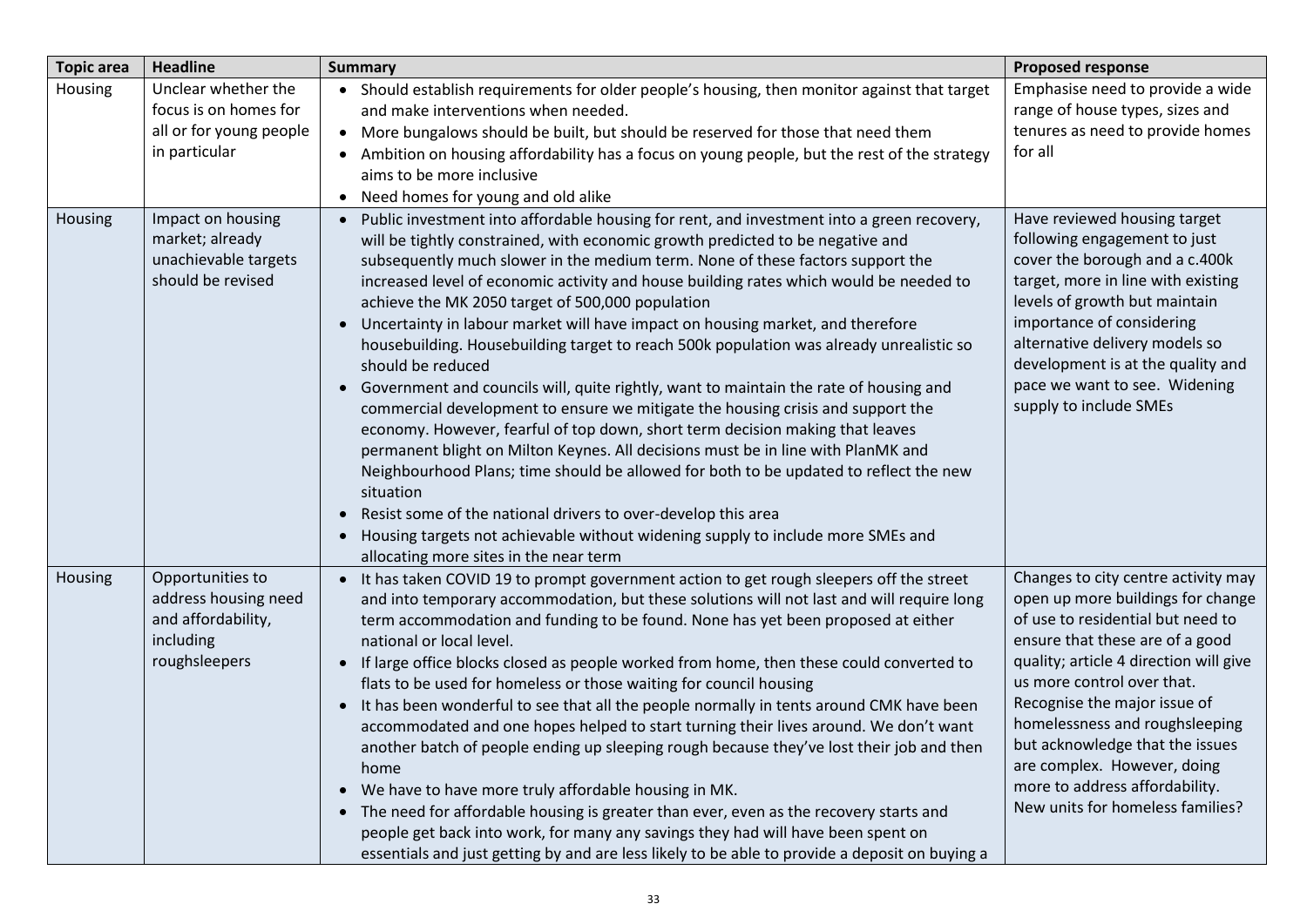| <b>Topic area</b>                      | <b>Headline</b>                                                                                                   | <b>Summary</b>                                                                                                                                                                                                                                                                                                                                                                                                                                                                                                                                                                                                                                                                                                                                                                                                                                                                                                                                                                                                                                                                                                                                                                                                                                                                                                                                                                                                                                       | <b>Proposed response</b>                                                                                                                                                                                                                                                                                                                                                                                                                                                                                                       |
|----------------------------------------|-------------------------------------------------------------------------------------------------------------------|------------------------------------------------------------------------------------------------------------------------------------------------------------------------------------------------------------------------------------------------------------------------------------------------------------------------------------------------------------------------------------------------------------------------------------------------------------------------------------------------------------------------------------------------------------------------------------------------------------------------------------------------------------------------------------------------------------------------------------------------------------------------------------------------------------------------------------------------------------------------------------------------------------------------------------------------------------------------------------------------------------------------------------------------------------------------------------------------------------------------------------------------------------------------------------------------------------------------------------------------------------------------------------------------------------------------------------------------------------------------------------------------------------------------------------------------------|--------------------------------------------------------------------------------------------------------------------------------------------------------------------------------------------------------------------------------------------------------------------------------------------------------------------------------------------------------------------------------------------------------------------------------------------------------------------------------------------------------------------------------|
|                                        |                                                                                                                   | home. For those who are renting, it's possible they are in rent arrears<br>• Likely to be increased demand from people moving out of London. Office moves and<br>relocation out of London could have a detrimental effect on the MK housing market which<br>is considerably cheaper; for local residents who already find the housing market expensive<br>in comparison to wages this could have a negative impact, the same for rental properties                                                                                                                                                                                                                                                                                                                                                                                                                                                                                                                                                                                                                                                                                                                                                                                                                                                                                                                                                                                                   |                                                                                                                                                                                                                                                                                                                                                                                                                                                                                                                                |
| Housing<br>Design<br>Climate<br>Change | Design of homes<br>should meet minimum<br>space standards, with<br>outdoor space and<br>space for home<br>working | Need to plan for more working from home and for all homes to have outside space<br>• New homes should be designed with a study space included to enable more working from<br>home<br>• All new homes should have outside space, be that a balcony or garden<br>Should move away from provision of small gardens; also has an impact on biodiversity and<br>trees<br>Should require homes to meet Nationally Described Space Standards<br>• Should adopt Living With Beauty report and National Design Guide as a quality based<br>design led approach<br>• New homes and development need to be future proofed in terms of their resource use and<br>efficiency, location, design, construction, orientation and access to nature, for instance<br>ensuring roofs are sufficiently strengthened to allow the future installation of solar panels<br>and green roofs. Proximity to trees, other vegetation, ponds and lakes which provide<br>natural cooling and improve local air quality is also important.                                                                                                                                                                                                                                                                                                                                                                                                                                         | As below                                                                                                                                                                                                                                                                                                                                                                                                                                                                                                                       |
| Housing<br>Design                      | All new homes must<br>have gardens or<br>accessible outside<br>space                                              | • All new homes must have access to a garden, balcony or a communal outside space that is<br>accessible without use of a lift<br>• A small balcony - especially if one is older or "shielded" and not allowed out for a walk or if<br>one has young children and no garden for them to play in - is just not sufficient. Communal<br>outside areas for blocks of flats are no good if people are told they can't go and use them<br>because of physical distancing<br>• Property agents indicate increasing interest in homes with private gardens<br>• Larger garden may also provide opportunities for new home office developments<br>• In the post-COVID 19 world there will be increasing demand for dwellings with private<br>outdoor space leading to lower densities, rather than apartment type high density<br>development and avoid the inequality of life choices that such accommodation brings<br>• Should recognise the social role of open spaces at home, e.g. front gardens which allow<br>social interaction at safe distances<br>• Concerned for some time about the internal design quality of blocks of flats (eg space<br>standards, narrow corridors, limited balconies) and the effect it has upon the quality of life<br>for residents, particularly during the pandemic. Locally we should do what we can to<br>improve matters for the eventual residents of schemes, accepting the constrictions of<br>national policy. | Importance of open space has<br>been heightened by COVID<br>pandemic and lockdown. MK<br>benefits from excellent open space<br>network which has been very well-<br>used. Should continue to support<br>and expand that, and make sure all<br>new homes have easy access to<br>spaces near to where people live;<br>importance of networks of spaces<br>that people can move between.<br>Encourage balconies and private<br>outdoor space in flats, or provision<br>of a residents' outdoor space (roof<br>garden for example) |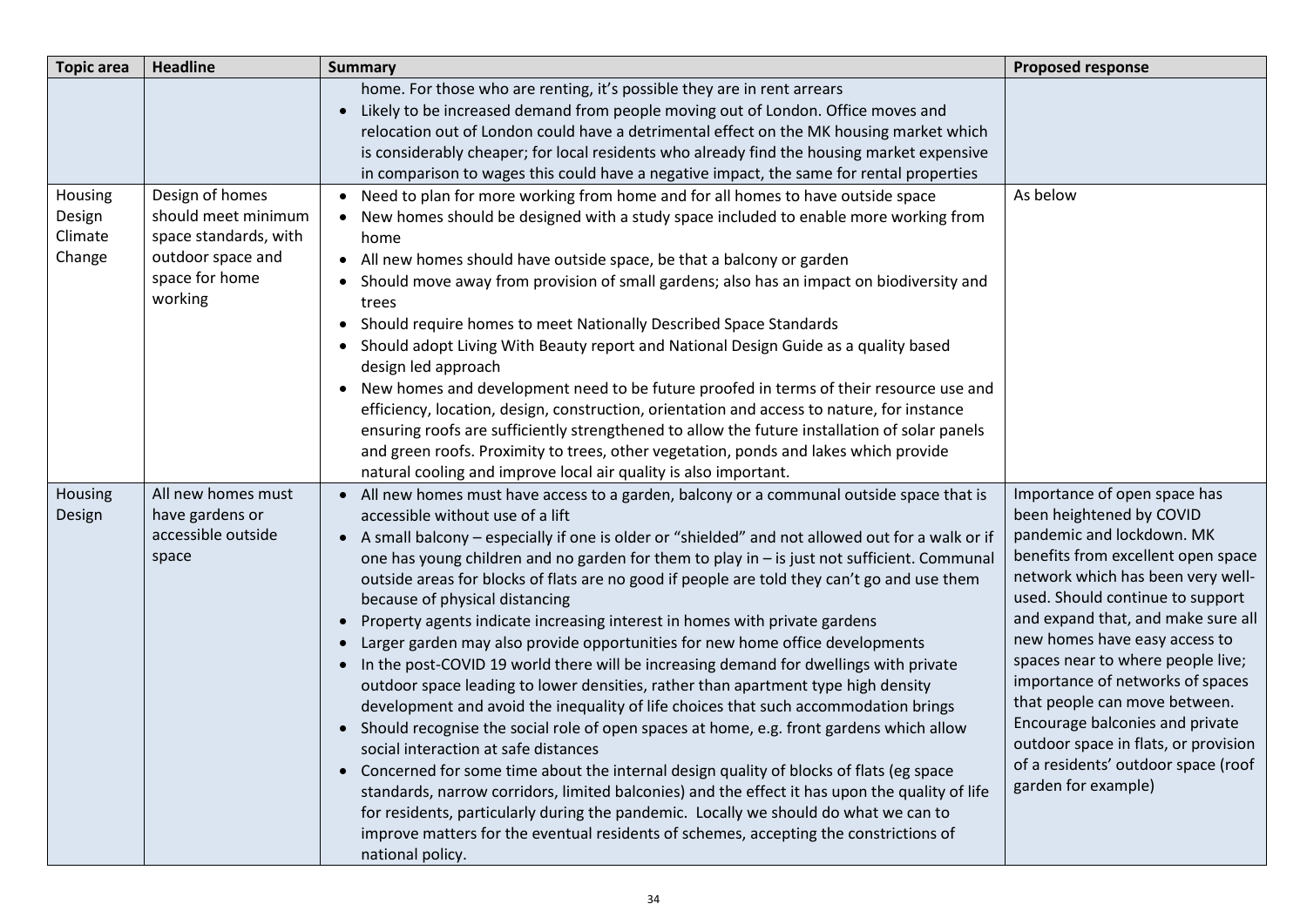| <b>Topic area</b>  | <b>Headline</b>                                                                                                                        | <b>Summary</b>                                                                                                                                                                                                                                                                                                                                                                                                                                                                                                                                                                                                                                                                                                                                                                                                                                                                                                                                                                                                                                                                                                                                                                                                                                                                                                                                                                                                                                                                                                              | <b>Proposed response</b>                                                                                                                                                                                                                                                                                                                                                                                                            |
|--------------------|----------------------------------------------------------------------------------------------------------------------------------------|-----------------------------------------------------------------------------------------------------------------------------------------------------------------------------------------------------------------------------------------------------------------------------------------------------------------------------------------------------------------------------------------------------------------------------------------------------------------------------------------------------------------------------------------------------------------------------------------------------------------------------------------------------------------------------------------------------------------------------------------------------------------------------------------------------------------------------------------------------------------------------------------------------------------------------------------------------------------------------------------------------------------------------------------------------------------------------------------------------------------------------------------------------------------------------------------------------------------------------------------------------------------------------------------------------------------------------------------------------------------------------------------------------------------------------------------------------------------------------------------------------------------------------|-------------------------------------------------------------------------------------------------------------------------------------------------------------------------------------------------------------------------------------------------------------------------------------------------------------------------------------------------------------------------------------------------------------------------------------|
| Housing<br>Design  | New homes should<br>include homeworking<br>space                                                                                       | • New houses should be designed with office space, either a separate room (ideally) or at<br>least added space within the living area to enable this to happen<br>• Should be enough space for two people to work from home; space that can be closed off at<br>the end of the working day<br>• May need homeworking space for upto 4 adults considering many young adults are unable<br>to move out of the family home<br>• Work from home spaces aren't designed to meet occupational health standards; who is<br>responsibility is that to make sure work spaces are adequate? Working for 3 months at<br>your kitchen table would in normal times not be considered a healthy working<br>environment. Can local councils find ways to use funds to support individuals to improve<br>this?<br>• Clever design and use of materials will help homes be more flexible in their use, without<br>necessarily increasing their footprint<br>Residents may increasingly look for additional living space to support home-working,<br>$\bullet$<br>home-schooling and leisure activities, on a regular or occasional basis<br>• Review minimum space requirements for homes, to make home working easier.<br>• Demand for home office space with a pleasant outlook, and with less commuting/more on-<br>demand/active commuting, expect lower car ownership so space used for office space<br>instead of car storage<br>• Need to ensure we have excellent broadband and connectivity to allow effective working<br>from home | Refer to increase WFH and home<br>schooling and need to consider<br>how homes can include spaces<br>that can be used flexibly for such<br>purposes                                                                                                                                                                                                                                                                                  |
| Infrastruct<br>ure | Importance of<br>providing necessary<br>infrastructure at the<br>right time; further<br>work needed to<br>understand what is<br>needed | • Plan must be infrastructure-led<br>• Infrastructure needs to grow in tandem with growth, not with a time lag to the detriment<br>of residents<br>• Strategy puts a demand on housebuilding that infrastructure will not be able to keep up<br>with or can be adequately financed. It incentivises shortcuts like building less grid roads<br>and underpasses. It promotes faster building using cheaper, poorer quality material. It<br>leads to unsound concepts like 'City Streets' with built-up congestion, poorer air quality<br>and unhappy residents<br>• Infrastructure should be considered on a cross-regional basis and far more work is required<br>to identify the infrastructure required, ensuring anything proposed is capable of supporting<br>the infrastructure required, and how it will be funded and provided<br>What work has been done with utilities providers? Can't deliver what is planned now, so<br>$\bullet$<br>how will utilities companies provide moving forward, electricity in particular - especially<br>with increased electrification of vehicles etc. How will we persuade the government to<br>invest more in electricity?<br>• The narrative of the Strategy needs to put much greater emphasis on key infrastructure                                                                                                                                                                                                                                                           | Ensure clear references to<br>importance of infrastructure led<br>development and making sure<br>essential infrastructure and<br>services are in place ahead of<br>residents. Also about investment<br>into our aging infrastructure<br>(responding to the need to address<br>existing challenges)<br>Discuss work that is underway to<br>understand infrastructure<br>requirements and what we do<br>about utilities providers etc |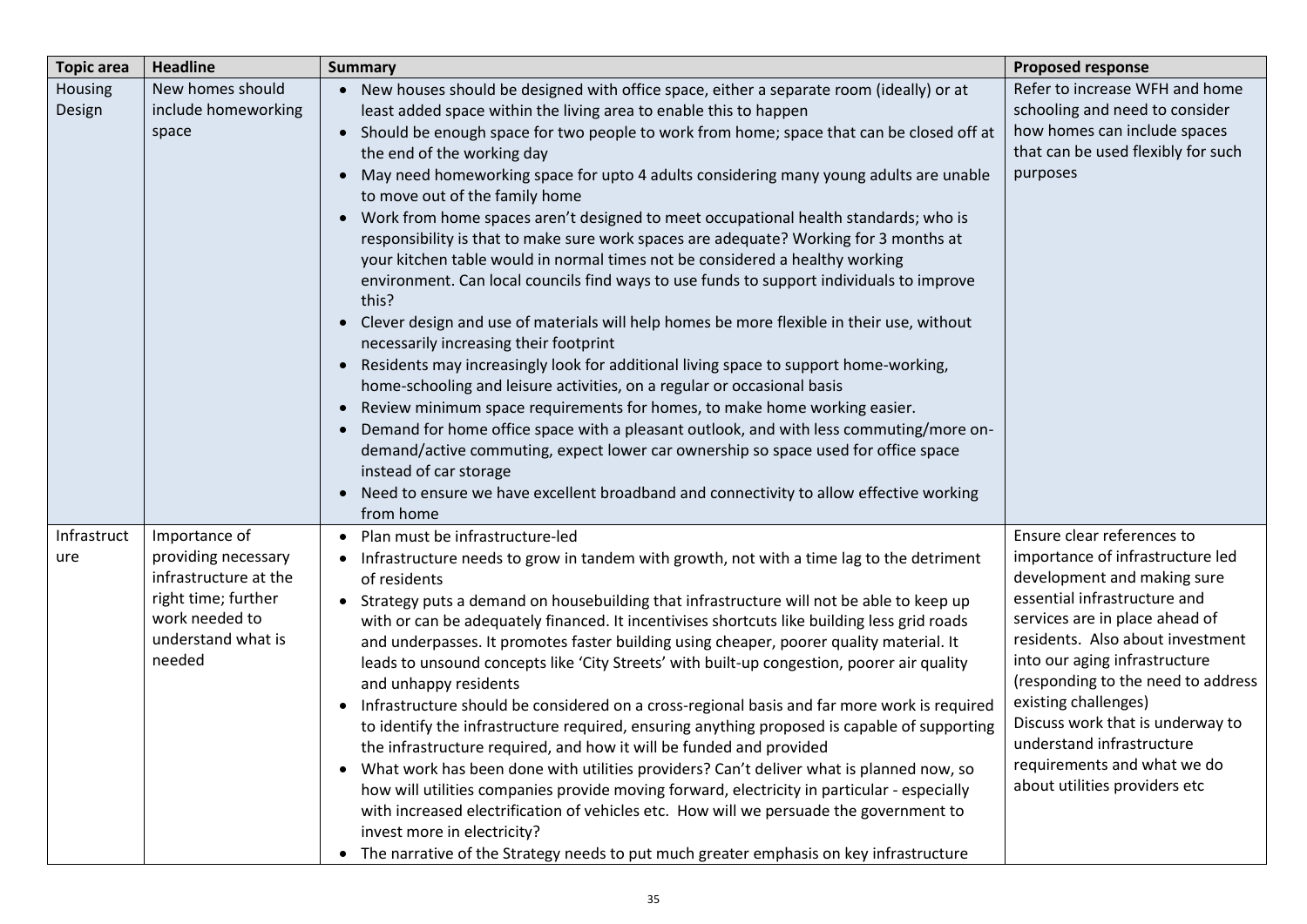| <b>Topic area</b>  | <b>Headline</b>                                        | <b>Summary</b>                                                                                                                                                                                                                                                                                                                                                                                                                                                                                                                                                                                                                                                                                                                                                                                                                                                                                                                                                                                                                                                                                                                                                                                                                                                                                                                                                                                                                                                                                                                                                                         | <b>Proposed response</b>                                                                                                                                                                                                              |
|--------------------|--------------------------------------------------------|----------------------------------------------------------------------------------------------------------------------------------------------------------------------------------------------------------------------------------------------------------------------------------------------------------------------------------------------------------------------------------------------------------------------------------------------------------------------------------------------------------------------------------------------------------------------------------------------------------------------------------------------------------------------------------------------------------------------------------------------------------------------------------------------------------------------------------------------------------------------------------------------------------------------------------------------------------------------------------------------------------------------------------------------------------------------------------------------------------------------------------------------------------------------------------------------------------------------------------------------------------------------------------------------------------------------------------------------------------------------------------------------------------------------------------------------------------------------------------------------------------------------------------------------------------------------------------------|---------------------------------------------------------------------------------------------------------------------------------------------------------------------------------------------------------------------------------------|
|                    |                                                        | requirements to service a marked growth in population.<br>• More work needed to understand infrastructure requirements<br>• With such big increases in population, there will need to be a significant increase in<br>infrastructure and services (hospitals, doctors, shopping etc)<br>• Health and social care provision must also be considered, including care home provision, as<br>part of new development<br>• Expansion around existing towns and villages will put further pressure on facilities<br>• Extra capacity is needed at MK Central Station and trains to London to deal with existing<br>overcrowding<br>• Need to think about more than just housing related infrastructure; social infrastructure and<br>arts and cultural venues needs to be considered too as part of developer contributions, not<br>just public art. Opportunity to support a new city centre venue<br>• What about the people and community side of infrastructure development? What do you<br>really mean by infrastructure? Community infrastructure may help to get greater buy in<br>from local communities.<br>• Insufficient land has been allocated for "industrial" infrastructure in the current MK, such<br>as highways and public transport depots and processing plants for waste - this is in short<br>supply in the area. It will also require expansion of the healthcare, education and other<br>sectors of infrastructure.<br>• What land take have we considered in terms of infrastructure? (Particular concern around<br>space for 'dirty industry' and waste planning) |                                                                                                                                                                                                                                       |
| Infrastruct<br>ure | Water infrastructure<br>issues need to be<br>addressed | • Instead of waste management, documentation should refer to water recycling<br>infrastructure. This is charged directly to developers rather than through planning<br>obligations/contributions so already covered by established funding mechanisms<br>• Winslow Water Recycling Centre which would serve growth at Winslow does not currently<br>have capacity to serve the scale of development anticipated in the VALP, so further<br>discussion required to consider the impact of additional development.<br>• Discussions about impact of all possible growth locations on existing infrastructure and<br>water recycling centres will be important                                                                                                                                                                                                                                                                                                                                                                                                                                                                                                                                                                                                                                                                                                                                                                                                                                                                                                                            | Include reference to water<br>recycling infrastructure as example<br>of infrastructure that needs to be<br>considered                                                                                                                 |
| Infrastruct<br>ure | Importance of<br>broadband not<br>reflected            | • Strategy does not emphasise the role that broadband and ensuring good IT connectivity<br>will play in growth, including attracting economic investment and also in allowing<br>homeworking etc                                                                                                                                                                                                                                                                                                                                                                                                                                                                                                                                                                                                                                                                                                                                                                                                                                                                                                                                                                                                                                                                                                                                                                                                                                                                                                                                                                                       | Add stronger references to<br>importance of broadband and IT<br>connectivity, including future 5G<br>network. MK has opportunity to<br>be UK leader in digital innovation;<br>part of being an attractive place to<br>do business etc |
| Infrastruct        | Need to maintain                                       | • Needs to be a significant improvement in connectivity so that all parts of Milton Keynes                                                                                                                                                                                                                                                                                                                                                                                                                                                                                                                                                                                                                                                                                                                                                                                                                                                                                                                                                                                                                                                                                                                                                                                                                                                                                                                                                                                                                                                                                             | As above, stronger reference to IT                                                                                                                                                                                                    |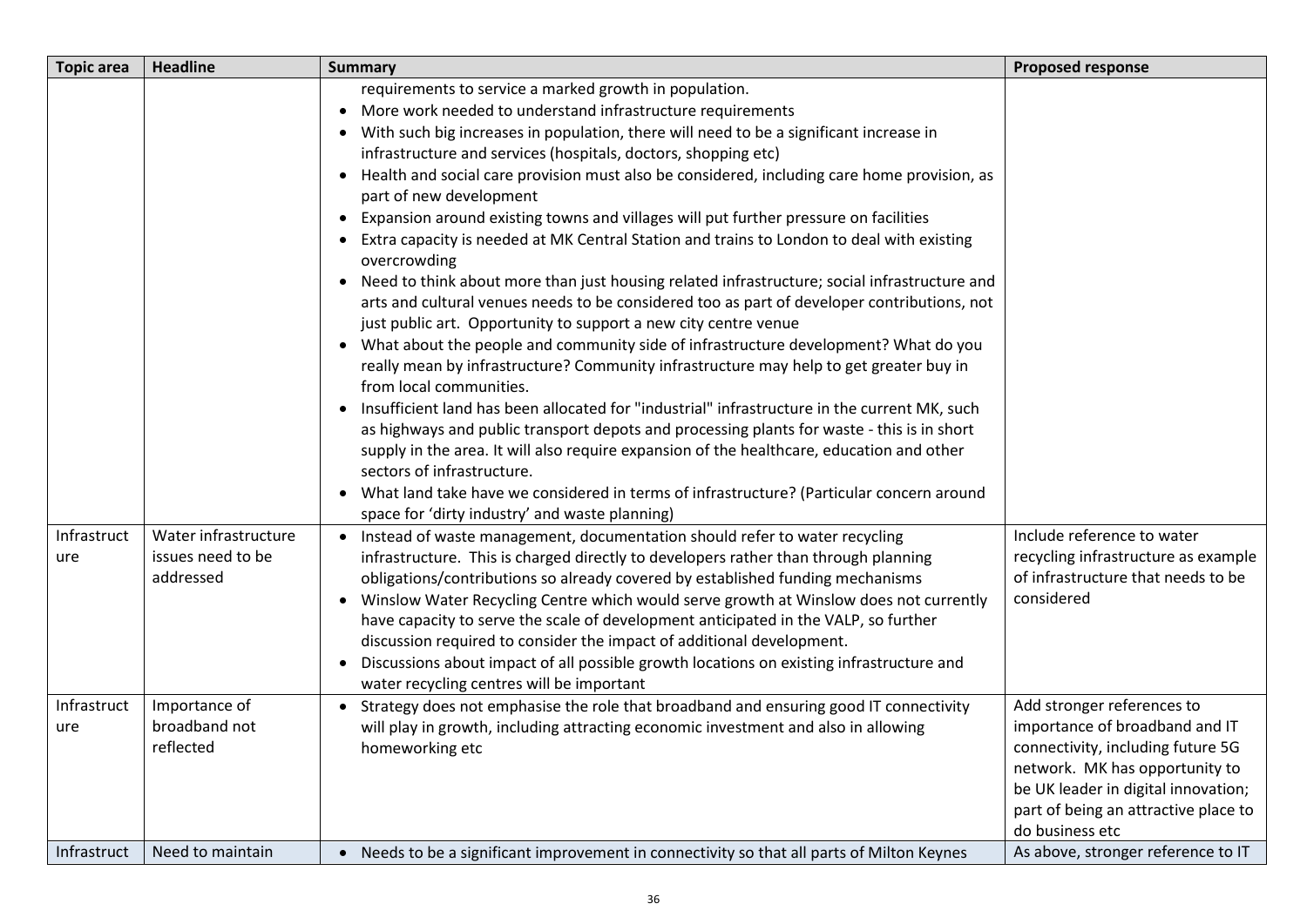| <b>Topic area</b>  | <b>Headline</b>                                                                                      | <b>Summary</b>                                                                                                                                                                                                                                                                                                                                                                                                                                                                                                                                                                                                                                                                                                                                                                                                                                                                                                                                                                                                                                                                                                                                                                                                                                      | <b>Proposed response</b>                                                                                                                                                                                              |
|--------------------|------------------------------------------------------------------------------------------------------|-----------------------------------------------------------------------------------------------------------------------------------------------------------------------------------------------------------------------------------------------------------------------------------------------------------------------------------------------------------------------------------------------------------------------------------------------------------------------------------------------------------------------------------------------------------------------------------------------------------------------------------------------------------------------------------------------------------------------------------------------------------------------------------------------------------------------------------------------------------------------------------------------------------------------------------------------------------------------------------------------------------------------------------------------------------------------------------------------------------------------------------------------------------------------------------------------------------------------------------------------------|-----------------------------------------------------------------------------------------------------------------------------------------------------------------------------------------------------------------------|
| ure                | investment in<br>connectivity and<br>enabling high speed<br>broadband                                | have access to affordable high speed broadband which is also resilient and consistent.<br>• There also needs to be consistent and resilient 4G across the whole of Milton Keynes for<br>mobile phone access as well as data access.<br>• Whilst students will be back to school in September, they still need that connectivity within<br>the school and at home when doing homework etc. We are concerned that students in the<br>more deprived areas have not had the connectivity they need nor the equipment to study<br>at home and this must be rectified.<br>• Whilst fibre is being rolled out across MK (quite visibly during lockdown!), ensuring similar<br>levels of provision are built into new development (all types) from the outset is going to be<br>critical. This commitment would confirm MK as a UK leader in digital excellence and<br>innovation, so would be a positive move both politically and commercially<br>• Include reference to the importance of planning for and investing in Digital Infrastructure,<br>with some policy 'hooks' to pave the way for planning policy which requires the building-in<br>of hardware/software, surety of digital capacity and supply and features to support remote<br>working. | infrastructure                                                                                                                                                                                                        |
| Infrastruct<br>ure | Infrastructure costs<br>may not be affordable.<br>And existing<br>infrastructure requires<br>renewal | • The costs of providing grid roads and the MRT routes is more expensive than stated in the<br>MRT study. Concerns that the cost and deliverability of infrastructure including MRT are<br>inaccurate or have not been given sufficient consideration.<br>• Timing of infrastructure delivery a challenge too if being provided by developers or through<br>land value uplift due to cashflow issues<br>• Need consider the existing, ageing infrastructure that can be expected to come to the end<br>of its life cycle mid-way through the strategy.<br>• Water Eaton Road bridge needs to be widened to cope with traffic                                                                                                                                                                                                                                                                                                                                                                                                                                                                                                                                                                                                                        | More work planned on assessing<br>infrastructure needs and costs to<br>work through overall viability,<br>including further work on mass<br>transit                                                                   |
| Investment         | Investment strategy<br>for CMK                                                                       | • There needs to be a focus on supporting independent businesses to flourish rather than<br>squeezing these out in favour of predictable corporate operators in standard formats.<br>There needs to be a strategy that focuses on creating the conditions for the businesses to<br>want to invest in CMK which tackles the ownerships, rents, rates and range of premises<br>• We encourage MKC to seize opportunities for change of use in retail that will be<br>sympathetic and complimentary to the location; should be more mixed use rather than<br>strict zoning<br>• Decline of intu will see tenants move into the shopping building and change shopping<br>patterns. Unless we get to grips with Midsummer Boulevard East as a matter of priority to<br>create an enjoyable and dynamic shopping area to supplement Centre: MK, then the whole<br>CMK retail experience will decline. The Point becomes vitally important because it could act<br>as a centrepiece for the rejuvenation of the area. The Council should take the lead and,<br>together with the owners, look at some way to bring it back into temporary use (eg for<br>small scale retail, entertainment) etc to act as a catalyst for the rejuvenation of the area      | Refer to work on CMK framework<br>that can build in these issues.<br>Remove zoning plan in Strategy or<br>expand explanation further around<br>flexibility of those zones that<br>encourages mixed use<br>development |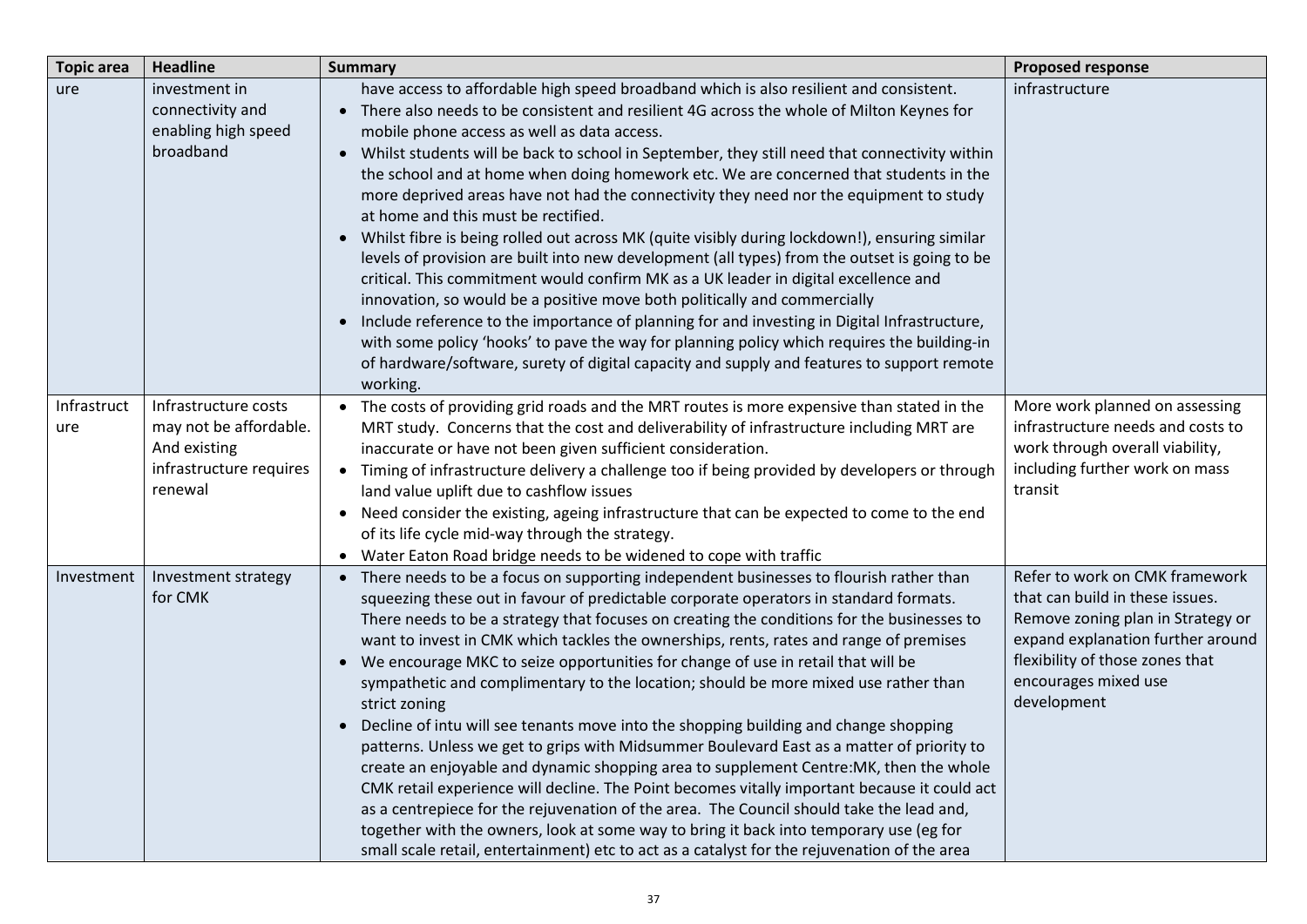| <b>Topic area</b> | <b>Headline</b>                                                                                                         | <b>Summary</b>                                                                                                                                                                                                                                                                                                                                                                                                                                                                                                                                                                                                                                                                                                                                                                                                                                                                                                                                                                                                                                                                                                     | <b>Proposed response</b>                                                                                                                                                                                  |
|-------------------|-------------------------------------------------------------------------------------------------------------------------|--------------------------------------------------------------------------------------------------------------------------------------------------------------------------------------------------------------------------------------------------------------------------------------------------------------------------------------------------------------------------------------------------------------------------------------------------------------------------------------------------------------------------------------------------------------------------------------------------------------------------------------------------------------------------------------------------------------------------------------------------------------------------------------------------------------------------------------------------------------------------------------------------------------------------------------------------------------------------------------------------------------------------------------------------------------------------------------------------------------------|-----------------------------------------------------------------------------------------------------------------------------------------------------------------------------------------------------------|
| Investment        | Investment in the city<br>may now be very<br>uncertain and the<br>delivery of the<br>Strategy is even more<br>uncertain | • Future investment in CMK and Bletchley town centres will take many years to recover, and<br>will not be the economic driving force it once was. It should not be the basis of the MK2050<br>strategy until there is greater certainty of the impacts of COVID 19, combined with those of<br>Brexit on economic activity.<br>• There is a concern that the outside perception of the economic impact might be far worse<br>than the impact in reality but if that perception hits inward investment then it will have a<br>much longer term impact<br>• Need to address brand of MK and the towns and villages within it as part of the recovery<br>and in helping to maintain investment<br>• Long term projects should be reconsidered from the perspective of the current situation,<br>not pre-pandemic<br>Evidence base makes assumptions about high employment and levels of investor<br>$\bullet$<br>confidence for commercial space which we would not recognise as reflecting the current<br>situation.<br>Housebuilding target to reach 500k population was already unrealistic so should be<br>reduced | Discuss flexibility in the strategy<br>and importance of having an<br>overall target that we can aim<br>towards, but that there will<br>inevitably be several economic<br>cycles over the coming decades. |
| Landscape         | Inadequate landscape<br>character and capacity<br>assessment, and<br>water-related<br>infrastructure<br>evidence        | • Planning policies may change over time, but landscape features and good, common sense,<br>planning principles should prevail<br>Parklands should be defined in relation to existing landscape and habitat features, not<br>$\bullet$<br>simply to fit around built development<br>The approach to using existing landscape character assessments across the different<br>authority areas which do not reflect the scale of development being considering in this<br>work means that there is an inconsistent and inadequate approach. It also views landscape<br>as a constraint rather than an opportunity that can influence the design of a place and add<br>to its character, for example the green infrastructure within MK<br>Evidence used to assess growth locations is reliant on existing technical evidence rather<br>$\bullet$<br>than relating to the scale of growth considered in the Strategy, so further work will be<br>needed, and should be done with Anglian Water                                                                                                                          | Development and new green<br>infrastructure must respond to<br>landscape character<br>More work needed on landscape<br>character through local plan<br>process                                            |
| Leadership        | Government and local<br>authorities need to<br>give confidence to<br>communities; MKC<br>could take a stronger<br>lead  | • There will be growing suspicion and conspiracy theories, and the public need to be<br>confident that authorities have control and a clear way forward<br>• Future resilience is a matter for the Government to consider. Clearly better contact tracing,<br>earlier shutdowns and testing both for antibodies and the virus itself are the way forward.<br>We need to take lessons from Germany. Milton Keynes Council could have taken the lead<br>on this, but instead we were advised that this was solely down to central Government<br>• Decentralisation. MK Council needs more local powers to enable it to fulfil a bigger role in<br>looking after its residents. For example, it would be more appropriate for MK Council to do<br>COVID-19 'track & trace' rather than central government.                                                                                                                                                                                                                                                                                                            | Role of leadership by MKC-<br>strategy development as an<br>example. Could include reference<br>to some of the work done during<br>pandemic by MKC and recovery<br>framework, for example                 |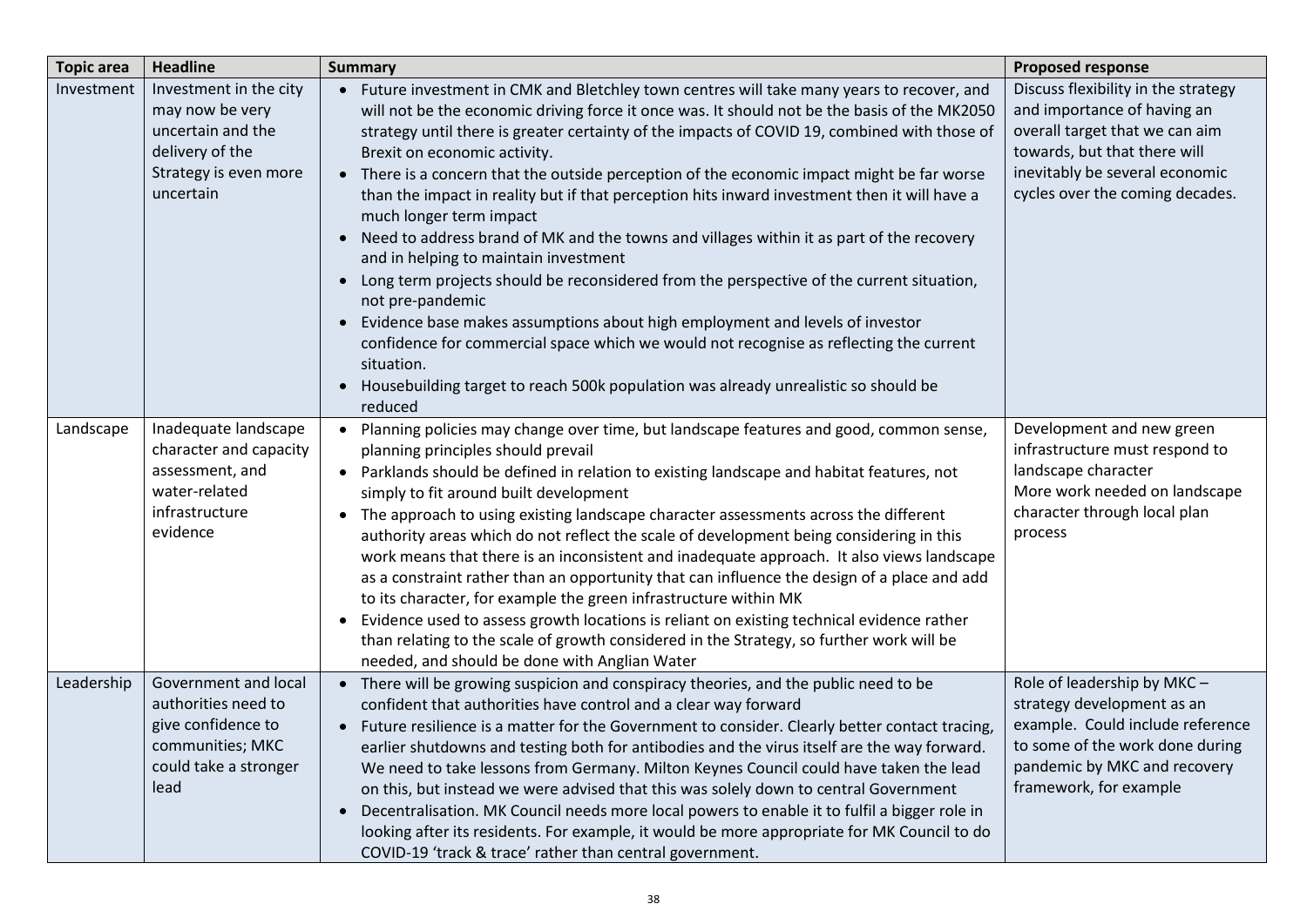| <b>Topic area</b>                | <b>Headline</b>                                                                    | <b>Summary</b>                                                                                                                                                                                                                                                                                                                                                                                                                                                                                                                                                                                                                                                                                                                                                                                                                                                                                                                                                                                                                                                                                                                                                                                                                                                                                                                                                                                                                                                                                                                                                                                                                                                                                                                                                                                                                                                                                         | <b>Proposed response</b>                                                                                                                                                                                                                                                                                                                                                                                                                     |
|----------------------------------|------------------------------------------------------------------------------------|--------------------------------------------------------------------------------------------------------------------------------------------------------------------------------------------------------------------------------------------------------------------------------------------------------------------------------------------------------------------------------------------------------------------------------------------------------------------------------------------------------------------------------------------------------------------------------------------------------------------------------------------------------------------------------------------------------------------------------------------------------------------------------------------------------------------------------------------------------------------------------------------------------------------------------------------------------------------------------------------------------------------------------------------------------------------------------------------------------------------------------------------------------------------------------------------------------------------------------------------------------------------------------------------------------------------------------------------------------------------------------------------------------------------------------------------------------------------------------------------------------------------------------------------------------------------------------------------------------------------------------------------------------------------------------------------------------------------------------------------------------------------------------------------------------------------------------------------------------------------------------------------------------|----------------------------------------------------------------------------------------------------------------------------------------------------------------------------------------------------------------------------------------------------------------------------------------------------------------------------------------------------------------------------------------------------------------------------------------------|
|                                  |                                                                                    | • I am very impressed with the work that the council has done with the food bank and<br>helpline which have made a real difference to people's lives. People have been so grateful<br>for the support that the council/foodbank have given. Well done MK council!                                                                                                                                                                                                                                                                                                                                                                                                                                                                                                                                                                                                                                                                                                                                                                                                                                                                                                                                                                                                                                                                                                                                                                                                                                                                                                                                                                                                                                                                                                                                                                                                                                      |                                                                                                                                                                                                                                                                                                                                                                                                                                              |
| Leadership<br>Funding<br>support | Public Health and<br><b>Voluntary Sector need</b><br>proper funding and<br>support | • The work of the Parks Trust and Milton Keynes Community Foundation is an integral part of<br>the city and it is vitally important we work out how to continue to support them so that<br>they are as integral to the growth of the city as they have been in the past<br>There has been a systematic and short-sighted raiding of the budget for Public Health over<br>$\bullet$<br>the past 6 or so years. All of our health begins with public health provision - ensure that it<br>is better funded and has the proper regard of all Councillors<br>• The VCSE sector and volunteering / VCSE infrastructure has been underfunded for many<br>years, making the ability for volunteers, groups and communities to respond effectively<br>much harder than it would have been had these areas been properly funded and robust<br>when the pandemic struck.<br>Need a joined up voluntary and charity service closely working with the council; there are<br>$\bullet$<br>many people that need help and are not supported by the authorities but there are many<br>groups and people who are willing to help but they need the structure and support<br>• Should develop a tool to be able to harness the new networks that have been created and<br>people's willingness to volunteer and support their communities; similar to the NHS<br>responder app to help match individuals to roles, either on an ad hoc task basis or for<br>longer term involvement<br>• Community spirit needs to be nurtured and those small community action groups that have<br>been set up, and have often brought diverse communities and cultures together,<br>• To help communicate about local issues, there is no single location for all information;<br>people use social media, websites, newsletters, radio, local news etc; but not a consistent<br>message need to be supported in some way to continue | Acknowledge value of voluntary<br>and community sector as part of<br>community spirit, quality of life<br>and particular role during<br>pandemic which we want to<br>support moving forward.                                                                                                                                                                                                                                                 |
| Leisure                          | Impact on leisure,<br>food and drink,<br>cultural and tourism<br>sectors           | Fewer office workers and lower retail footfall has already impacted on the lunchtime and<br>$\bullet$<br>after work sandwich, food and restaurant, and coffee shop trade within city centres,<br>resulting in the closures of many outlets. With fewer face to face meetings, the need for<br>hotel accommodation will also fall.<br>• Viability of all aspects of the economy will be adversely affected by the lower density of<br>participants, customers, workers, et al. This will need to be considered as a new "normal"<br>and it will not be possible to just raise prices due to the large inflationary consequences<br>and then inequality for all, especially in vulnerable, disadvantaged, disabled, groups<br>• We foresee vacant premises caused by those retail, food and drink and hospitality<br>businesses that have not or may not survive the pandemic. In order to repurpose affected<br>premises, Government and local policy will in our view need to facilitate the ability of these<br>properties to change to alternative and more importantly viable uses.                                                                                                                                                                                                                                                                                                                                                                                                                                                                                                                                                                                                                                                                                                                                                                                                                 | Refer to CMK framework as<br>considering many of these issues<br>in the city centre in particular<br>but still see CMK as the focus for<br>much future activity so hope to<br>see recovery in activity over<br>medium term. Finding new ways<br>to attract people into the city<br>centre for a variety of different<br>activities.<br>Opportunity to use the city's<br>assets to encourage local tourism<br>both for local residents and to |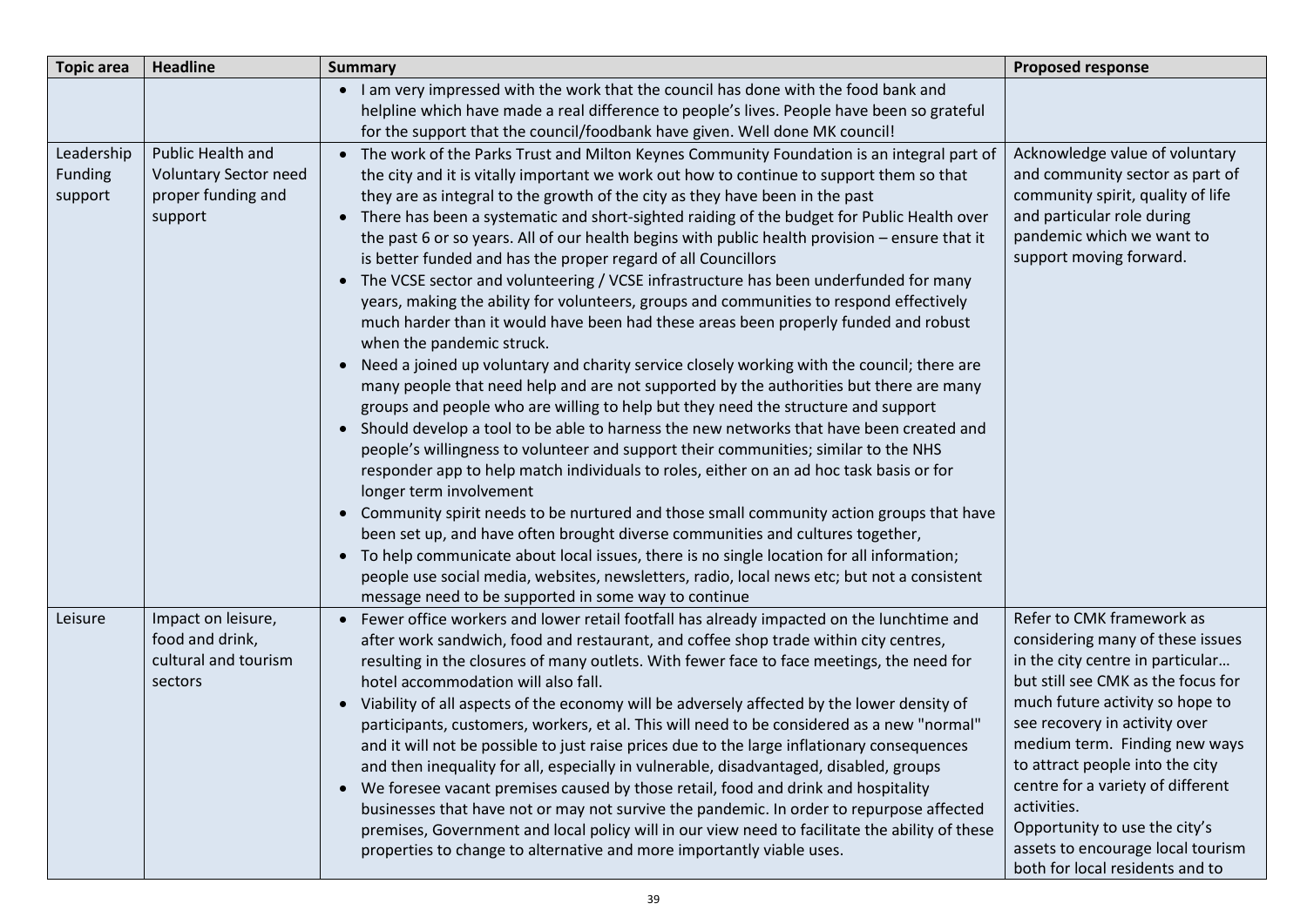| <b>Topic area</b>                       | <b>Headline</b>                                                            | <b>Summary</b>                                                                                                                                                                                                                                                                                                                                                                                                                                                                                                                                                                                                                                                                                                                                                                                                                                                                                                                                                                                                                                                                                                                                                                                                                                                                                                                                                                                                                                                                                                                                                                                                                                                                                                                                                                                                                                                                                                                                                                                                                                                                                                                                                                                                                                                                                                                          | <b>Proposed response</b>                                                                                                                                                                                                                                                             |
|-----------------------------------------|----------------------------------------------------------------------------|-----------------------------------------------------------------------------------------------------------------------------------------------------------------------------------------------------------------------------------------------------------------------------------------------------------------------------------------------------------------------------------------------------------------------------------------------------------------------------------------------------------------------------------------------------------------------------------------------------------------------------------------------------------------------------------------------------------------------------------------------------------------------------------------------------------------------------------------------------------------------------------------------------------------------------------------------------------------------------------------------------------------------------------------------------------------------------------------------------------------------------------------------------------------------------------------------------------------------------------------------------------------------------------------------------------------------------------------------------------------------------------------------------------------------------------------------------------------------------------------------------------------------------------------------------------------------------------------------------------------------------------------------------------------------------------------------------------------------------------------------------------------------------------------------------------------------------------------------------------------------------------------------------------------------------------------------------------------------------------------------------------------------------------------------------------------------------------------------------------------------------------------------------------------------------------------------------------------------------------------------------------------------------------------------------------------------------------------|--------------------------------------------------------------------------------------------------------------------------------------------------------------------------------------------------------------------------------------------------------------------------------------|
|                                         |                                                                            | • One hopes restrictions on cultural activities can be overcome without any long term<br>dislocation but with entertainment, heritage and arts events tending to be group activities<br>it is a very real area of concern that such organisations can survive a long drawn out<br>shutdown.<br>Milton Keynes Council has embarked on a journey to legally control permitted<br>development so that section 106 can be claimed and the evolution can be properly planned<br>to make CMK a great place to live or work. Provided this is done properly, the hospitality<br>businesses should replace their 'worker' customers with 'resident' customers<br>• The likely growth sector after the pandemic is over, will be sport, recreation and<br>hospitality, but this will take some time to recover<br>Habits have already changed where people are using more local shops, local suppliers and<br>locally sourced produce so we have an opportunity to expand on that an encourage people<br>to eat locally, visit local attractions including the cinema and theatre or even their local<br>football team as opposed to travelling to ones further afield.<br>• Whilst we envisage that the growth of online cultural performances will continue we think<br>that people will still want to experience the "real thing" and that, in due course, audiences<br>will return to theatres and galleries. Social distancing measures are however likely to be in<br>place for some time and it is therefore vital that such venues are supported in the<br>meantime<br>• Already seen closures of local (high end) hotels and could see impact on local tourism and<br>special events<br>• Could we make use of some of the wider pavements and have more outside seating for<br>cafes including those in the business district and not just those in and around the shopping<br>centre and the Hub.<br>• City centre street art; encourage MKC to be more proactive in this area and be seen as<br>supporters and not blockers for new initiatives.<br>• Should increase the amount of local outdoor leisure spaces, to encourage 'local tourism'<br>with residents using facilities like around Willen Lake rather than travelling out of Milton<br>Keynes to go to visitor attractions. MK should promote itself as a destination for | attract people to spend time here.<br>Increased focus on local centres<br>and high streets as centres of<br>activity<br>More reference to role of cultural<br>activity in the Strategy and include<br>that as another reason for people<br>to spend time in CMK and other<br>centres |
| Mobility                                | Landscape and visual                                                       | 'staycations' and build a leisure tourism base                                                                                                                                                                                                                                                                                                                                                                                                                                                                                                                                                                                                                                                                                                                                                                                                                                                                                                                                                                                                                                                                                                                                                                                                                                                                                                                                                                                                                                                                                                                                                                                                                                                                                                                                                                                                                                                                                                                                                                                                                                                                                                                                                                                                                                                                                          | Agree - reference impact of MRT                                                                                                                                                                                                                                                      |
| Green and<br>blue<br>infrastruct<br>ure | impact of MRT routes<br>must be considered.<br>Similarly with new<br>roads | In determining the routes for the MRT network, the landscape and visual impact must be<br>assessed for urban and rural routes. New mobility routes (for walking and cycling as well as<br>MRT) should be seen as opportunities to strengthen wildlife corridors.<br>• Deciding the route for an Olney bypass should be to the west of the town to avoid impact<br>on Newton Blossomville                                                                                                                                                                                                                                                                                                                                                                                                                                                                                                                                                                                                                                                                                                                                                                                                                                                                                                                                                                                                                                                                                                                                                                                                                                                                                                                                                                                                                                                                                                                                                                                                                                                                                                                                                                                                                                                                                                                                                | as part of landscape character<br>assessments                                                                                                                                                                                                                                        |
| Mobility                                | Strategy isn't<br>ambitious enough on                                      | • As the most car-dependent city in the country, the strategy to achieve the LTP3 aim of<br>having the most sustainable transport system by 2031 needs to be far more ambitious to                                                                                                                                                                                                                                                                                                                                                                                                                                                                                                                                                                                                                                                                                                                                                                                                                                                                                                                                                                                                                                                                                                                                                                                                                                                                                                                                                                                                                                                                                                                                                                                                                                                                                                                                                                                                                                                                                                                                                                                                                                                                                                                                                      | Bring role of walking and cycling<br>more to the fore, especially in                                                                                                                                                                                                                 |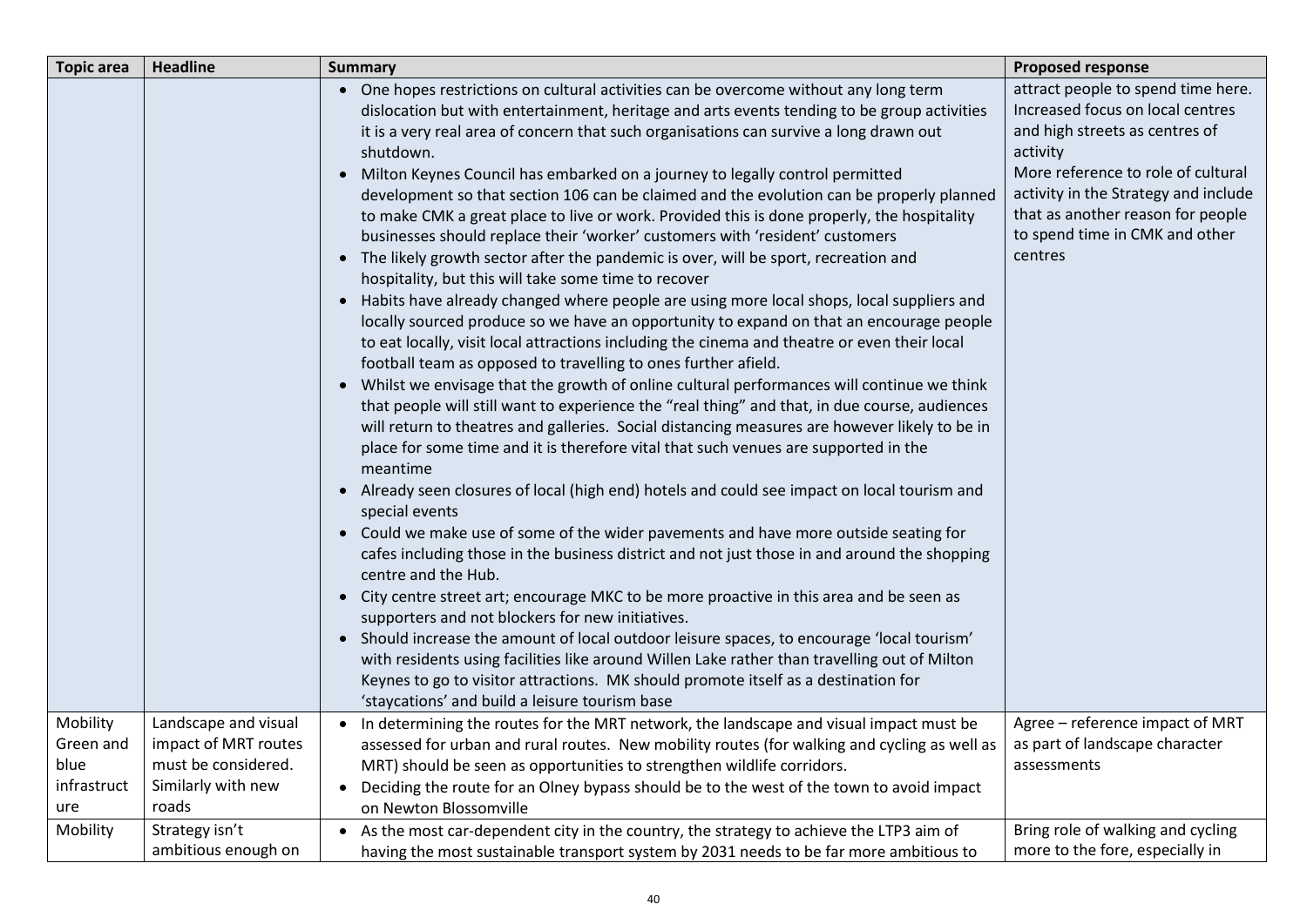| <b>Topic area</b> | <b>Headline</b>                                                                                                     | <b>Summary</b>                                                                                                                                                                                                                                                                                                                                                                                                                                                                                                                                                                                                                                                                                                                                                                                                                                                                                                                                                                                                                                                                                                                                                                                                                                                                                                                                                                                                                                                                                                                                                                                                                                                                                                                                                                                                                                                                                                                                                                                                      | <b>Proposed response</b>                                                                                                                                                                                                                                                                                                                                                  |
|-------------------|---------------------------------------------------------------------------------------------------------------------|---------------------------------------------------------------------------------------------------------------------------------------------------------------------------------------------------------------------------------------------------------------------------------------------------------------------------------------------------------------------------------------------------------------------------------------------------------------------------------------------------------------------------------------------------------------------------------------------------------------------------------------------------------------------------------------------------------------------------------------------------------------------------------------------------------------------------------------------------------------------------------------------------------------------------------------------------------------------------------------------------------------------------------------------------------------------------------------------------------------------------------------------------------------------------------------------------------------------------------------------------------------------------------------------------------------------------------------------------------------------------------------------------------------------------------------------------------------------------------------------------------------------------------------------------------------------------------------------------------------------------------------------------------------------------------------------------------------------------------------------------------------------------------------------------------------------------------------------------------------------------------------------------------------------------------------------------------------------------------------------------------------------|---------------------------------------------------------------------------------------------------------------------------------------------------------------------------------------------------------------------------------------------------------------------------------------------------------------------------------------------------------------------------|
|                   | mobility including<br>walking and cycling. It<br>won't deliver mobility<br>for all principles                       | be able to break the current domination of the car.<br>• Strategy waters down the approach of the DLA and ITP studies; should mention the Gilligan<br>cycling report, refer to cross-CMK redways and go further on prioritising walking and<br>cycling.<br>We need to take the opportunity to address some of the failings of the city, e.g. car-<br>domination and over-provision of car parking. To encourage walking and cycling for<br>instance throughout Central Milton Keynes, car parking standards should be revised to<br>require a reduction in on-site car parking as a starting point for facilitating this shift.<br>• Consider a cycle-only day to encourage people on their bikes<br>• To achieve a step change in public transport use, there needs to be a step change in<br>thinking<br>MRT proposals aren't ambitious enough to deliver real impact<br>• Health opportunities of active travel not adequately addressed<br>• Strategy should deliver against Mobility for All principles/specification; passenger transport<br>authority/statutory quality bus partnership, accessible to all, convenient, reliable,<br>affordable, environmentally sustainable, deliverable, and financially sustainable<br>Role of micro-mobility, cycling, e-bikes, scooters etc have the potential to provide much<br>greater transformational change in mobility compared to MRT<br>• Claim that redways are excellent, but they are not well used because they are not efficient,<br>attractive, legible etc for many users; Strategy does nothing to address this.<br>• Should be encouraging everyone out of cars, not just providing alternatives for people<br>without a car; shouldn't perpetuate the norm that it is only the poor that use public<br>transport<br>• The mobility chapter needs to include minimising and then removing fossil-fuelled vehicles<br>in MK, whether automobiles, buses, or MRT vehicles.<br>Technologies already available internationally should be used here sooner | post-COVID context and<br>importance for health and<br>sustainability.<br>Will need to demonstrate balance<br>between needing to do something<br>more ambitious around mass<br>transit but recognising that COVID<br>has made people apprehensive<br>about using public transport;<br>impact on viability of service<br>Expand discussion about role of<br>micro mobility |
|                   |                                                                                                                     | • Air travel not discussed; role of Cranfield Airport should be considered and residential<br>development in that area could prevent future expansion opportunities. Also impact of<br>Marshall Defence Group moving to Cranfield?                                                                                                                                                                                                                                                                                                                                                                                                                                                                                                                                                                                                                                                                                                                                                                                                                                                                                                                                                                                                                                                                                                                                                                                                                                                                                                                                                                                                                                                                                                                                                                                                                                                                                                                                                                                  |                                                                                                                                                                                                                                                                                                                                                                           |
| Mobility          | Should provide better<br>options for walking<br>and cycling, but<br>redways might not be<br>the answer in all cases | Providing more redways as part of growth to help with mental and physical health.<br>Inconsistency in the priority given to walking and cycling in the strategy. Redways and<br>cycling routes should be extended into other areas including the rural parts of the borough<br>Better cycling links to the older towns in MK are needed<br>Improve redway links with Bletchley<br>$\bullet$<br>• Support improvements to the Redway network<br>Redway network needs to be updated to provide better penetration into and across many<br>$\bullet$<br>of the newer developments, where it seems almost to have been forgotten about, as well                                                                                                                                                                                                                                                                                                                                                                                                                                                                                                                                                                                                                                                                                                                                                                                                                                                                                                                                                                                                                                                                                                                                                                                                                                                                                                                                                                         | Need to give more emphasis in the<br>strategy to walking and cycling as<br>the priority in the Strategy. Expand<br>reference to work on redway<br>super route upgrades, work to give<br>redway users priority in transport<br>user hierarchy, and bringing in<br>more 20mph zones to give greater                                                                         |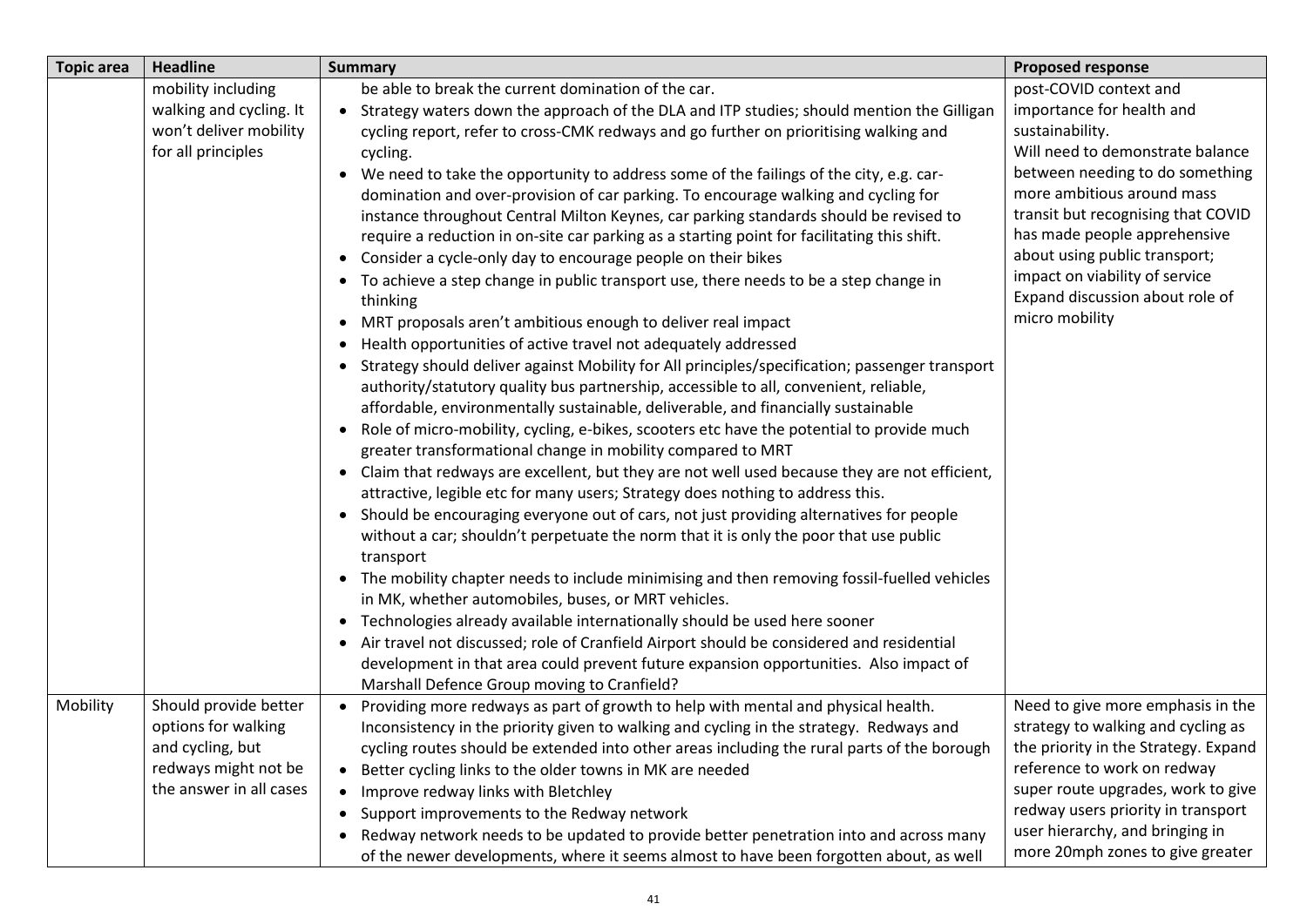| <b>Topic area</b> | <b>Headline</b>                                                                                                                            | <b>Summary</b>                                                                                                                                                                                                                                                                                                                                                                                                                                                                                                                                                                                                                                                                                                                                                                                                                                                                                                                                                                                                                                                                                                                                                                                                                                                                                                                                                                                                                                                                                                                           | <b>Proposed response</b>                                                                                                                                                                                                                                                                                                                                                                                                                                                                                                                                          |
|-------------------|--------------------------------------------------------------------------------------------------------------------------------------------|------------------------------------------------------------------------------------------------------------------------------------------------------------------------------------------------------------------------------------------------------------------------------------------------------------------------------------------------------------------------------------------------------------------------------------------------------------------------------------------------------------------------------------------------------------------------------------------------------------------------------------------------------------------------------------------------------------------------------------------------------------------------------------------------------------------------------------------------------------------------------------------------------------------------------------------------------------------------------------------------------------------------------------------------------------------------------------------------------------------------------------------------------------------------------------------------------------------------------------------------------------------------------------------------------------------------------------------------------------------------------------------------------------------------------------------------------------------------------------------------------------------------------------------|-------------------------------------------------------------------------------------------------------------------------------------------------------------------------------------------------------------------------------------------------------------------------------------------------------------------------------------------------------------------------------------------------------------------------------------------------------------------------------------------------------------------------------------------------------------------|
|                   |                                                                                                                                            | as being upgraded along its extensions to outlying towns<br>• Should make roads safer for cyclists rather than relying on improvements and extensions to<br>the Redway network as it is not suitable for higher speeds or commuters<br>• There is an anti-cyclist sentiment amongst some vehicle drivers in MK which is manifest by<br>intimidating and aggressive behaviour towards cyclists. Ironically, the provision of an<br>extensive Redway network probably serves to reinforce the erroneous mindset [i.e.<br>amongst some drivers] that the highway is the sole preserve of the motorist and that<br>cyclists should exclusively utilise Redway routes.<br>• To encourage people to commute by bike, more showering facilities at offices and central<br>locations should be provided<br>• Additional cycle facilities should be provided across CMK, not just at interchange hubs<br>• Cycle facilities should be provided at MRT stops in rural areas (e.g. Emberton) so people<br>can manage the last miles home.<br>• In areas of high footfall in CMK, Boulevards and linkages between them should be<br>enhanced to provide a more domestic scale to encourage visitors and residents to walk.<br>• Many people are confused by which areas within the open countryside are available for<br>public access, so better waymarking should be part of new growth in these areas.<br>• New development across boundaries should have rights of way and redways that extend<br>across boundaries to ensure they are joined up | safety and less car dominance in<br>residential areas.<br>Discuss the need to look at<br>segregation between bikes/e-<br>scooters and pedestrians in pinch-<br>points and high demand locations<br>(e.g. Willen Lake), improving cross-<br>CMK routes.<br>Grid roads should be safer for<br>cyclists, especially for commuters<br>cycling at higher speeds, but<br>continued concern about road<br>safety<br>Recent funding committed to<br>redway surfacing etc and<br>waymarking.                                                                               |
| Mobility          | Maintain the grid<br>roads and dual roads<br>where possible, but<br>new mobility options<br>should not be at the<br>expense of car drivers | • New areas should be delivered with grid road principles<br>• Should make it clear that the grid layout model offers benefits and should be replicated in<br>new expansion areas<br>• Maintain the integrity of the grid road system making it easy to travel around the city<br>unlike the congestion experienced in other places. Also useful in keeping pedestrians away<br>from high speed roads.<br>• Remaining single carriageway grid roads should be dualled if they are not to be used for the<br><b>MRT</b> system<br>• MRT shouldn't take grid road space away from cars<br>• A509 route will need to be dualled to accommodate MRT because of congestion at peak<br>times. Should allow priority access for buses and on-demand modes in meantime ahead of<br><b>MRT</b><br>• Support the principal of allocating two lanes to the MRT on grid roads that have been<br>already dualled and creating guided bus routes to the side of single carriageway roads with<br>the MRT having priority at all junctions.<br>• Maintain high speed grid roads - too many travel at too low speed between estates when<br>they should be for high speeds. Also better for pollution as cars are more efficient at higher<br>speeds                                                                                                                                                                                                                                                                                                     | Balance of issues around grid<br>roads. Should add more<br>discussion about the role of the<br>grid network as movement<br>corridors; at the moment they are<br>used primarily by cars and other<br>motorised traffic, but that the<br>existing network provides the<br>opportunity to use grid roads as<br>corridors for a wider range of<br>vehicles<br>we will want to use grid<br>$\bullet$<br>corridors more for mass<br>transit, and we may reallocate<br>lanes or expand roads to<br>provide a lane that is devoted<br>to mass transit in whatever<br>form |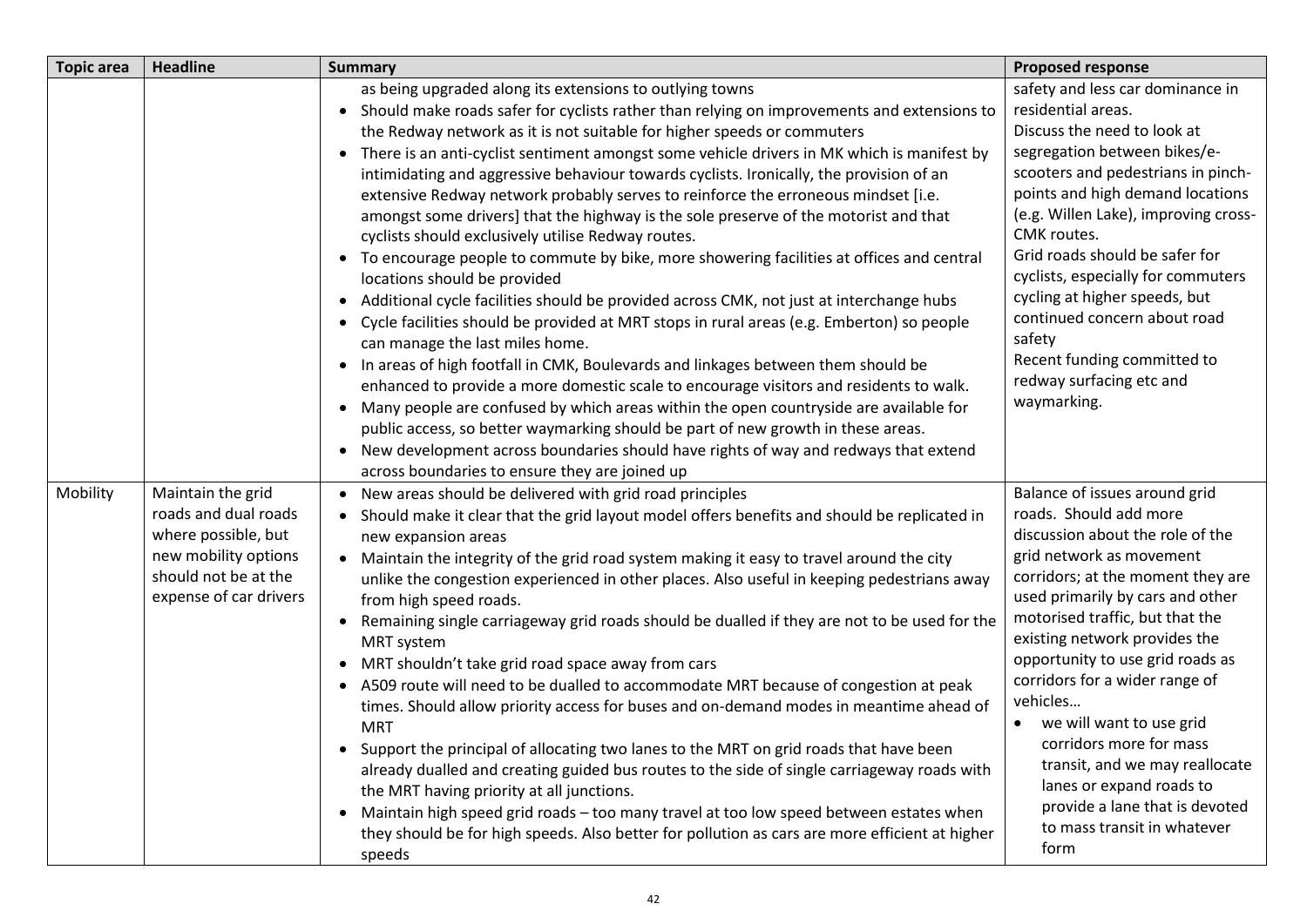| <b>Topic area</b> | <b>Headline</b>         | <b>Summary</b>                                                                                                                                                                                                                                                                                                                                                                                                                                                                                                                                                                                                                                                                                                                                                                                                                                                                               | <b>Proposed response</b>                                                                                                                                                                                                                                                                                                                                                                                                                                                                                                                                                                                                                                                                                                                                                                                                                                                                                                                                                                                                                                                                                                   |
|-------------------|-------------------------|----------------------------------------------------------------------------------------------------------------------------------------------------------------------------------------------------------------------------------------------------------------------------------------------------------------------------------------------------------------------------------------------------------------------------------------------------------------------------------------------------------------------------------------------------------------------------------------------------------------------------------------------------------------------------------------------------------------------------------------------------------------------------------------------------------------------------------------------------------------------------------------------|----------------------------------------------------------------------------------------------------------------------------------------------------------------------------------------------------------------------------------------------------------------------------------------------------------------------------------------------------------------------------------------------------------------------------------------------------------------------------------------------------------------------------------------------------------------------------------------------------------------------------------------------------------------------------------------------------------------------------------------------------------------------------------------------------------------------------------------------------------------------------------------------------------------------------------------------------------------------------------------------------------------------------------------------------------------------------------------------------------------------------|
| Mobility          | Proposed MRT            | • Cars are only going to increase in popularity and MK needs to accommodate that as well as<br>providing options for people without cars. Dubious about benefits of MRT; expensive, and<br>may impact the high speed road network.<br>• Support alternative modes of mobility, but need to also invest in roads and movement by<br>far, maintain vehicular access to city centre and don't take grid road space away from cars<br>MRT priority at junctions will hold up hydrogen powered vehicles and delivery vans<br>MK should be a city for electric cars.<br>• Sustainability is being used as a mask for hostility to private car ownership. The focus<br>should be on changing the fuel not stopping people from driving<br>• Many people will still want the independence and ease of travel provided by private cars.<br>Removing road space for MRT use will make congestion worst | the grid corridor should also<br>provide the route for more<br>redways and traffic free routes<br>that can be used by<br>pedestrians, cyclists as well as<br>people using e-scooters or e-<br>bikes but in theory it should be<br>safe to cycle on a grid road for<br>those who wish to; grid roads<br>aren't just for cars<br>we may want to create priority<br>$\bullet$<br>corridors within the existing<br>grid network for early delivery<br>of improved mass transit<br>Reduced congestion as a result<br>of COVID lockdown and<br>subsequent higher rates of<br>remote working for those who<br>can, and/or more flexible<br>working patterns and changing<br>commuting methods may give<br>more capacity within the<br>existing road network before<br>we reach gridlock, but this<br>doesn't change the need to<br>move towards more<br>sustainable patterns of<br>movement. In some cases, it<br>may make driving more<br>difficult, but people will still<br>have the option to travel in<br>their own private car this is<br>about providing more options<br>for everyone.<br>Further work to be undertaken on |
|                   | network needs           | Would prefer to see a tram network but understand need for affordability brought by<br>"rubber on the road" and route segregation. Should be flexibly designed to allow fixed                                                                                                                                                                                                                                                                                                                                                                                                                                                                                                                                                                                                                                                                                                                | the MRT network to ensure most                                                                                                                                                                                                                                                                                                                                                                                                                                                                                                                                                                                                                                                                                                                                                                                                                                                                                                                                                                                                                                                                                             |
|                   | flexibility and revised | heavy infrastructure in future if appropriate. Would question suggestion that ridership                                                                                                                                                                                                                                                                                                                                                                                                                                                                                                                                                                                                                                                                                                                                                                                                      | appropriate routes are covered.                                                                                                                                                                                                                                                                                                                                                                                                                                                                                                                                                                                                                                                                                                                                                                                                                                                                                                                                                                                                                                                                                            |
|                   | routes to reach key     | rates on fixed-track and rubber-based systems would be similar; fixed -track tends to be                                                                                                                                                                                                                                                                                                                                                                                                                                                                                                                                                                                                                                                                                                                                                                                                     | Importance of ensuring existing                                                                                                                                                                                                                                                                                                                                                                                                                                                                                                                                                                                                                                                                                                                                                                                                                                                                                                                                                                                                                                                                                            |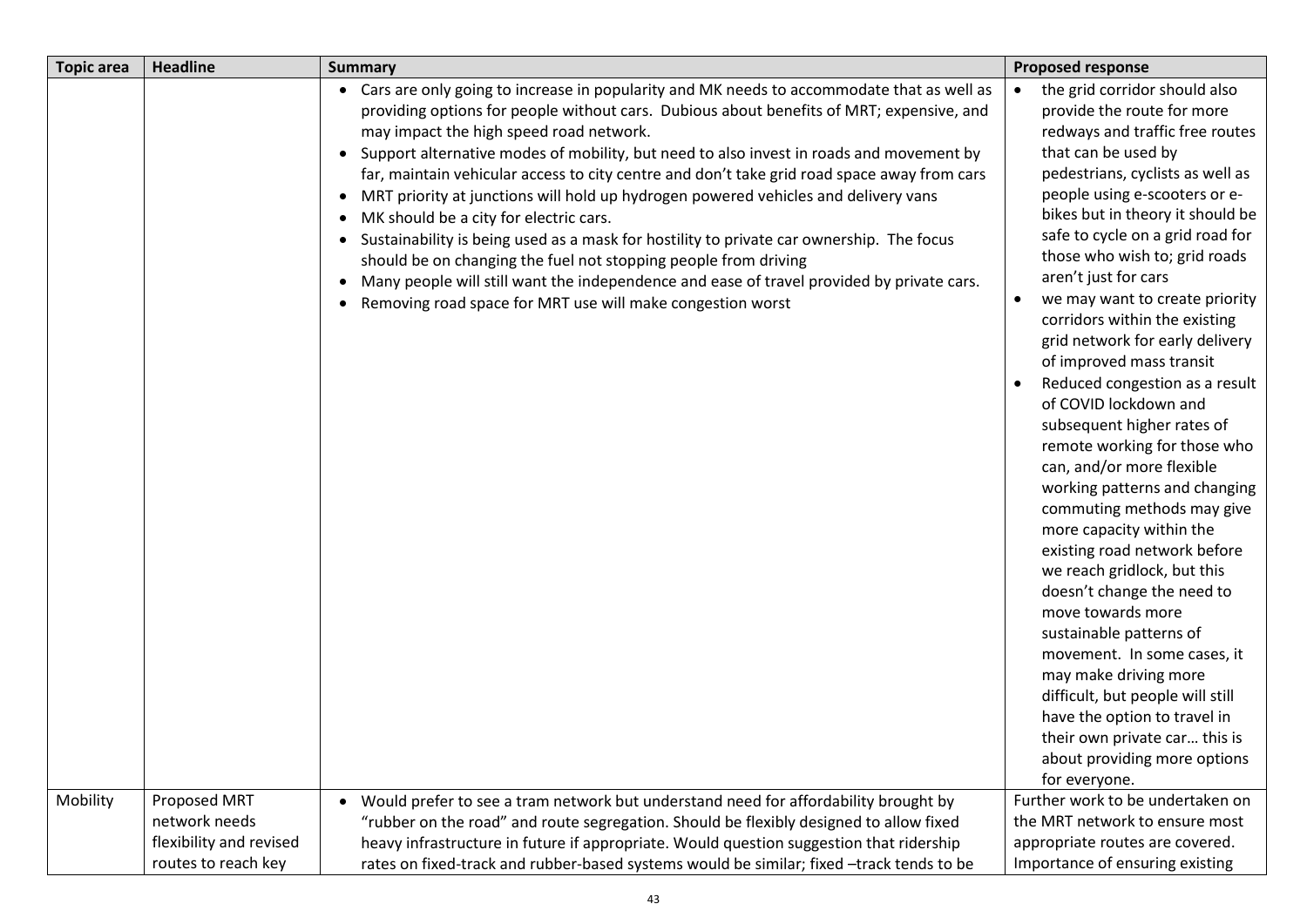| <b>Topic area</b> | <b>Headline</b>        | <b>Summary</b>                                                                                                       | <b>Proposed response</b>                              |
|-------------------|------------------------|----------------------------------------------------------------------------------------------------------------------|-------------------------------------------------------|
|                   | locations. CMK-        | higher.                                                                                                              | residents are well served, and key                    |
|                   | centric/radial network | • Mono-centric design will not serve the travel needs of most people living and working in                           | destinations.                                         |
|                   | not appropriate        | MK today and in the future; should be a poly-centric network approach                                                | Difference between ITP and DLA                        |
|                   |                        | • MRT network is CMK centric, where the focus is on "knowledge-intensive" jobs and                                   | report (i.e. didn't give enough                       |
|                   |                        | workers. Most residents of the disadvantaged communities in MK work in lower-skilled                                 | coverage of the existing city so                      |
|                   |                        | jobs found in industrial estates and warehousing on the edges of the urban centre, which                             | included more routes in northern                      |
|                   |                        | are not well-served by a CMK-centric MRT approach.                                                                   | half of MK). Detailed alignments                      |
|                   |                        | • Shouldn't work on the basis that all roads lead to CMK; MRT using a radial network is not                          | and decision about nodes etc                          |
|                   |                        | appropriate                                                                                                          | would need to be done alongside                       |
|                   |                        | • More work needed to consider MRT network - premature ahead of further evidence                                     | local plan to consider site<br>allocations that would |
|                   |                        | • Proposed network misses some key locations including many employment areas and overly                              | complement the network                                |
|                   |                        | focussed on serving new development areas. Existing residents should be the priority, and                            |                                                       |
|                   |                        | all grid squares should be served on at least one edge. Should also allow orbital travel, not<br>just radial routes. |                                                       |
|                   |                        | • MRT network must not be at expense of bus services, the loss of which would isolate some                           |                                                       |
|                   |                        | MK estates                                                                                                           |                                                       |
|                   |                        | • In creating a new public transport network, it should have equal access for all; current                           |                                                       |
|                   |                        | proposals perpetuate two-speed accessibility                                                                         |                                                       |
|                   |                        | • Modelled routes in ITP report don't match those in the draft Strategy.                                             |                                                       |
|                   |                        | • ITP and DLA documents put forward a different layout and spec from the strategy, e.g.                              |                                                       |
|                   |                        | route to Hanslope with development there. Their plan also didn't serve the existing city                             |                                                       |
|                   |                        | area – more about the new areas and a greater quantum of development, whereas the                                    |                                                       |
|                   |                        | strategy is more about the existing area. Which takes precedence?                                                    |                                                       |
|                   |                        | • Key stops and nodes in the system should include education establishments where these                              |                                                       |
|                   |                        | are not already close to Local Centres or other main stops.                                                          |                                                       |
|                   |                        | • MRT route from Winslow should connect to main network, not rely on EWR for connection                              |                                                       |
|                   |                        | to MK.                                                                                                               |                                                       |
|                   |                        | • MRT should extend to Marston Vale, connect Cranfield with EWR at Ridgmont and provide                              |                                                       |
|                   |                        | MRT service along EWR route to support under-served stations between Bletchley and                                   |                                                       |
|                   |                        | Ridgmont.                                                                                                            |                                                       |
|                   |                        | • Existing development and transport proposals for Marston Vale/Valley need to be<br>considered                      |                                                       |
|                   |                        | • Routes shown through Shenley Park are premature before more detailed work is                                       |                                                       |
|                   |                        | undertaken.                                                                                                          |                                                       |
|                   |                        | • Does the MRT network fit with the MK Innovation Campus concept? Does the proposed                                  |                                                       |
|                   |                        | transport network make these connections?                                                                            |                                                       |
| Mobility          | MRT analysis has not   | • Mobility analysis should also consider other options, including Very Light Rail or a fully                         | No commitment to the exact                            |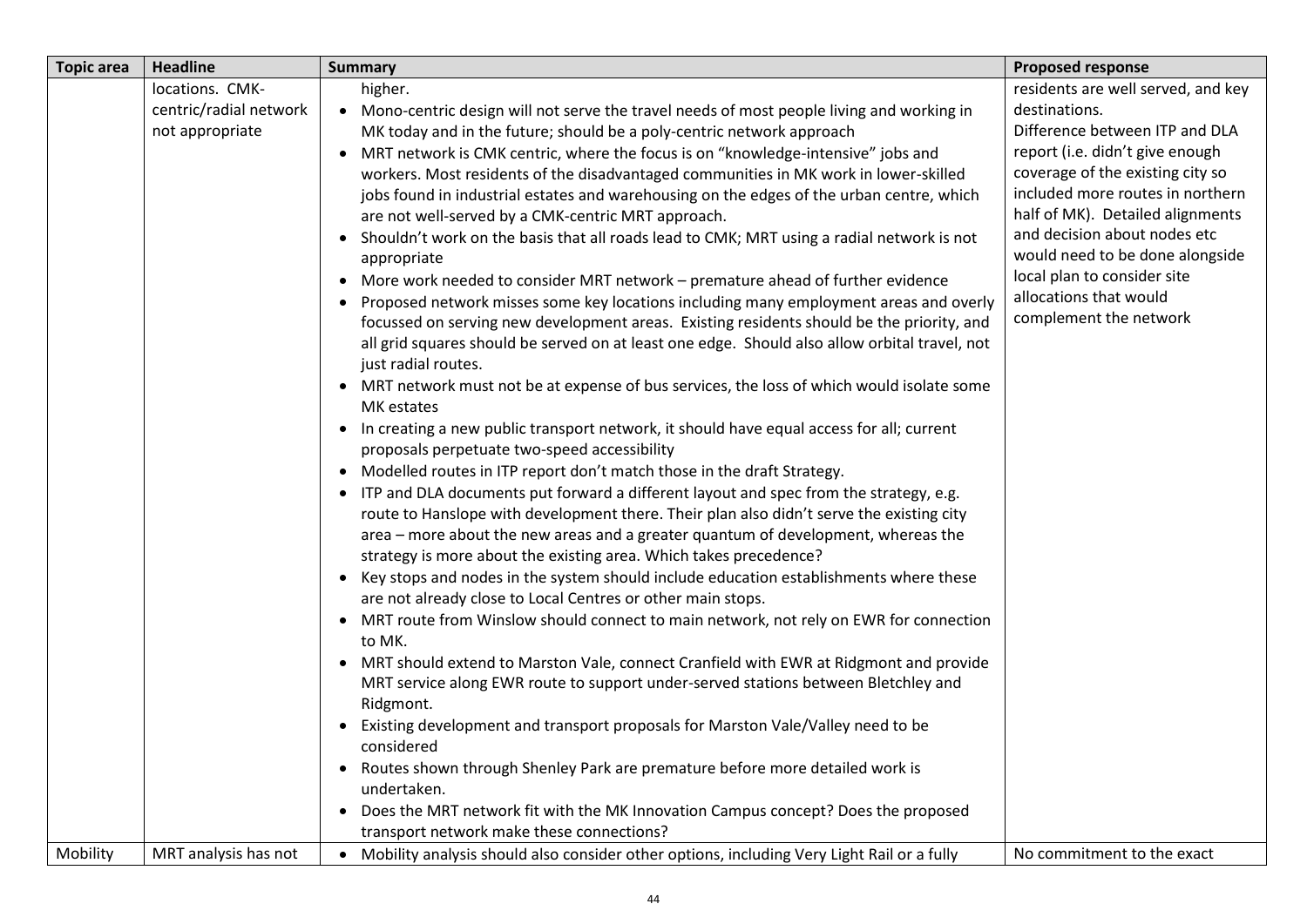| <b>Topic area</b>                    | <b>Headline</b>                                                                                                  | <b>Summary</b>                                                                                                                                                                                                                                                                                                                                                                                                                                                                                                                                                                                                                                                                                                                                                                                                                                                                                                                                                                                                                                                                                                                                                                                                                                                                                                                                                            | <b>Proposed response</b>                                                                                                                                                                                        |
|--------------------------------------|------------------------------------------------------------------------------------------------------------------|---------------------------------------------------------------------------------------------------------------------------------------------------------------------------------------------------------------------------------------------------------------------------------------------------------------------------------------------------------------------------------------------------------------------------------------------------------------------------------------------------------------------------------------------------------------------------------------------------------------------------------------------------------------------------------------------------------------------------------------------------------------------------------------------------------------------------------------------------------------------------------------------------------------------------------------------------------------------------------------------------------------------------------------------------------------------------------------------------------------------------------------------------------------------------------------------------------------------------------------------------------------------------------------------------------------------------------------------------------------------------|-----------------------------------------------------------------------------------------------------------------------------------------------------------------------------------------------------------------|
|                                      | considered full options<br>or is an inappropriate<br>solution                                                    | segregated network (e.g. elevated tracks). Benefits analysis should take into account<br>economic development, journey-time benefits etc for different options as RTV and tram<br>likely to be different, and impact of introducing demand management options.<br>• Smaller, renewable energy powered dial-a-bus type vehicles likely to be better value,<br>especially once driverless, and provide a more agile service<br>• Funding should be put towards a fully electrified bus system which could be done more<br>quickly and with minimum disruption, and even with dedicated lanes and flyovers at key<br>locations done far more cheaply<br>• A more ambitious approach is needed to deliver real change<br>• Light rail would give more comfortable and efficient travel; hybrid trolley bus could provide<br>good compromise<br>• Build a standard tram. These gimmicky systems never last and are tied into one<br>manufacturer due to patents. Rails two horses' backsides apart and 750VDC overhead line<br>are an international standard.<br>• More research is required into the role of a micro transit system and our ability to capture<br>the benefits from all types of publically accessible vehicles employing the CAV technologies.<br>• Is MK big enough to support this sort of system when compared to other cities with tram<br>type systems? | vehicle at this stage but need to<br>balance cost of system and<br>deliverability with level of service<br>provided and benefit analysis.                                                                       |
| Mobility                             | Importance of MRT in<br>place before growth                                                                      | • Delivery of transport infrastructure (ie. MRT) should be ahead of growth to encourage new<br>residents to use that instead of getting used to using a car for journeys.<br>• Development shouldn't be allowed to go ahead without certainty of funding for MRT.<br>• A comprehensive phased plan of where, how and when the MRT will be delivered, ahead of<br>expansion, is needed                                                                                                                                                                                                                                                                                                                                                                                                                                                                                                                                                                                                                                                                                                                                                                                                                                                                                                                                                                                     | Recognise importance of early<br>delivery to encourage new<br>residents to use services rather<br>than form patterns of behaviour<br>that rely on car use                                                       |
| Mobility<br>Developme<br>nt Strategy | What has changed to<br>now make mass<br>transit deliverable for<br>MK? Need to pilot<br>routes                   | • State that mass transit systems haven't been viable in the past, so what has happened to<br>change that? New higher density developments (EEA and WEA) have not delivered greater<br>user of public transport, and early opportunities to deliver MRT have been missed.<br>• Should pilot some routes to test viability, using some higher density areas                                                                                                                                                                                                                                                                                                                                                                                                                                                                                                                                                                                                                                                                                                                                                                                                                                                                                                                                                                                                                | Propose early pilot of routes<br>Taking a strategic view over<br>coming decades provides an<br>opportunity to think about these<br>long term projects and get<br>commitment for funding etc to<br>help delivery |
| Mobility<br>Delivery                 | Further information<br>needed on funding<br>and<br>governance/legislative<br>changes needed to run<br>MRT system | Strategy and briefings have talked about £1.1bn cost and that c.20% could be covered by<br>$\bullet$<br>developer contributions, but no clarity provided about covering remainder of cost of<br>construction or of operating costs.<br>• For rubber-tyred MRT and for proper integration between MRT and local buses, MKC<br>would need to be a Passenger Transport Authority, which is not possible under current<br>legislation<br>• The strategy must explicitly set a goal of achieving the franchising powers that Transport                                                                                                                                                                                                                                                                                                                                                                                                                                                                                                                                                                                                                                                                                                                                                                                                                                         | Part of the additional work needed<br>on MRT will consider governance<br>and funding regimes. Also linked<br>with work on delivery models                                                                       |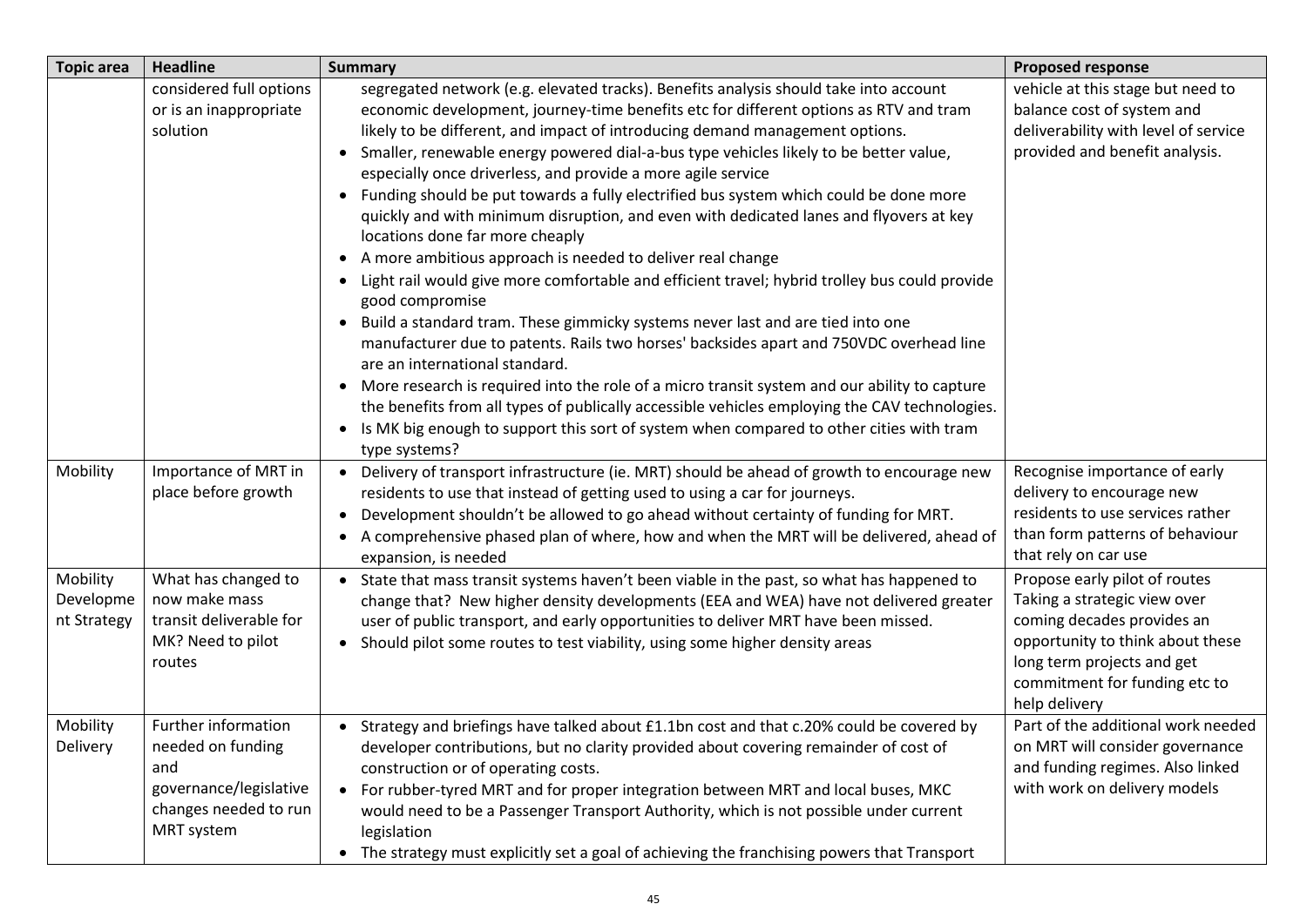| <b>Topic area</b> | <b>Headline</b>                                            | <b>Summary</b>                                                                                                                                                                                                                                                                                                                                                                                                                                                                                                                                                                                                                                                                                                                                                                                                                                                                                                                                                                                                                                                                                                                                                                                                                                                                                                                                                                                                                                          | <b>Proposed response</b>                                                                                                                                                                                                                                                                                        |
|-------------------|------------------------------------------------------------|---------------------------------------------------------------------------------------------------------------------------------------------------------------------------------------------------------------------------------------------------------------------------------------------------------------------------------------------------------------------------------------------------------------------------------------------------------------------------------------------------------------------------------------------------------------------------------------------------------------------------------------------------------------------------------------------------------------------------------------------------------------------------------------------------------------------------------------------------------------------------------------------------------------------------------------------------------------------------------------------------------------------------------------------------------------------------------------------------------------------------------------------------------------------------------------------------------------------------------------------------------------------------------------------------------------------------------------------------------------------------------------------------------------------------------------------------------|-----------------------------------------------------------------------------------------------------------------------------------------------------------------------------------------------------------------------------------------------------------------------------------------------------------------|
|                   |                                                            | Authorities like Transport for London have.<br>• A priority that a Passenger Transport Executive be established for at least Metropolitan<br><b>Milton Keynes</b><br>• Council is unlikely to obtain the regulatory powers to franchise the MRT routes. Existing<br>voluntary Quality Partnership Scheme should be replaced by a statutory scheme, set up<br>outside of the MKC structure ("Network:MK").<br>• MKC should aim to secure transport authority powers<br>Would welcome a collaborative mobility partnership<br>Should be Council owned and run to encourage affordability for users<br>• Subsidies rather than capital will be biggest financial challenge for public transport, so uplift<br>in land value should be used to invest in commercial assets that are retained to support<br>MRT's operation and borrowing costs (like Parks Trust model); land around MRT stations<br>should be used as subsidy-generation assets to be retained long-term.<br>• Substantial subsidies will be required to deliver the MRT system and support its long-term<br>operations.<br>• How viable is the MRT scheme and the Strategy in delivering carbon neutrality? If you can't<br>achieve that, then none of this will work as funding will only be available for infrastructure<br>projects that can demonstrate they will be carbon neutral/negative. Investors (banks,<br>institutional investors etc) are only funding sustainable schemes. |                                                                                                                                                                                                                                                                                                                 |
| Mobility          | Should consider free<br>MRT use                            | • In key corridors (V7 for example) and even across the whole network, should explore the<br>potential for MRT use to be free or at least very low cost<br>• Service seems to be less affordable than our current bus system<br>• Provide incentives to use public transport                                                                                                                                                                                                                                                                                                                                                                                                                                                                                                                                                                                                                                                                                                                                                                                                                                                                                                                                                                                                                                                                                                                                                                            | Further MRT modelling will need<br>to consider this, but viability of<br>operating the system is likely to<br>make free use prohibitive, but may<br>be possible to incentivise by<br>making public transport more<br>attractive than car use and parking<br>etc                                                 |
| Mobility          | Wider mobility<br>network must be<br>considered as a whole | • The strategy does not provide a viable transition from the current bus-based network to<br>the proposed MRT network. A properly formulated strategy must offer a clear way to<br>evolve from the existing network.<br>• There is a lack of information covering the details of the feeder network, what provision is<br>going to be made, the extent of this, when and at what cost.<br>• Local services as well as MRT network must be considered together. Important that local<br>buses can use MRT lanes. Vehicles must all be electric or hydrogen powered.<br>• MRT network must not be at expense of bus services, the loss of which would isolate some<br>MK estates<br>• Network should also be flexible to future Mobility as a Service and different modes and                                                                                                                                                                                                                                                                                                                                                                                                                                                                                                                                                                                                                                                                             | Provide more clarity about the<br>wider mobility network and<br>commitment to providing a range<br>of options for people to move<br>around the city at all times of the<br>day and evening and throughout<br>the week. add some detail about<br>serving the rural area which might<br>be beyond the MRT network |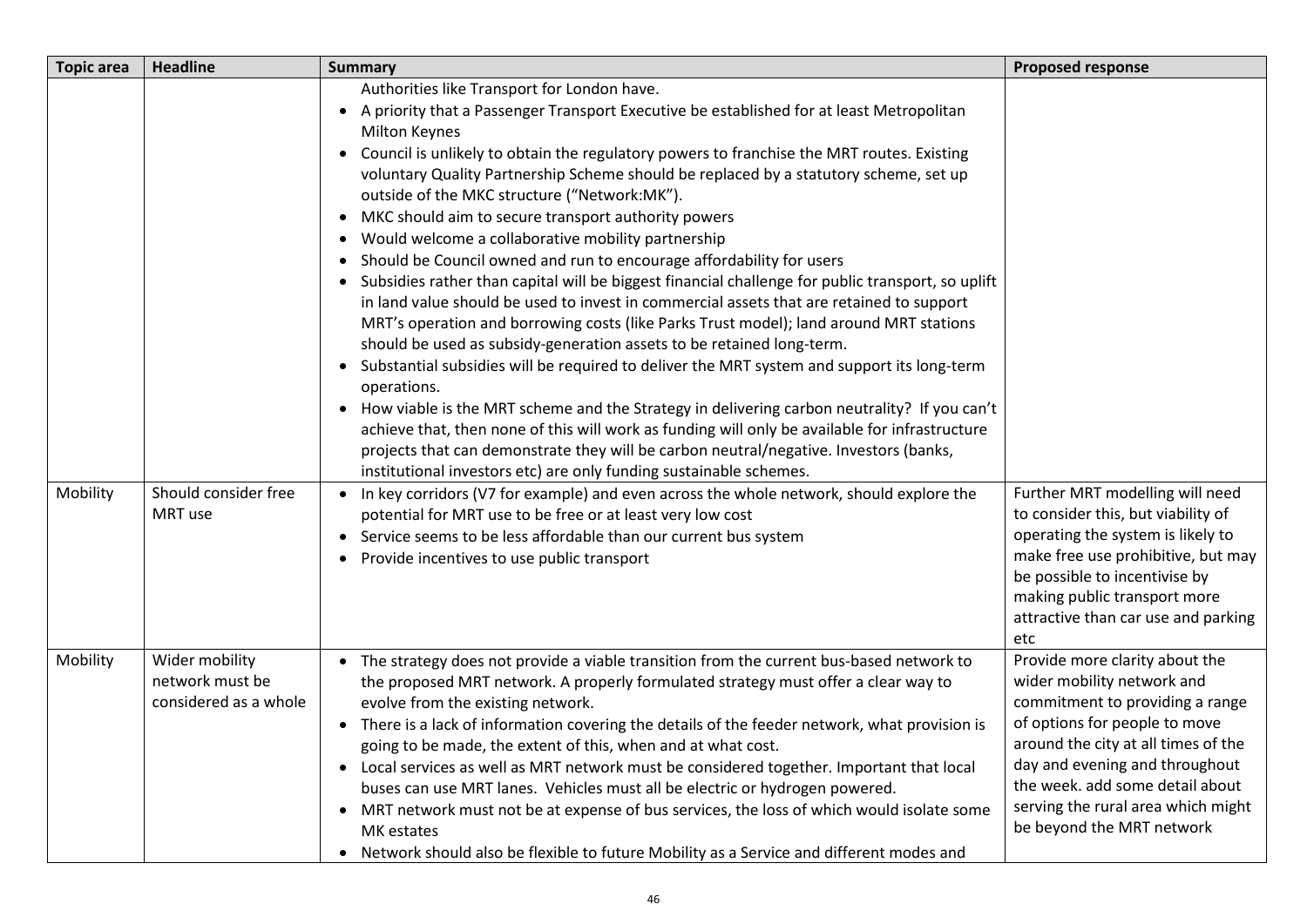| <b>Topic area</b> | <b>Headline</b>                                                                                             | <b>Summary</b>                                                                                                                                                                                                                                                                                                                                                                                                                                                                   | <b>Proposed response</b>                                                                                                                                                                             |
|-------------------|-------------------------------------------------------------------------------------------------------------|----------------------------------------------------------------------------------------------------------------------------------------------------------------------------------------------------------------------------------------------------------------------------------------------------------------------------------------------------------------------------------------------------------------------------------------------------------------------------------|------------------------------------------------------------------------------------------------------------------------------------------------------------------------------------------------------|
|                   |                                                                                                             | requirements. Electric bikes (including hire scheme) provides cost effective alternative for<br>public transport for mid-range journeys (5-10km). E-scooters will encourage people to use<br>sustainable modes.                                                                                                                                                                                                                                                                  |                                                                                                                                                                                                      |
|                   |                                                                                                             | • Should be more recognition of the role of other on-demand services which can be more<br>responsive than MRT and bus services                                                                                                                                                                                                                                                                                                                                                   |                                                                                                                                                                                                      |
|                   |                                                                                                             | First-last mile needs more thought, e.g. reliance on walking and cycling in winter not<br>$\bullet$<br>feasible, and need for cycling or car parking at stops if some distance from people's homes                                                                                                                                                                                                                                                                               |                                                                                                                                                                                                      |
|                   |                                                                                                             | More general journeys are not catered for<br>• Some key locations in MK, including CMK shops, Hospital and other town and district<br>centres, should be improved as high quality bus interchanges                                                                                                                                                                                                                                                                               |                                                                                                                                                                                                      |
|                   |                                                                                                             | Need to ensure people can access mobility network outside of work hours to help access<br>night-time economy. Lack of public transport can make it difficult for people to get home<br>after evening events                                                                                                                                                                                                                                                                      |                                                                                                                                                                                                      |
|                   |                                                                                                             | • There should be a Rail freight terminal in or near to Milton Keynes to reduce long hauls by<br>HGV. Possible locations include Ridgmont, Magna Park, Hayfield (adj M1 J13), Wolverton.                                                                                                                                                                                                                                                                                         |                                                                                                                                                                                                      |
| Mobility          | Approach to Park and<br>Ride needs to be<br>revisited including<br>locations. Other traffic<br>and demand   | Developing park and ride facilities is supported on the basis that there are frequent and<br>regular buses running.<br>Without restricting car parking in CMK or considering other measures across MK (e.g.<br>workplace levy, congestion charge, or higher parking costs), P&R will make little<br>contribution to modal shift to MRT.                                                                                                                                          | Park and ride needs further<br>consideration through the<br>additional modelling to be done on<br>the MRT network and transport<br>model. Will need to be done in<br>conjunction with thinking about |
|                   | management<br>measures needed                                                                               | Other traffic and demand management measures are required, including reducing grid<br>$\bullet$<br>road speeds<br>• P&R needs cross-boundary working<br>• Sites shown for P&R need to be reconsidered; e.g P&R shown in Shenley Park when a site is                                                                                                                                                                                                                              | changes to (city centre) car parking<br>and other demand management<br>measures                                                                                                                      |
|                   |                                                                                                             | already secured nearby in Salden Chase<br>P&R north of Olney essential<br>$\bullet$<br>• P&R at Potterspury unacceptable; will focus traffic on the area                                                                                                                                                                                                                                                                                                                         |                                                                                                                                                                                                      |
| Mobility          | Proposed modal shift<br>combined with<br>population growth will<br>still lead to gridlock<br>and congestion | • As with recent increases in bus patronage due to population growth, despite a decrease in<br>percentage of use/trips per person, the level of population growth proposed will still lead<br>to a significant increase in trips and congestion despite the modal shift targets in the First<br>Last Mile Mobility Strategy. The Strategy for 2050 growth ambitions would make this even<br>worse, so the modal shift proposed needs to be much greater to avoid gridlock. Would | COVID pandemic and changes to<br>work patterns may have created<br>additional capacity within the grid<br>road network as the peak travel<br>times may be more spread out and                        |
|                   |                                                                                                             | therefore propose reducing grid road speed limits to 50mph, and allocating a multi-<br>occupancy vehicle lane to encourage shared use vehicles and public transport.                                                                                                                                                                                                                                                                                                             | total load decreased if people are<br>working flexibly or from home.                                                                                                                                 |
|                   |                                                                                                             | • Congestion already an issue, but mainly created by journeys to school; note traffic<br>improvements in school holidays<br>• Gridlock already happening in some locations                                                                                                                                                                                                                                                                                                       | Encouraging walking to school<br>should be part of the strategy and<br>impact that will have on                                                                                                      |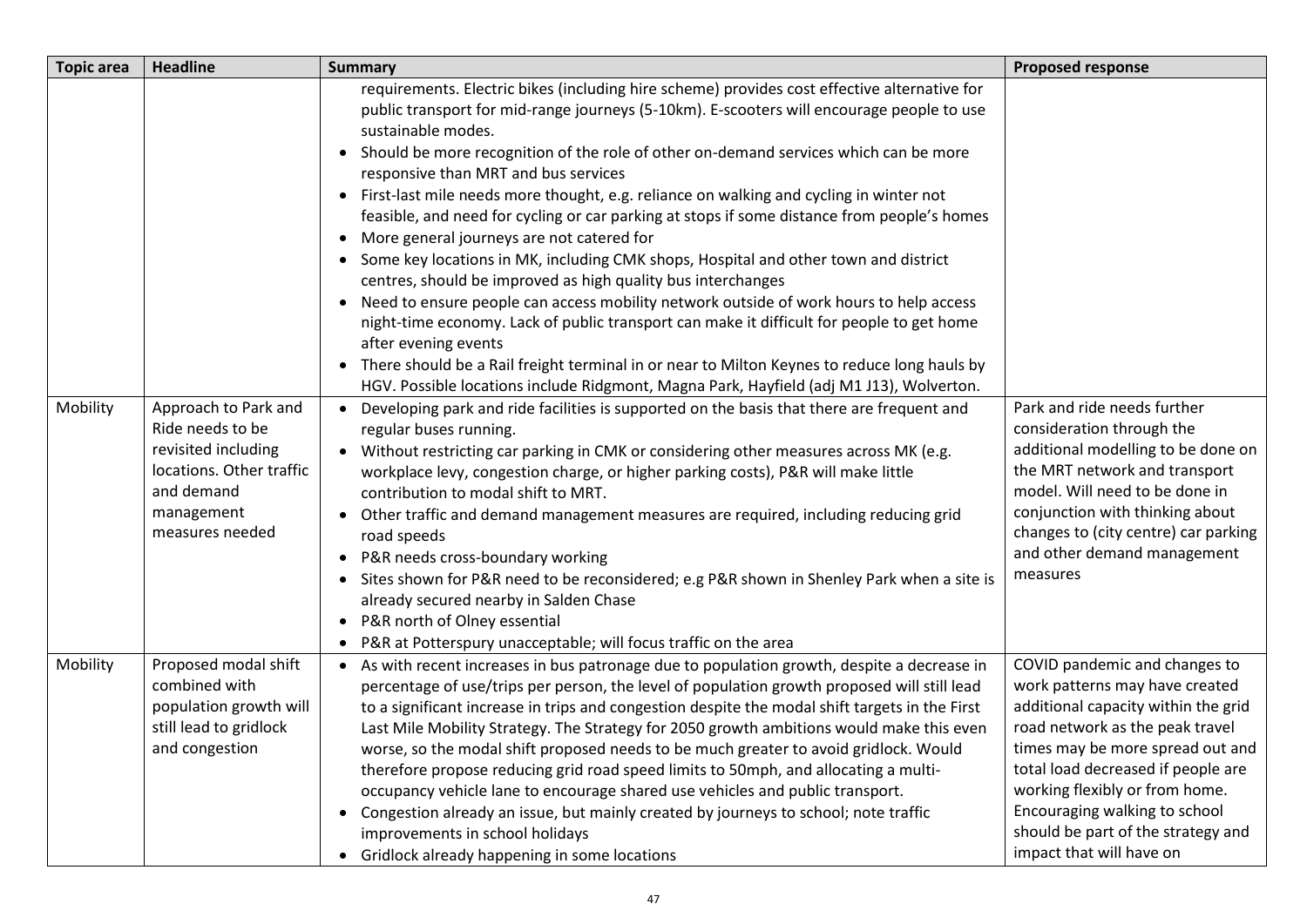| <b>Topic area</b> | <b>Headline</b>                                                                                                                                                   | <b>Summary</b>                                                                                                                                                                                                                                                                                                                                                                                                                                                                                                                                                                                                                                                                                                                                                                                                                                                                                                                                                                                                                                                                                                                                                                                | <b>Proposed response</b>                                                                                                                                                                                                   |
|-------------------|-------------------------------------------------------------------------------------------------------------------------------------------------------------------|-----------------------------------------------------------------------------------------------------------------------------------------------------------------------------------------------------------------------------------------------------------------------------------------------------------------------------------------------------------------------------------------------------------------------------------------------------------------------------------------------------------------------------------------------------------------------------------------------------------------------------------------------------------------------------------------------------------------------------------------------------------------------------------------------------------------------------------------------------------------------------------------------------------------------------------------------------------------------------------------------------------------------------------------------------------------------------------------------------------------------------------------------------------------------------------------------|----------------------------------------------------------------------------------------------------------------------------------------------------------------------------------------------------------------------------|
|                   |                                                                                                                                                                   | Include a statement that "the design of the city in 2050 will not design in congestion".<br>$\bullet$<br>Extending grid roads without mitigation will worsen congestion. Shouldn't look to build<br>new roads (e.g. Olney bypass) but instead look to reduce the need to travel or green the<br>existing traffic                                                                                                                                                                                                                                                                                                                                                                                                                                                                                                                                                                                                                                                                                                                                                                                                                                                                              | congestion (with health benefits<br>etc)<br>Mobility proposals are intended to<br>address congestion by providing<br>alternatives to travel by car, not by<br>providing additional capacity for<br>cars within the network |
| Mobility          | Support the<br>reinstatement of East<br>West Rail with<br>appropriate<br>improvements, but<br>need to understand<br>implications for some<br>settlements/stations | Support development focussed along EWR route<br>• Growth levels are reliant on delivery of EWR<br>Proposals for future growth of MK need to take account of delays to the opening of EWR.<br>$\bullet$<br>Re-instatement of the East West Rail line should be expedited, but the missing Bletchley<br>chord is essential to allow trains to travel directly between MK Central and Cambridge<br>without a reversing manoeuvre at Bletchley.<br>• Support EWR and proposals for eastern access at Bletchley and provision of the missing<br>chord<br>EWR provides opportunities for growth at Bletchley<br>$\bullet$<br>Level crossings at Woburn Sands and Bow Brickhill should be replaced, and if significant<br>$\bullet$<br>development takes place at Newton Longville/Salden Chase, a new station should be<br>delivered.<br>Need clarity over which stations will be open; need to address the uncertainty about EWR<br>$\bullet$<br>and the implications for communities of potential station and road closures<br>No discussion of Wolverton station and connections with EWR                                                                                                        | EWR supported and should include<br>reference to work to determine<br>which stations will be served and<br>what happens with level crossings,<br>and Bletchley chord; any updates?                                         |
| Mobility          | Do not support the<br>East West Expressway                                                                                                                        | The Expressway would encourage more journeys by road within the E-W corridor and on<br>local roads that feed the expressway, counter to government sustainability policies, with<br>significant environmental damage, undermining the business case for EWR and damaging<br>local amenity for existing residents.<br>Focus on EW links risks MK becoming a dormitory for commuters to businesses at either<br>$\bullet$<br>end of the corridor, making homes even less affordable here and contributing to<br>congestion.<br>• Funding should be spent on electrification of EWR or local road improvements<br>• The reliance and expectation of the Ox-Cam Expressway being built through existing<br>communities and environment is a jarring inconsistency with the need to be sustainable;<br>jeopardises and overshadows all claims to care about communities and environment.<br>• Still important to resolve issues with the A421 by developing alternative routes, through<br>focusing growth to the south west and creating a scale of development that can sustain a<br>more viable transport solution than is currently in place.<br>• Will people want to live near a major road? | Check MKC status on expressway.<br>Project has been paused; remove<br>from mapping?                                                                                                                                        |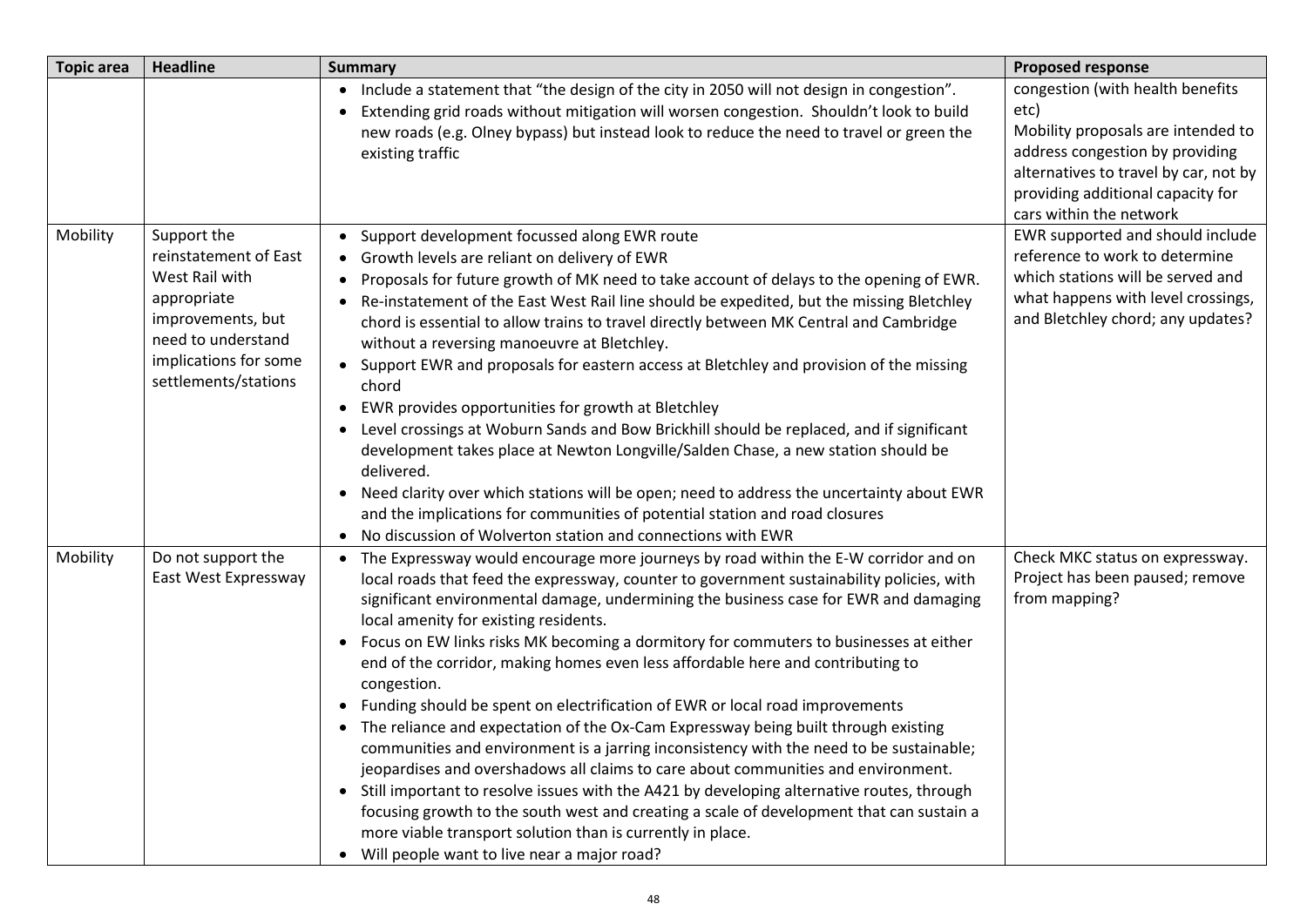| <b>Topic area</b> | <b>Headline</b>                                                                                                                                                                                      | <b>Summary</b>                                                                                                                                                                                                                                                                                                                                                                                                                                                                                                                                                                                                                                                                                                                                                                                                                                                                                                                                                                                                                                                                                                                                                                                                                                                                                  | <b>Proposed response</b>                                                                                                                                                                                                                                                                                                                                                                                                           |
|-------------------|------------------------------------------------------------------------------------------------------------------------------------------------------------------------------------------------------|-------------------------------------------------------------------------------------------------------------------------------------------------------------------------------------------------------------------------------------------------------------------------------------------------------------------------------------------------------------------------------------------------------------------------------------------------------------------------------------------------------------------------------------------------------------------------------------------------------------------------------------------------------------------------------------------------------------------------------------------------------------------------------------------------------------------------------------------------------------------------------------------------------------------------------------------------------------------------------------------------------------------------------------------------------------------------------------------------------------------------------------------------------------------------------------------------------------------------------------------------------------------------------------------------|------------------------------------------------------------------------------------------------------------------------------------------------------------------------------------------------------------------------------------------------------------------------------------------------------------------------------------------------------------------------------------------------------------------------------------|
| Mobility          | Expressway pause<br>shouldn't stop<br>development moving<br>ahead                                                                                                                                    | • The expressway project pause should not be used as a reason to delay or stifle<br>development; if the project is resurrected it will need to be designed around the plans that<br>are in place at that time<br>• Pause to the Expressway should refocus development opportunities away from the EW<br>corridor to the south of the city<br>• Should update Strategy to explain change in status of the expressway<br>Long-term strategy means expressway may come back on agenda so should continue to be<br>included                                                                                                                                                                                                                                                                                                                                                                                                                                                                                                                                                                                                                                                                                                                                                                         | As above. Reference change of<br>status and uncertainty about<br>proposals in Strategy and<br>supporting document                                                                                                                                                                                                                                                                                                                  |
| Mobility          | Roads in rural<br>locations wouldn't<br>cope with additional<br>growth                                                                                                                               | Presumption that residents of development at Winslow would use EWR for journeys to<br>CMK is unrealistic and will mean majority of those travelling to CMK would go by car.<br>Roads in this area would not cope with greater traffic; a bypass would be required at the<br>very least.<br>• Growth around Olney would increase traffic in nearby villages (e.g. at Newton Blossomville<br>where people try to avoid queues on A509). Should dual A509 from Chicheley to Olney,<br>and use quiet road surface.<br>• Bypass at Olney needed only for growth from Northants and Bedfordshire, not to deal with<br>local growth<br>• Villages in Central Beds are already seeing increased traffic which will only worsen with<br>completion of existing development areas.<br>• Access to new development areas (including existing allocations) must not be routed<br>through existing communities (e.g. Wavendon) where congestion is already a problem.<br>Traffic on A421 needs to be addressed before further new homes added in this area;<br>dualling between Bottledump and Little Horwood junction.<br>There needs to be a conversation as to how to unlock development in the north of the<br>$\bullet$<br>borough in a sensitive manner such as the provision of a bypass around Olney | More detailed traffic modelling<br>required as part of local plan<br>process to assess traffic impact on<br>whole network. Infrastructure<br>planning to build in necessary road<br>schemes. Need to develop<br>communities in ways that reduce<br>the need to travel by car to lessen<br>the impact of growth                                                                                                                     |
| Mobility          | Challenges in the<br>public transport sector<br>from need for social<br>distancing reducing<br>capacity, lack of<br>confidence is safety,<br>fewer journeys being<br>made and use of<br>private cars | • Restrictions on passenger numbers mean public transport services cannot survive; impact<br>on routes serving outlying business areas will have particular impact on manufacturing and<br>service industry which can't WFH but will form basis of demand for public transport as<br>office jobs can often be done from home.<br>• If fewer people are travelling to the city centre, is there a need to change bus routes to<br>focus more on leisure/open space?<br>Reduced use of public transport, coupled with higher cleaning costs, will continue to impact<br>on viability, leading to reduced service routes and frequency. Increased public subsidy will<br>be needed to maintain services until a vaccine is found and is widely available, to allow<br>public confidence to return to using public transport.<br>• There are some people who are reluctant to follow the rules and wear masks which puts<br>people off going on a bus/train                                                                                                                                                                                                                                                                                                                                         | Fundamental principle of enabling<br>mobility for all as part of the<br>growth agenda is still right, and<br>pandemic only reinforces that as it<br>has disproportionately impacted<br>our more disadvantaged<br>communities who often also rely<br>on public transport to access job<br>opportunities. Have undertaken<br>review work to assess likely impact<br>on operation in terms of social<br>distancing and reduced demand |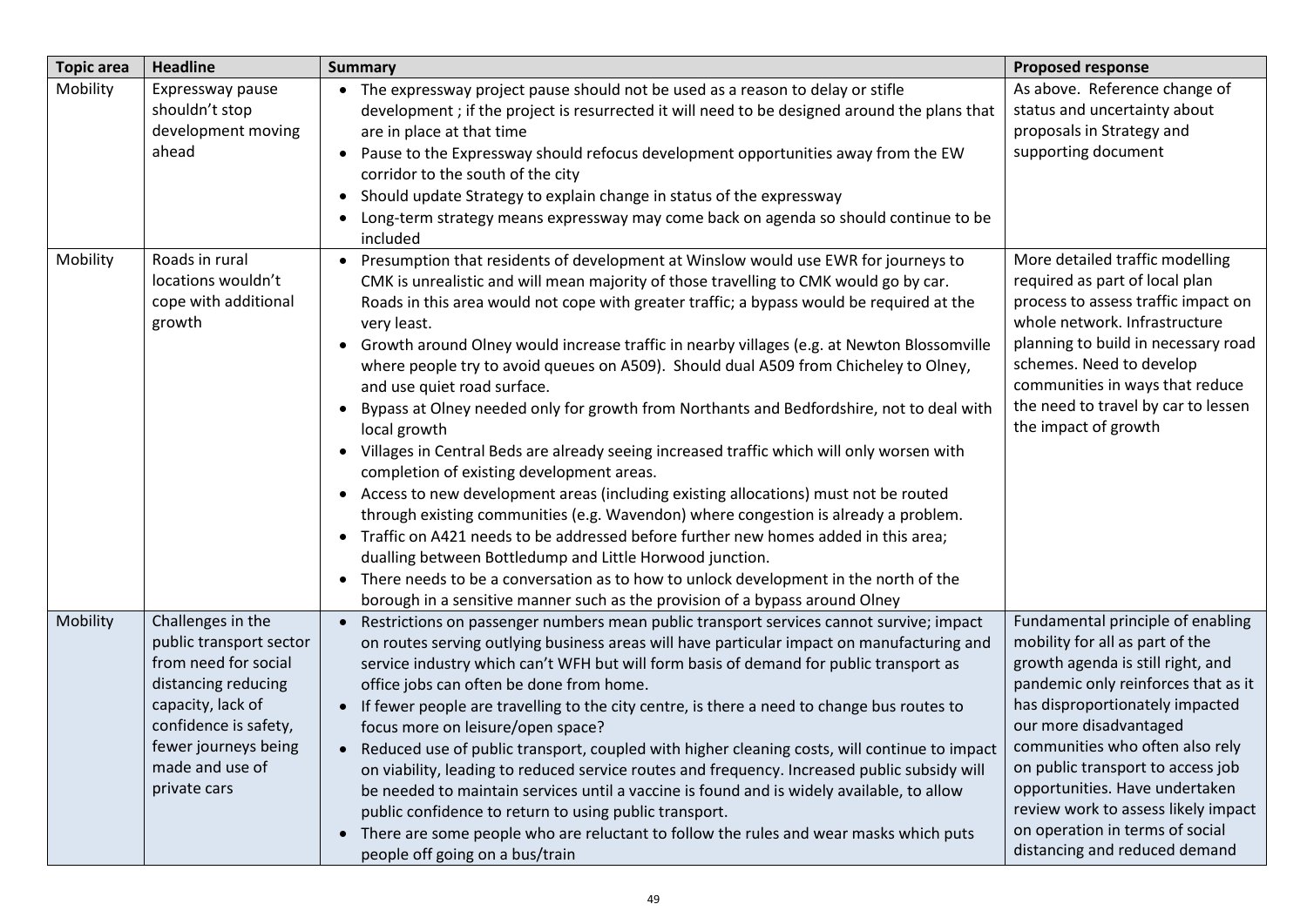| <b>Topic area</b> | <b>Headline</b> | <b>Summary</b>                                                                                                                                                                                                                                                                                                                                                                                                                                                                                                                                                                                                                                                                                                                                                                                                                                                                                                                                                                                                                                                                                                                                                                                                                                                                                                                                                                                                                                                                                                                                                                                                                                                                                                                                                                                                                                                                                                                                                                                                                                                                                                                                                                                                                                                                                                                                                                                                                                                                                                                                                                                                                                                                                                                                                                                                                                                                                                                                                                                                                                                   | <b>Proposed response</b>                                                                                                                                                                                                                                                                                                                                                                                                                                                                                                                                                                                                                                 |
|-------------------|-----------------|------------------------------------------------------------------------------------------------------------------------------------------------------------------------------------------------------------------------------------------------------------------------------------------------------------------------------------------------------------------------------------------------------------------------------------------------------------------------------------------------------------------------------------------------------------------------------------------------------------------------------------------------------------------------------------------------------------------------------------------------------------------------------------------------------------------------------------------------------------------------------------------------------------------------------------------------------------------------------------------------------------------------------------------------------------------------------------------------------------------------------------------------------------------------------------------------------------------------------------------------------------------------------------------------------------------------------------------------------------------------------------------------------------------------------------------------------------------------------------------------------------------------------------------------------------------------------------------------------------------------------------------------------------------------------------------------------------------------------------------------------------------------------------------------------------------------------------------------------------------------------------------------------------------------------------------------------------------------------------------------------------------------------------------------------------------------------------------------------------------------------------------------------------------------------------------------------------------------------------------------------------------------------------------------------------------------------------------------------------------------------------------------------------------------------------------------------------------------------------------------------------------------------------------------------------------------------------------------------------------------------------------------------------------------------------------------------------------------------------------------------------------------------------------------------------------------------------------------------------------------------------------------------------------------------------------------------------------------------------------------------------------------------------------------------------------|----------------------------------------------------------------------------------------------------------------------------------------------------------------------------------------------------------------------------------------------------------------------------------------------------------------------------------------------------------------------------------------------------------------------------------------------------------------------------------------------------------------------------------------------------------------------------------------------------------------------------------------------------------|
|                   |                 | • Insufficient regulation on private hire/taxi drivers as many have been operating without<br>using face coverings; MK has had to rely on them with a contracted public transport<br>network<br>• Sustainability of rural areas can be improved by better public transport but needs effort to<br>thread villages together with high frequency routes that connect to railway stations, MRT<br>and P&R, and development focussed on places that can support these improvements<br>• Likely to see overall continued reduction in public transport use but it is still crucial that<br>public transport is available so there is question with regards to future viability<br>• Trends against densification will impact on the viability of the Strategy's MRT proposals.<br>• Future systems need to be big enough to allow distancing for any future public health crisis<br>• Not clear to what extent businesses will make permanent restructuring decisions about<br>their operations; are changes fundamental or temporary impact on demand for public<br>transport<br>• Smaller shared on-demand vehicles likely to be less attractive for some time. Potential to<br>repurpose larger vehicles?<br>• In the medium term bus use will increase and the growth strategy should focus more on<br>improving bus provision rather than basing the growth strategy on a new Mass Transit<br>System<br>• Recognise that there may be those who will use the CV19 arguments as a reason for not<br>pursuing investment in mass transit in the Strategy. However, the incidence of CV19 does<br>not change the fact that (a) a significant proportion of MK's population have no choice<br>about using public transport, and (b) there is not enough road space in and through MK to<br>accommodate unrestricted growth in individual vehicles. On this basis, MK cannot simply<br>discount PT/RT as a key enabler of sustainable growth<br>• Whilst those who are able to choose to travel less will do so and personable mobility<br>around local living is likely to be able to use 'micro-mobility', it would be sensible to<br>prioritise future strategic growth areas adjoining the city rather than on more remote<br>locations, reliant on public transport<br>• While there may be an initial reluctance to use public transport, in the longer-term,<br>locations accessible by public transport are likely to be sought by homeowners and renters,<br>providing a sustainable transport option for longer distances where travelling on foot or by<br>bicycle is not practical.<br>• The original principles of MK relating to the grid system, the density and the green space<br>must be respected. In doing that, all transport solutions are possible; cars, buses, a rapid<br>transit system, local ride sharing, clean walking, cycling, e-scooter and whatever new<br>invention comes after that. We must innovate; the layout and density of MK is one of its<br>critical success factors and transport must fit it, not the other way round. | and intend to prioritise some early<br>deliverable routes which remain<br>viable. Further work to be done on<br>whole network as stated, including<br>route planning etc. Also important<br>to remember that mass transit is<br>part of a wider network of mobility<br>options and we are seeing<br>increases in micro mobility and<br>more walking and cycling taking<br>place during lockdown. Recognise<br>that these options are not<br>appropriate for all users and all<br>journeys, so need to maintain an<br>ambition for an excellent public<br>transport network, whatever<br>vehicle that uses, and<br>notwithstanding the impact of<br>COVID |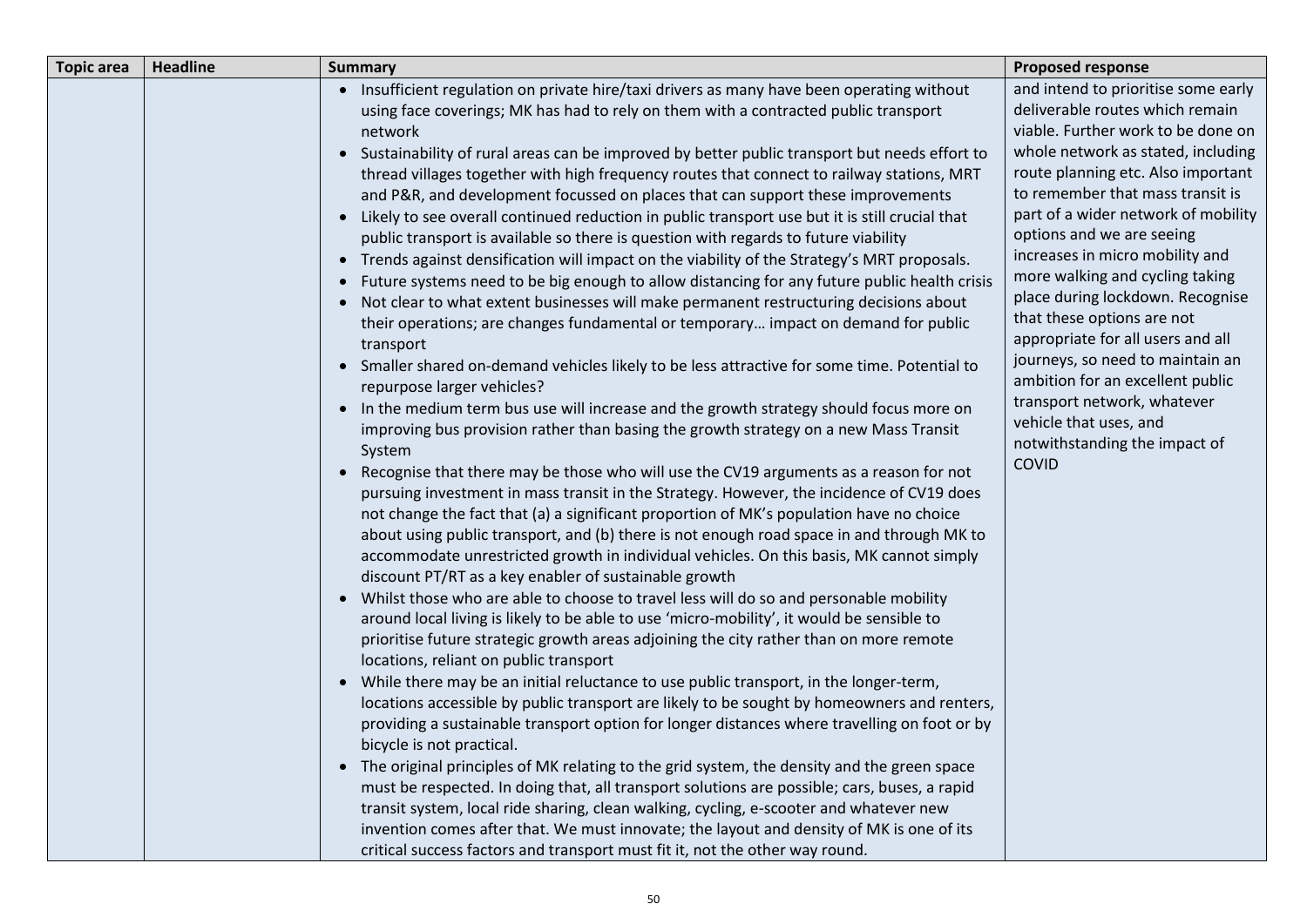| <b>Topic area</b> | <b>Headline</b>                                                                                               | <b>Summary</b>                                                                                                                                                                                                                                                                                                                                                                                                                                                                                                                                                                                                                                                                                                                                                                                                                                                                                                                                                                                                                                                                                                                                                                                                                                                                                                                                                                                                                                                                                                                                                                                                                                                                                                                                                                                                                                                                                                                           | <b>Proposed response</b>                                                                                                                                                                                                                                                                                                                                                                                                                                                                                                                                                                                                                              |
|-------------------|---------------------------------------------------------------------------------------------------------------|------------------------------------------------------------------------------------------------------------------------------------------------------------------------------------------------------------------------------------------------------------------------------------------------------------------------------------------------------------------------------------------------------------------------------------------------------------------------------------------------------------------------------------------------------------------------------------------------------------------------------------------------------------------------------------------------------------------------------------------------------------------------------------------------------------------------------------------------------------------------------------------------------------------------------------------------------------------------------------------------------------------------------------------------------------------------------------------------------------------------------------------------------------------------------------------------------------------------------------------------------------------------------------------------------------------------------------------------------------------------------------------------------------------------------------------------------------------------------------------------------------------------------------------------------------------------------------------------------------------------------------------------------------------------------------------------------------------------------------------------------------------------------------------------------------------------------------------------------------------------------------------------------------------------------------------|-------------------------------------------------------------------------------------------------------------------------------------------------------------------------------------------------------------------------------------------------------------------------------------------------------------------------------------------------------------------------------------------------------------------------------------------------------------------------------------------------------------------------------------------------------------------------------------------------------------------------------------------------------|
| Mobility          | Impact of more online<br>shopping and how to<br>deal with the 'last<br>mile' of delivery<br>journeys          | • With increasing online deliveries some arrangement for efficient green last mile journeys is<br>needed to avoid multiple vans constantly travelling around the estates. Could larger<br>autonomous vehicles be the answer; like Starship but larger and multiple carriers?<br>• There will be more small delivery vehicles with implications for traffic and environmental<br>congestion<br>• The increase in online and local buying will create a demand for 'last mile' operations and<br>storage and this will create a demand for land and property to offset reduced demand in<br>other sectors; the layout of MK lends itself to that change.<br>There are opportunities for supermarkets to become local distribution centres as schemes<br>$\bullet$<br>such as the Amazon groceries through Morrisons become more of the norm. The shift to<br>online shopping is going to increase and so these local centres can support that economy<br>and reduce delivery miles.                                                                                                                                                                                                                                                                                                                                                                                                                                                                                                                                                                                                                                                                                                                                                                                                                                                                                                                                                        | Have seen increased journeys from<br>online deliveries. We have Starship<br>as a solution for some small scale<br>grocery and parcel delivery and<br>may be opportunities to consider<br>larger schemes in the future when<br>the technology allows. DLA<br>evidence talks about urban<br>consolidation centres where<br>deliveries could be coordinated<br>across an area, so that fewer<br>vehicles could then undertake the<br>final drop-off instead of several<br>vehicles covering the same area on<br>a daily basis.                                                                                                                           |
| Mobility          | Walking and cycling<br>increase may be<br>minimal; requires<br>investment in<br>infrastructure<br>maintenance | There has been a substantial increase in leisure walking and cycling which needs to be<br>$\bullet$<br>translated to walking and cycling to the shops, work and schools. Strategy should include<br>more focus on how to reduce car use and increase cycling and walking. More people are<br>interested in commuting by bike or on foot and this will continue in the future provided<br>adequate support for safe cycle and walking routes are provided and that car space is given<br>over to provide this.<br>Pedestrian movement needs to be at the heart of the design of new areas with as much as<br>$\bullet$<br>possible<br>• Cycling during lockdown probably mainly for recreation; should be encouraged even if it<br>doesn't convert to more active commuting for its impact on health and wellbeing.<br>Importance of active travel for health as factor in resilience against disease<br>I hope people have enjoyed their walking/cycling time during lockdown and would want to<br>$\bullet$<br>apply this to their commute and not jump straight back into the vehicles<br>• As do not know when public transport usage would return to pre-COVID19 levels, redirect<br>focus towards improving pedestrian and cycling infrastructure for recreation as well as a<br>sustainable mode of travel for commuters.<br>• Switching to cycling and walking is unlikely to be attractive and sustainable in the winter<br>months, so reliance on the private car will increase for those with access<br>Redway needs investment in maintenance to address potholes and poor surfaces if we are<br>$\bullet$<br>going to encourage people to cycle more post-COVID. Need to address safety, security and<br>surveillance. Better signage and new routes that connect up some of the places that aren't<br>well connected<br>Design responses to more active commuting (more showers, cycle storage at both ends of<br>$\bullet$ | Have seen increases in people<br>walking and cycling during<br>lockdown as we took the<br>opportunity to exercise outside.<br>Some of this will translate into<br>alternative methods of commuting<br>but recognise that this is not an<br>option for everyone, or for all<br>journeys, and may not be<br>maintained in bad weather.<br>Support providing more facilities<br>to enable and encourage active<br>travel (secure bike facilities at<br>home, work, shops etc, showers in<br>offices, bike servicing at nodes).<br>Already undertaking redway<br>improvements and better<br>wayfinding<br>Include data on increased<br>cycling/redway use |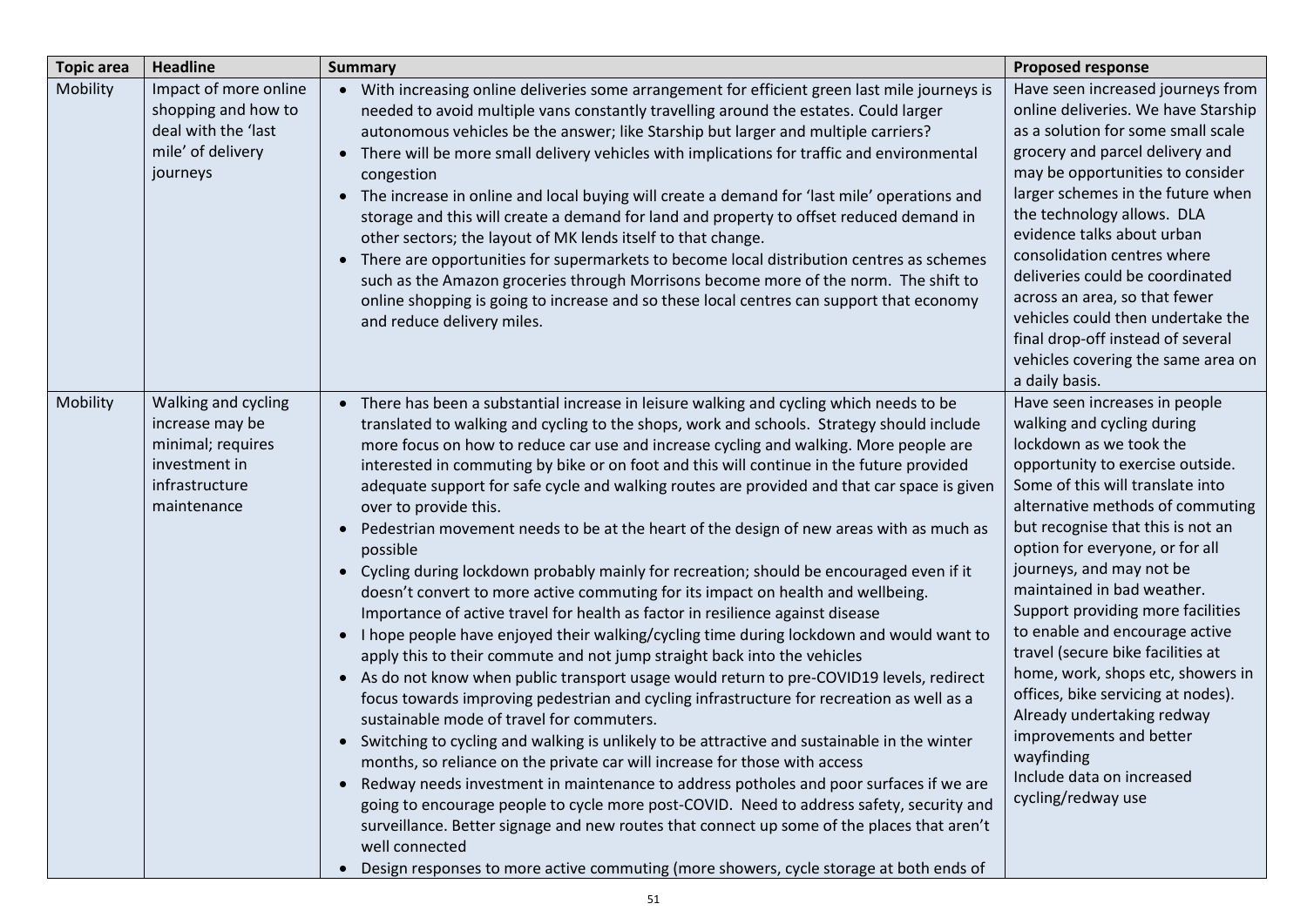| <b>Topic area</b> | <b>Headline</b>                                                                                              | <b>Summary</b>                                                                                                                                                                                                                                                                                                                                                                                                                                                                                                                                                                                                                  | <b>Proposed response</b>                                                                                                                                                                                                  |
|-------------------|--------------------------------------------------------------------------------------------------------------|---------------------------------------------------------------------------------------------------------------------------------------------------------------------------------------------------------------------------------------------------------------------------------------------------------------------------------------------------------------------------------------------------------------------------------------------------------------------------------------------------------------------------------------------------------------------------------------------------------------------------------|---------------------------------------------------------------------------------------------------------------------------------------------------------------------------------------------------------------------------|
|                   |                                                                                                              | the journey (work and home), bike servicing facilities at key nodes/interchanges), priority<br>over cars and better cycle routes/access through CMK<br>• If levels of cycling continue, may need to be some separation on redways between cycles<br>and pedestrians and a code of conduct                                                                                                                                                                                                                                                                                                                                       |                                                                                                                                                                                                                           |
|                   |                                                                                                              | Bikes and e-scooters must all be fitted with bells; riders must make their presence known<br>to pedestrians. Many benefits of more people using cycles and scooters but poses a danger<br>for others, young and old who inadvertently find themselves on a collision course with<br>cyclist. Some rethinking of shared footpaths and redways is necessary if everyone<br>continues to share them.<br>• As with the road network, there are places on the redways where traffic volume warrants<br>greater segregation between cyclist and walkers and stronger support for cyclist over cars.                                   |                                                                                                                                                                                                                           |
|                   |                                                                                                              | Some bottlenecks/pinch points in redway network due to greater use and maintaining<br>distances                                                                                                                                                                                                                                                                                                                                                                                                                                                                                                                                 |                                                                                                                                                                                                                           |
|                   |                                                                                                              | • New cycling and walking spaces should take into account the likely demand for e-scooters<br>and space requirements. This may have the knock-on benefit of making longer journeys<br>more attractive, if routes into and out of Milton Keynes are provided and connected with<br>neighbouring authorities' schemes                                                                                                                                                                                                                                                                                                             |                                                                                                                                                                                                                           |
|                   |                                                                                                              | • For many groups of people (the elderly, disabled and parents with small children) bikes,<br>scooters etc are not an alternative to public transport<br>Cycling and walking in rural areas without dedicated paths is far more risky now that car                                                                                                                                                                                                                                                                                                                                                                              |                                                                                                                                                                                                                           |
|                   |                                                                                                              | traffic has increased again; mustn't forget about investment outside of the city area<br>especially as these areas also have poor public transport services even at times when<br>people feel safe to travel by bus                                                                                                                                                                                                                                                                                                                                                                                                             |                                                                                                                                                                                                                           |
|                   |                                                                                                              | • Use of parkland network for active commuting has increased                                                                                                                                                                                                                                                                                                                                                                                                                                                                                                                                                                    |                                                                                                                                                                                                                           |
| Mobility          | Changing travel<br>patterns will impact<br>on demand for car<br>parking and the way<br>people use their cars | Demand for car parking spaces in commuter areas will be reduced for some time;<br>opportunity to repurpose some parking spaces, to either improve public transport access,<br>or to increase permeability and route attractiveness for walkers and cyclists. Would<br>encourage use of public transport also reducing pressure on roads passing through<br>neighbouring authorities.<br>• Fewer city centre workers does not necessarily reduce the demand for city centre car                                                                                                                                                  | Recognise that demand for parking<br>has decreased from fewer office<br>workers and shoppers/visitors to<br>the city centre. Info on impact on<br>other centres?<br>For the city centre, this can be                      |
|                   |                                                                                                              | parking, as staff may prefer the security of private car travel to public transport.<br>• Paying for parking is putting people off coming to CMK<br>Parking costs need to be balanced against encouraging visiting and use of CMK in a holistic<br>$\bullet$<br>approach, not just seen as a way of generating revenue for the council, etc.<br>• Perhaps stores will transition to being places to appraise items and perhaps try them out,<br>but that the shopping will then be done online with home delivery. So that people<br>travelling to CMK, etc. do not need to use their cars and need to carry heavy bulky items, | considered through the CMK<br>framework work to look at future<br>demand for car parking and<br>potential alternative options for its<br>use, alongside improved wider<br>mobility options.<br>Include explanation of how |
|                   |                                                                                                              |                                                                                                                                                                                                                                                                                                                                                                                                                                                                                                                                                                                                                                 | parking revenue is used (in annex)                                                                                                                                                                                        |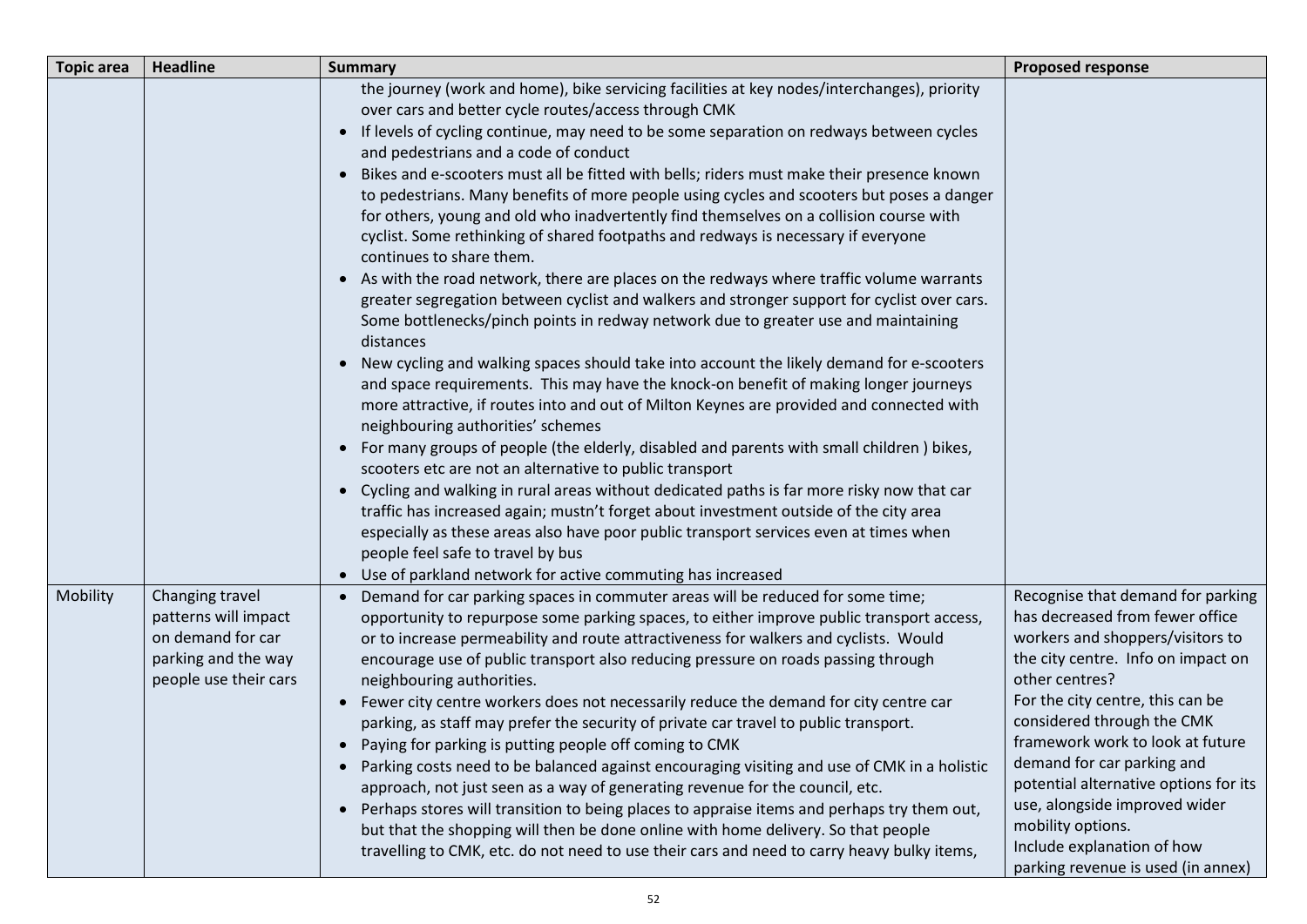| <b>Topic area</b> | <b>Headline</b>                                                                                                                                                                                                                      | <b>Summary</b>                                                                                                                                                                                                                                                                                                                                                                                                                                                                                                                                                                                                                                                                                                                                                                                                                                                                                                                                                                                                                                                                                                                                                                                                                                                                                                                                                                                                                                                                                                                                                                                                                    | <b>Proposed response</b>                                                                                                                                                                                                                                                                                                                                                                                                    |
|-------------------|--------------------------------------------------------------------------------------------------------------------------------------------------------------------------------------------------------------------------------------|-----------------------------------------------------------------------------------------------------------------------------------------------------------------------------------------------------------------------------------------------------------------------------------------------------------------------------------------------------------------------------------------------------------------------------------------------------------------------------------------------------------------------------------------------------------------------------------------------------------------------------------------------------------------------------------------------------------------------------------------------------------------------------------------------------------------------------------------------------------------------------------------------------------------------------------------------------------------------------------------------------------------------------------------------------------------------------------------------------------------------------------------------------------------------------------------------------------------------------------------------------------------------------------------------------------------------------------------------------------------------------------------------------------------------------------------------------------------------------------------------------------------------------------------------------------------------------------------------------------------------------------|-----------------------------------------------------------------------------------------------------------------------------------------------------------------------------------------------------------------------------------------------------------------------------------------------------------------------------------------------------------------------------------------------------------------------------|
|                   |                                                                                                                                                                                                                                      | etc?<br>Before COVID, I also thought that car-sharing was a good idea, and still do, in principle<br>$\bullet$<br>(though now I worry about cleaning between users). I would be willing to give up car-<br>owning, if there were a reliable carpool which I could pay to use when needed.                                                                                                                                                                                                                                                                                                                                                                                                                                                                                                                                                                                                                                                                                                                                                                                                                                                                                                                                                                                                                                                                                                                                                                                                                                                                                                                                         | Recognise that COVID and concern<br>about safety of public transport<br>means that many will still want to<br>use private cars even when<br>alternative options are available.                                                                                                                                                                                                                                              |
| Mobility          | Changing travel<br>patterns and the<br>impact on commuting<br>levels and congestion;<br>impact on the<br>environment, noise<br>and pollution                                                                                         | • Commuter traffic may change significantly if people are working from home and making<br>use of technology for on-line meetings. The need for people to be travelling during what<br>were previously peak times could alter significantly<br>• Greater car use in the shorter term due to fears of public transport; more WFH and online<br>shopping will continue pattern of fewer cars on the road at peak hours (also with flexible<br>working as people work outside normal hours) which may extend the capacity of our<br>existing grid network.<br>People will continue to travel by car for shopping and leisure<br>• The overall consequence is less commuting and road miles with congestion reduced and<br>previously expected traffic growth levels much lower. The highway infrastructure proposed<br>within the Plan would need to be re modelled to take account of these changes<br>• Fewer commuters may make expressway project redundant<br>The lack of traffic has been wonderful; should encourage primary age children to attend<br>$\bullet$<br>local schools and to walk there. If parents are going back home to work instead of to an<br>office, walking to school becomes more practicable.<br>Many people recognise that the environment has benefited from the reduction in all types<br>$\bullet$<br>of transport and travel and so we believe it is important to leverage on this now<br>• The reduction of traffic was the silver lining of the lockdown. The associated reduction in<br>noise and pollution, and the huge improvement to the experience of the public realm was a<br>revelation. | Too soon to know how working<br>patterns will change in the long<br>term and impact on commuting<br>and congestion, but expect that<br>more working from home and<br>flexible hours will continue for<br>some time. People have<br>appreciated the benefits of<br>reduced traffic on the<br>environment, pollution and noise,<br>so should capitalise on that when<br>encouraging move to more<br>sustainable travel modes. |
| Offices           | Impact of increased<br>home-working and<br>changing need for<br>office space, which<br>may be put to<br>alternative use;<br>opportunities for CMK<br>as a regional office<br>location; need for<br>flexible office/meeting<br>spaces | CMK could benefit directly from any trend towards decentralisation from London offices;<br>$\bullet$<br>despite home working, some businesses will need face to face time. Satellite offices in key<br>commutable locations such as CMK could provide a half way house for companies wishing<br>to reduce costs but maintain a reasonable level of office space. The prevalence of car use<br>to access jobs and facilities in CMK could be seen as a big plus point by users and occupiers,<br>despite its well known limits and disadvantages<br>• Already an increase in enquiries for businesses to open a regional office as companies are<br>moving out of central London; opportunities to encourage that inward investment and<br>establish a regional office<br>• Home-working may be fully embraced and close centrally-based premises, and/or<br>downsize dramatically to a much smaller base with lower costs.<br>• When wage subsidies cease, may see increase in redundancies which further decrease                                                                                                                                                                                                                                                                                                                                                                                                                                                                                                                                                                                                                | CMK issues covered by CMK<br>framework, to consider how to<br>manage change in demand for<br>office space. Opportunities for<br>companies moving out from<br>London etc<br>Need to make CMK an attractive<br>place to return to work and for<br>companies to locate; knock on<br>economic impacts of having<br>workers spending time in the city<br>centre on retail, leisure and<br>cultural sectors.                      |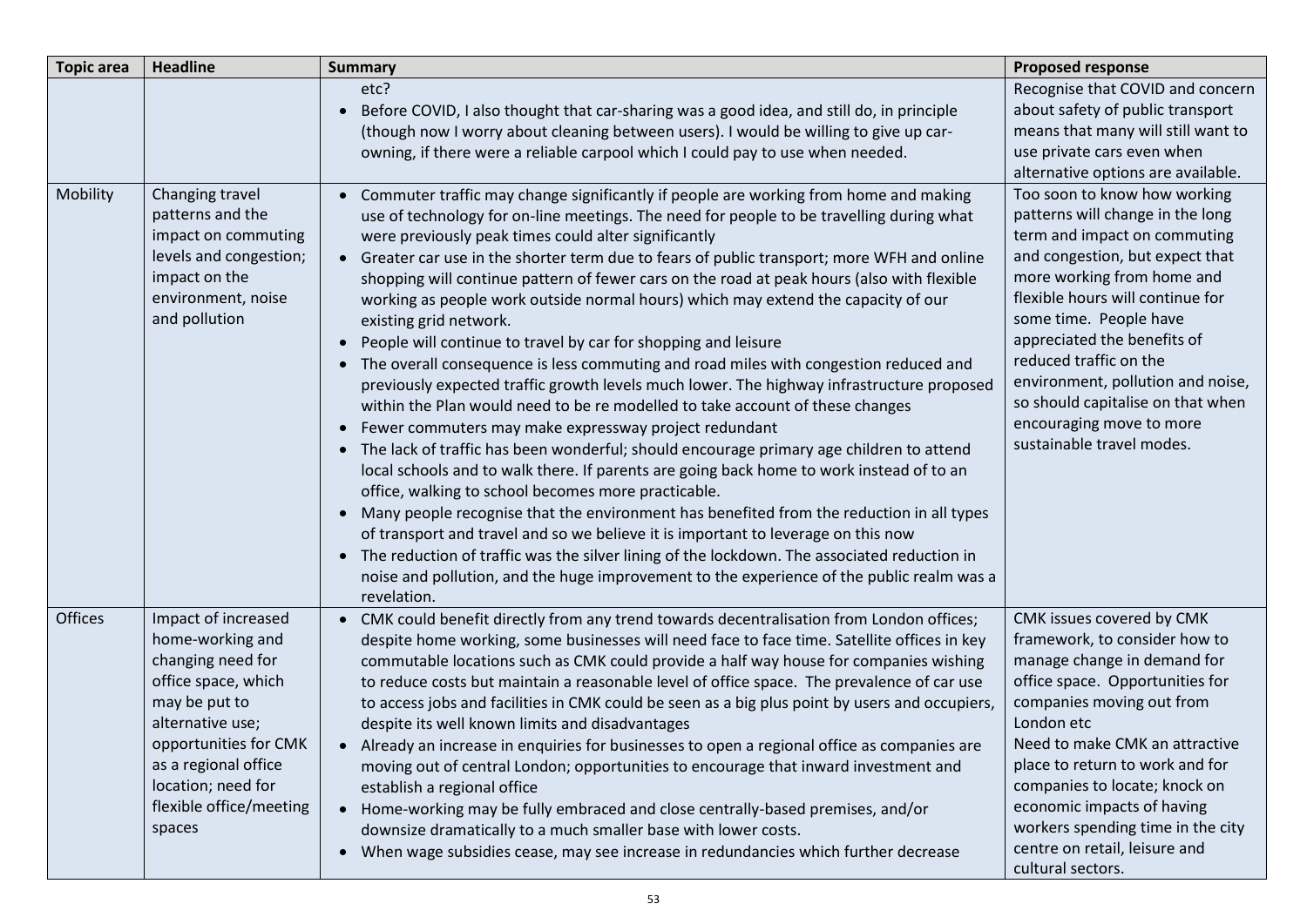| <b>Topic area</b> | <b>Headline</b>                                                                                                                                                            | <b>Summary</b>                                                                                                                                                                                                                                                                                                                                                                                                                                                                                                                                                                                                                                                                                                                                                                                                                                                                                                                                                                                                                                                                                                                                                                                                                                                                                                                                                                                                                                                                                                       | <b>Proposed response</b>                                                                                                                                                                                                                                                                                                                                                                                                                                                                                                                                                                                                                                                                                                                                                                                                               |
|-------------------|----------------------------------------------------------------------------------------------------------------------------------------------------------------------------|----------------------------------------------------------------------------------------------------------------------------------------------------------------------------------------------------------------------------------------------------------------------------------------------------------------------------------------------------------------------------------------------------------------------------------------------------------------------------------------------------------------------------------------------------------------------------------------------------------------------------------------------------------------------------------------------------------------------------------------------------------------------------------------------------------------------------------------------------------------------------------------------------------------------------------------------------------------------------------------------------------------------------------------------------------------------------------------------------------------------------------------------------------------------------------------------------------------------------------------------------------------------------------------------------------------------------------------------------------------------------------------------------------------------------------------------------------------------------------------------------------------------|----------------------------------------------------------------------------------------------------------------------------------------------------------------------------------------------------------------------------------------------------------------------------------------------------------------------------------------------------------------------------------------------------------------------------------------------------------------------------------------------------------------------------------------------------------------------------------------------------------------------------------------------------------------------------------------------------------------------------------------------------------------------------------------------------------------------------------------|
|                   |                                                                                                                                                                            | office space requirements<br>May see continued WFH; it has shown that there is no drop in productivity<br>• The council could lead by example in flexible working and truly free up office staff to<br>complete their contractual hours wherever and whenever they can<br>• Workers who still need the social interaction of the work place may prefer to work in<br>shared service offices. There are also important benefits of knowledge sharing, building<br>relationships and so on. Organisations are likely to set up small, shared service reginal hubs<br>so workers can meet without long commutes<br>• Need more flexible spaces, suitable for meetings rather than normal office space as people<br>will work from home more. Allows shared use of printing or meeting space facilities<br>For those who have a need for an employment location away from their homes the<br>$\bullet$<br>influence of social distancing will increase the amount of space that workers will find<br>acceptable leading to an increase in demand for such floorspace, rather than becoming<br>redundant and available for conversion to other uses<br>There should be a review of longer-term plans for building new office space, as employees<br>$\bullet$<br>working from home will require companies to review their current and future potential<br>needs for office space<br>May see increased conversion of office to residential; means shorter commutes/active<br>$\bullet$<br>travel to city centre workplaces | Should consider ways to provide<br>alternatives to regular office<br>space, so places where people can<br>come for meetings or have more<br>flexible arrangements.<br>Consider impact of potential<br>change of use to residential<br>development which may not make<br>for suitable homes and reduces<br>our availability of office<br>accommodation; although more<br>residential development in the city<br>centre is also important as another<br>element of increasing vitality and<br>activity<br>Need to revisit our employment<br>projections. Still would anticipate<br>the same growth in jobs, but<br>recognise that they may not be<br>located in a traditional office<br>environment? Also important to<br>remember the wide range of jobs<br>and sectors we expect to see<br>growth in; reference to economic<br>section |
| Placemakin        | Original principles for<br>MK have meant the<br>city has fared well<br>compared to other<br>places during the<br>pandemic, and those<br>principles should be<br>maintained | • Any planned growth of MK must be based on the same principles on which it was planned<br>and built, low density well planned housing, extensive open space and landscaped public<br>realm, a network of cycling and walking routes. In short any growth should be sustainable<br>in areas where the grid road and bus and redway network can be connected. Growth<br>should be sustainable and not drain investment from the existing urban areas of MK<br>• We will change the way we live, particularly around working more flexibly, shopping<br>differently and will possibly base our leisure activities outdoors rather than in the<br>conventional way in pubs, clubs, gyms, cinemas and theatres. MK is already well adapted<br>for these changes and must ensure that strategic planning halts the current poorly planned<br>and served new housing areas. Future growth areas should have links to grid roads, good<br>cycling and walking routes, 40% public open space and high quality design and landscaping<br>Regardless of the type of 'vehicle' or mode of travel (bike/bus/AV), the need to plan for,<br>$\bullet$<br>reserve and build in new resilient strategic-scaled transport infrastructure ('corridors' and                                                                                                                                                                                                                                                                             | Recognise the value of the<br>principles of MK and intention to<br>retain that within the existing city,<br>and that the design of the city was<br>intentionally flexible to be able to<br>sensitively adapt to new<br>circumstances. Open space, high<br>quality design, prioritisation for<br>walking and cycling in accessible,<br>walkable communities, better<br>provision for public transport,<br>adapting to the demands of the<br>climate emergency etc are all                                                                                                                                                                                                                                                                                                                                                               |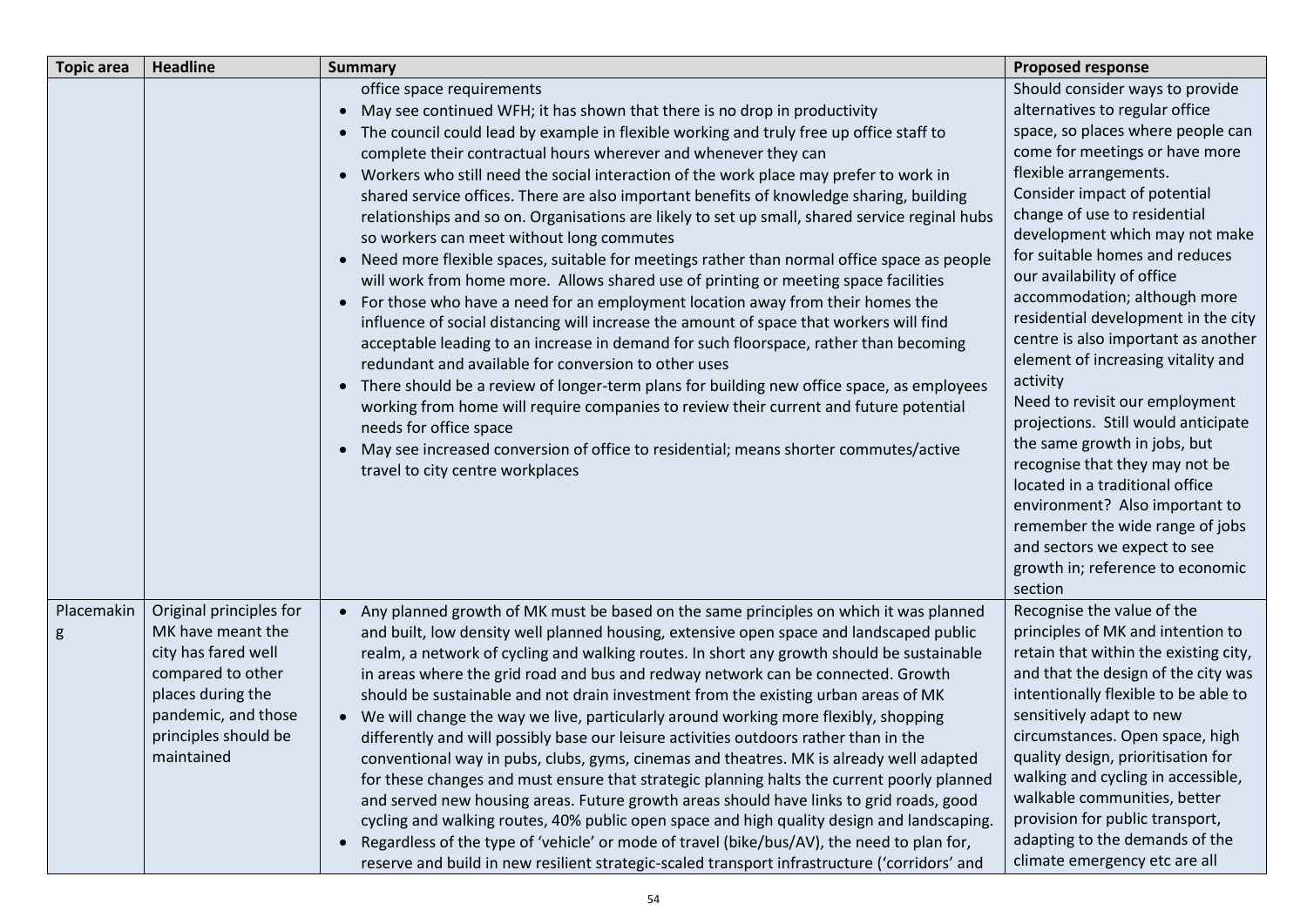| <b>Topic area</b> | <b>Headline</b>                                                                                                                                             | <b>Summary</b>                                                                                                                                                                                                                                                                                                                                                                                                                                                                                                                                                                                                                                                                                                                                                                                                                                                                                                                                                                                                                                                                                                                                                                                                                                                                                                                                                                                                                                                                                                                                                                                                                                                                                                                                                                                                                                                                                                                       | <b>Proposed response</b>                                                                                                                                                                                                                                                                                                                                                                                                                                                                                                                                                                   |
|-------------------|-------------------------------------------------------------------------------------------------------------------------------------------------------------|--------------------------------------------------------------------------------------------------------------------------------------------------------------------------------------------------------------------------------------------------------------------------------------------------------------------------------------------------------------------------------------------------------------------------------------------------------------------------------------------------------------------------------------------------------------------------------------------------------------------------------------------------------------------------------------------------------------------------------------------------------------------------------------------------------------------------------------------------------------------------------------------------------------------------------------------------------------------------------------------------------------------------------------------------------------------------------------------------------------------------------------------------------------------------------------------------------------------------------------------------------------------------------------------------------------------------------------------------------------------------------------------------------------------------------------------------------------------------------------------------------------------------------------------------------------------------------------------------------------------------------------------------------------------------------------------------------------------------------------------------------------------------------------------------------------------------------------------------------------------------------------------------------------------------------------|--------------------------------------------------------------------------------------------------------------------------------------------------------------------------------------------------------------------------------------------------------------------------------------------------------------------------------------------------------------------------------------------------------------------------------------------------------------------------------------------------------------------------------------------------------------------------------------------|
|                   |                                                                                                                                                             | 'links' incorporating new 'roadspace') to support growth has not gone away.<br>• The "MK grid" network is proving one of the most flexible green and grey infrastructure<br>networks. The concept of MK 'grid corridors' remain relevant (arguably even more so now)<br>as they are about so much more than traffic. The benefits of MK communities accessing<br>and using the MK green/grey grid have been greatly reinforced through CV19 activity. On<br>this basis, the policy commitment to reserve space for and/or create new multipurpose<br>links/corridors [whatever they are called] as the backbone of future growth plans which<br>support, extend and/or complement the MK infrastructure network should be<br>strengthened in the Strategy and placed at the heart of any new growth plans.<br>• Should undertake a study of the resilience of MK to assess how the original principles of<br>the city have fared in comparison to other places. Should include a risk assessment of the<br>impact of different emergencies on the old areas built before Milton Keynes was<br>designated, the gridded areas of the New Town and the less rigorous layout of the New<br>Town extensions                                                                                                                                                                                                                                                                                                                                                                                                                                                                                                                                                                                                                                                                                                                               | about good planning and are<br>central to the strategy.                                                                                                                                                                                                                                                                                                                                                                                                                                                                                                                                    |
| Placemakin<br>g   | Importance of local<br>facilities near to<br>people's homes that<br>provide a range of<br>services; growing<br>importance of local<br>high streets and hubs | Redraft Chapter 6 as a new "Places of Activity" or "Our Centres" Chapter. The current<br>emphasis on CMK and Bletchley is valid (transport nodes and spare capacity for new<br>development) but also to look at the function of the other centres of Stony Stratford,<br>Newport Pagnell, Woburn Sands/Fenny Stratford and Wolverton, plus district/local centres<br>and how these are the focus of day to day activity for many residential communities but<br>are also centres of wider 'experience' - where communities of different ages/cultures<br>congregate and interact. Also, schools/health hubs/places of worship are also places where<br>people meet and socialise and where "community" is brought into focus.<br>• Residents really value their high streets and local hubs to access local, independently run<br>businesses and enterprises that they are unable to access in CMK. It is important that these<br>are prioritised in terms of support to thrive moving forward, and help MK build more local,<br>sustainable and resilient enterprise.<br>• If as envisaged more people work from home there may be a need for greater social<br>interaction through local cafe/business hubs.<br>• Could be a bigger role for local facilities in each area to form a hub/meeting place that<br>people are able to come together safely in; potential re-use of vacant buildings<br>• Amenities within walking or cycling distance of home will likely continue to be sought,<br>potentially including workspaces for occasional meetings if people are working from home<br>more<br>• New centres as part of strategic growth should be planned to be resilient and adaptable<br>based on 'local living' with many of the new permitted development rights removed where<br>land is not in the control of a local authority<br>• Importance of local facilities within walking distance of homes, including in new | Local centres and high streets have<br>become more important to<br>people's day to day lives during<br>lockdown. Reframe chapter to<br>include more on other centres in<br>addition to Central Bletchley and<br>CMK. Emphasises importance of<br>walkable neighbourhoods, where<br>people have facilities and services<br>within easy access of homes,<br>without needing to use a car for<br>day to day activities. May have<br>increased role as employment or<br>flexible working hubs in some<br>places too, with more WFH but still<br>a need for some centralised space<br>at times. |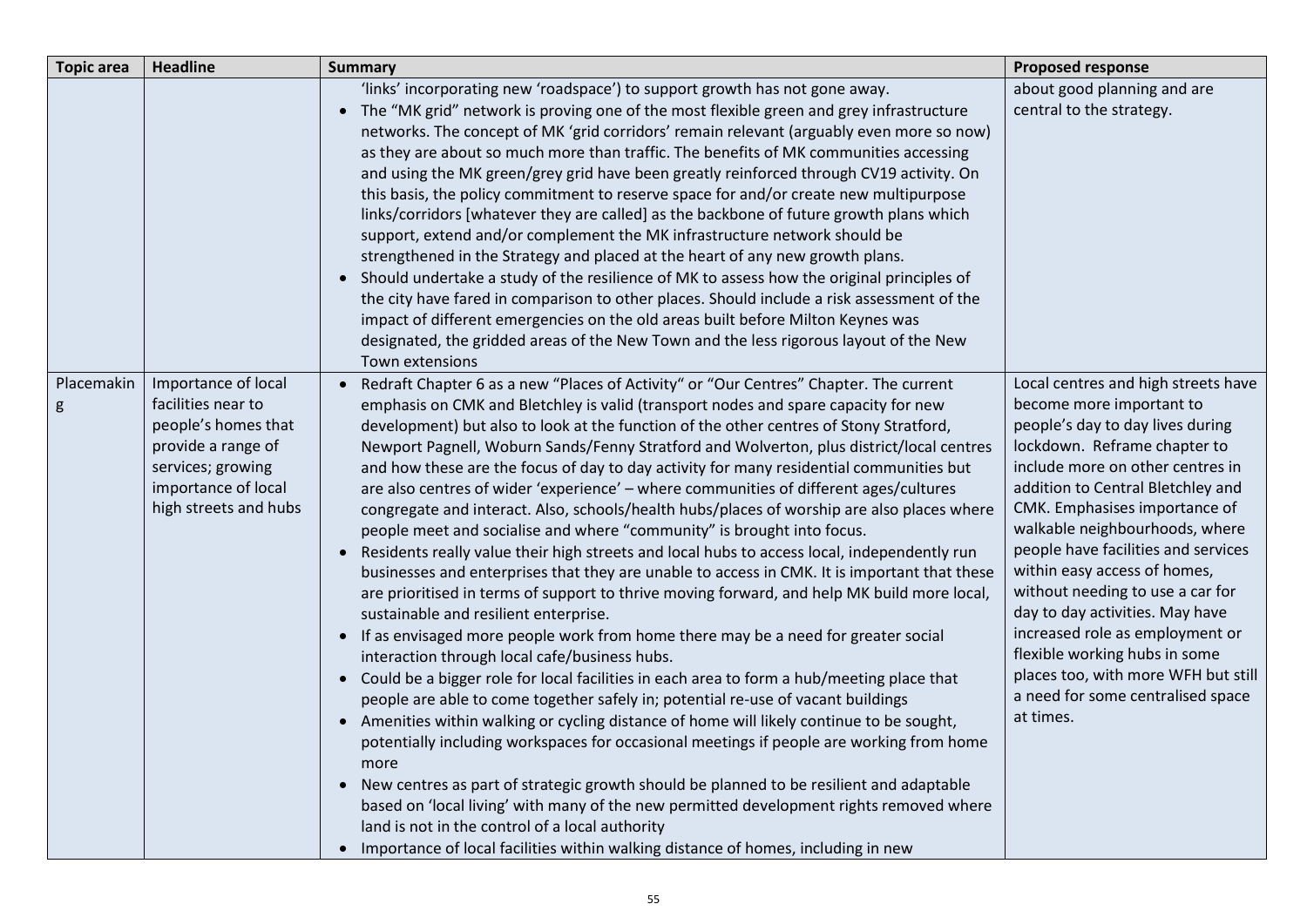| <b>Topic area</b> | <b>Headline</b>                                                                                                                                                                                                  | <b>Summary</b>                                                                                                                                                                                                                                                                                                                                                                                                                                                                                                                                                                                                                                                                                                                                                                                                                                                                                                                                                                                                                                                                                                                                                                                                                                                                                                                                                                                                                                                                                                                                                                                                                                                                                                                                                                                                                                                                                                                                                                                                                                                                                                                                                                                                                                           | <b>Proposed response</b>                                                                                                                                                                                                                                                                                                                                                                                                  |
|-------------------|------------------------------------------------------------------------------------------------------------------------------------------------------------------------------------------------------------------|----------------------------------------------------------------------------------------------------------------------------------------------------------------------------------------------------------------------------------------------------------------------------------------------------------------------------------------------------------------------------------------------------------------------------------------------------------------------------------------------------------------------------------------------------------------------------------------------------------------------------------------------------------------------------------------------------------------------------------------------------------------------------------------------------------------------------------------------------------------------------------------------------------------------------------------------------------------------------------------------------------------------------------------------------------------------------------------------------------------------------------------------------------------------------------------------------------------------------------------------------------------------------------------------------------------------------------------------------------------------------------------------------------------------------------------------------------------------------------------------------------------------------------------------------------------------------------------------------------------------------------------------------------------------------------------------------------------------------------------------------------------------------------------------------------------------------------------------------------------------------------------------------------------------------------------------------------------------------------------------------------------------------------------------------------------------------------------------------------------------------------------------------------------------------------------------------------------------------------------------------------|---------------------------------------------------------------------------------------------------------------------------------------------------------------------------------------------------------------------------------------------------------------------------------------------------------------------------------------------------------------------------------------------------------------------------|
|                   |                                                                                                                                                                                                                  | development areas; should use transit oriented development principles with appropriate<br>densities and mix of uses<br>Expect manufacturing and storage to be increasingly integrated into neighbourhood and<br>$\bullet$<br>district centres, for smaller family and community businesses to make the products that<br>they sell direct to local people. These places can become more vibrant and interesting by<br>allowing affordable workshop space to co-exist with other uses.<br>• If the High Streets all fail, the sense of community spirit will be lost. Loneliness will become<br>a much bigger factor, which in turn will increase national health bills<br>• Access to public toilets whilst out walking - with no pubs or coffee shops to nip into as they<br>have been closed, this has been a problem. Availability of publically accessible toilets all<br>over MK is something that needs to go into the futures strategy, especially with an ageing<br>population.                                                                                                                                                                                                                                                                                                                                                                                                                                                                                                                                                                                                                                                                                                                                                                                                                                                                                                                                                                                                                                                                                                                                                                                                                                                                   |                                                                                                                                                                                                                                                                                                                                                                                                                           |
| Placemakin<br>g   | Opportunities to<br>change the use of<br>existing buildings, but<br>potential impacts on<br>quality of life,<br>including impact of<br>density of<br>development and<br>need to maintain city<br>centre vitality | • Although COVID-19 has raised issues relating to high density in city centres, it is important<br>to remember that the alternative is wide scale urban sprawl through diffuse suburban<br>estates with few key services. This is especially true for Milton Keynes, given the relatively<br>diffuse urban layout compared to other cities. The impact of COVID-19 should not lead to<br>further widespread expansion of cities into green space and fertile agricultural land<br>• MKC currently consulting on an Article 4 Direction that will in effect, protect existing offices<br>within the central business district of Central Milton Keynes from being converted to<br>residential accommodation; will assist in maintaining the economic vitality of CMK<br>• The conversion of buildings such as offices that do become redundant should focus on<br>alternative employment opportunities rather than residential uses without sufficient<br>private open spaces as introducing piecemeal residential uses into town centres will<br>prevent comprehensive redevelopment; support for Article 4 direction to stop permitting<br>development conversions<br>• Introducing more residential communities that involve a mixture of commercial uses to<br>CMK should still be the priority to facilitate both the daytime and night-time economy<br>• Unused shop, office space and car parking could be utilised or re-purposed to meet the<br>housing need or turned over to more open space, which is needed within a densely<br>populated city. Although this is an opportunity, it may also be a risk, as CMK becomes<br>vulnerable to poor quality homes being delivered through Permitted Development Rights<br>• With less need to commute, people are moving out of town centres to places they can<br>afford, eg. home with a garden or outside space even if much further from work; plans for<br>increased density and city centre homes may need to be reconsidered.<br>• May see increased conversion of office to residential increasing city centre density; means<br>shorter commutes/active travel to city centre workplaces<br>• Higher densities and infill building were always going to ruin MK as a unique place to live, | Recognise that changing demand<br>for office space may increase<br>change of use for vacant premises,<br>but need to ensure that homes<br>that are created are to a good<br>standard; article 4 direction to<br>help prevent inappropriate<br>development.<br>Important that appropriate<br>alternative uses are found that<br>help to support the vitality and<br>vibrancy of the city centre and<br>other local centres |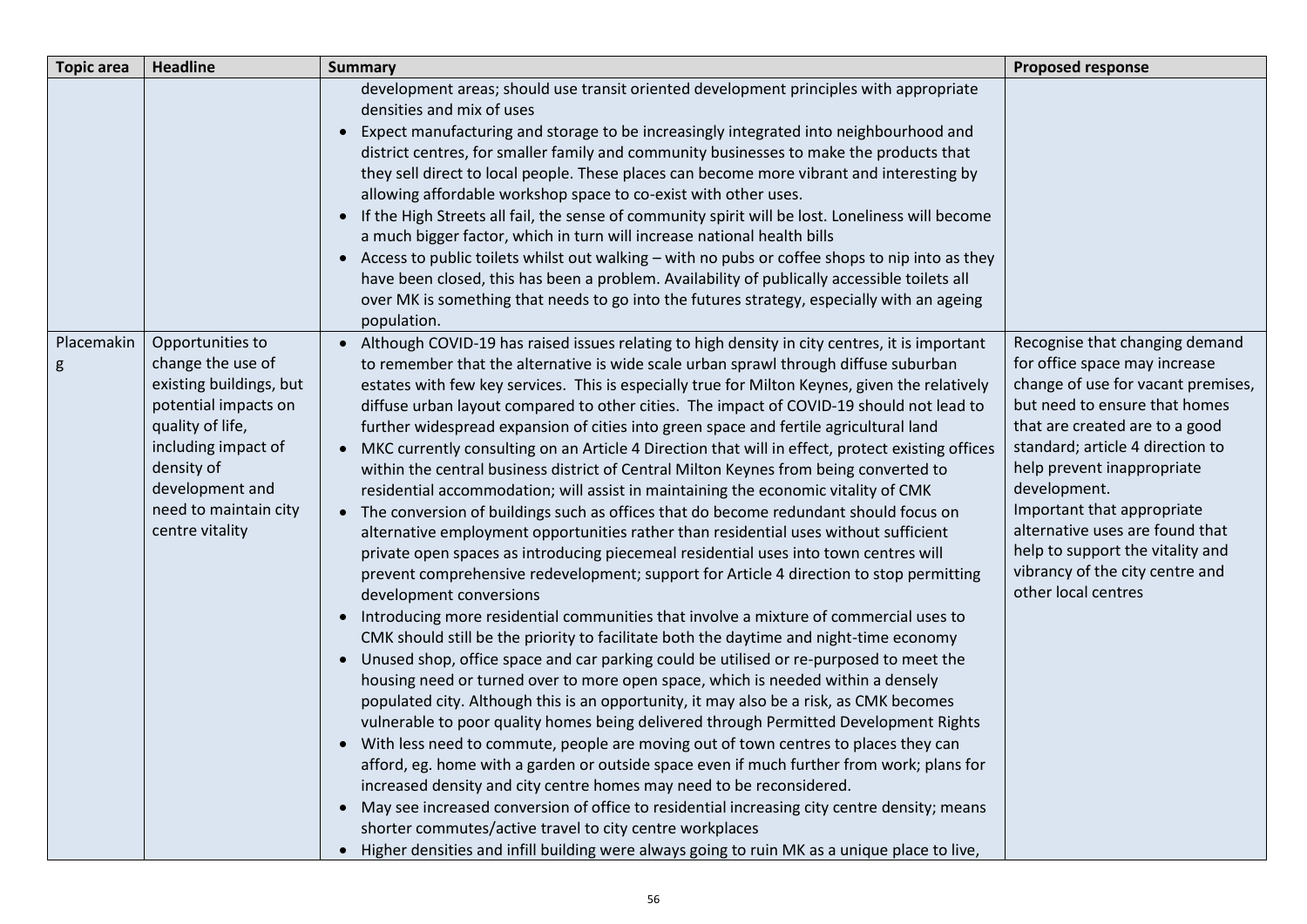| <b>Topic area</b>       | <b>Headline</b>                                                                                                                                 | <b>Summary</b>                                                                                                                                                                                                                                                                                                                                                                                                                                                                                                                                                                                                                                                                                                                                                                                                                                                                                                                                                                                                                                                                                                                                                                                                                                | <b>Proposed response</b>                                                                                                                                                                                                                                                                                |
|-------------------------|-------------------------------------------------------------------------------------------------------------------------------------------------|-----------------------------------------------------------------------------------------------------------------------------------------------------------------------------------------------------------------------------------------------------------------------------------------------------------------------------------------------------------------------------------------------------------------------------------------------------------------------------------------------------------------------------------------------------------------------------------------------------------------------------------------------------------------------------------------------------------------------------------------------------------------------------------------------------------------------------------------------------------------------------------------------------------------------------------------------------------------------------------------------------------------------------------------------------------------------------------------------------------------------------------------------------------------------------------------------------------------------------------------------|---------------------------------------------------------------------------------------------------------------------------------------------------------------------------------------------------------------------------------------------------------------------------------------------------------|
|                         |                                                                                                                                                 | perhaps now we can call a halt to this urban vandalism. Plans for the built environment<br>need to be radically overhauled with the presumption that space matters<br>• Higher density development may be harder to achieve with greater requirement for open<br>space and gardens<br>• With the demand for higher density development potentially reducing and potentially<br>higher densities also becoming less desirable, additional development land will be required<br>if sufficient housing is to be delivered to meet identified need.<br>• Should require housing densities similar to those found in the established housing areas of<br>MK and less flats which should not include family dwellings and ideally be 3/4 storey<br>without the need for lifts<br>Developers must innovate to create great places to live, especially for those who need<br>affordable homes. Rush building terrible, cramped, ugly blocks of two bed flats won't work.<br>Densities are heading in the wrong direction to mitigate the permanent impact of COVID<br>19.<br>• The drive for high standards of affordable housing is accepted and needs to be reflected in<br>lower densities where people can have their own private outdoor spaces. |                                                                                                                                                                                                                                                                                                         |
| Placemakin<br>g         | Need spaces in the<br>public realm that<br>allow people to come<br>together                                                                     | • Have got used to meeting online, but we need enough physical spaces to do things<br>together safely. Spaces that are flexible and multipurpose - with structures in them that<br>are also flexible and adaptable to the many challenges - not just COVID but climate change<br>- that are coming our way.<br>• Should be a focus on public realm and urban design that provides something special and<br>unique. Milton Keynes already has an advantage of being designed in a modernist and<br>rational way and this could be a springboard for a reinvention that celebrates this, which<br>encompasses events and festivals.                                                                                                                                                                                                                                                                                                                                                                                                                                                                                                                                                                                                             | Need for flexible spaces in the<br>public realm that can be used for a<br>variety of purposes. Link with<br>cultural and creative agenda that<br>needs to be strengthened in the<br>strategy                                                                                                            |
| Planning<br>regulations | Changes to the<br>national planning<br>system are likely to<br>have an impact. Also<br>need local guidance<br>on how spaces could<br>be adapted | • Expect a culture shift in terms of planning over the next 30 years, away from a sequential<br>approach trying to direct most office uses into town centres and away from strict use class<br>zoning. Instead of trying to micro-manage where businesses can locate, we would expect a<br>liberalisation of development management, to focus on the big picture in relation to trends<br>in technology and lifestyles. One of the key strands in this shift will be genuine localism,<br>with communities being able to choose the planning framework that meets their needs<br>rather than everything being squeezed into a one-size-fits-all top-down approach.<br>• Local Plans need to acknowledge the recent pattern changes and encourage the further<br>advancement. This however should not mean immediate restrictive policies which make<br>development less attractive, but policies which are ready to respond to the technology<br>changes by seeking to provide for flexibility in design and layout so future changes do not<br>become cost prohibitive.<br>• The government's proposed relaxation to change of use, knock down and rebuild without                                                                           | May be changes to the planning<br>regime that impact on local plan<br>making or decision making, but<br>role of the Strategy is important to<br>set out the ambition for how<br>growth and development should<br>happen to provide a context for<br>future plan-making, in whatever<br>form that takes. |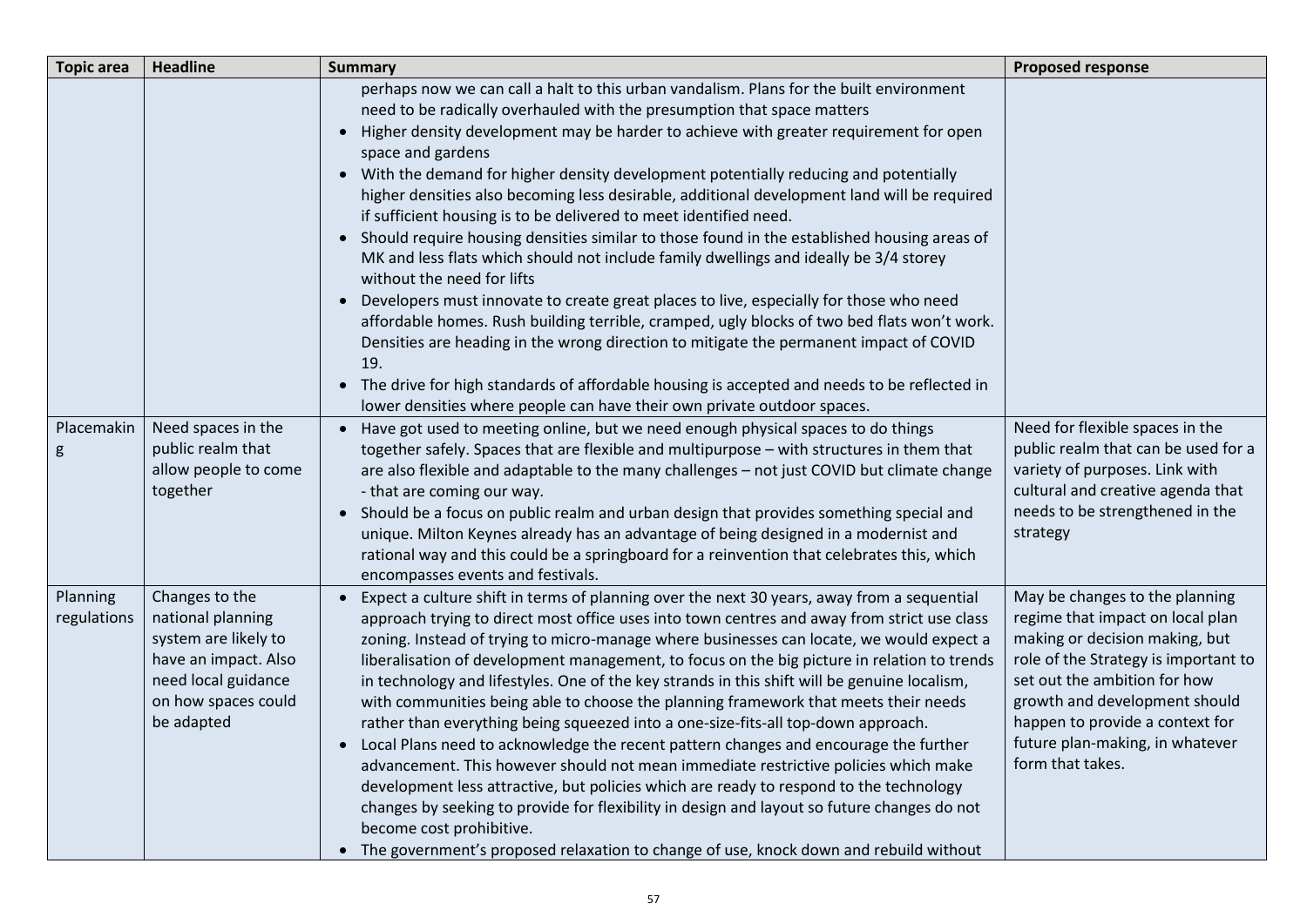| <b>Topic area</b> | <b>Headline</b>                                                                                | <b>Summary</b>                                                                                                                                                                                                                                                                                                                                                                                                                                                                                                                                                                                                                                                                                                                                                                                                                                                                                                                                                                                                                                                                                                                              | <b>Proposed response</b>                                                                                                                                                                                                                                                                                                                                                                      |
|-------------------|------------------------------------------------------------------------------------------------|---------------------------------------------------------------------------------------------------------------------------------------------------------------------------------------------------------------------------------------------------------------------------------------------------------------------------------------------------------------------------------------------------------------------------------------------------------------------------------------------------------------------------------------------------------------------------------------------------------------------------------------------------------------------------------------------------------------------------------------------------------------------------------------------------------------------------------------------------------------------------------------------------------------------------------------------------------------------------------------------------------------------------------------------------------------------------------------------------------------------------------------------|-----------------------------------------------------------------------------------------------------------------------------------------------------------------------------------------------------------------------------------------------------------------------------------------------------------------------------------------------------------------------------------------------|
|                   |                                                                                                | out planning permission could have serious unintended consequences for all MK town<br>centres but in particular CMK<br>• Concern that the Government's proposals for "Permitted Development Rights" are likely to<br>be introduced to permit the change of shops into residential use without planning consent<br>and we are concerned about the quality of units that might result<br>• People/Companies may review the properties they own or occupy communally differently;<br>evaluating the adequacy of congregation spaces, separation of entrance and exit, access,<br>social distancing space and flexibility. Planning requirements and guidance from the<br>Council may be able to help wherever new space is provided or existing space is modified.<br>MK could lead the way on this, through close collaboration with occupiers, funders and<br>insurers.                                                                                                                                                                                                                                                                      |                                                                                                                                                                                                                                                                                                                                                                                               |
| Principle         | Development strategy<br>should not be<br>developer led                                         | • Planning should be driven by long term needs and developments and working towards<br>them, not by developers deciding where new housing should go. Developing a long-term<br>strategy is an excellent idea, but it must be agreed by neighbouring councils and the detail<br>determined at the local level in neighbourhood plans.<br>• MKC should lead on masterplanning, with design codes etc to take the lead on managing<br>growth<br>• Development frameworks needed for growth proposals to determine details<br>• Current 'field by field' system is to the detriment of good planning principles<br>• Focus on commercial interests shifts perspective from the welfare of current and future<br>residents<br>• Difficulty of getting the development industry to think on a longer-term basis like we are.<br>We need to be better joined up in thinking about how we work with the development<br>industry to make sure this is delivered as we want it.<br>• Same sorts of pictures that the developers show us, and then what happens doesn't look<br>like that. Are you going to put your foot down and say we want better? | Agreed. Role of the Strategy needs<br>to provide the overall framework<br>for future development and<br>intention to pursue alternative<br>delivery models will allow greater<br>control for how development<br>happens, rather than being<br>entirely in the hands of the<br>development industry. Our<br>communities deserve good quality<br>design and placemaking                         |
| Principle         | There is still a need for<br>a long term strategy<br>for the future of<br><b>Milton Keynes</b> | • Long term MK will still need to grow despite the looming economic and social turmoil,<br>therefore we still need a Growth Strategy, but it needs to be changed to be more resilient<br>and sustainable. We need a sensible population target that can be achieved without<br>damaging the city by drawing investment away from the existing urban areas. More of the<br>growth should be planned to take place inside the existing urban area. MK has successfully<br>grown despite 4 major economic downturns and it will survive this one because the<br>principles of the original Master Plan worked, don't throw it away with notions of a<br>Metropolitan MK.<br>• It has never been more important to have a Strategy for the future which reflects on how<br>we might emerge both more resilient and more compassionate in how we plan for our<br>growth needs; is explicit in its intention to harness long term development needs as a way                                                                                                                                                                                      | Agreed; a long term strategy<br>becomes even more important at<br>a time of uncertainty to help build<br>a shared vision. Strategy will need<br>to be flexible to cope with a<br>variety of economic cycles and be<br>resilient to other disruptors, like<br>the public health pandemic we<br>have experienced. The<br>fundamental aims of the strategy,<br>around inclusive growth, mobility |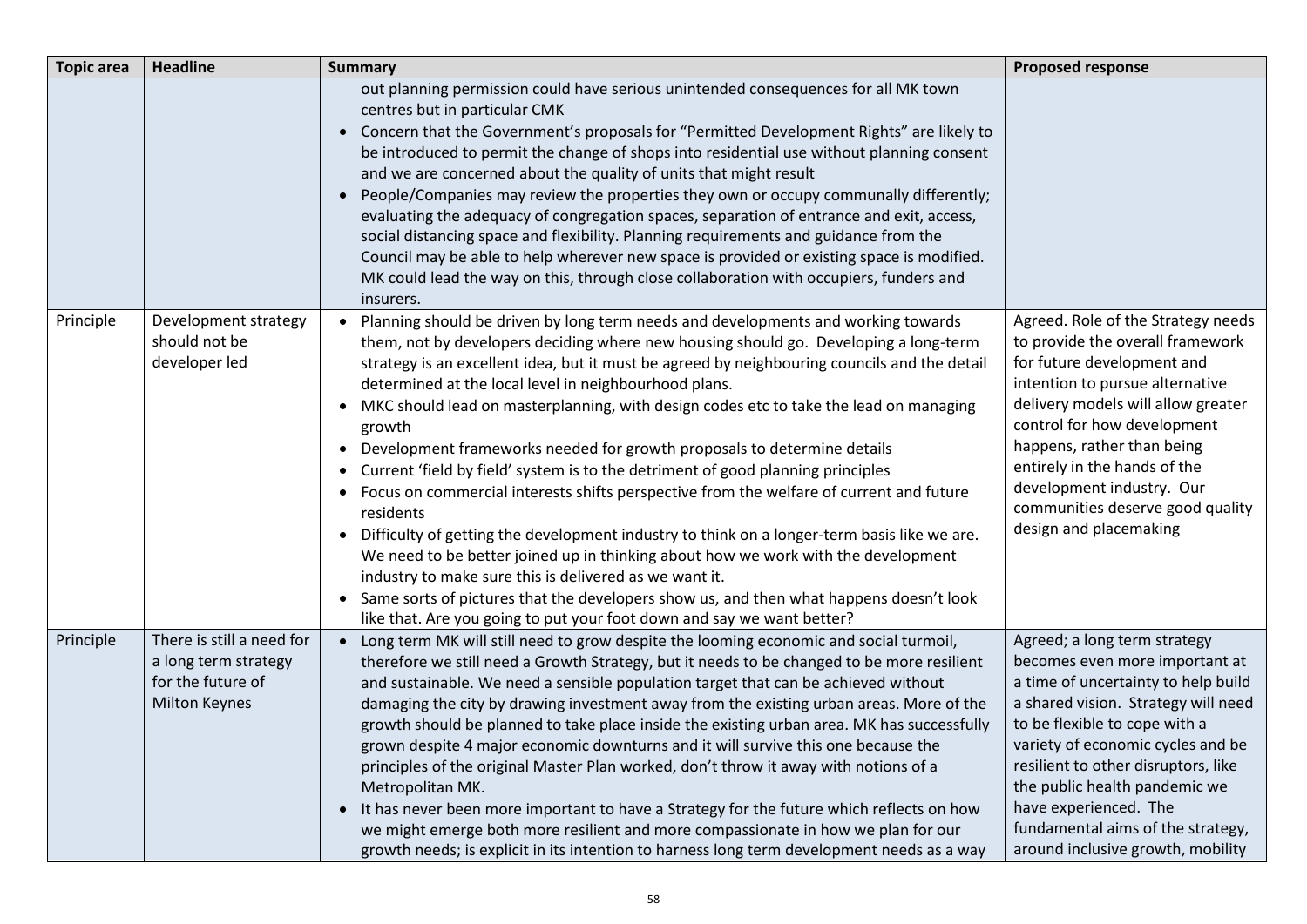| <b>Topic area</b> | <b>Headline</b>                                                                                                                                      | <b>Summary</b>                                                                                                                                                                                                                                                                                                                                                                                                                                                                                                                                                                                                                                                                                                                                                                                                                                                                                                                                                                                                                                                                                                                                                                                                                                                                                                                                                                    | <b>Proposed response</b>                                                                                                                                                                                                                                                                                                                                                                                        |
|-------------------|------------------------------------------------------------------------------------------------------------------------------------------------------|-----------------------------------------------------------------------------------------------------------------------------------------------------------------------------------------------------------------------------------------------------------------------------------------------------------------------------------------------------------------------------------------------------------------------------------------------------------------------------------------------------------------------------------------------------------------------------------------------------------------------------------------------------------------------------------------------------------------------------------------------------------------------------------------------------------------------------------------------------------------------------------------------------------------------------------------------------------------------------------------------------------------------------------------------------------------------------------------------------------------------------------------------------------------------------------------------------------------------------------------------------------------------------------------------------------------------------------------------------------------------------------|-----------------------------------------------------------------------------------------------------------------------------------------------------------------------------------------------------------------------------------------------------------------------------------------------------------------------------------------------------------------------------------------------------------------|
|                   |                                                                                                                                                      | of unlocking solutions to wider social and economic objectives<br>• At a 'local level', many of the recommendations already made in the Growth Study are<br>likely to increase in importance as a result of CV19 however not all are yet sufficiently<br>prioritised so as to support a robust case for policy inclusion in statutory plans<br>In the long-term, demand for new development will continue with new homes and jobs<br>sought and new infrastructure necessary to support growth. Consideration of the strategic<br>implications of the COVID-19 pandemic should therefore not involve any reduction of the<br>well-considered growth ambitions for Milton Keynes or the wider Oxford-Cambridge Arc.<br>The COVID-19 pandemic has re-emphasised the need for an ambitious approach to long-<br>term planning if a successful future for Milton Keynes and all of its residents is to be<br>realised. As such, the Strategy should be progressed without delay<br>• As with communication infrastructure and mobility infrastructure, the aims of integrating<br>green and blue space; reduced densities; place-making to improve physical and mental<br>health; supporting home working and learning; and improved carbon efficiency are most<br>easily integrated within new strategic development sites rather than being retrofitted to<br>existing communities. | for all, dealing with inequality,<br>addressing affordability and<br>responding to the climate change<br>emergency, for example, become<br>even more important post-COVID                                                                                                                                                                                                                                       |
| Principle         | Remain opposed to<br>the Strategy and its<br>principles                                                                                              | Remain opposed to the proposition of growth into neighbouring areas as promoted in the<br>draft Strategy<br>• Trying to predict the full impact of the COVID-19 pandemic on the economic state of the<br>country at this early stage is very difficult. Nevertheless, we wonder whether Milton Keynes<br>Council might in the short-term concentrate on preserving the existing infrastructure of<br>Milton Keynes, especially its city centre, rather than pursuing growth ambitions                                                                                                                                                                                                                                                                                                                                                                                                                                                                                                                                                                                                                                                                                                                                                                                                                                                                                             | Revised strategy pulls back from<br>how it refers to cross boundary<br>growth and what might happen in<br>neighbouring areas                                                                                                                                                                                                                                                                                    |
| Principles        | <b>Support the Strategy</b><br>in principle                                                                                                          | • General expressions of support for the overall Strategy including MRT network,<br>encouraging people to use their cars less, carbon neutral agenda; economy of opportunity<br>for all, role of CMK, approach to transformational opportunities at Bletchley town centre                                                                                                                                                                                                                                                                                                                                                                                                                                                                                                                                                                                                                                                                                                                                                                                                                                                                                                                                                                                                                                                                                                         | Noted.                                                                                                                                                                                                                                                                                                                                                                                                          |
| Principles        | Support the Strategy<br>and laudable<br>principles, but success<br>will come down to<br>implementation and<br>ensuring there are<br>benefits for all | • Strategy appreciates the strengths of the city and the current challenges, and recognises<br>that future growth needs to be managed by a new body which can invest appropriately to<br>the implementation of the Strategy.<br>• Overall a very ambitious plan, requiring further detail behind proposals<br>• Support the Strategy and laudable principles, but success will come down to<br>implementation and how the potentially competing demands can be balanced.<br>• Delivery and implementation needs to be built into local plans.<br>• Timescale of Strategy brings potential for inconsistencies between the Strategy and the<br>new Local Plan (and government policy)<br>• An indication of timescales for cementing or progressing the ambitions, including through<br>local planning policy will provide a degree of certainty for developers and applicants<br>moving forward.                                                                                                                                                                                                                                                                                                                                                                                                                                                                                  | Noted. Acknowledge that there is<br>much more work to be done to<br>determine the finer details of how<br>development will be delivered,<br>including through the local plan<br>process, but also with other<br>strategies and plans from the<br>Council and partners. Detail on<br>site specific issues also to be<br>determined through development<br>framework process which involves<br>local communities. |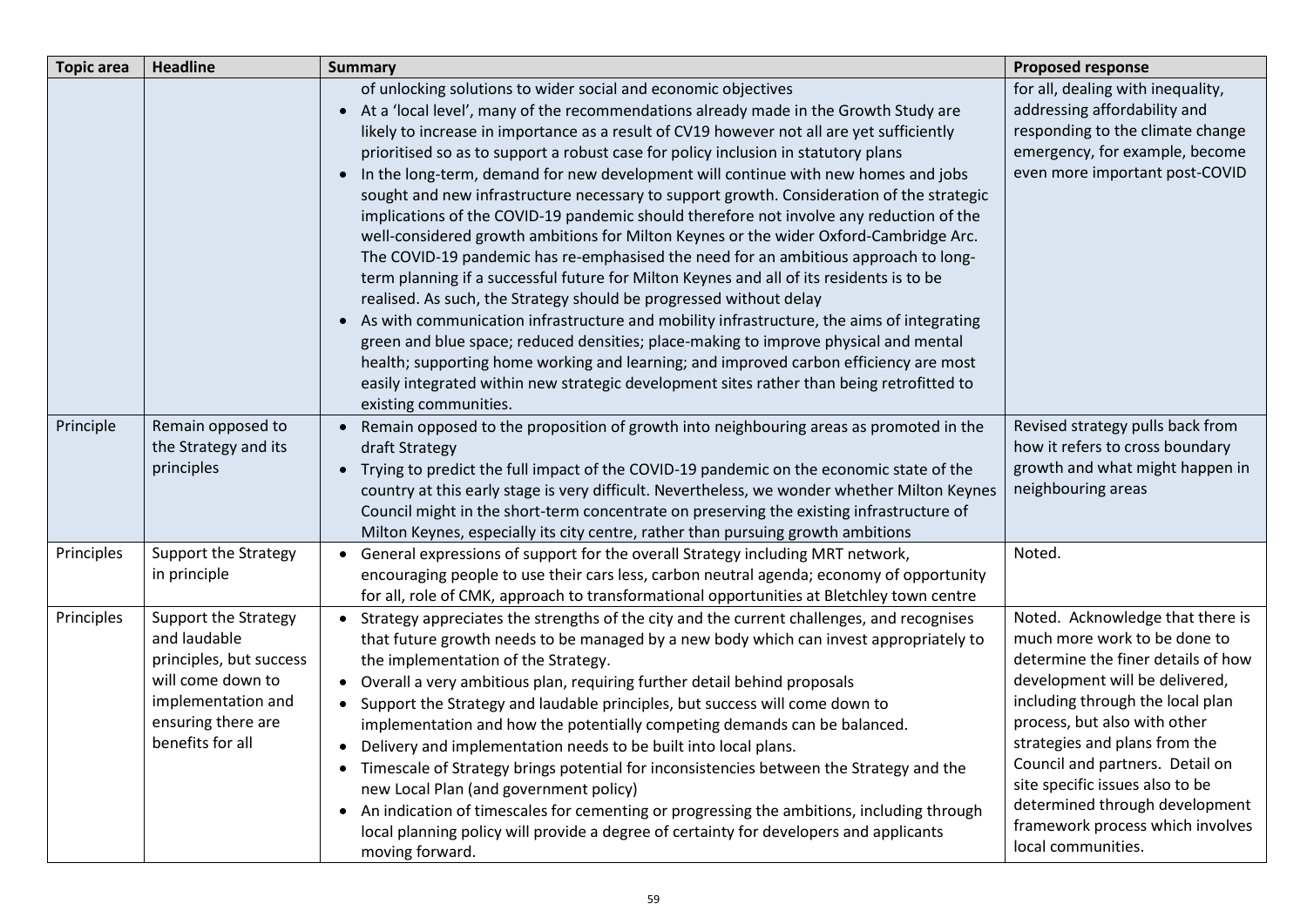| <b>Topic area</b>                      | <b>Headline</b>                                                                                                        | <b>Summary</b>                                                                                                                                                                                                                                                                                                                                                                                                                                                                                                                                                                                                                                                                                                                                                                                                                                                                                                                                                                                                                                                                                                                                                                                                                                                                                                                                                                                                                                                                                                                                                                                                                                                                                                                                                                                                                                                                                                                                                                                   | <b>Proposed response</b>                                                                                                                                                                                          |
|----------------------------------------|------------------------------------------------------------------------------------------------------------------------|--------------------------------------------------------------------------------------------------------------------------------------------------------------------------------------------------------------------------------------------------------------------------------------------------------------------------------------------------------------------------------------------------------------------------------------------------------------------------------------------------------------------------------------------------------------------------------------------------------------------------------------------------------------------------------------------------------------------------------------------------------------------------------------------------------------------------------------------------------------------------------------------------------------------------------------------------------------------------------------------------------------------------------------------------------------------------------------------------------------------------------------------------------------------------------------------------------------------------------------------------------------------------------------------------------------------------------------------------------------------------------------------------------------------------------------------------------------------------------------------------------------------------------------------------------------------------------------------------------------------------------------------------------------------------------------------------------------------------------------------------------------------------------------------------------------------------------------------------------------------------------------------------------------------------------------------------------------------------------------------------|-------------------------------------------------------------------------------------------------------------------------------------------------------------------------------------------------------------------|
|                                        |                                                                                                                        | • Growth should be conditional on the package of benefits that would be achieved<br>significant public transport improvements, funding to become carbon neutral and adding to<br>national level sports, arts, leisure, community and cultural facilities<br>• To help translate the Strategy into the local plan, could prepare a series of policy papers on<br>each of the chapter topics. Could be updated more frequently than the Strategy without<br>undermining the high level objectives<br>• Make it clear that development proposals will need to be tested through the local plan<br>sustainability appraisal process<br>• Implementation through a range of future strategies and plans across MKC and partners,<br>not just the Local Plan<br>• To get buy in from stakeholders looking for an improvement in what has been built locally<br>in recent years, MKC will need to demonstrate how the Strategy objectives are going to be<br>met - what policy documents and statutory requirements the Council will put in place to<br>ENSURE that the strategy will be followed through and its objectives realised.<br>• All objectives and policy requirements with a spatial or development aspect will need to be<br>include in planning policy. Even if adopted as corporate policy through Cabinet decisions,<br>these policies will have to be successfully justified/defended through the Council's<br>evidence base and survive an independent Examination.<br>• The Strategy is full of promises that won't be realised and won't be any benefit to local<br>people<br>• Where is the guarantee that the citizens of MK will be listened too? Where is the guarantee<br>that MKC will comply with commitments made in its own plans?<br>• MK is good at taking a long-term view, and the strategy should actually look out to 2100.<br>But it should stick with the founding principles of MK, not repeat recent mistakes. Hope<br>that the Six Big Ambitions are achieved. |                                                                                                                                                                                                                   |
| Principles<br>Developme<br>nt Strategy | COVID-19 and<br>recession will impact<br>the underlying<br>evidence and how we<br>will live in the future              | • COVID-19 will impact the underlying evidence prepared to support the Strategy and may<br>undermine some of the approaches.<br>• The overall Strategy process should be stopped due to COVID-19 and recession as it will no<br>longer be deliverable                                                                                                                                                                                                                                                                                                                                                                                                                                                                                                                                                                                                                                                                                                                                                                                                                                                                                                                                                                                                                                                                                                                                                                                                                                                                                                                                                                                                                                                                                                                                                                                                                                                                                                                                            | Recognise that current situation<br>creates much uncertainty, but<br>important to have a flexible<br>strategy that sets an ambition that<br>can give guidance over time and<br>through economic cycles            |
| Principles                             | We need to sort out<br>some of the<br>weaknesses and<br>challenges. Should<br>look after what we<br>already have first | • Some of the weaknesses identified in the Strategy need to be remedied ahead of growth as<br>they will be magnified by increasing the size of the population<br>• Should focus on managing and nurturing what we have now rather than pursuing<br>unwanted, inappropriate development.<br>• It will take many years to develop and plan the Mass Rapid Transit Network, and whilst this<br>should remain an option with the safeguarding of all required land, proper funding etc. the                                                                                                                                                                                                                                                                                                                                                                                                                                                                                                                                                                                                                                                                                                                                                                                                                                                                                                                                                                                                                                                                                                                                                                                                                                                                                                                                                                                                                                                                                                          | Strategy is not just about new<br>growth and what happens in new<br>communities and attracting new<br>residents. It is about providing<br>better lives and opportunities for<br>existing residents, looking after |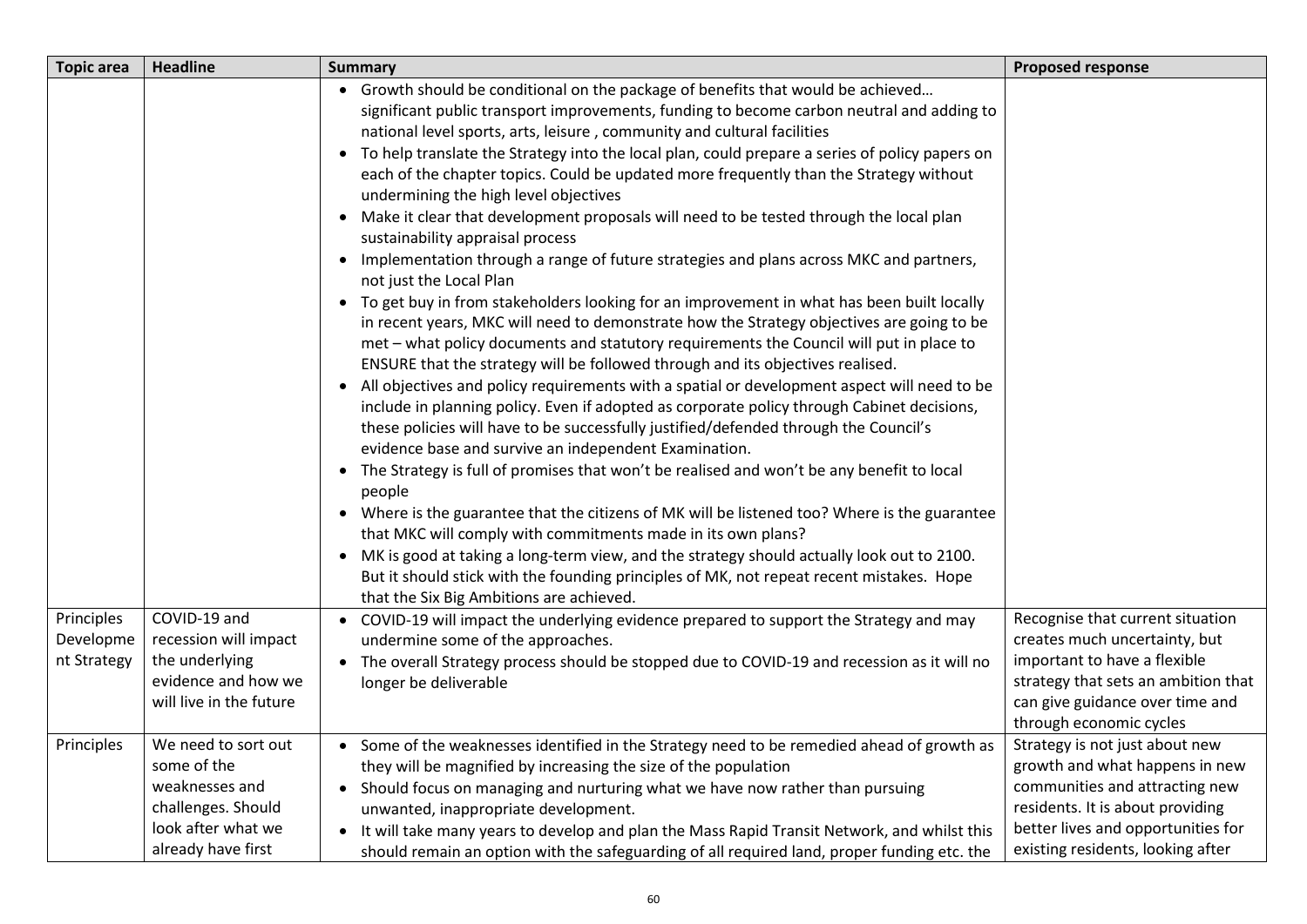| <b>Topic area</b> | <b>Headline</b>                                                                                                                    | <b>Summary</b>                                                                                                                                                                                                                                                                                                                                                                                                                                                                                                                                                                                                                                                                                                                                                                                                                                                                                                                                                                                                                                                                                                                                                                                                                                 | <b>Proposed response</b>                                                                                                                                                                                                                                                                                                                                              |
|-------------------|------------------------------------------------------------------------------------------------------------------------------------|------------------------------------------------------------------------------------------------------------------------------------------------------------------------------------------------------------------------------------------------------------------------------------------------------------------------------------------------------------------------------------------------------------------------------------------------------------------------------------------------------------------------------------------------------------------------------------------------------------------------------------------------------------------------------------------------------------------------------------------------------------------------------------------------------------------------------------------------------------------------------------------------------------------------------------------------------------------------------------------------------------------------------------------------------------------------------------------------------------------------------------------------------------------------------------------------------------------------------------------------|-----------------------------------------------------------------------------------------------------------------------------------------------------------------------------------------------------------------------------------------------------------------------------------------------------------------------------------------------------------------------|
|                   |                                                                                                                                    | short term priority must surely be to improve public transport in the most deprived areas<br>of existing MK.<br>Existing traffic on A421 needs to be dealt with before considering any further growth in this<br>$\bullet$<br>area<br>Even before the pandemic lockdown, it was obvious that the cost of maintaining the<br>$\bullet$<br>existing public realm was not affordable and there is nothing in the consultation that<br>suggests any remedy.<br>• Some estates are run-down; we mustn't create more of this<br>• Existing challenges in the green and blue infrastructure network which need to be<br>addressed, e.g. lack of maintenance of some areas where the body responsible is under-<br>resourced, or bridleways or footpaths that need to be better linked within the urban area<br>and with the surrounding countryside<br>Need to address regeneration challenge with great urgency or we'll perpetuate a multi-<br>$\bullet$<br>tiered socio-economic society<br>• High levels of deprivation in MK; Strategy should put affordability at the heart of everything<br>so that low income families are not burdened with additional costs (for example through<br>new transport innovation or decarbonisation technology) | our existing city and addressing<br>current challenges. Taking a long<br>term approach helps us to secure<br>funding and investment to help<br>deal with our current challenges.<br>Part of growth agenda is about<br>homes for the children and<br>families of our existing residents,<br>and helping to develop more<br>affordable homes for those who<br>need them |
| Principles        | Should encourage self-<br>sufficiency in the<br>country to help with<br>resilience                                                 | • The country needs to be able to feed itself and serve at least 20/30% of our manufacturing<br>needs to help deal with future shocks or pandemics. Development and economic focus<br>should be on the northern powerhouse rather than this area<br>Ox-Cam arc will continue to exacerbate problems of unequal treatment of areas within the<br>$\bullet$<br>UK                                                                                                                                                                                                                                                                                                                                                                                                                                                                                                                                                                                                                                                                                                                                                                                                                                                                                | Noted. We can address resilience<br>on a local level. As a successful<br>place in the south east of England<br>and without a national policy<br>focussing development elsewhere<br>in the country, we need to<br>respond to demands and the<br>strategy enables a proactive<br>approach to that challenge                                                             |
| Principles        | Ambitions need to be<br>reconsidered and<br>better inter-linked. MK<br>Futures 2050 Six Big<br>Projects should also<br>be included | • Ambitions could be written about anywhere and do not show enough ambition, they are<br>more like basic expectations<br>• No-one would disagree with the ambitions, but they don't add anything<br>• Ambitions compare unfavourably with the original goals for MK; should be more strategic.<br>Original goals plus "Reduction of emissions that contribute to climate change" and<br>"Creation of greater biodiversity" would be preferable<br>• We would like to see Ambition Six to go much further than carbon zero, and include<br>Biodiversity net gain, as well as potentially world-class blue/green infrastructure and truly<br>sustainable homes. This will take more than reducing the city's natural resources<br>• The Strategy should discuss how the Six Big Ambitions are inter-related and some<br>development opportunities may help to deliver several ambitions.                                                                                                                                                                                                                                                                                                                                                         | Include references to the Six Big<br>Projects from the MK Futures 2050<br>commission report to give better<br>continuity from that work.<br>Emphasise inter-related nature of<br>the ambitions and ensure they are<br>properly reflective of what we are<br>trying to achieve whilst remaining<br>concise and strategic                                               |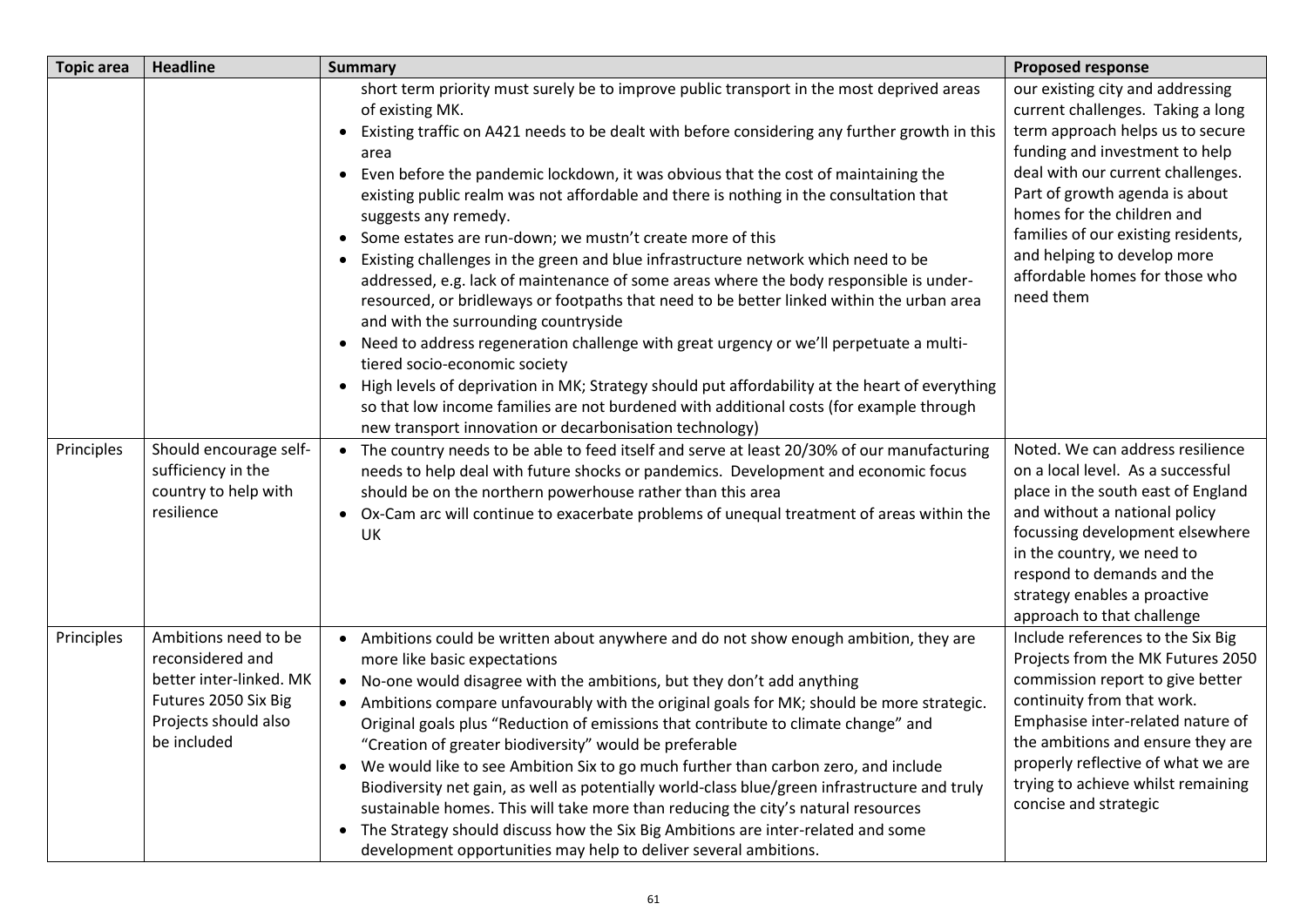| <b>Topic area</b> | <b>Headline</b>                                                             | <b>Summary</b>                                                                                                                                                                                                                                                                                                                                                                                                                                                                                                                                                                                                                                                                                                                                                                                                                                                                                                                                          | <b>Proposed response</b>                                                                                                                                                                                                                                                                                                                  |
|-------------------|-----------------------------------------------------------------------------|---------------------------------------------------------------------------------------------------------------------------------------------------------------------------------------------------------------------------------------------------------------------------------------------------------------------------------------------------------------------------------------------------------------------------------------------------------------------------------------------------------------------------------------------------------------------------------------------------------------------------------------------------------------------------------------------------------------------------------------------------------------------------------------------------------------------------------------------------------------------------------------------------------------------------------------------------------|-------------------------------------------------------------------------------------------------------------------------------------------------------------------------------------------------------------------------------------------------------------------------------------------------------------------------------------------|
|                   |                                                                             | Realising economic potential needs to be delivered alongside net environmental gain.<br>• There should be more integrated planning, information sharing and connection between<br>the MK Futures projects as well as with business as usual<br>Scale of growth should be included as one of the ambitions<br>Should maintain the use of the Six Big Projects within the Strategy<br>Need better links with other strategic, e.g. linking jobs growth with a jobs/economic<br>development/inward investment strategy and delivering the right mix of homes (not just<br>trend-based, more of the same development)                                                                                                                                                                                                                                                                                                                                       |                                                                                                                                                                                                                                                                                                                                           |
| Principles        | Not enough focus on<br>people, and inclusivity<br>and diversity             | The Strategy says it puts people at the heart of what it tries to achieve but the focus feels<br>more on infrastructure and development, rather than people and communities. People-<br>centred cities are culture-centred spaces.<br>• Culture provides a tool and a platform to deliver social cohesion.<br>Strategy should address challenges of inclusion, not compound them<br>$\bullet$<br>Focus on built infrastructure misses opportunity to secure developer funding for public art<br>and community engagement<br>• In terms of inclusivity there is some research to indicate that MK as an inclusive place is not<br>a universal experience and that the experience people had on arriving in MK early days is<br>very different to moving to the city now. Power structures aren't inclusive. People and<br>cultural element really doesn't come through.                                                                                  | Make sure the strategy gives more<br>focus to people and the value of<br>diversity and inclusivity in the city.<br>Recognise that inclusivity may not<br>be a shared experience and how<br>the strategy can help to improve<br>that (more focus on culture,<br>community focus of<br>neighbourhoods around local<br>centres/high streets) |
| Principles        | Health and wellbeing<br>should be given more<br>emphasis in the<br>Strategy | "Ensuring that all plans for the future development of MK make the health and wellbeing of<br>$\bullet$<br>the people who live and work here a priority" should be added to the big ambitions.<br>• This includes ensuring residents have access to areas of open space which has become a<br>priority for people during COVID-19 lockdown and an issue of inequality for those without<br>access to a private garden. The Strategy should also consider health of young people, and<br>enabling older residents to stay in their homes for as long as they wish.<br>Building close to the M1 is a risk to health for those with asthma and other breathing<br>difficulties.<br>• The housing need impacts of an ageing population and high levels of ill health need to be<br>considered<br>• Role of leisure, culture and creative activity should be included in 'what makes us healthy';<br>growing evidence of role in maintaining healthy mindset | Health and wellbeing made more<br>prominent in the ambitions - fits<br>with the principle of walkable,<br>local communities, importance of<br>open space and active travel,<br>community spirit, cultural activity<br>etc                                                                                                                 |
| Principles        | Crime, safety and<br>policing should be<br>discussed in the<br>Strategy     | Safety should be considered as part of discussions about mobility within the Strategy (e.g.<br>$\bullet$<br>in relation to road safety, and security issues for users of redways etc), and regarding crime<br>and anti-social behaviour, recognising that MK being 'a great place to live' isn't an<br>experienced shared by all. Road safety for cyclists also an issues                                                                                                                                                                                                                                                                                                                                                                                                                                                                                                                                                                               | Safety and fear of crime should be<br>reflected as part of quality of life<br>and health and wellbeing. Safety a<br>particular concern of young people<br>in the city                                                                                                                                                                     |
| Principles        | MK has the                                                                  | • With government focus on new housing numbers, MK has the opportunity to set the                                                                                                                                                                                                                                                                                                                                                                                                                                                                                                                                                                                                                                                                                                                                                                                                                                                                       | High quality development and                                                                                                                                                                                                                                                                                                              |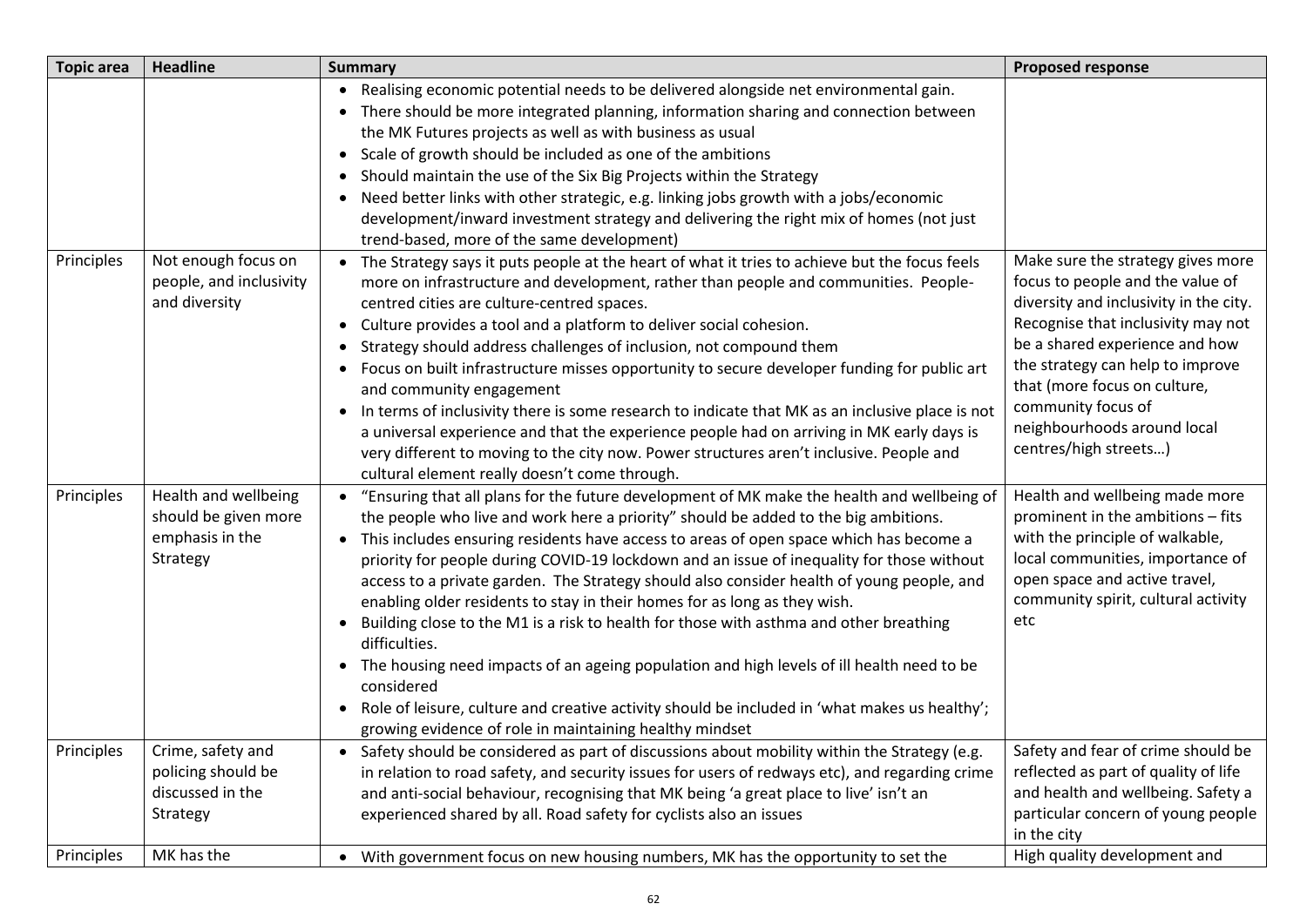| <b>Topic area</b>      | <b>Headline</b>                                                                                                 | <b>Summary</b>                                                                                                                                                                                                                                                                                                                                                                                                                                                                                                                                                                                                                                                                                                                                                                                                                                                                                                                                                                                                                                                                                                                                                                             | <b>Proposed response</b>                                                                                                                                                                                                                                                                             |
|------------------------|-----------------------------------------------------------------------------------------------------------------|--------------------------------------------------------------------------------------------------------------------------------------------------------------------------------------------------------------------------------------------------------------------------------------------------------------------------------------------------------------------------------------------------------------------------------------------------------------------------------------------------------------------------------------------------------------------------------------------------------------------------------------------------------------------------------------------------------------------------------------------------------------------------------------------------------------------------------------------------------------------------------------------------------------------------------------------------------------------------------------------------------------------------------------------------------------------------------------------------------------------------------------------------------------------------------------------|------------------------------------------------------------------------------------------------------------------------------------------------------------------------------------------------------------------------------------------------------------------------------------------------------|
| Principles<br>Mobility | opportunity set the<br>standard for urban<br>living<br>Basing growth strategy<br>around MRT is<br>inappropriate | standard for intelligent, information-driven urban living<br>• MK should lead on truly energy and climate friendly housing developments<br>Milton Keynes aspires to be a forward-looking area, and in the 21st century it should be<br>looking at how it can lead the way in being a zero-carbon, high biodiversity, knowledge<br>based economy, rather than embracing a model of economic development based on an<br>ever-increasing population because this is just not sustainable.<br>• Need a simple way of encapsulating the essence of Milton Keynes, helping MK to stand<br>strong as a city and deliver on its vision. It needs to be more than 'it's a nice place to live<br>with affordable housing'<br>• The measurement of success is not how large a development is, but whether it can support<br>itself and have a good quality of life. A village or a town may be just as successful as a city.<br>Perhaps it is also time to question the aspiration of MK to be a city<br>• Designing the growth agenda and new communities around an unfunded, unproven MRT<br>system is risky<br>• Scale of growth shouldn't be determined by what is needed to make MRT deliverable | sustainable ways of living should<br>be key deliverables from the<br>strategy, continuing MK's history<br>of being an innovative and<br>forward-looking place<br>Mobility for all is a key ambition<br>for the Strategy as an important<br>part of addressing the existing                           |
|                        |                                                                                                                 | • What measures have you researched to ensure a rapid transit solution can work effectively<br>without densifying and destroying one of the jewels in MK's crown?<br>• Would only support a strategy that integrated an MRT system into the current layout of the<br>new city and did not assume demolition and densification to increase demand and justify<br>the cost of the MRT.<br>• To hang the whole spatial strategy off TOD requires an open explanation of how the<br>transport in the TOD is to be delivered<br>• Strategy's emphasis on Mass Rapid Transit does not take account of the multi-functional<br>environmental infrastructure necessary if Milton Keynes is to grow sustainably in line with<br>government policy and demonstrate improved water resilience and the ability to adapt to<br>climate change<br>• Key role of green infrastructure should be emphasised in delivery section, not just focus on<br><b>MRT</b>                                                                                                                                                                                                                                           | inequality of access to<br>opportunities in the city. Delivery<br>of an effective mass transit<br>network is a big part of how that<br>would be delivered, but part of a<br>wider strategy, including a greater<br>focus on walkable, healthy<br>communities and economic<br>diversity, for example. |
| Principles             | Seize opportunities<br>created, not just try to<br>return to normal                                             | • Opportunities created by the changes brought about by the pandemic need to be seized<br>and exploited rather than concentrating on getting back to how things were or focusing on<br>the issues arising. There is a new "normal" developing that will be very different with the<br>realisation of world issues around supply chains, environmental impact (climate change,<br>plastic pollution, et al) and the possibilities for future pandemics.<br>• It would be unwise to try to recreate the unsustainable pre-pandemic economy that we<br>have had for recent decades. Any measures must contribute towards a Green recovery;<br>Build Back Better. Climate change is just as big a threat as COVID-19 to people's lives and<br>livelihoods.                                                                                                                                                                                                                                                                                                                                                                                                                                     | The timing of the strategy<br>alongside the COVID pandemic is<br>helpful, at a time when people are<br>already thinking about changes to<br>the way they live and work, and<br>what their priorities are.                                                                                            |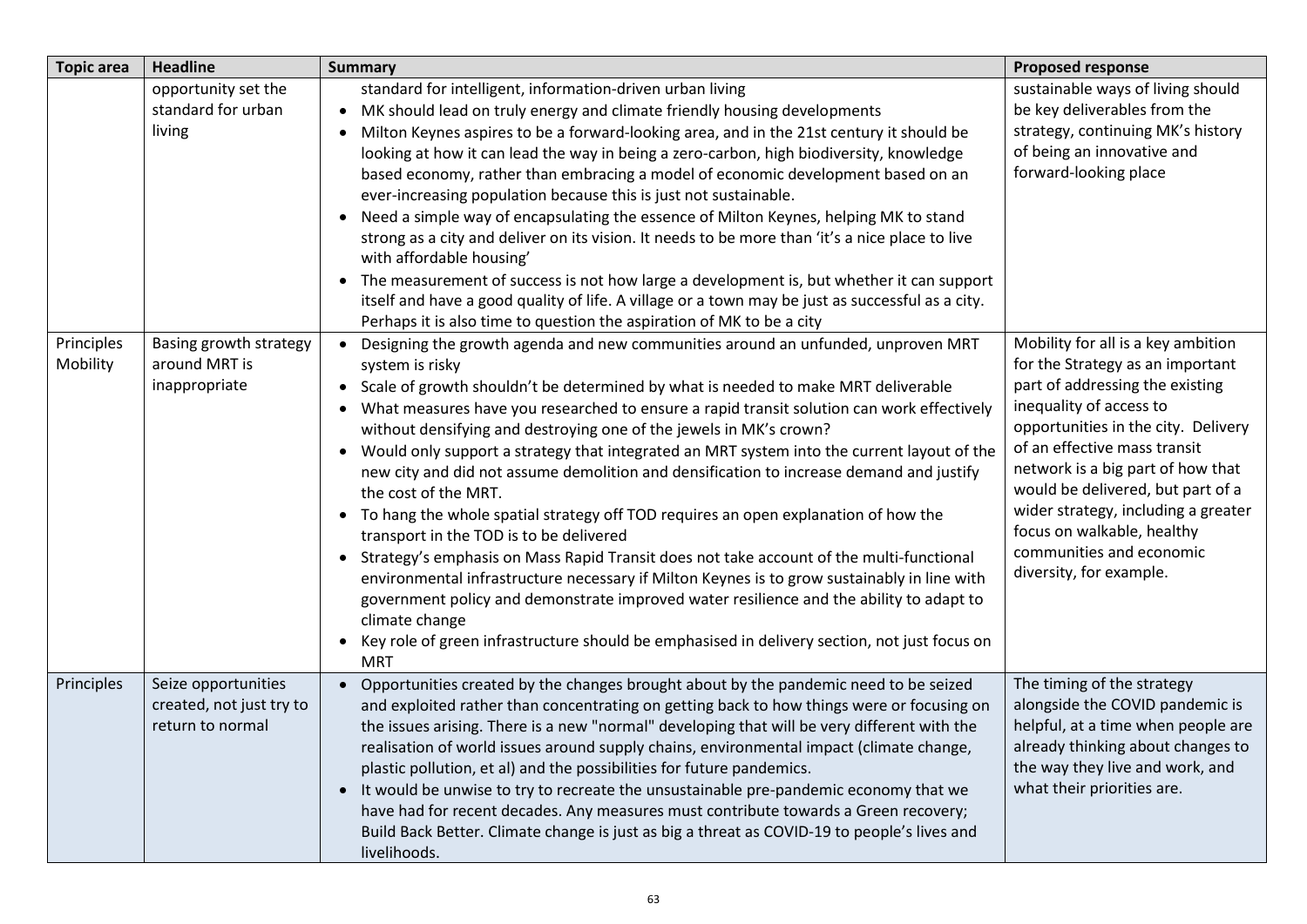| <b>Topic area</b>                   | <b>Headline</b>                                                                                                                                                           | <b>Summary</b>                                                                                                                                                                                                                                                                                                                                                                                                                                                                                                                                                                                                                                                                                                                                                                                                                                                                                                                                                                                                                                                                                                                                                                                                                                                                                                         | <b>Proposed response</b>                                                                                                                                                                                                                                                                                                                                                                                                                                                                                                                                                                               |
|-------------------------------------|---------------------------------------------------------------------------------------------------------------------------------------------------------------------------|------------------------------------------------------------------------------------------------------------------------------------------------------------------------------------------------------------------------------------------------------------------------------------------------------------------------------------------------------------------------------------------------------------------------------------------------------------------------------------------------------------------------------------------------------------------------------------------------------------------------------------------------------------------------------------------------------------------------------------------------------------------------------------------------------------------------------------------------------------------------------------------------------------------------------------------------------------------------------------------------------------------------------------------------------------------------------------------------------------------------------------------------------------------------------------------------------------------------------------------------------------------------------------------------------------------------|--------------------------------------------------------------------------------------------------------------------------------------------------------------------------------------------------------------------------------------------------------------------------------------------------------------------------------------------------------------------------------------------------------------------------------------------------------------------------------------------------------------------------------------------------------------------------------------------------------|
| Principles                          | Should also think<br>about other<br>behavioural and<br>attitude changes as a<br>result of other calls for<br>change, e.g. BLM<br>movement, as well as<br>impact of Brexit | • The need to consider changes of behaviour and attitude is not confined to the implications<br>of COVID-19: there have been other significant calls for change, often related to the<br>pressures and insights created by the corona virus. One example is the BLM movement,<br>which may well have a long-term impact on the design of public spaces and monuments<br>• The economic impact of COVID 19 will be augmented by the uncertainty of Brexit and the<br>growing likelihood of a No-Deal exit in December 2020 resulting in tariffs on both imported<br>and exported goods and services<br>• Strategy seems to ignore the strong possibility of a no deal Brexit and the impact this would<br>have on top of the impacts of COVID-19.<br>• Any 2022 post COVID bounce back predicted by Bank of England will be off-set by Brexit.<br>Potential wide ranging changes to the planning system later in 2020; impact on plan-<br>making                                                                                                                                                                                                                                                                                                                                                                        | As above, the strategy needs to be<br>flexible to changing circumstances<br>and resilient to future disruptors.<br>Economic work on implications of<br>Brexit??                                                                                                                                                                                                                                                                                                                                                                                                                                        |
| Process                             | Growth assessment<br>document includes<br>inconsistencies in<br>conclusions                                                                                               | • Growth area assessments has inconsistencies in its approach and conclusions<br>• Not clear which growth areas are proposed to come forward through the recommended<br>strategy.<br>Total numbers through the assessment and growth study far exceed numbers in the<br>Strategy<br>Inclusion of growth options assessment confusing; high level sieve done in the Growth<br>Study and level of evidence in the full assessment does not fit Local Plan requirements<br>either                                                                                                                                                                                                                                                                                                                                                                                                                                                                                                                                                                                                                                                                                                                                                                                                                                         | Noted. The assessment was a high<br>level process that will need to be<br>repeated in much greater detail<br>through the local plan process                                                                                                                                                                                                                                                                                                                                                                                                                                                            |
| Process<br>Developme<br>nt Strategy | Premature to prepare<br>Strategy ahead of<br>regional decisions and<br>further evidence                                                                                   | • Premature to prepare and finalise this Strategy when many uncertainties continue,<br>including around COVID-19 and its impacts, but also decisions around the A421 expressway<br>and wider Ox-Cam arc framework.<br>• Changed status of Expressway now undermines the whole Strategy; continued inclusion of<br>the expressway undermines the principles of the Strategy<br>• Premature to pursue the Strategy without public support for growth<br>The Government will produce their own, more reliable housing growth figure for the Arc<br>$\bullet$<br>and housing locations. The Council's 2050 draft strategy should only use official<br>Government housing targets for developing strategic growth studies. The draft strategy<br>should be delayed until the Government house growth figures for the Arc are available and<br>the 2050 housing growth strategy redeveloped to match Government requirements within<br>Milton Keynes accountable borders<br>• There may be no need for Milton Keynes to absorb additional housing because of Arc<br>development. The strategy must wait until the Government makes a decision on new<br>garden cities.<br>Giving certainty to local communities; how do we do that when there is a lot of uncertainty<br>$\bullet$<br>about many projects that are going on? | In developing all long term<br>strategies and plans, it is inevitable<br>that there will be uncertainties<br>and new information or changes to<br>policy that come up during the<br>preparation process. It is<br>impossible to wait for clarity<br>around all uncertainties. The<br>Strategy is also intended to be high<br>level, with the detail of things like<br>housing numbers, site allocations,<br>phasing etc determined through<br>the subsequent local plan<br>following the preparation of<br>further evidence. MKC will<br>continue to work with other<br>partners through the arc-level |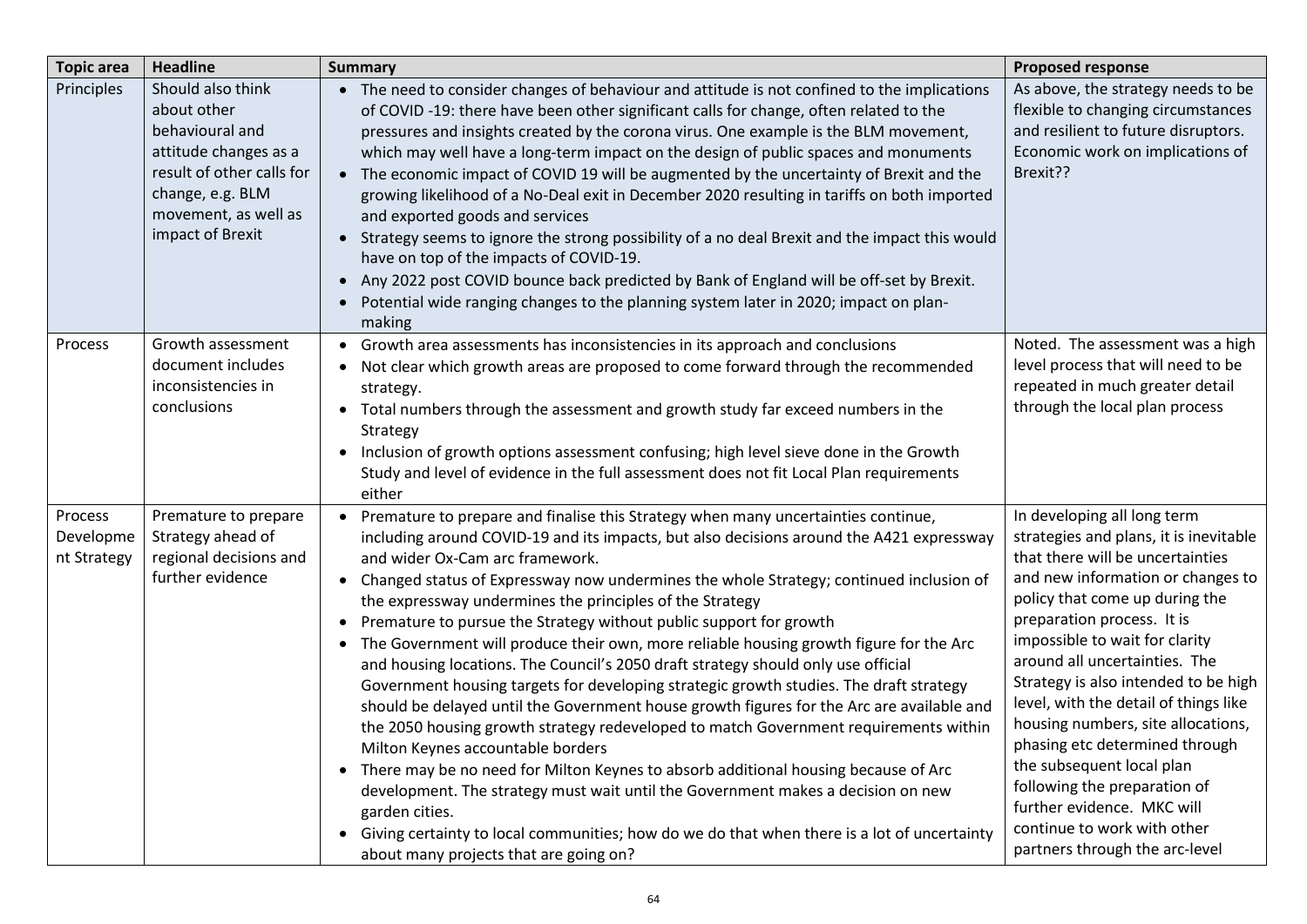| <b>Topic area</b> | <b>Headline</b>                                                                                            | <b>Summary</b>                                                                                                                                                                                                                                                                                                                                                                                                                                                                                                                                                                                                                                                                                                                                                                                                                                                                                                                                                                                                                                                                                                                                                                                                                                                                                                                                                                                                                                                                                                                                                                                                                                                                                                                                                                                                                                                                                                                                                                                | <b>Proposed response</b>                                                                                                                                                                                                                                                                                                                                                                                                                                                                                                                                                                                                                                                                                                             |
|-------------------|------------------------------------------------------------------------------------------------------------|-----------------------------------------------------------------------------------------------------------------------------------------------------------------------------------------------------------------------------------------------------------------------------------------------------------------------------------------------------------------------------------------------------------------------------------------------------------------------------------------------------------------------------------------------------------------------------------------------------------------------------------------------------------------------------------------------------------------------------------------------------------------------------------------------------------------------------------------------------------------------------------------------------------------------------------------------------------------------------------------------------------------------------------------------------------------------------------------------------------------------------------------------------------------------------------------------------------------------------------------------------------------------------------------------------------------------------------------------------------------------------------------------------------------------------------------------------------------------------------------------------------------------------------------------------------------------------------------------------------------------------------------------------------------------------------------------------------------------------------------------------------------------------------------------------------------------------------------------------------------------------------------------------------------------------------------------------------------------------------------------|--------------------------------------------------------------------------------------------------------------------------------------------------------------------------------------------------------------------------------------------------------------------------------------------------------------------------------------------------------------------------------------------------------------------------------------------------------------------------------------------------------------------------------------------------------------------------------------------------------------------------------------------------------------------------------------------------------------------------------------|
|                   |                                                                                                            |                                                                                                                                                                                                                                                                                                                                                                                                                                                                                                                                                                                                                                                                                                                                                                                                                                                                                                                                                                                                                                                                                                                                                                                                                                                                                                                                                                                                                                                                                                                                                                                                                                                                                                                                                                                                                                                                                                                                                                                               | strategic planning                                                                                                                                                                                                                                                                                                                                                                                                                                                                                                                                                                                                                                                                                                                   |
| Process           | Engagement should<br>have been halted<br>during COVID-19<br>lockdown                                       | • The process should have been stopped and only resumed when all residents of affected<br>areas were able to fully engage in a meaningful way                                                                                                                                                                                                                                                                                                                                                                                                                                                                                                                                                                                                                                                                                                                                                                                                                                                                                                                                                                                                                                                                                                                                                                                                                                                                                                                                                                                                                                                                                                                                                                                                                                                                                                                                                                                                                                                 | It is unfortunate that some of the<br>local meetings had to be cancelled<br>due to lockdown. Restrictions on<br>public meetings etc are likely to<br>continue for some time and it is<br>considered inappropriate to wait<br>for an undetermined amount of<br>time to be able to restart work on<br>the Strategy.                                                                                                                                                                                                                                                                                                                                                                                                                    |
| Process           | Strategy preparation<br>and engagement<br>process has not been<br>appropriate; a new<br>approach is needed | • Insufficient engagement with local authorities and with local residents has taken place<br>throughout the whole Strategy process, and the duty to cooperate has not been met.<br>• Should be Full Council discussion on issues and then a Task and Finish Group set up to<br>cover a Central Arc Strategy to work with neighbouring LPAs and local town and parish<br>councils.<br>• Aspirations and the detail on solutions should be separated into different documents.<br>Detail on solutions is premature and should be subject to further engagement<br>• Difficult to understand how this work fits with the Local Plan<br>• Should focus on preparation of new local plan instead of the Strategy for 2050<br>• A steering/working group with local stakeholder representation should be set up to guide<br>process<br>• People's Assembly should be used to consider key proposals in the strategy document<br>• Engagement should have been at the idea forming stage, not just publicity of what has<br>already been decided.<br>• Strategy has firmed up on approaches before engagement so not clear how people can<br>influence the final strategy. It needs major revision, but the Council won't want to hear<br>that.<br>• Should be engaging on a summary of the DLA study<br>• Commission report had cross-party support but Strategy for 2050 approach is undermining<br>this. Use of Commission website rather than MKC website is confusing.<br>• Early MK Futures work had consensus across parties; if some have moved away from being<br>able to support the Futures work, what does this mean for the longevity of these<br>proposals?<br>• Should learn lessons from the experience in south Buckinghamshire around cross-boundary<br>development and duty to cooperate issues<br>• Town and Parish Councils cannot be relied upon to engage local residents because they are<br>hamstrung by procedural responsibilities, so direct engagement is needed across | Engagement on the issues that the<br>Strategy covers has been ongoing<br>for several years, including<br>through the four-day exhibition in<br>July 2019 and two rounds of<br>engagement on the draft Strategy<br>and COVID implications. This<br>supporting statement explains the<br>comments received and provides a<br>comprehensive response to how<br>the feedback has influenced the<br>final Strategy for 2050. Further<br>engagement will take place as the<br>detail of delivery of propositions<br>emerge, e.g through the local plan<br>process - including meeting the<br>duty to cooperate- and with<br>comprehensive public and<br>stakeholder engagement on<br>development frameworks or<br>design briefs for sites. |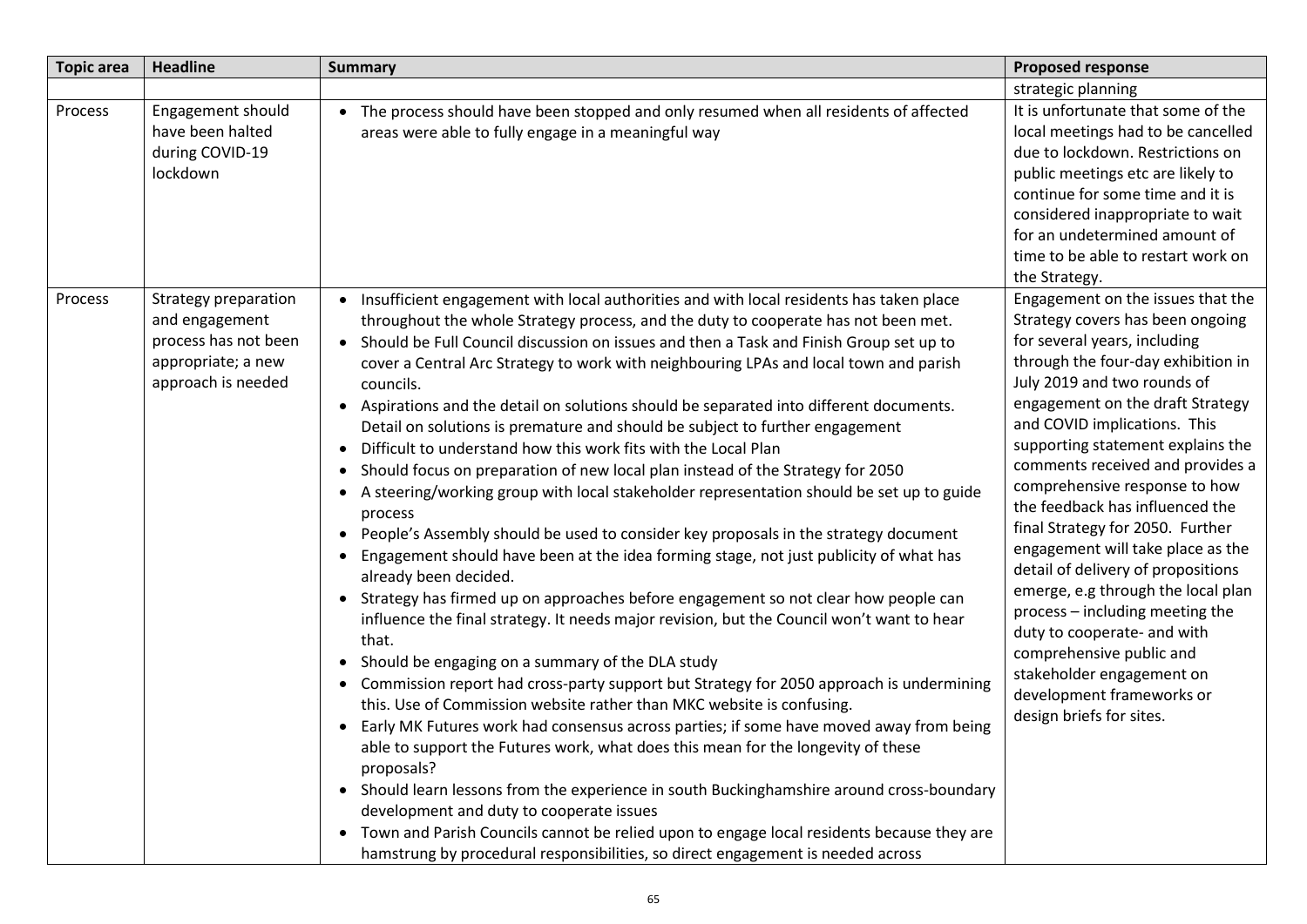| <b>Topic area</b> | <b>Headline</b>                                                    | <b>Summary</b>                                                                                                                                                                                                                                                                                                                                                                                                                                                                                                                                                                                                                                                                                                                                                                                                                                                                                                                                                                                                                                                                                                                                     | <b>Proposed response</b>                                                                                                                                                                                                                                                                                                                                                                                                     |
|-------------------|--------------------------------------------------------------------|----------------------------------------------------------------------------------------------------------------------------------------------------------------------------------------------------------------------------------------------------------------------------------------------------------------------------------------------------------------------------------------------------------------------------------------------------------------------------------------------------------------------------------------------------------------------------------------------------------------------------------------------------------------------------------------------------------------------------------------------------------------------------------------------------------------------------------------------------------------------------------------------------------------------------------------------------------------------------------------------------------------------------------------------------------------------------------------------------------------------------------------------------|------------------------------------------------------------------------------------------------------------------------------------------------------------------------------------------------------------------------------------------------------------------------------------------------------------------------------------------------------------------------------------------------------------------------------|
|                   |                                                                    | generations to ensure that it is not just the time-rich retired who shape development<br>options, but also teenagers, schools, families and working parents.<br>• Process to prepare the Strategy including evidence preparation has been ad hoc and<br>unclear<br>Engagement events favoured areas on the outskirts of the city<br>$\bullet$<br>• Attended the Winslow public meeting in a venue that was too small for the number of<br>people attending and with inadequate/inappropriate AV equipment<br>• Overall document is too word-heavy, should be in a more personable tone, more images<br>and graphics, so it speaks to the people of MK                                                                                                                                                                                                                                                                                                                                                                                                                                                                                              |                                                                                                                                                                                                                                                                                                                                                                                                                              |
| Process           | Support the<br>engagement that has<br>taken place to date          | • Thank you for seeking views and the scale of engagement that has taken place to date                                                                                                                                                                                                                                                                                                                                                                                                                                                                                                                                                                                                                                                                                                                                                                                                                                                                                                                                                                                                                                                             | Noted                                                                                                                                                                                                                                                                                                                                                                                                                        |
| Process           | <b>Involvement of David</b><br>Lock Associates is<br>inappropriate | David Lock Associates have led on the production of the background evidence study for the<br>$\bullet$<br>Strategy which is a conflict of interest as they represent many landowners in the area<br>Real or perceived conflicts can discredit or diminish the value of a report and effectively<br>$\bullet$<br>waste the time, effort and tax payer money that has been spent on the report. Should<br>provide clarity about 'chinese walls' within the organisation                                                                                                                                                                                                                                                                                                                                                                                                                                                                                                                                                                                                                                                                              | A peer challenge was undertaken<br>to assess the work undertaken by<br>DLA to check that the conclusions<br>drawn had not been<br>inappropriately influenced by their<br>other interests. Further,<br>confidentiality agreements were in<br>place with DLA which restricted<br>the other work that could be<br>undertaken during the contract to<br>prepare this work and how they<br>could use any information<br>gathered. |
| Process           | Premature to finalise<br>the Strategy for 2050                     | Too early to make decisions about the implications on MK's 2050 Plan even though we<br>$\bullet$<br>have short term actions to take as we manage the current situation<br>Should undertake work to understand how MK has reacted to the COVID-19 outbreak: how<br>$\bullet$<br>our infection and death rates compare with other similar places, whether any conclusions<br>can be drawn that relate back to the overall design and use of the city and how this might<br>influence the plans for future expansion. Should also understand how residents have used<br>the city during the pandemic, e.g. more use of the park network, what has been valued, has<br>cycling increased, and any difference in usage between parks in the new town vs post<br>MKDC areas.<br>• Right now the immediate impacts of the COVID-19 pandemic are far from over, and it is far<br>from clear what the medium and long term impacts of the virus will be on social life,<br>employment, education, retail or any other sectors of life. Only when those impacts<br>become clearer will it be possible to think rationally about the way in which our planned | As above re uncertainty in long<br>term plan making, however<br>important to set out ambition and<br>have something to aim for. Further<br>work to be done around evidence<br>for the local plan, but recognise<br>that COVID pandemic is likely to<br>create ongoing uncertainty for<br>some time.                                                                                                                          |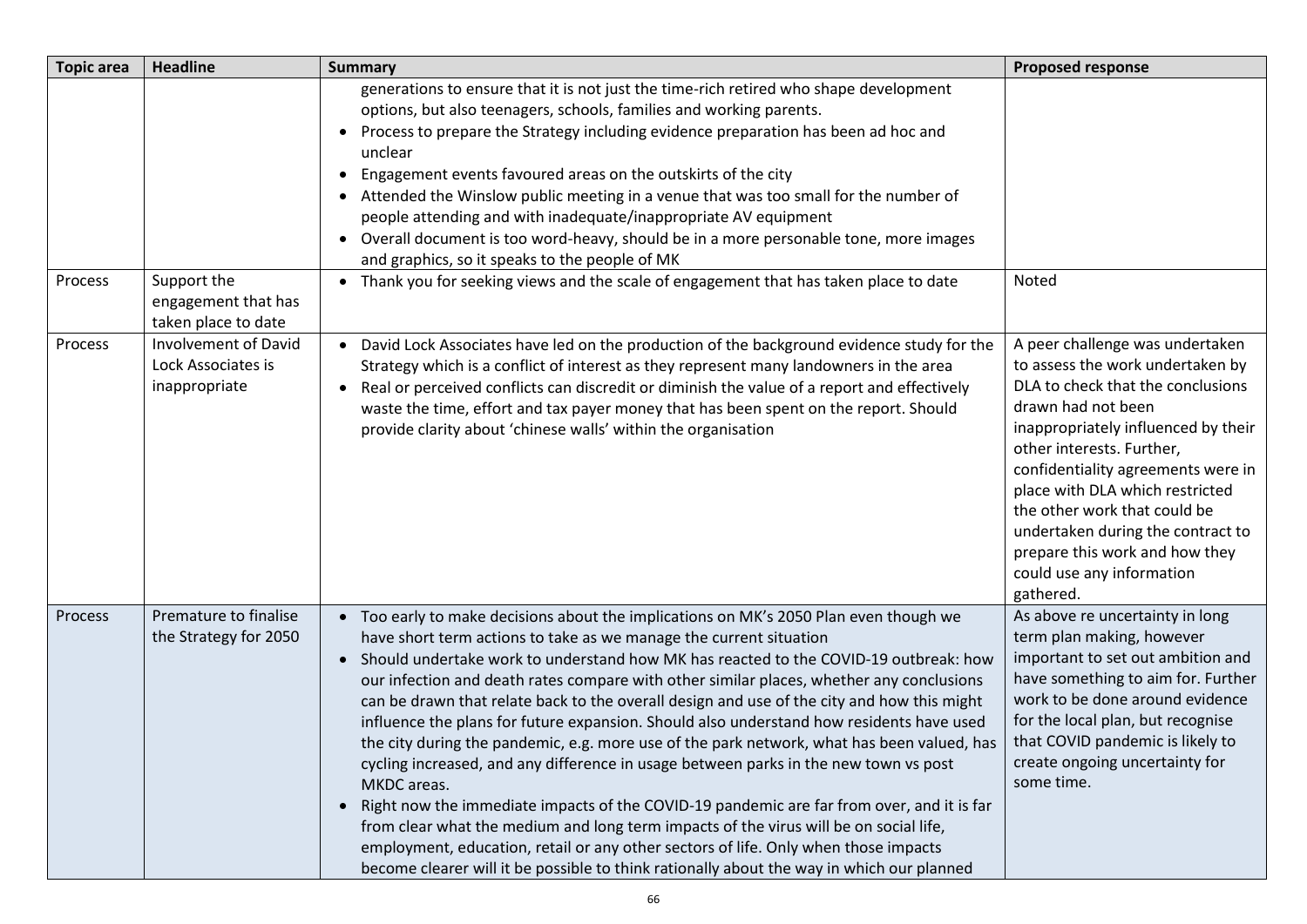| <b>Topic area</b> | <b>Headline</b>                                                                                                                              | <b>Summary</b>                                                                                                                                                                                                                                                                                                                                                                                                                                                                                                                                                                                                                                                                                                                                                                                                                                                                                                                                                                                                                                                                                                                                                                                                                                                                                                                                                                                                                                                                                                                                               | <b>Proposed response</b>                                                                                                                                                                                                                                                                                                                                                                                                                                                                                                                                                   |
|-------------------|----------------------------------------------------------------------------------------------------------------------------------------------|--------------------------------------------------------------------------------------------------------------------------------------------------------------------------------------------------------------------------------------------------------------------------------------------------------------------------------------------------------------------------------------------------------------------------------------------------------------------------------------------------------------------------------------------------------------------------------------------------------------------------------------------------------------------------------------------------------------------------------------------------------------------------------------------------------------------------------------------------------------------------------------------------------------------------------------------------------------------------------------------------------------------------------------------------------------------------------------------------------------------------------------------------------------------------------------------------------------------------------------------------------------------------------------------------------------------------------------------------------------------------------------------------------------------------------------------------------------------------------------------------------------------------------------------------------------|----------------------------------------------------------------------------------------------------------------------------------------------------------------------------------------------------------------------------------------------------------------------------------------------------------------------------------------------------------------------------------------------------------------------------------------------------------------------------------------------------------------------------------------------------------------------------|
|                   |                                                                                                                                              | physical environment may need to change to accommodate the necessary medium and<br>long-term changes. Hold back and consider again how best to create a sub-regional plan in<br>a more collaborative way with your adjacent authorities - but not until the medium and<br>long term impacts of Coronavirus have become clearer to everyone<br>• Evidence base makes assumptions about high employment and levels of investor<br>confidence for commercial space which we would not recognise as reflecting the current<br>situation.<br>• A review of the A421 Expressway, and the strategy for achieving the Oxford-Cambridge arc<br>should determine the future growth and shape of development of MK, and should be<br>awaited before publishing a review of MK2050. The strategy should be withdrawn until mid<br>2021 at the earliest, when the fallout from COVID 19 and Brexit can be more accurately                                                                                                                                                                                                                                                                                                                                                                                                                                                                                                                                                                                                                                                 |                                                                                                                                                                                                                                                                                                                                                                                                                                                                                                                                                                            |
|                   |                                                                                                                                              | forecast.<br>• To pose these questions is premature and should instead consider how the Strategy<br>document will operate in practice. Should be a living document, reviewed annually until<br>these reviews can be coordinated with statutory Local Plan updates. This will allow the<br>impact of COVID-19 to be assessed over a period of time and only fed into the Strategy<br>when we are fully confident about its significance. Should also be significantly more<br>Member input into the evolution of the Strategy and the Local Plan<br>• Many areas that need further review and monitoring ahead of finalising the Strategy                                                                                                                                                                                                                                                                                                                                                                                                                                                                                                                                                                                                                                                                                                                                                                                                                                                                                                                     |                                                                                                                                                                                                                                                                                                                                                                                                                                                                                                                                                                            |
| Retail            | High street decline will<br>be accelerated and<br>alternative uses found<br>for shops and ways of<br>attracting people to<br>the city centre | • Retail trade will be decimated as people have been forced into online buying and deliveries<br>rather than footfall shopping so this will accelerate the trend and our high streets and<br>shopping centres will be under severe pressure<br>• A 'mixed economy' on the old fashioned high street model needs to be imported to CMK,<br>with businesses like education moving into some of the now empty retail units.<br>• For people to want to take the trouble to come into a town centre, the quality of the<br>experience and the opportunities to socialise are going to be increasingly important. The<br>advantage of higher order centres will be the range of places to eat and drink, the quality<br>of the environment and the leisure facilities. Those places that cannot provide the<br>excitement and level of entertainment that tourists would expect could suffer.<br>• More online shopping will continue, and people are becoming less interested in "more<br>stuff"; changed priorities in times of job uncertainty<br>• Need less dependence on selling goods and more provision of services and community<br>ventures that encourage people to talk/play/ exercise etc together<br>• Now is an opportunity to re-start CMK in a way that makes room for diversity, variety and<br>soul to make it a truly fulfilling place to be, as well as locally driven - increasing long term<br>sustainability, resilience and community connection.<br>• The reactivation of the redundant spaces in CMK needs to be actively supported to | Recognise that decline in high<br>street has increased through<br>lockdown as more people shop<br>online, however have seen an<br>increase in use of local shops as<br>people shop closer to home in<br>many cases. Reframe chapter<br>around local centres so can cover<br>other areas beyond Central<br>Bletchley and CMK. Need to<br>encourage alternative use of<br>vacant units which help to<br>maintain vitality and viability of<br>centres, and role of local centres<br>and high streets as community<br>hubs. Work on CMK framework<br>and Bletchley town deal. |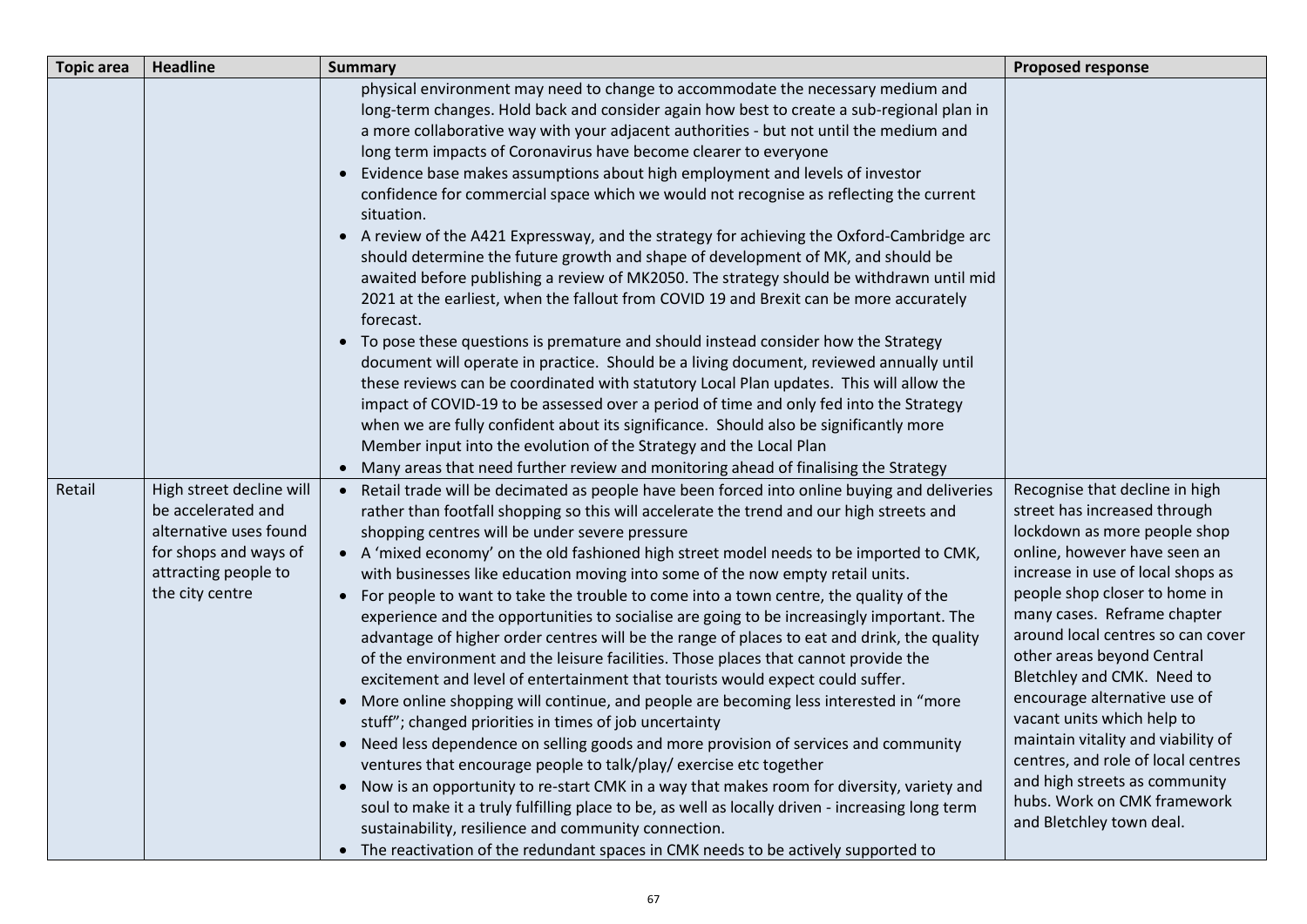| <b>Topic area</b> | <b>Headline</b>                                | <b>Summary</b>                                                                                                                                                                                                                                                                                                                                                                                                                                                                                                                                                                                                       | <b>Proposed response</b>                                             |
|-------------------|------------------------------------------------|----------------------------------------------------------------------------------------------------------------------------------------------------------------------------------------------------------------------------------------------------------------------------------------------------------------------------------------------------------------------------------------------------------------------------------------------------------------------------------------------------------------------------------------------------------------------------------------------------------------------|----------------------------------------------------------------------|
|                   |                                                | encourage independent businesses/retailers to quite literally set up shop. This will enhance<br>the offering for the upturn of potential residents in the commercial to residential<br>conversions. Furthermore, these independent retailers will create a diverse vibe and some<br>colour to what is essentially a bland could be anywhere in the world type shopping centre.<br>This extended offer will not only appeal to the CMK residents but MK residents as a whole<br>and an interesting offer regionally.<br>• Where larger chain retailers are facing issues nationally, attracting independent retailers |                                                                      |
|                   |                                                | and diversifying town centre offer can mitigate those risks.<br>• Need to ensure tenants are adding value rather than maintaining vacant units to avoid<br>competition (e.g. Sainsburys in Food Centre)- need to be attracting consumer and investor<br>interest                                                                                                                                                                                                                                                                                                                                                     |                                                                      |
|                   |                                                | • Shopping centre has never fully recovered from the last recession and was carrying too<br>many vacant units before the pandemic<br>• Value of retail floorspace has plummeted due to insolvencies of many high street names,<br>and of those remaining demanding downward rent reviews. The combination of higher<br>retail vacancy rates and lower rental income will negate the need for, and profitability of,                                                                                                                                                                                                  |                                                                      |
|                   |                                                | providing additional retail floorspace for many years to come. Surviving retailers have<br>experienced an accelerated switch to online shopping which will further reduce the need<br>for additional retail floorspace in city centres, but may result in higher demand for<br>warehouse space and distribution methods.<br>• MK Council cannot control the macro changes to consumer shopping habits, but can take a                                                                                                                                                                                                |                                                                      |
|                   |                                                | greater role in ensuring the shopping centre remains easily accessible and an affordable<br>place for businesses to rent, i.e. reduce rental fees/introduce agile rental contracts to<br>reduce risk of businesses going bust                                                                                                                                                                                                                                                                                                                                                                                        |                                                                      |
|                   |                                                | • In CMK get the old Intu building joined up with Central Milton Keynes shopping Centre -<br>now is the time with Intu effectively in administration. Then the whole shopping<br>experience will be much more pleasant.                                                                                                                                                                                                                                                                                                                                                                                              |                                                                      |
|                   |                                                | that airy, light space become an indoor park, for example, where people can exercise safely<br>all the year round; and perhaps a performance space?<br>• Focus on filling vacant units rather than building new; empty premises engender the wrong                                                                                                                                                                                                                                                                                                                                                                   |                                                                      |
|                   |                                                | • The online offer is too accessible and easy and really challenges CMK and all town centres.                                                                                                                                                                                                                                                                                                                                                                                                                                                                                                                        |                                                                      |
| Retail            | Still a need for local<br>food shops and local | • Despite more online shopping, still a need for 'local' shops to cover last minute essential<br>items (particularly food basics); having this within each housing area in Milton Keynes has                                                                                                                                                                                                                                                                                                                                                                                                                         | Agreed. recognise the role that<br>local food shops have played with |
|                   | centres, in addition to                        | • Fewer shops means some units could be repurposed for other uses; new homes<br>• May have to find other uses for some of the space in the shopping centre. Could some of<br>impression<br>to be a bonus.                                                                                                                                                                                                                                                                                                                                                                                                            | more people spending time at                                         |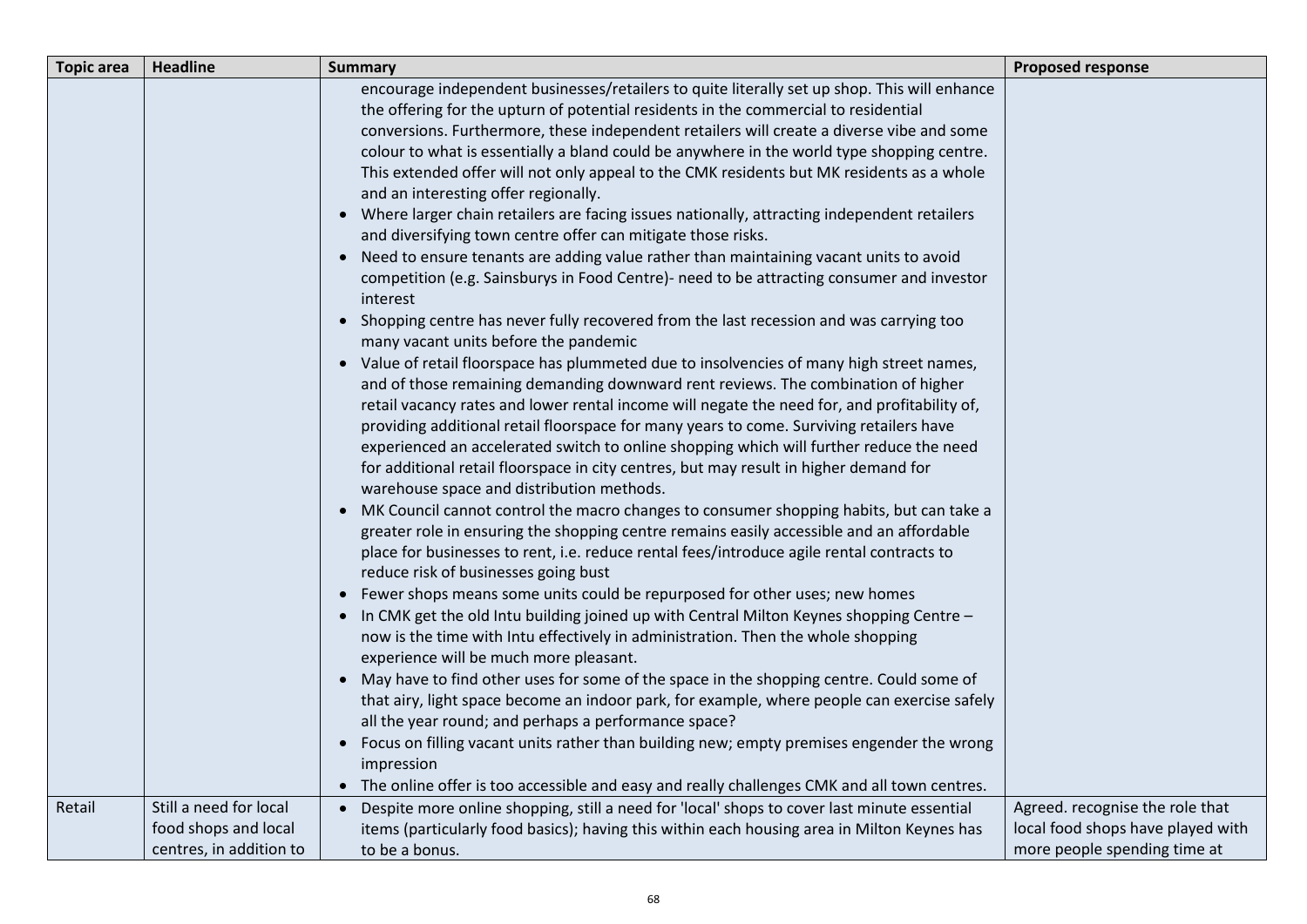| <b>Topic area</b> | <b>Headline</b>                                   | <b>Summary</b>                                                                                                                                                                                                                                                                                                                                                                                                                                                                                                                                                                                                                                                                                                                                                                                                                                                                                                                                                                                                                                                                                                                                                                                                                                                                                                                                                                                                                                                                                                                                      | <b>Proposed response</b>                                                                                                                                                                                                                                                                                                      |
|-------------------|---------------------------------------------------|-----------------------------------------------------------------------------------------------------------------------------------------------------------------------------------------------------------------------------------------------------------------------------------------------------------------------------------------------------------------------------------------------------------------------------------------------------------------------------------------------------------------------------------------------------------------------------------------------------------------------------------------------------------------------------------------------------------------------------------------------------------------------------------------------------------------------------------------------------------------------------------------------------------------------------------------------------------------------------------------------------------------------------------------------------------------------------------------------------------------------------------------------------------------------------------------------------------------------------------------------------------------------------------------------------------------------------------------------------------------------------------------------------------------------------------------------------------------------------------------------------------------------------------------------------|-------------------------------------------------------------------------------------------------------------------------------------------------------------------------------------------------------------------------------------------------------------------------------------------------------------------------------|
|                   | more online retailing                             | • Some people will still want to go to shops to browse and buy, not just always rely on online<br>shopping. Maybe also demand for delivery locations where you can try on and return<br>unwanted items<br>Local centres are one of the best things about MK, and it is important that the council<br>continues to support this kind of local community activity.<br>• The strategy should encourage greater provision of local shopping and encouragement of<br>small specialist shops through cheap space and business rate support, especially in Town                                                                                                                                                                                                                                                                                                                                                                                                                                                                                                                                                                                                                                                                                                                                                                                                                                                                                                                                                                                            | home                                                                                                                                                                                                                                                                                                                          |
|                   |                                                   | centres such as Bletchley, Newport Pagnell, Wolverton and Stony Stratford.                                                                                                                                                                                                                                                                                                                                                                                                                                                                                                                                                                                                                                                                                                                                                                                                                                                                                                                                                                                                                                                                                                                                                                                                                                                                                                                                                                                                                                                                          |                                                                                                                                                                                                                                                                                                                               |
| Site<br>specific  | Do not support<br>additional growth at<br>Winslow | • A level of expansion of Winslow of the magnitude suggested would totally change the town<br>and environment<br>Winslow Neighbourhood Plan already deals with the expansion of the town, and has<br>$\bullet$<br>already grown by 70% over the last 40 years. The draft Strategy is in direct conflict with the<br>plan and would leave to 300% growth from current levels<br>MK should not be allowed to intrude upon and alter a way of living chosen by its<br>$\bullet$<br>inhabitants<br>• Much of the proposed growth of Winslow would be within Great Horwood parish which<br>also has its own neighbourhood plan – and this growth would be against the policies of that<br>plan, and would lead to coalescence between Winslow and Great Horwood<br>The re-introduction of the East-West Railway will bring a certain amount of expansion to<br>$\bullet$<br>Winslow, but the extent of the massive expansion, both in accommodation and population,<br>in this MK strategy is unacceptable<br>• Development at this scale in Winslow would engulf beautiful countryside and cause<br>significant ecological and environmental damage.<br>• There are several errors in the spatial options assessment for Winslow<br>The justifications proposed by MKC for including Winslow as a development location are<br>badly flawed<br>• MKC approach would leave Winslow and other locations becoming dormitory towns for<br>commuters travelling into MK<br>Development closer to the MK boundary would be more sustainable than growth around | Noted. The final Strategy for pulls<br>back its focus to MK Borough and<br>housing/population numbers for<br>just this geography. However, this<br>is done in the context of the wider<br>area and the development that is<br>already planned and that is likely<br>to continue as a result of<br>continued demand for homes. |
| Site              | Do not support growth                             | Winslow<br>• Proposals would mean huge changes beyond the massive expansion already seen in recent                                                                                                                                                                                                                                                                                                                                                                                                                                                                                                                                                                                                                                                                                                                                                                                                                                                                                                                                                                                                                                                                                                                                                                                                                                                                                                                                                                                                                                                  | Noted. The final Strategy for pulls                                                                                                                                                                                                                                                                                           |
| specific          | at Cranfield                                      | years, which has destroyed the community and put severe pressure on local schools and<br>medical facilities<br>• Cranfield has already experienced extensive new home developments in recent years and<br>further development should be carefully considered, where upon facilities for schools,<br>surgeries and other amenities are under severe strain and can't cope with what we have                                                                                                                                                                                                                                                                                                                                                                                                                                                                                                                                                                                                                                                                                                                                                                                                                                                                                                                                                                                                                                                                                                                                                          | back its focus to MK Borough and<br>housing/population numbers for<br>just this geography. However, this<br>is done in the context of the wider<br>area and the development that is                                                                                                                                           |
|                   |                                                   | right now.                                                                                                                                                                                                                                                                                                                                                                                                                                                                                                                                                                                                                                                                                                                                                                                                                                                                                                                                                                                                                                                                                                                                                                                                                                                                                                                                                                                                                                                                                                                                          | already planned and that is likely                                                                                                                                                                                                                                                                                            |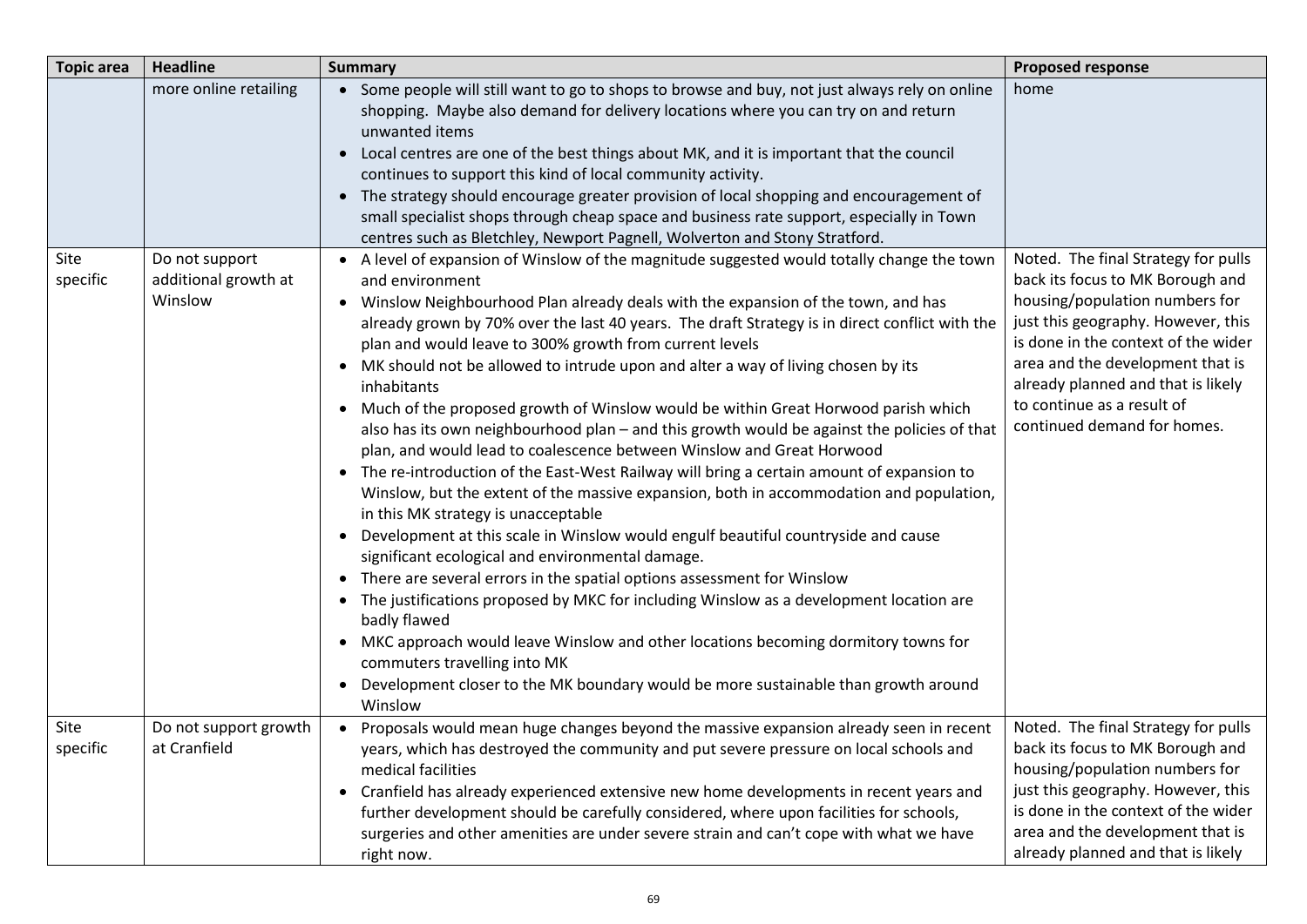| <b>Topic area</b> | <b>Headline</b>                                                                                                                                          | <b>Summary</b>                                                                                                                                                                                                                                                                                                                                                                                                                                                                                                                                                                                                                                                                                                                                                                                                                                                                                                                                                                                                                                                                                                         | <b>Proposed response</b>                                                                                                        |
|-------------------|----------------------------------------------------------------------------------------------------------------------------------------------------------|------------------------------------------------------------------------------------------------------------------------------------------------------------------------------------------------------------------------------------------------------------------------------------------------------------------------------------------------------------------------------------------------------------------------------------------------------------------------------------------------------------------------------------------------------------------------------------------------------------------------------------------------------------------------------------------------------------------------------------------------------------------------------------------------------------------------------------------------------------------------------------------------------------------------------------------------------------------------------------------------------------------------------------------------------------------------------------------------------------------------|---------------------------------------------------------------------------------------------------------------------------------|
|                   |                                                                                                                                                          | • M1 provides a sensible green barrier/corridor between MK and Central Beds<br>Cranfield has seen a number of unwelcome developments forced on the village due to<br>governmental housing issues. These developments have gone ahead without seemingly any<br>consideration being given to infrastructure that has had a consequential effect on our<br>current residential population.<br>• The strategy proposes huge development into Central Bedfordshire, which would impact<br>the visual setting of the conservation and heritage villages of Ridgmont and Husborne<br>Crawley, thereby resulting in harm to the historical significance of these villages, which<br>contain a number of historically rare and important designated heritage assets.<br>Concern for the loss of wildlife and wildlife habitat which will occur if this expansion goes<br>$\bullet$<br>ahead in the proposed area. There is a diverse range of wildlife including many birds of<br>prey, bats, wild deer, ancient trees and farmland/woodland which would be lost. This<br>would be a huge loss and irreplaceable.               | to continue as a result of<br>continued demand for homes.                                                                       |
| Site<br>specific  | Do not support growth<br>to the west of MK,<br>including around<br>Whaddon, Lower<br><b>Weald and Calverton</b>                                          | • Growth in areas 10 and 11 (identified in Site Assessment) around Lower Weald would<br>severely impact on respondent's quality of life by further increasing traffic and pollution<br>This all encroaches too much onto Calverton and pushes right up to the boundary of a<br>$\bullet$<br>historical conservation area with listed properties throughout. Do not want to see a tram or<br>bendy bus route running through the top fields to transport more people from the area of<br>proposed developments in Deanshanger through to the centre of MK<br>• The area around Whaddon (ref areas 7 and 9 in the Growth Options Assessment) is almost<br>entirely open, unspoilt countryside and therefore productive farmland. Development in<br>this location would be against the emerging Local Plan policies which stress that new<br>development in the countryside should be avoided, especially where it would compromise<br>the character of the countryside between settlements and result in a negative impact on<br>the identities of neighbouring settlements or communities leading to their coalescence. | Noted. Any major development<br>sites within MK borough will need<br>to be considered further through<br>the Local Plan process |
| Site<br>specific  | Lack of growth north<br>of MK is conspicuous                                                                                                             | • The absence of any proposed strategic growth point between Hanslope Park, Hanslope,<br>and the West Coast Main Line (where one day a station might be created), is geographically<br>conspicuous.                                                                                                                                                                                                                                                                                                                                                                                                                                                                                                                                                                                                                                                                                                                                                                                                                                                                                                                    | At this stage, it is not considered<br>that growth north of the city is<br>appropriate                                          |
| Site<br>specific  | Growth shown<br>towards Cranfield and<br>Aspley Guise with<br>infrastructure, but no<br>infrastructure<br>improvements for<br><b>Hulcote and Salford</b> | • Strategy shows significant infrastructure to North East (towards Cranfield) and South from<br>Aspley Guise to Marston Vale, leaving Hulcote & Salford without any infrastructure<br>improvements, no access to Rapid Transport and significantly more cars using country<br>lanes unsuited to current traffic volumes. There is no evidence to support the assertion<br>that additional housing and its residents will use the rapid transit system, putting<br>unacceptable pressure on country roads. Development in this location would also<br>significantly change the rural landscape and green infrastructure                                                                                                                                                                                                                                                                                                                                                                                                                                                                                                 | Further work is needed to assess<br>infrastructure requirements as<br>part of growth options                                    |
| Site<br>Specific  | Support development<br>at Cranfield                                                                                                                      | • Support development at Cranfield which has additional benefits as having the existing<br>driver of the university and growing technology cluster. New growth in this location, away                                                                                                                                                                                                                                                                                                                                                                                                                                                                                                                                                                                                                                                                                                                                                                                                                                                                                                                                  | Noted                                                                                                                           |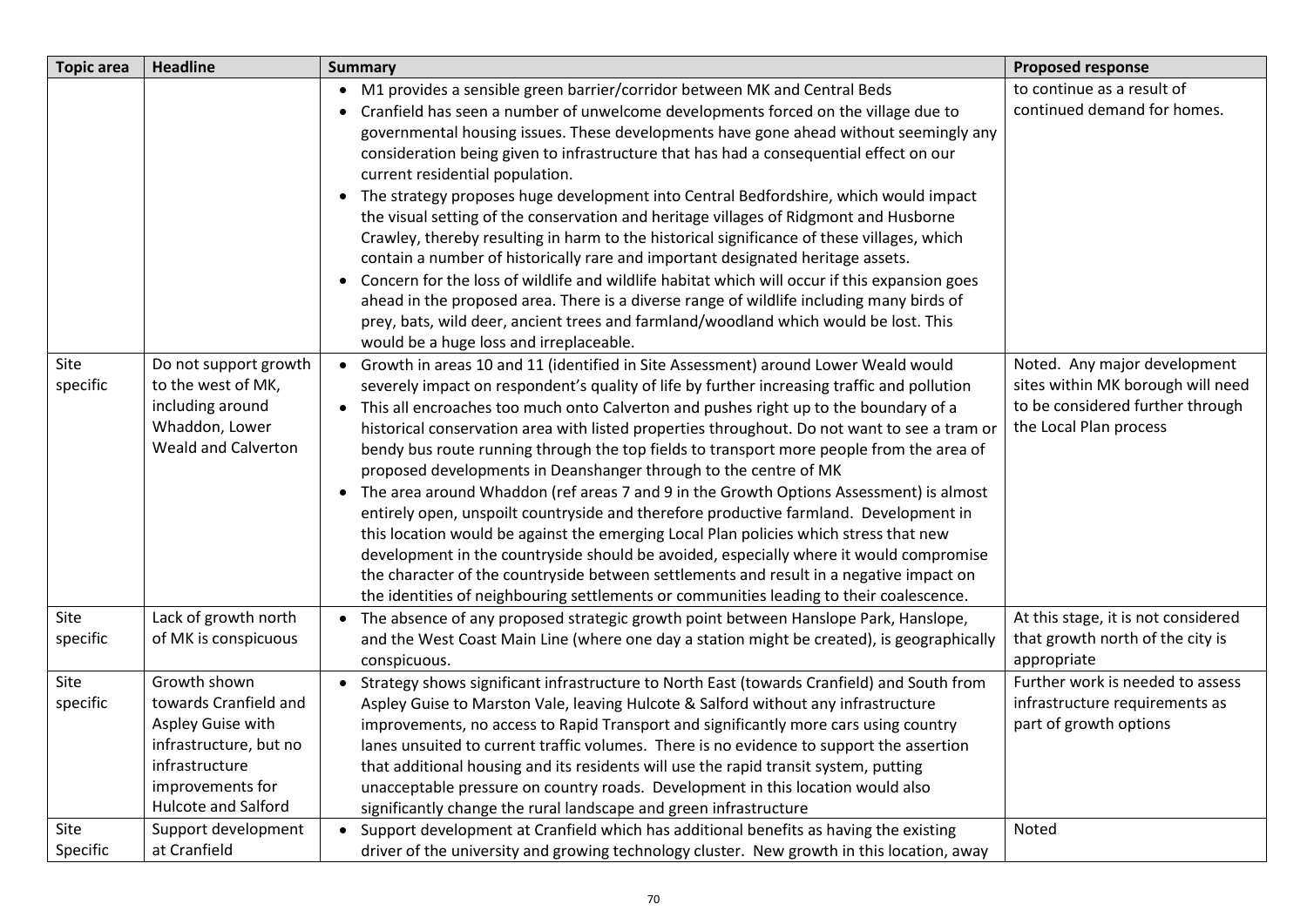| <b>Topic area</b>                                           | <b>Headline</b>                                                                       | <b>Summary</b>                                                                                                                                                                                                                                                                                                                                                                                                            | <b>Proposed response</b> |
|-------------------------------------------------------------|---------------------------------------------------------------------------------------|---------------------------------------------------------------------------------------------------------------------------------------------------------------------------------------------------------------------------------------------------------------------------------------------------------------------------------------------------------------------------------------------------------------------------|--------------------------|
|                                                             |                                                                                       | from the city boundary, would help to retain the integrity of the grid                                                                                                                                                                                                                                                                                                                                                    |                          |
| Site<br>Specific                                            | Support further<br>development east of<br>the M1                                      | • Support growth location 2 as an extension to the MK East site, with links back into MK and<br>well-linked with Cranfield as part of MRT                                                                                                                                                                                                                                                                                 | Noted                    |
| Site<br>specific                                            | Development at<br>Linford Lakes<br>supported                                          | Development at Linford Lakes could deliver new housing including affordable housing and<br>the safeguarding of land that would facilitate an extension to existing Green Infrastructure<br>provision providing existing and new residents with enhanced access to the countryside<br>and recreational facilities, and net gain in biodiversity                                                                            | Noted                    |
| Site<br>Specific                                            | Support growth at<br>New Haversham                                                    | • Support growth at New Haversham, as development area close to Wolverton station, which<br>could be delivered without the full north of MK site.                                                                                                                                                                                                                                                                         | Noted                    |
| Site<br>specific                                            | Recommend inclusion<br>of small extension to<br>the north of Newport<br>Pagnell       | • Land at Portfields Farm, Newport Pagnell should be included as a location for selective<br>settlement extension, for around 200 homes                                                                                                                                                                                                                                                                                   | Noted                    |
| Site<br>specific                                            | Development at<br>Sherington<br>recommended                                           | Propose development at Sherington, which would be linked with the MRT and could be<br>delivered in the short-to-medium term and support local services                                                                                                                                                                                                                                                                    | Noted                    |
| Site<br>Specific                                            | Support development<br>around Newport<br>Pagnell and Lathbury,<br>and Sherington      | • Site currently subject to minerals extraction at Lathbury will subsequently be available for<br>mixed use residential development with blue and green infrastructure.<br>Land north of Newport Pagnell, south of Sherington would also help to deliver MRT and a<br>$\bullet$<br>significant park and woodland                                                                                                          | Noted                    |
| Site<br>specific<br>Green and<br>Blue<br>infrastruct<br>ure | Development<br>proposed at Calverton<br>ignores flood risk and<br>landscape character | Development proposed around Calverton and Lower Weald has not taken account of the<br>$\bullet$<br>significant flood risk in this area and the landscape character                                                                                                                                                                                                                                                        | Noted                    |
| Site<br>specific                                            | Support development<br>at Deanshanger                                                 | Support development of sites at Deanshanger as part of extensions to the existing village,<br>$\bullet$<br>and served by the MRT to deliver transit oriented development<br>Development at Deanshanger would allow expansion of existing infrastructure, especially<br>$\bullet$<br>secondary school<br>Growth at Deanshanger should also include land to the south of the village<br>$\bullet$                           | Noted                    |
| Site<br>Specific                                            | Support development<br>at Old<br>Stratford/Potterspury                                | Landowner supports the inclusion of the north of Old Stratford/south of Potterspury<br>$\bullet$<br>proposal and need for close cross boundary working with South Northamptonshire to<br>develop sustainable community with rapid transit link to CMK, improvements to the A5<br>roundabout, and integrated with the strategic park network.<br>• Support development around Old Stratford, accessible to Stony Stratford | Noted                    |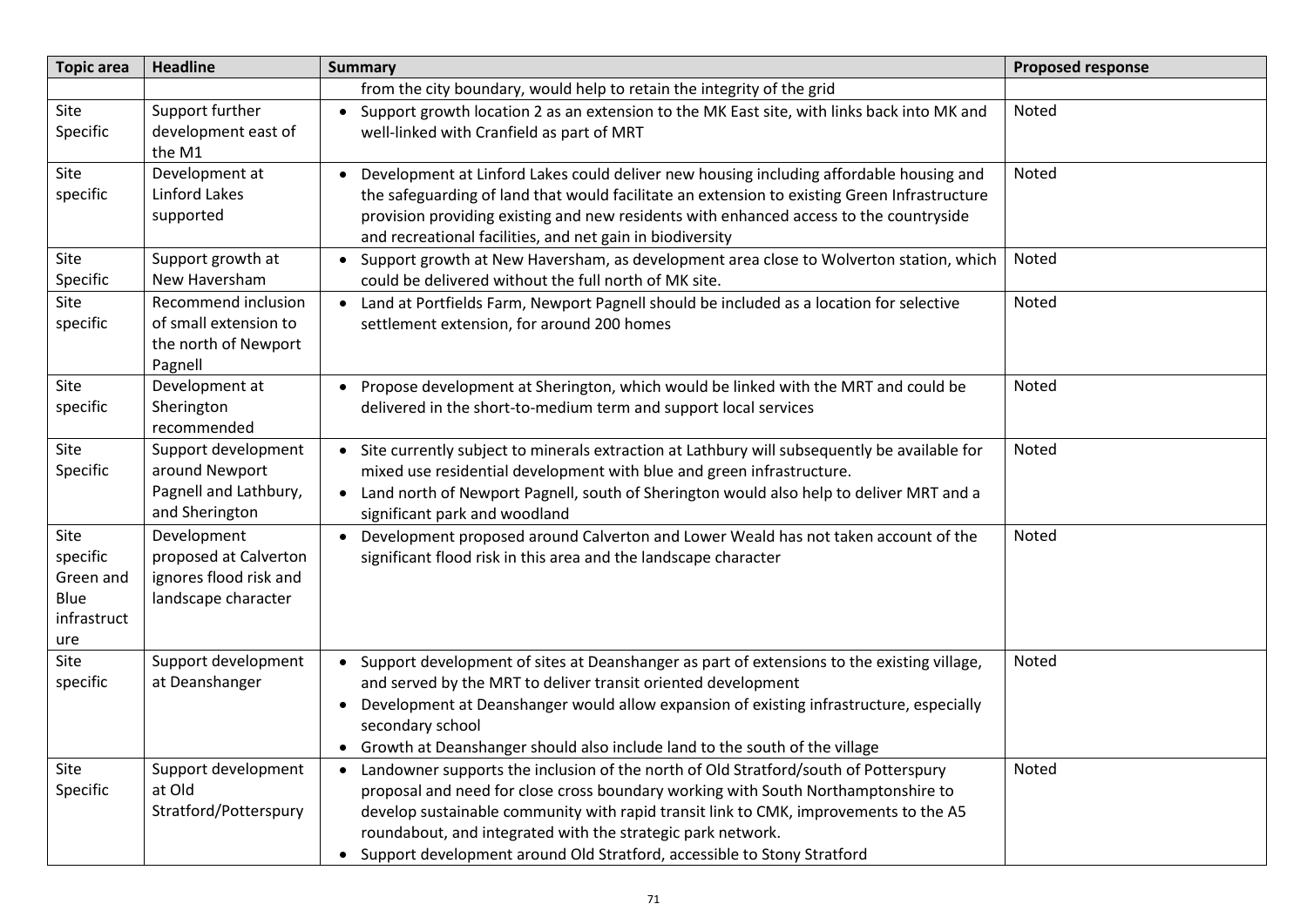| <b>Topic area</b> | <b>Headline</b>                                                                                | <b>Summary</b>                                                                                                                                                                                                                                                                                                                                                                                                                                                                                                                                                                                                     | <b>Proposed response</b>      |
|-------------------|------------------------------------------------------------------------------------------------|--------------------------------------------------------------------------------------------------------------------------------------------------------------------------------------------------------------------------------------------------------------------------------------------------------------------------------------------------------------------------------------------------------------------------------------------------------------------------------------------------------------------------------------------------------------------------------------------------------------------|-------------------------------|
|                   |                                                                                                | • Proposed site north of Old Stratford between A5 and A508 would fit with Line 8 of the MRT<br>system, also helping to serve existing communities within MK                                                                                                                                                                                                                                                                                                                                                                                                                                                        |                               |
| Site<br>specific  | Support inclusion of<br>development around<br>Calverton                                        | • Support inclusion of site around Calverton/H1 as route for MRT. Could provide opportunity<br>for design-led self-build homes                                                                                                                                                                                                                                                                                                                                                                                                                                                                                     | Noted                         |
| Site<br>Specific  | Support growth at<br>Olney                                                                     | Support growth at Olney as an opportunity to strengthen polycentric development<br>patterns. But isn't necessary to deliver a bypass as part of development at Olney or should<br>be funded by wider development, not just from local sites                                                                                                                                                                                                                                                                                                                                                                        |                               |
| Site<br>specific  | Do not support growth<br>at Olney as not close<br>enough to the city for<br>sustainable travel | • Development at Olney is too far away from MK to allow walking or cycling (except by the<br>most committed cyclists) and the costs of providing MRT would be prohibitive<br>• Any growth at Olney should be determined through a Neighbourhood Plan                                                                                                                                                                                                                                                                                                                                                               | Noted                         |
| Site<br>specific  | The strategy shows<br>woodland in an area<br>for development in<br><b>SEMK site</b>            | • There is a discrepancy between the emerging development framework for SEMK and the<br>area of woodland shown in the Strategy which would undermine the delivery of the urban<br>extension                                                                                                                                                                                                                                                                                                                                                                                                                        | Noted                         |
| Site<br>specific  | Support growth at<br>Aspley Guise triangle                                                     | • Support the inclusion of the Aspley Guise triangle, including opportunity for park and ride                                                                                                                                                                                                                                                                                                                                                                                                                                                                                                                      | Noted                         |
| Site<br>Specific  | Support growth to<br>south east at<br><b>Wavendon Golf</b><br>Course and Woburn<br>Sands       | Support growth to the south east of MK at Wavendon Golf Course which could be delivered<br>$\bullet$<br>as a next phase of the SLA, using the existing transport routes into MK.<br>Land at Woburn Sands should be included in the Strategy and more clearly covered in the<br>$\bullet$<br>growth options assessment                                                                                                                                                                                                                                                                                              | Noted                         |
| Site<br>Specific  | Support growth south<br>of the city (Growth<br>Option 6)                                       | • Support development south of MK in an area within the MK boundary, as a mixed use<br>urban extension                                                                                                                                                                                                                                                                                                                                                                                                                                                                                                             | Noted                         |
| Site<br>specific  | Development around<br>Newton Longville and<br>Salden Chase<br>supported (SWMK)                 | Development around Newton Longville (Direction 7) supported but needs cross boundary<br>and collaborative working.<br>• Justification for excluding the area from the Strategy is not provided. The buffer around<br>Newton Longville is not consistent with other areas of the planned city<br>• Could contribute to the regeneration of Bletchley town centre and deliver a Bletchley<br>Southern Bypass.<br>Growth at Newton Longville should incorporate the village sensitively with the wide growth<br>$\bullet$<br>area<br>• Growth at SWMK could deliver against all of the placemaking quality principles | Noted                         |
| Site              | <b>Inconsistent MKC</b>                                                                        | MKC objected to an application for the access to the Salden Chase site within                                                                                                                                                                                                                                                                                                                                                                                                                                                                                                                                      | Noted. As stated in the draft |
| specific          | approach regarding                                                                             | Buckinghamshire, despite including it as a development location in the Strategy.                                                                                                                                                                                                                                                                                                                                                                                                                                                                                                                                   | Strategy (footnote 113) "The  |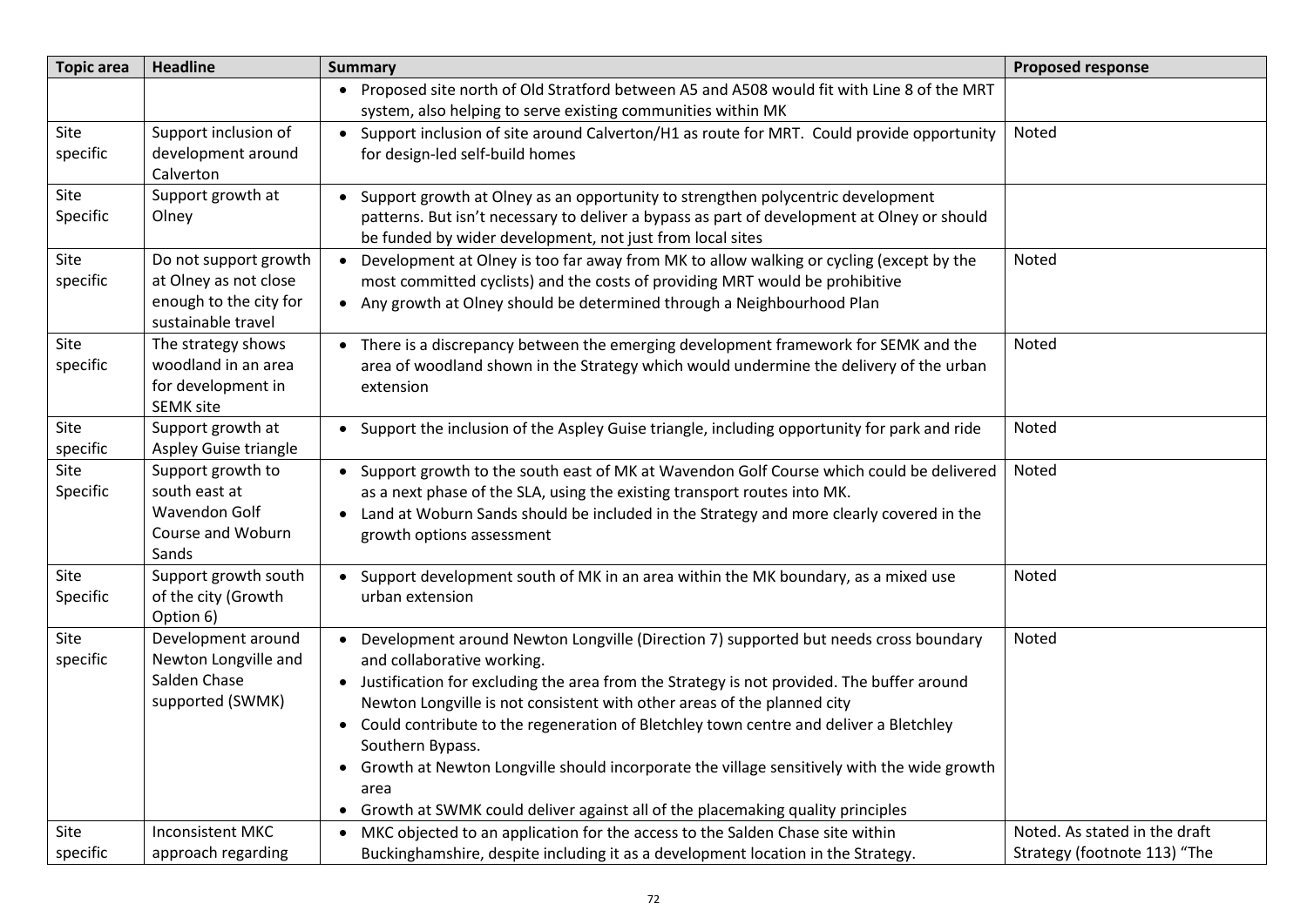| <b>Topic area</b> | <b>Headline</b>                                                   | <b>Summary</b>                                                                                                                                                                                                                                                                                                                                                                                            | <b>Proposed response</b>                                                                                                                                                                                                                                                                                                                                                                                                                                                                                                                                                                                                                                                                                                                                                                                          |
|-------------------|-------------------------------------------------------------------|-----------------------------------------------------------------------------------------------------------------------------------------------------------------------------------------------------------------------------------------------------------------------------------------------------------------------------------------------------------------------------------------------------------|-------------------------------------------------------------------------------------------------------------------------------------------------------------------------------------------------------------------------------------------------------------------------------------------------------------------------------------------------------------------------------------------------------------------------------------------------------------------------------------------------------------------------------------------------------------------------------------------------------------------------------------------------------------------------------------------------------------------------------------------------------------------------------------------------------------------|
|                   | Salden Chase and<br>Shenley Park                                  | • MKC objected to allocation of Shenley Park in VALP Main Mods but show site as growth<br>location. MKC should withdraw or modify their letter of objection to the VALP<br>Do not support growth at Shenley Park - extension to Eaton Leys would be preferable<br>$\bullet$                                                                                                                               | Strategy is showing all allocations<br>that have currently been identified<br>by a neighbouring local authority<br>in their emerging Local Plan. These<br>sites will still need to be<br>considered through the statutory<br>planning process. Their<br>identification in the draft Strategy<br>should not be considered as an<br>expression of support from Milton<br>Keynes Council. In some instances<br>the Council has raised significant<br>concerns related to evidence<br>underpinning an allocation in an<br>emerging plan which would need<br>to be assessed through the<br>examination and adoption of that<br>plan. Should these emerging plans<br>be adopted by a neighbouring<br>authority, the Strategy may need<br>to be updated in due course to<br>reflect the final Local Plan<br>allocation." |
| Site<br>specific  | Support development<br>at Shenley Park                            | Support the identification of growth at Shenley Park, but highlights the inconsistent<br>$\bullet$<br>approach by MKC to the VALP                                                                                                                                                                                                                                                                         | Noted                                                                                                                                                                                                                                                                                                                                                                                                                                                                                                                                                                                                                                                                                                                                                                                                             |
| Site<br>Specific  | Support development<br>west of Newton Leys                        | Support development south west of MK at the site west of Newton Leys, for c.1795 homes<br>$\bullet$                                                                                                                                                                                                                                                                                                       | Noted                                                                                                                                                                                                                                                                                                                                                                                                                                                                                                                                                                                                                                                                                                                                                                                                             |
| Site<br>Specific  | SW of MK should<br>feature more<br>prominently in the<br>Strategy | • SW of MK should feature more prominently in the Strategy especially given the need for<br>the new Buckinghamshire authority to look to MK for growth, its proximity to Bletchley<br>with strong EW/NS connections, potential connection through an expressway or delivery of<br>part of that route<br>• Pattern of growth in the DLA study to the SW of MK should have been included in the<br>Strategy | Noted                                                                                                                                                                                                                                                                                                                                                                                                                                                                                                                                                                                                                                                                                                                                                                                                             |
| Site<br>specific  | Support development<br>at Winslow                                 | Support development at Winslow and reference that the East-West Rail station would<br>$\bullet$<br>create an opportunity to development further the already strong community. Support a<br>whole settlement approach for considering growth options at Winslow.<br>• Also support growth north of Winslow linked by MRT along A421<br>• Support growth north of Winslow as part of the Greenway Project   | Noted                                                                                                                                                                                                                                                                                                                                                                                                                                                                                                                                                                                                                                                                                                                                                                                                             |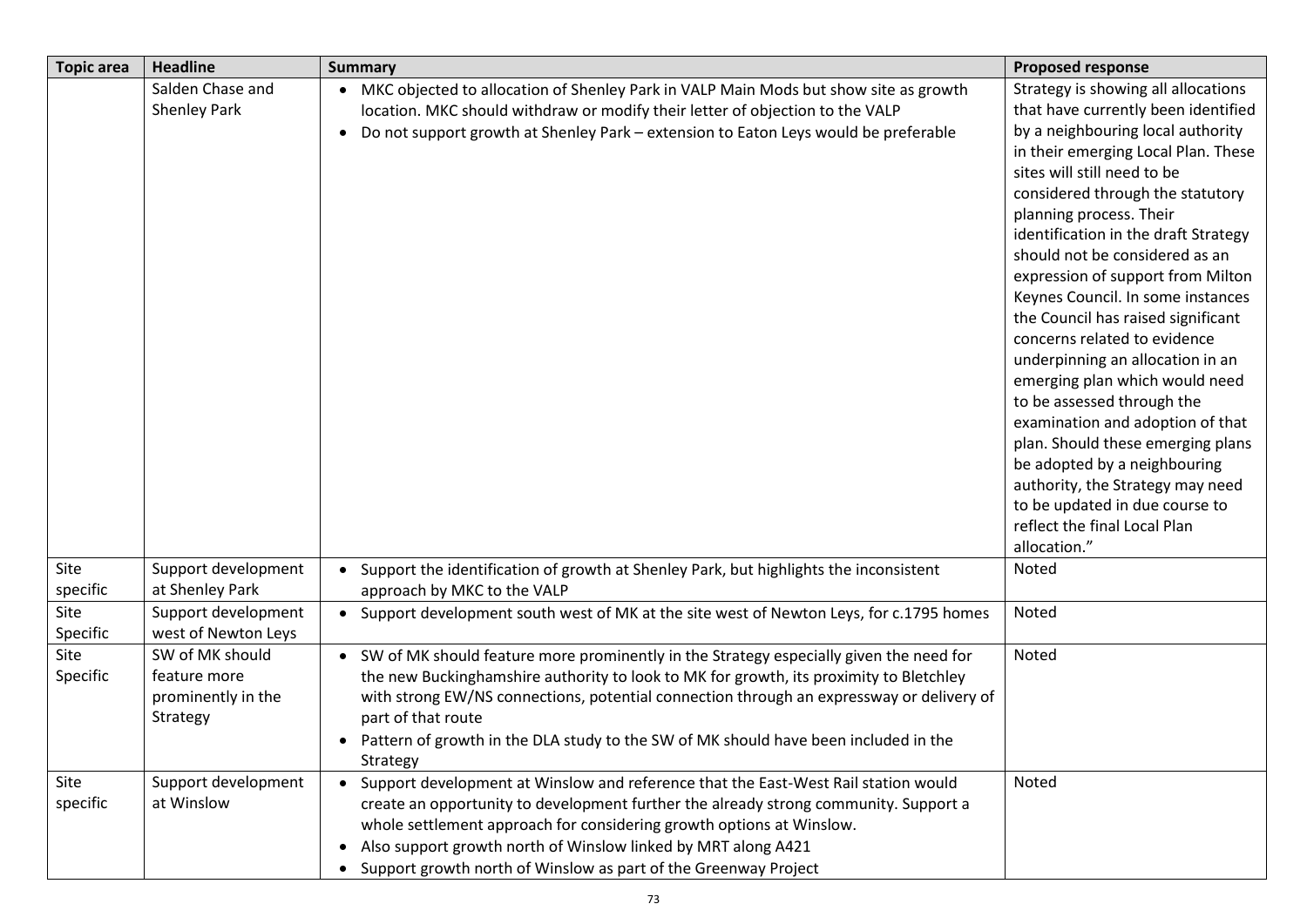| <b>Topic area</b>        | <b>Headline</b>                                                                                     | <b>Summary</b>                                                                                                                                                                                                                                                                                                                                                                                                                                                                                                                                                                                                                                                                                                                                                                                                                                                                                                                                                                                                                                                                                                                                                                                                                                                                                                                                                                                                | <b>Proposed response</b>                                                                                                                                                                                                                 |
|--------------------------|-----------------------------------------------------------------------------------------------------|---------------------------------------------------------------------------------------------------------------------------------------------------------------------------------------------------------------------------------------------------------------------------------------------------------------------------------------------------------------------------------------------------------------------------------------------------------------------------------------------------------------------------------------------------------------------------------------------------------------------------------------------------------------------------------------------------------------------------------------------------------------------------------------------------------------------------------------------------------------------------------------------------------------------------------------------------------------------------------------------------------------------------------------------------------------------------------------------------------------------------------------------------------------------------------------------------------------------------------------------------------------------------------------------------------------------------------------------------------------------------------------------------------------|------------------------------------------------------------------------------------------------------------------------------------------------------------------------------------------------------------------------------------------|
| Site<br>specific         | Development of a new<br>settlement at Calvert<br>also a possibility                                 | • The development of Winslow to the extent envisaged in the Strategy would not be<br>appropriate, given the reasonable alternative of development at Calvert with its potentially<br>superior rail connectivity.<br>• Strategy leaves Winslow and areas around it with the MK2050 vision of growth corridors<br>coming westwards from MK, without any regard to the possibilities of a much more<br>significant urban development that might be proposed for (for instance) the Calvert area. It<br>is dangerous to assume that the two will complement each other                                                                                                                                                                                                                                                                                                                                                                                                                                                                                                                                                                                                                                                                                                                                                                                                                                            | Noted                                                                                                                                                                                                                                    |
| Site<br>specific         | Propose a site north of<br>Leighton Linslade as a<br>growth location                                | AWE own a site north of Leighton Linslade for c.4,500 homes in a sustainable, zero-carbon<br>$\bullet$<br>development, that could link with MRT, provide intergenerational, flexible homes and EV<br>rapid charging facilities on the A5, with local renewable energy production, and delivering<br>against our 12 placemaking principles. Developer has track record of providing high levels<br>of sustainable travel on sites in Leighton Buzzard.                                                                                                                                                                                                                                                                                                                                                                                                                                                                                                                                                                                                                                                                                                                                                                                                                                                                                                                                                         | Noted                                                                                                                                                                                                                                    |
| Site<br>specific         | Growth location at<br>Common Farm, Stoke<br>Hammond                                                 | • Site south of Bletchley in Buckinghamshire at Stoke Hammond provides the opportunity for<br>longer-term development, with good connectivity to MK and the surrounding area                                                                                                                                                                                                                                                                                                                                                                                                                                                                                                                                                                                                                                                                                                                                                                                                                                                                                                                                                                                                                                                                                                                                                                                                                                  | Noted                                                                                                                                                                                                                                    |
| <b>Skills</b><br>Economy | Education system is<br>failing local people.<br>Not enough focus on<br>education outside of<br>MK:U | Development of links between education establishments and businesses to broaden the<br>$\bullet$<br>understanding of business in Milton Keynes and the commitment of students to working<br>and living here<br>• State education is failing many people, so they aren't gaining the skills needed to work<br>their way out of deprivation. MKC should take the lead on developing skills for local<br>people, not just bringing workers in from elsewhere<br>• The aim must be to raise standards at each key stage so that they are above the national<br>average; this must include actions to raise the attainment, aspiration and level of<br>information about future opportunities in higher education and employment in MK for<br>disadvantaged pupils and other key groups which underperform in contrast to their peers.<br>• Lack of reference to how improvements will be made to secondary education<br>• Improving the overall levels of attainment must be a key aspiration together with the<br>provision of a range career paths particularly for those not entering further education<br>• Strategy should be amended to include details of educational and training opportunities for<br>all ages and abilities. Where possible, adult education and training should be delivered in<br>local centres, not in campuses which may not be well served by public transport in the<br>evenings. | Additional detail about IoT, include<br>more on Learning 2050 work.<br>Recognise the important of jobs<br>and skills at all levels as part of<br>addressing inequality and<br>deprivation. MK: U degree<br>apprenticeships pilot launch. |
| <b>Skills</b><br>Economy | Skills and jobs agenda<br>needs to be wider<br>than just knowledge<br>intensive employment          | • Education is the best way to help people up, but we need to also provide opportunities for<br>those that are not academically-minded or able to cover costs of university education; we<br>will need well-trained tradespeople to service the vision and growth<br>• Danger of a "two speed economy" with a prosperous section having very good knowledge<br>based employment and disposable income, while another section has limited qualifications                                                                                                                                                                                                                                                                                                                                                                                                                                                                                                                                                                                                                                                                                                                                                                                                                                                                                                                                                       | Recognise broad range of skills<br>that are needed, not all high tech,<br>knowledge intensive roles.                                                                                                                                     |